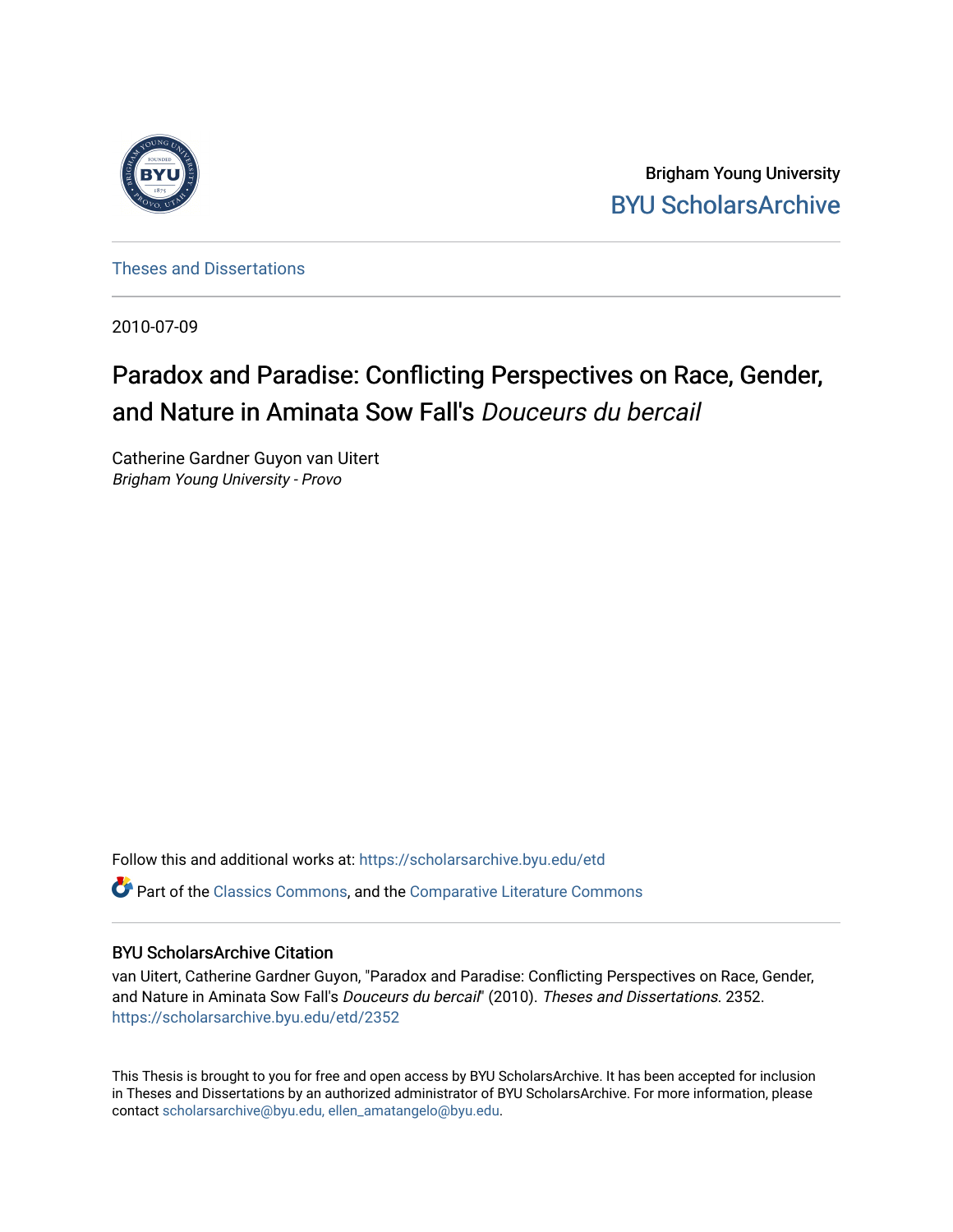Paradox and Paradise: Conflicting Perspectives on Race, Gender, and Nature in Aminata Sow Fall's *Douceurs du bercail*

Catherine Guyon van Uitert

# A thesis submitted to the faculty of Brigham Young University in partial fulfillment of the requirements for the degree of

Master of Arts

Dr. Mark K. Burns, Chair Dr. George B. Handley Dr. Carl H. Sederholm

Department of Humanities, Classics, and Comparative Literature

Brigham Young University

June 2010

Copyright © 2010 Catherine Guyon van Uitert

All Rights Reserved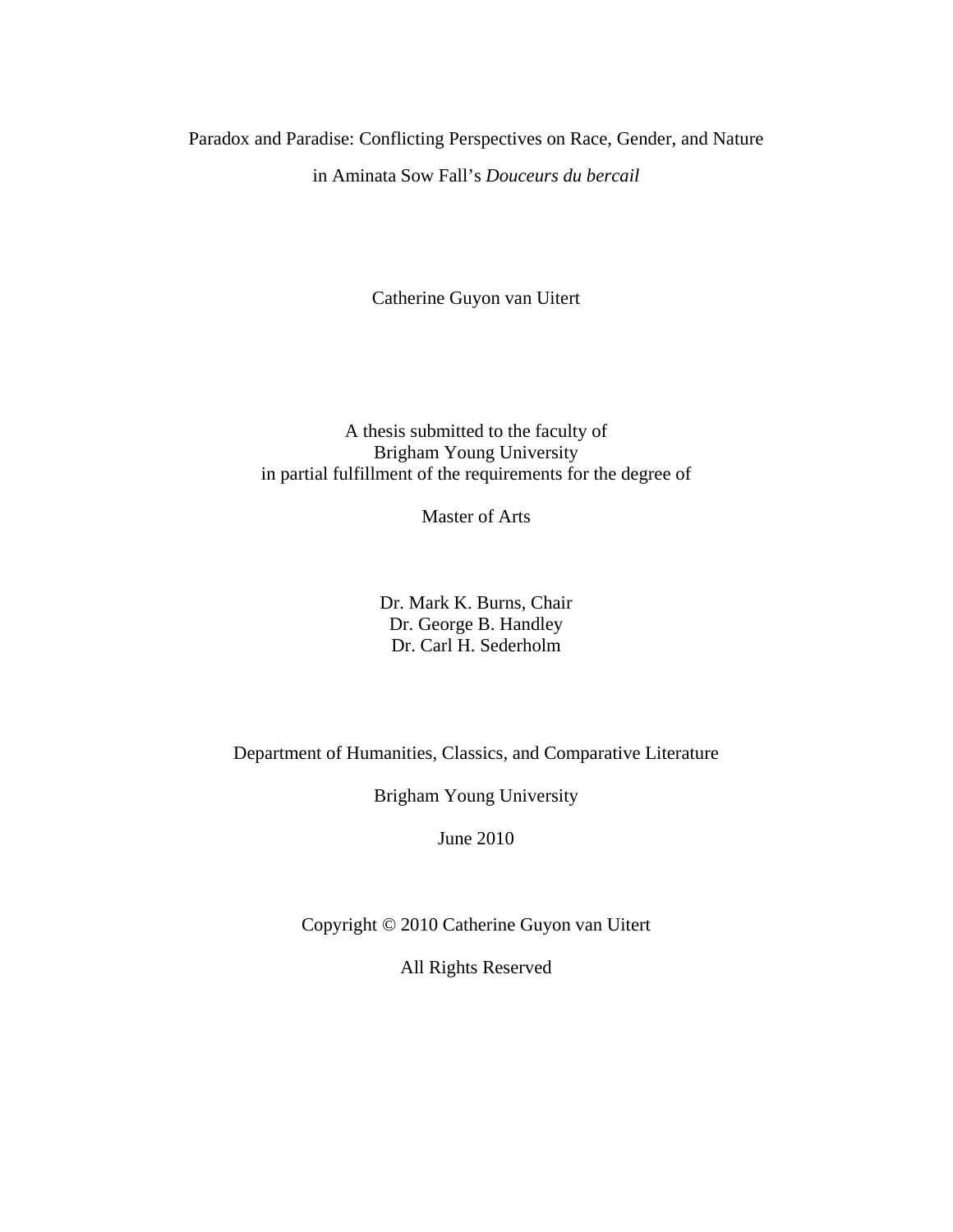## ABSTRACT

#### <span id="page-2-0"></span>Paradox and Paradise: Conflicting Perspectives on Race, Gender, and Nature

## in Aminata Sow Fall's *Douceurs du bercail*

## Catherine Guyon van Uitert

#### Department of Humanities, Classics and Comparative Literature

#### Master of Arts

In my thesis, I examine Aminata Sow Fall's sixth novel *Douceurs du bercail* "The Sweetness of Home" through three lenses: race, gender, and nature. I analyze the way Sow Fall approaches each of these three areas in terms of paradox to emphasize her understanding of the complexity of these issues and her reluctance to outline them rigidly. Instead of putting forth hard opinions about how race, gender, or nature should be understood, Sow Fall exhibits a propensity to allow each area to remain complicated. I study why she allows racial, gendered, and environmental paradoxes to circulate around one another in her text rather than attempting to resolve them, concluding that she uses this strategy both as an organizing principle and as an invitation to her readers to question the extant theories surrounding these three issues.

Sow Fall's use of language in all three areas signals an underlying fascination with the paradoxes inherent in each. In the chapter on race, I discuss the contrasting narrative styles Sow Fall uses to describe European airport officials versus the protagonist Asta's best friend, a French woman named Anne. Sow Fall's language is significant here because she contrasts two white Europeans, one characterized as systematic and cold, the other warm and open, respectively. I also discuss the way Sow Fall uses an informal and lethargic narrative voice to characterize a black secretary living in Senegal, further highlighting the disconnect between the two racial groups. In the chapter on feminism, I discuss a shift in Asta's language as she becomes more assertive. I also analyze the various aspects of femininity in *Douceurs du bercail* which have led some scholars to carry out feminist readings of the text, such as Asta's decision to leave her domineering and abusive husband, but recognize the more traditional aspects of the novel, such as Asta's marriage to Babou at *Naatangué*, as problematic to a purely feminist reading of the text. In the chapter on nature, I study Sow Fall's problematic use of Westernized language to describe the development of the untouched land of *Naatangué* into a lucrative farm.

Throughout the chapters, I interpret *Naatangué* as the ultimate paradoxical space which is at once wrought with complicated language and conflicting ideals yet acts as a quasi-paradise where Asta and her friends balance the conflicting forces of tradition and modernity. *Naatangué*  also acts as an organizing principle where all three areas of my study intersect.

Keywords: Aminata Sow Fall, postcolonial, ecocriticism, African literature, feminism, womanism, race, environmentalism, paradise, Eden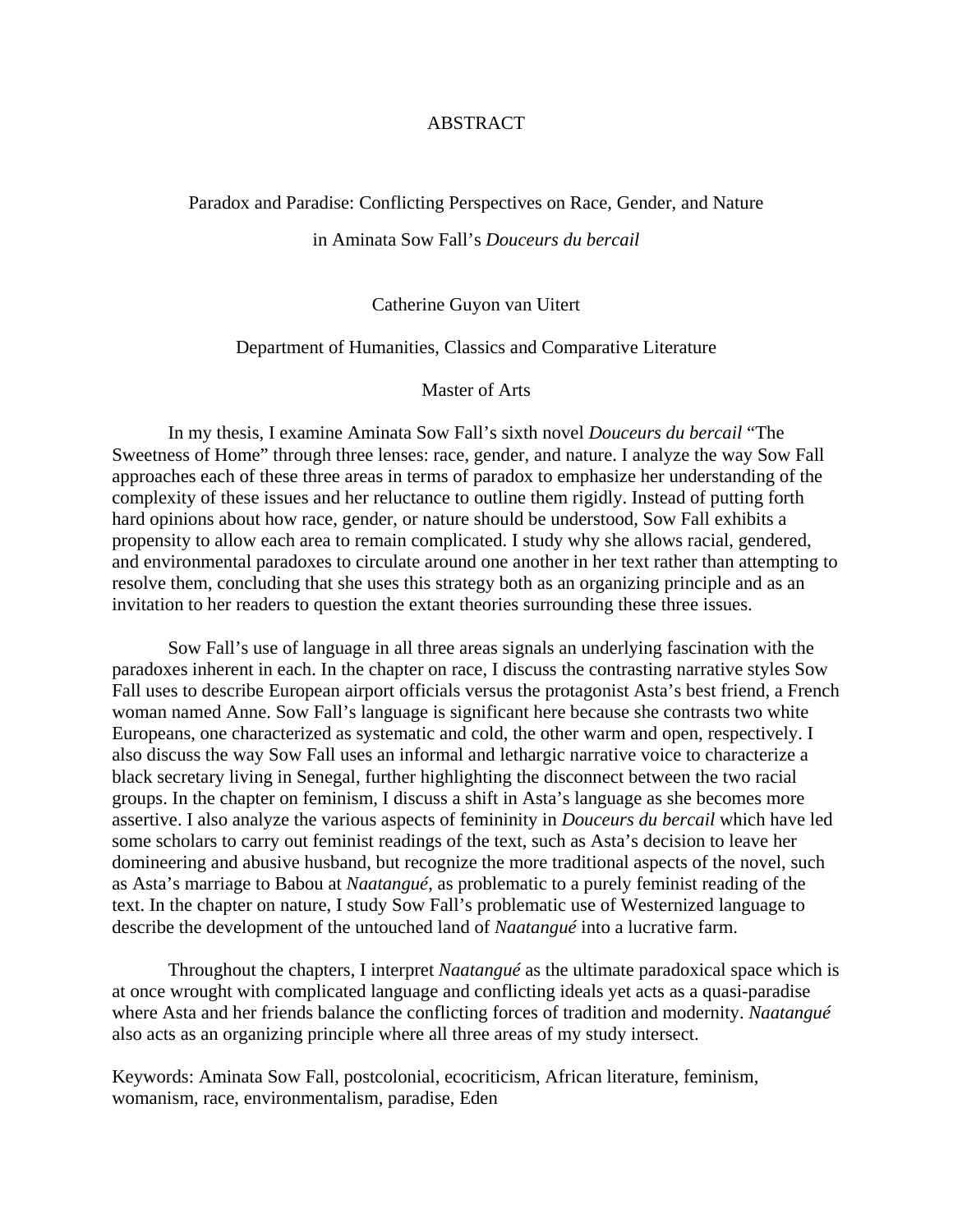#### ACKNOWLEDGEMENTS

<span id="page-3-0"></span>First and foremost, I would like to thank my committee chair, Dr. Mark Burns, for suggesting new ways of looking at the issues I examine in my thesis, reading drafts of my work and giving useful feedback, encouraging me to be more assertive in my writing, and for spending so much time discussing school and life with me. I would also like to thank Dr. George Handley for pushing me to think beyond my self-imposed intellectual parameters and Dr. Carl Sederholm for assuring me that I could complete this project. Special thanks to Dr. Michael J. Call who, even though he was not on my committee, helped me polish my translations from the French text.

I also thank my parents, Peter and Sherri, for their examples of academic excellence and their constant encouragement throughout my graduate school experience. My older siblings, Elisabeth and Peter, deserve special thanks for never doubting that I could finish this thesis and for always being interested in my progress. I would also like to thank my colleagues in the Comparative Studies program for their insightful comments, for teaching me to think more deeply, and for being my friends. Adrienne's friendship and willingness to commiserate with me at any time will never be forgotten.

Finally, I would like to thank my dear husband Bert for his constant support and faith in my ability to complete this project. I could have never finished it without his unfailing love and patience, and I especially I thank him for listening to me explain the premise of my thesis to countless people and for telling me after every explanation that he was proud of me. His belief in the success of my thesis got me through the long days in the basement of the library and the times when I thought I could not finish. Thanks to all the other friends and family for their support, encouragement, and interest in this project.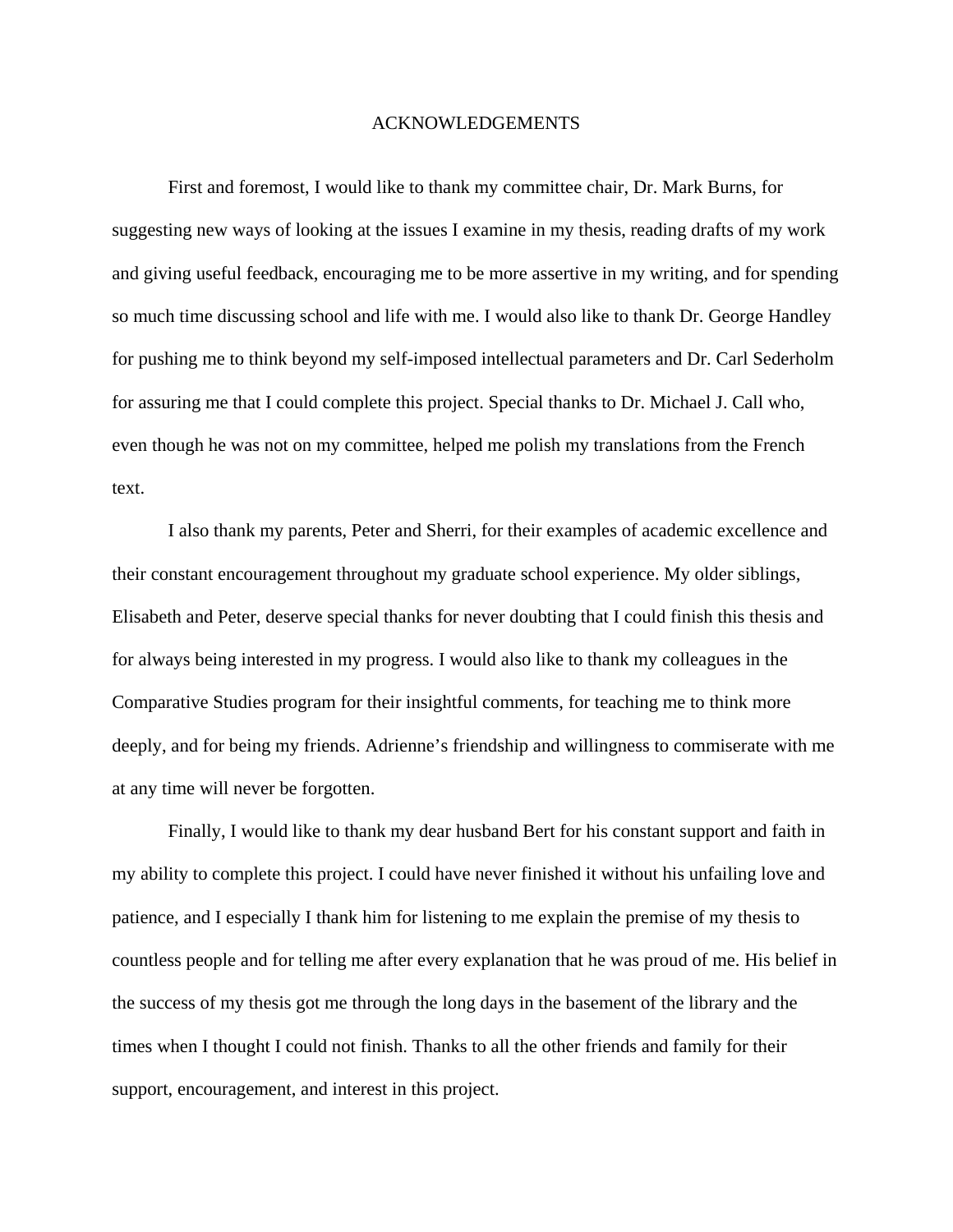<span id="page-4-0"></span>

| <b>CHAPTER II:</b> Forty Years After Les Indépendences: Continuing Racial Tensions in Douceurs |
|------------------------------------------------------------------------------------------------|
|                                                                                                |
|                                                                                                |
|                                                                                                |
|                                                                                                |
|                                                                                                |
|                                                                                                |
| CHAPTER III: Women's Roles in <i>Douceurs du bercail</i> : A "Place Beyond" 44                 |
|                                                                                                |
|                                                                                                |
| Reader-Response Theory and Understanding Interpretive Conflict in Douceurs du bercail  58      |
|                                                                                                |
|                                                                                                |
| <b>CHAPTER IV:</b> 'La terre ne ment pas': Environmental Concerns in Douceurs du bercail 71    |
|                                                                                                |
|                                                                                                |
|                                                                                                |
|                                                                                                |
|                                                                                                |
|                                                                                                |
|                                                                                                |
|                                                                                                |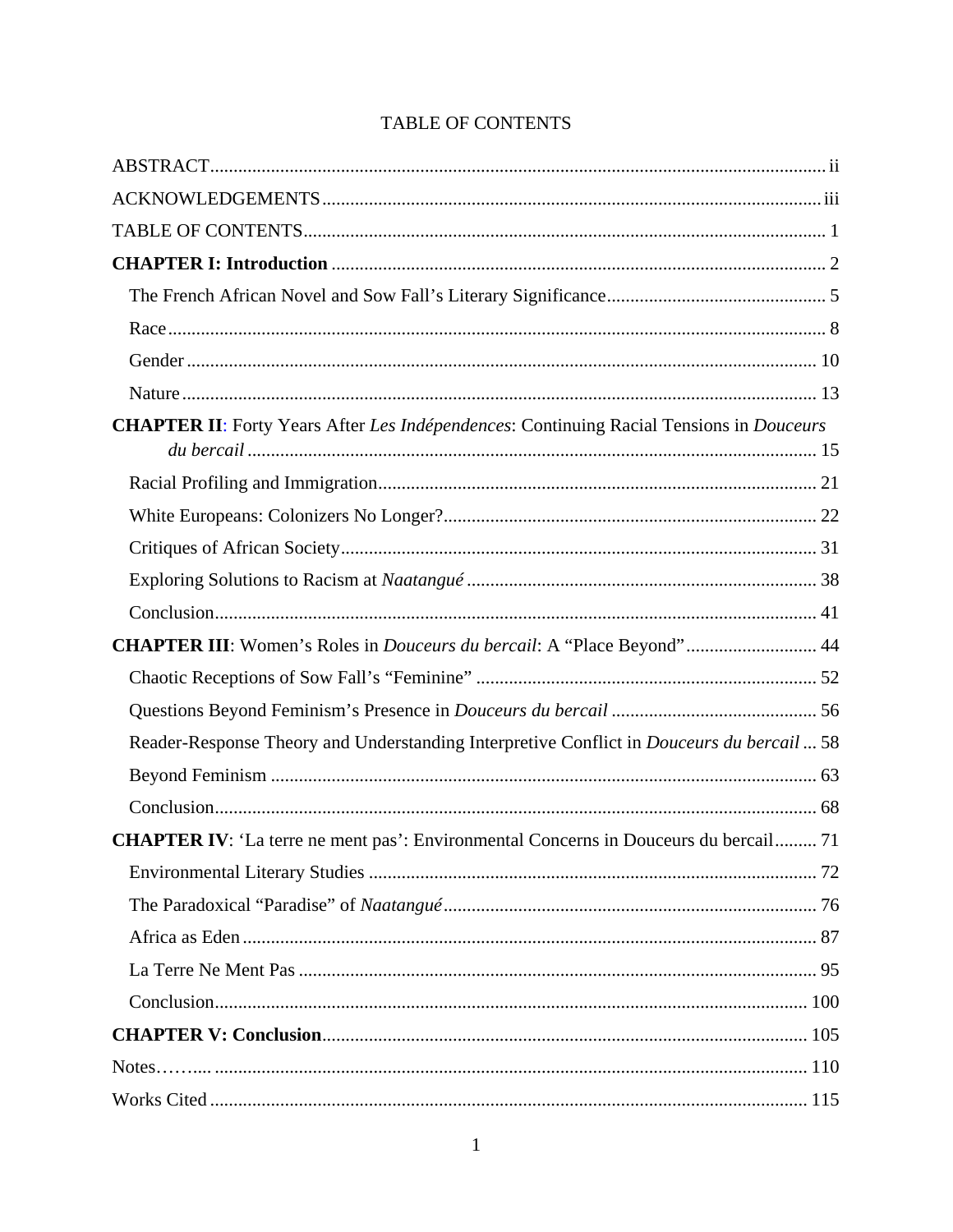#### **CHAPTER I**

#### **Introduction**

<span id="page-5-0"></span>Though French African literature has a brief history by Western standards, it is a literary genre that has moved past its stages of naiveté remarkably quickly and continues to gain critical and academic attention for its wisdom, insight, and distinctly non-Eurocentric mode of examining the world. This literary maturity manifests itself strongly in the fiction of Senegalese author Aminata Sow Fall, most notably in her sixth novel entitled *Douceurs du bercail. Douceurs* remains "one of [Sow Fall's] lesser-known novels" (Hitchcott 238), but its lucid social critiques and valorization of human dignity in an increasingly detached modern world deserves more critical attention than it has heretofore received; at present, no book-length study of *Douceurs du bercail* has been published. Sow Fall's examination of modern Africa's continuing search for its identity subsequent to colonialism's economic, political, and social ravages unearths the complexities of Africa's post-colonial situation characterized by constant and opposing Western and traditional forces. Sow Fall frames her analysis of competing influences and ideas in modern Africa through three principle lenses: race, gender, and nature.

*Douceurs du bercail* explores the implications of these three issues' societal functions principally in order to generate discourse about Africa's situation in modernity as it continues to negotiate the paradoxes created by the inexorable Westernizing influences of a post-colonial world (globalization, commercialization, mechanization, etc.) clashing with traditional influences (regionalism, animistic beliefs, interdependent communities, etc.) Rather than asserting how Africa should navigate the uncertain results of these post-colonial opposing forces, Sow Fall highlights race, gender and nature in modern Africa as settings in which contrasting influences collide and in which her characters strive to balance them. Although the narrative voice in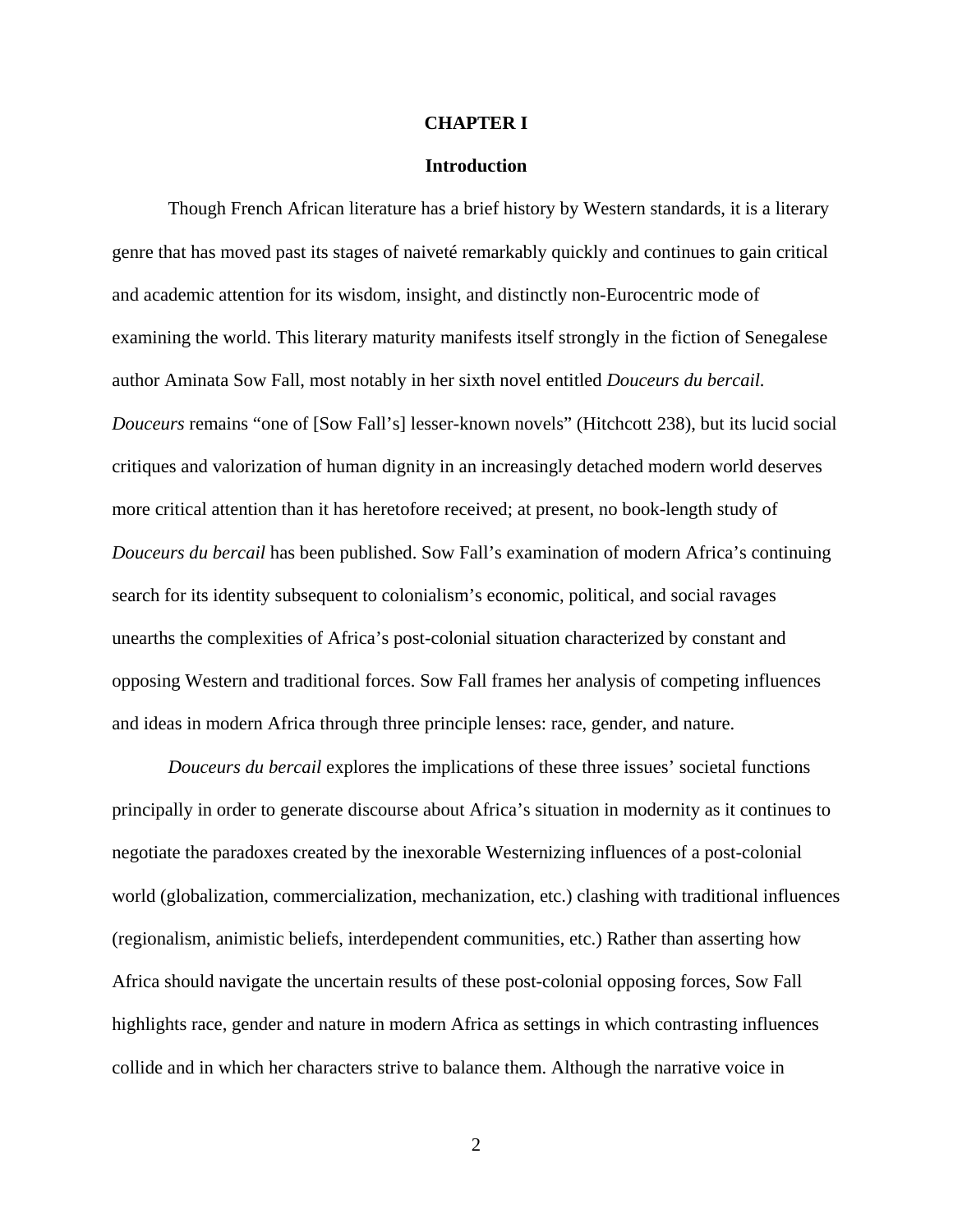*Douceurs du bercail* strives for objectivity regarding how Africa might successfully navigate the uncertainties of modernity, Sow Fall makes it clear to her audience that a resolution to Africa's challenges necessitates that Africans formulate viable solutions *in Africa* rather than searching for paradise *ailleurs* "elsewhere." 1

In *Douceurs du bercail*, Sow Fall narrates the experiences of Asta Diop over a few months of her life. The novel begins at a French airport, where Asta has come to attend a Worldwide Economic Conference as a journalist. Though she has every possible document to validate her stay in France including her official invitation to the conference, lodging information, and passport, as Asta passes through security multiple airport security guards stop and question her, suspicious that her travel documents are false. Asta becomes frustrated as she is stopped multiple times, telling one airport worker that she knows the only reason they question her is because in her black face they see a future immigrant. Finally, when a female airport official performs a strip-search on Asta and goes too far in an invasion of her privacy, Asta becomes enraged and reaches out to seize the official's neck. Airport security subsequently imprisons Asta in the airport's basement *dépôt* "cell" with others who are not allowed to leave the airport's premises, mostly prospective immigrants with false traveling papers. Although she feels isolated at first, Asta begins to identify with other Africans she meets in the *dépôt* (Yakham, Dianor, and others) and has become close friends with them by the time they are released on a chartered flight back to Africa. While Asta is imprisoned, her best friend, a French woman named Anne who was supposed to meet her when she arrived at the airport, visits the Senegalese embassy in France to plead for help but finds only apathy. While in the *dépôt*, Asta dreams of a place opposite in every way to the windowless cell in which she resides—a place of life, vitality, happiness, and freedom from racial prejudice. She puts her dream into practice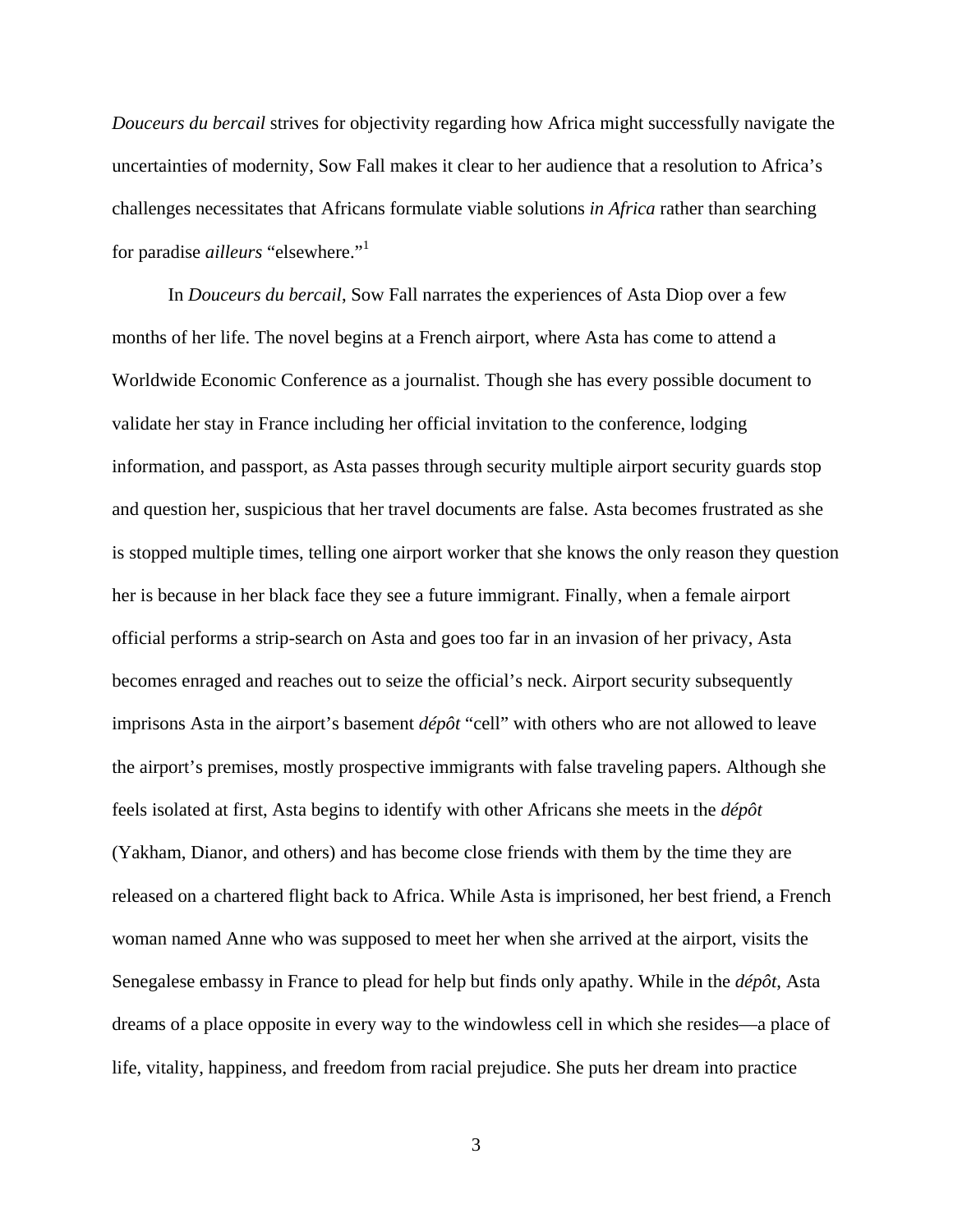when she returns to Senegal, where she buys a plot of land and creates a cooperative community along with the friends she made in the *dépôt* which they name *Naatangué*.

Sow Fall invites her readers to consider this plot of land named *Naatangué*, which means "happiness, abundance, peace" (*Douceurs du bercail* 197) in Oulof, as exemplary of a space in which the paradoxes of race, gender, and nature intertwine yet remain only partially resolved. It is the problematic nature of *Naatangué* itself—a quasi-paradisiacal space where Asta and her friends regain their dignity—that suggests a significant authorial concern with the relevance of exploring the unresolved conflict between competing Western and African influences. Yet despite its imperfections, *Naatangué* affords its inhabitants the chance to regain lost dignity, a characteristic which Sow Fall seems to suggest is becoming increasingly difficult to cultivate in Western spaces. Sow Fall's title, *Douceurs du bercail,* reflects both Sow Fall's insistence that Africans need not leave their homeland to realize success and fulfillment and, more broadly, that all peoples require an edifying and regenerative space that reinforces the dignity of human existence. English-speaking writers have translated the title variously as *The Sweetness of the Fold* (Orlando 49), *Home Sweet Home* (Volet, "Tradition and Modernity are Here to Stay" 183), *Sweet Pleasures of the Fold* (Theis 2), *Comforts of the Fold* (Mortimer 67). Other equally approximate translations such as *The Pleasures of Home*, etc. could be posited since no English translation of the novel as a whole exists at the present.<sup>2</sup>

In any case, all of these variated translations allude to Sow Fall's strong belief that Africans must create Africa's redemption at home and do away with the idea that the only way to better one's chance of success is to leave African soil. Asta embodies this idea when she says, "L'eldorado n'est pas au bout de l'exode mais dans les entrailles de notre terre" 'Eldorado is not found at the end of the exodus but within the depths of our land' (*Douceurs* 87).\* Through Asta,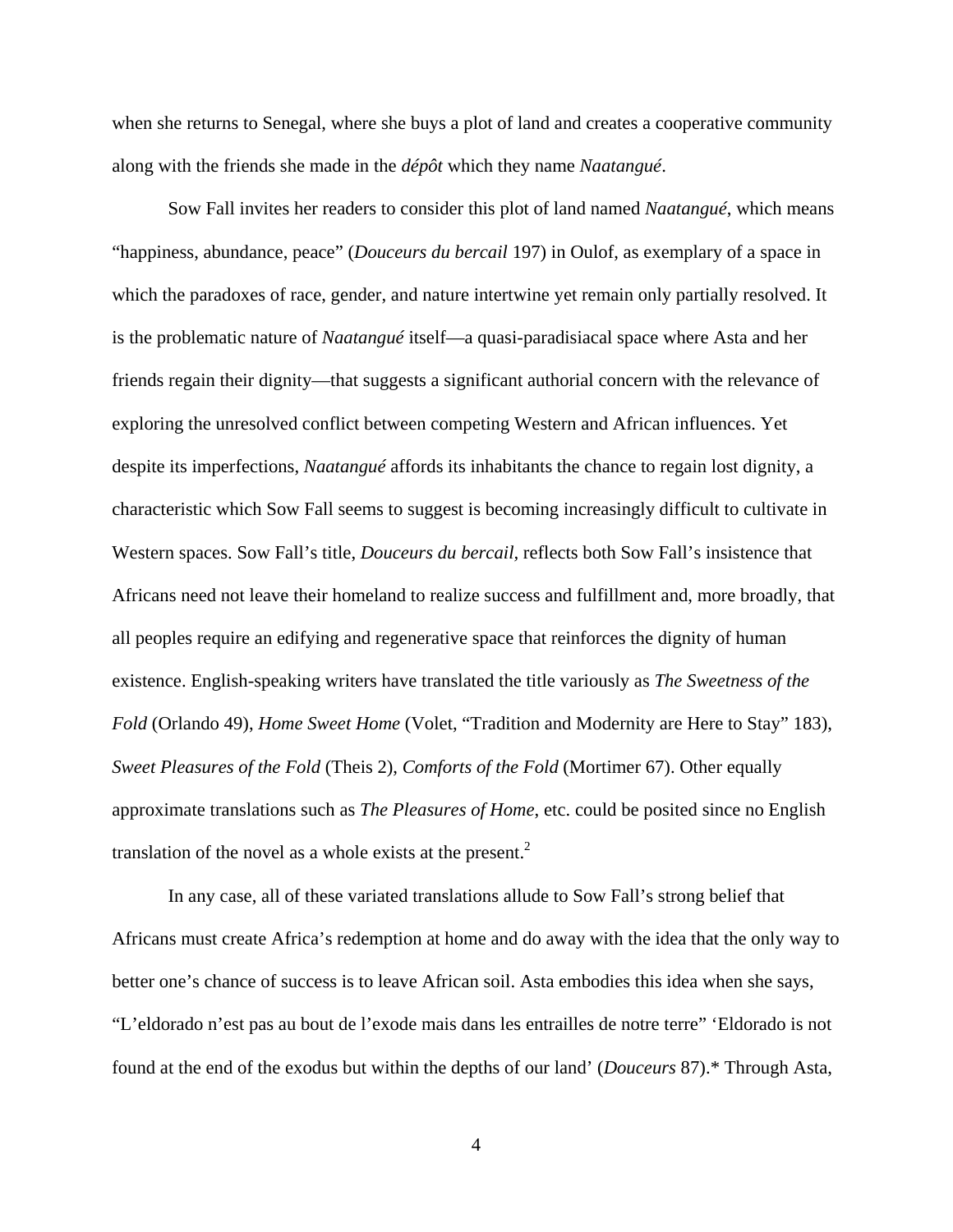Sow Fall entreats her readers to consider analyzing, understanding, and confronting the paradoxes of modern Africa rather than attempting to escape their presence. Sow Fall's novel, then, champions the worth of Africa itself in terms of its people and its *terre* "earth" and calls for a rebuilding of the continent from within. Sow Fall insists that Africa must reject extremism and resist the tendency either to see the West as a scapegoat to blame for all of Africa's economic, political, and environmental challenges or to idolize it as a concrete paradise where Africans can achieve the success that eludes them in their homeland. Instead, Sow Fall argues Africans must create a new space that neither rejects nor glorifies the West but incorporates its strengths while remaining anchored in their own land. Asta urges her fellow Africans, "ne fuyez pas" 'do not flee' (*Douceurs* 53) and creates *Naatangué* to function as a prototype for a hybridized space where traditional and Western influences begin to coalesce despite the contradictions which arise from their juxtaposition.

#### <span id="page-8-0"></span>**The French African Novel and Sow Fall's Literary Significance**

Though Sow Fall's fiction remains unfamiliar to non-French disciplines and canons, it has been recognized and praised in the scholarly world of French African literature as some of the most significant African writing of the twentieth century. In her book *The Senegalese Novel By Women*, Susan Stringer writes, "Because of both the quantity and quality of her literary output, [Sow Fall] is now considered the most important living woman novelist from francophone Black Africa" (77). Ironically, however, Sow Fall's work is still rarely known outside of Francophone African literary circles. Sow Fall's writing gained notoriety initially because of her unique place as the first Senegalese woman to publish a book professionally, but critics recognized, almost immediately, the quality of Sow Fall's fiction as writing worthy of note more than simply for its newness. Of the momentous nature of Sow Fall's writing, author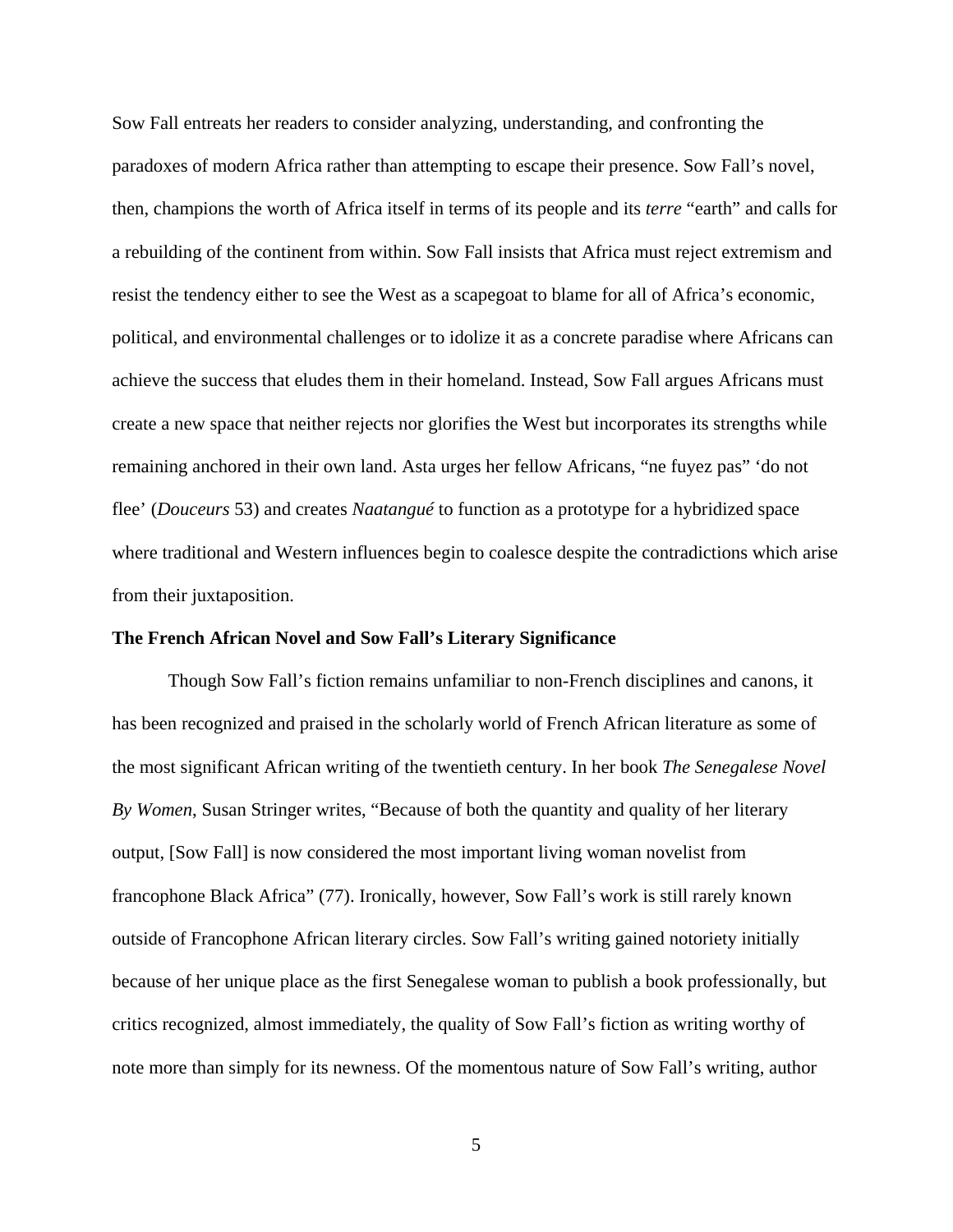Valérie Orlando writes, "In 1976 Aminata Sow Fall helped break the gender barrier in Senegal by publishing the first major novel in French written by a Senegalese woman" ("Writing New H(er)stories" 47).

The importance of the male-dominated literary historical context from which Sow Fall emerged, then, cannot be overstated. Although the African oral tradition is thousands of years old, West Africans did not begin recording their histories, tales, lineages, recipes, and other relics of the past with the written word until the twentieth century—and even these early strides were all made by male writers. Orlando again emphasizes not only the newness of African writing in general, but especially African *women's* writing in her article when she states, "Although modern literature (written in French by Africans) took root in Africa in the 1930s, African francophone women did not begin to write until the 1960s" ("H(er)stories" 42). *Douceurs du bercail* was published twenty-two years after Sow Fall's first novel, granting it a unique place as perhaps the most mature literary work from Senegal's first female writer. *Douceurs du bercail*, springing from two lineages (the French African novel and the West African female novel) marks a confident step towards an analysis and understanding of ambitious subjects—race, gender, and nature—whose treatment is more complex and sophisticated than those of earlier works in both literary categories.

Sow Fall's French African literary history is, as mentioned earlier, relatively short but extremely dynamic. In his book *Littérature nègre,* Jacques Chevrier categorizes the French African novel into five distinct categories: *les romans de contestation* "protest novels," *les romans historiques* "historical novels," *les romans de formation* "educational novels," *les romans de l'angoisse* "anxiety novels*,*" and *les romans du désenchantement* "novels of disillusionment" (99). Though these different categories take on a variety of concerns and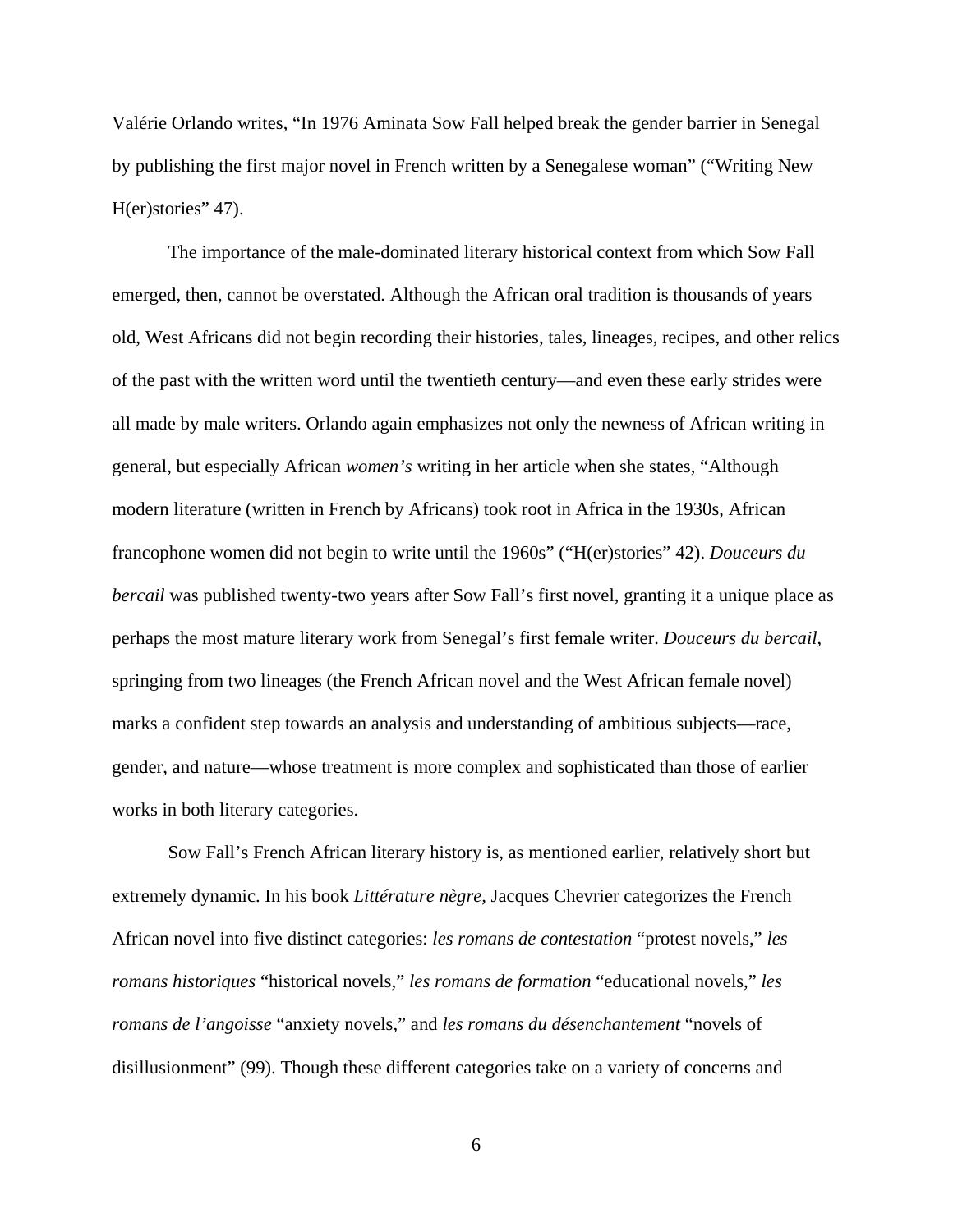subjects, virtually all French African novels examine the effect of the clash between traditional Africa and the colonizing West, some overtly and others more subtly. Odile Cazenave acknowledges this trend in the history of French African writing in "Gender, Age, and Reeducation: A Changing Emphasis in Recent African Novels in French, as exemplified in *L'appel des arènes* by Aminata Sow Fall" when she writes:

> Traditionally, one of the key themes in African literature written in French has been the alienation of blacks when they come in contact with Western society, and their ensuing struggle to find a stable identity and to readjust to their native country. In the 1960s and 70s, the topic of the French educational system inspired a number of "romans de formation" (educational novels) where the protagonist, a black child or teenager, experienced the culture and education of whites either in Africa, at the high school level, or abroad, at the university level. ("Gender, Age, and Reeducation" 54)

Although Cazenave's article focuses on Sow Fall's *L'appel des arènes,* the points she makes are pertinent to a study of *Douceurs du bercail* as well.3 The tradition from which Sow Fall's writing emerges is inarguably suffused with this "key theme" of the clash of traditional African culture with Westernizing influences. Indeed, all of the "romanciers aux noms désormais célèbres, les Mongo Beti, Camara Laye, Cheikh Hamidou Kane ou Sembene Ousmane" 'novelists now famous, Mongo Beti, Camara Laye, Cheikh Hamidou Kane or Sembene Ousmane' (Chevrier 97) examine the effects of contact with the West in *Mission terminée* "Mission to Kala," *L'enfant Noir* "The Black Child," *L'aventure ambiguë* "The Ambiguous Adventure" and *Les Bouts de bois de dieu* "Bits of God's Wood," respectively. These books central to the French African canon characterize the West as a force that produces differing levels of evil: the erosion of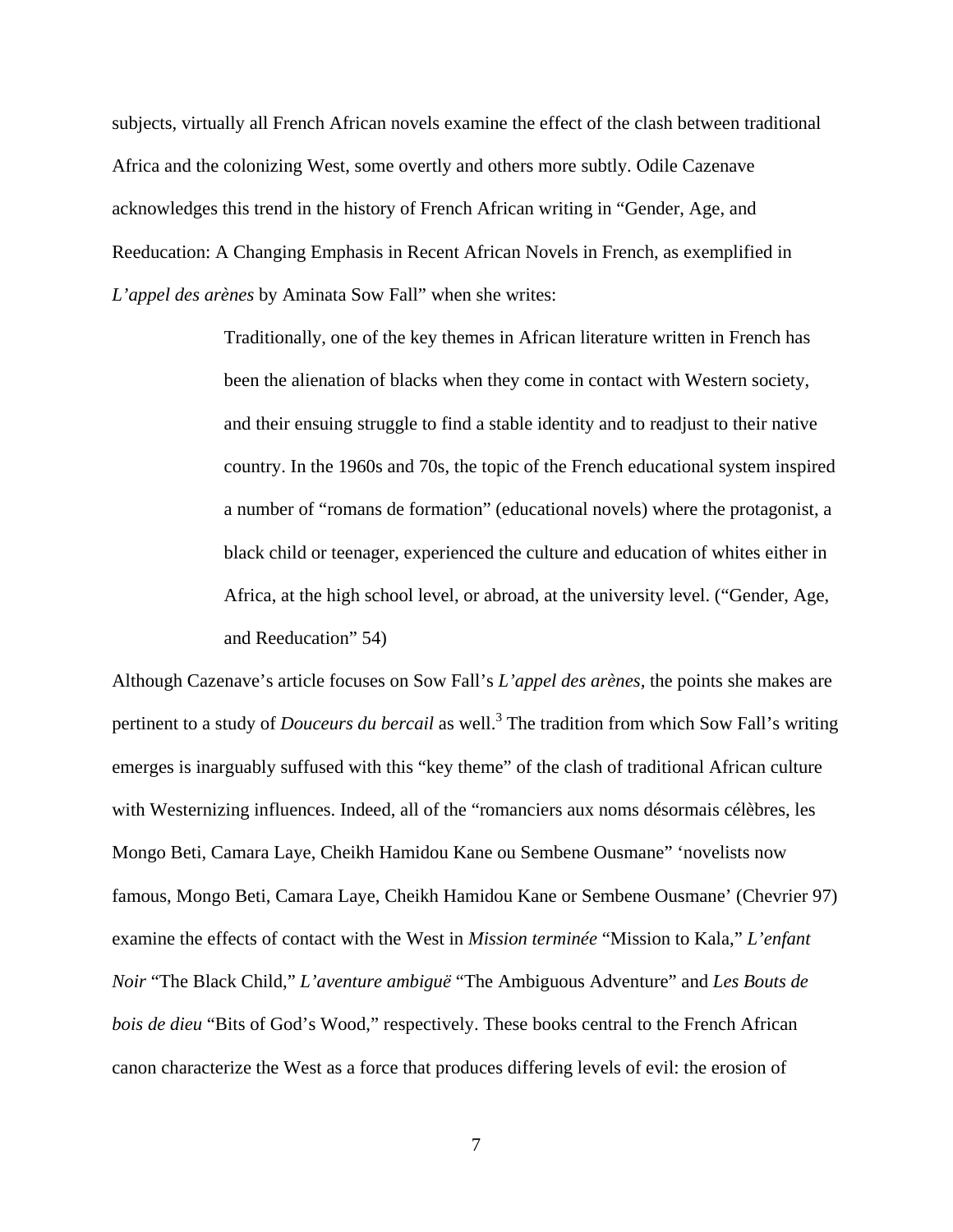African communal social structures, the alienating effect of European-educated Africans in their own communities, the loss of ancient animistic religious beliefs, etc. And these *are* effects of Westernization in Africa. What Sow Fall does in her writing, though, is to acknowledge the damage the West has done in the past and to acknowledge the way her literary predecessors have expressed the pain of it in their novels, but also to recognize that African literature need not be limited only to voicing the concerns of a marginalized people against its colonizers. Therefore, rather than resorting to extremes such as over-valorizing traditional African life and calling for its complete preservation or embracing the Westernization of Africa as its only hope for progress, *Douceurs du bercail* argues that although Westernization is unavoidable to a certain degree, Africans can balance and guide the extent of its influence.

## <span id="page-11-0"></span>**Race**

The second chapter of my thesis will analyze how Sow Fall treats the theme of continuing racism in post-colonial Africa and the West. Sow Fall explores racism and its function in the modern world in a balanced way, offering severe critiques of Africans' shortcomings as well as those of Europeans. Although Sow Fall splinters from the French African literary tradition in her choice to look at the West more objectively rather than as the downfall of African culture, harsh criticisms of the West do exist in *Douceurs du bercail.* In fact, the narrative revolves around one event: the detainment of the protagonist Asta Diop at customs in a French airport. Sow Fall characterizes this detainment as an incredibly racist one, imposed on the professional Senegalese woman with all the right documentation by suspicious white Europeans who both fear and misunderstand the influx of African immigrants into their country. Fall criticizes European security policies by showing that airport security measures seem to be based more on stereotyping than on fact. After handing a policeman her traveling papers, which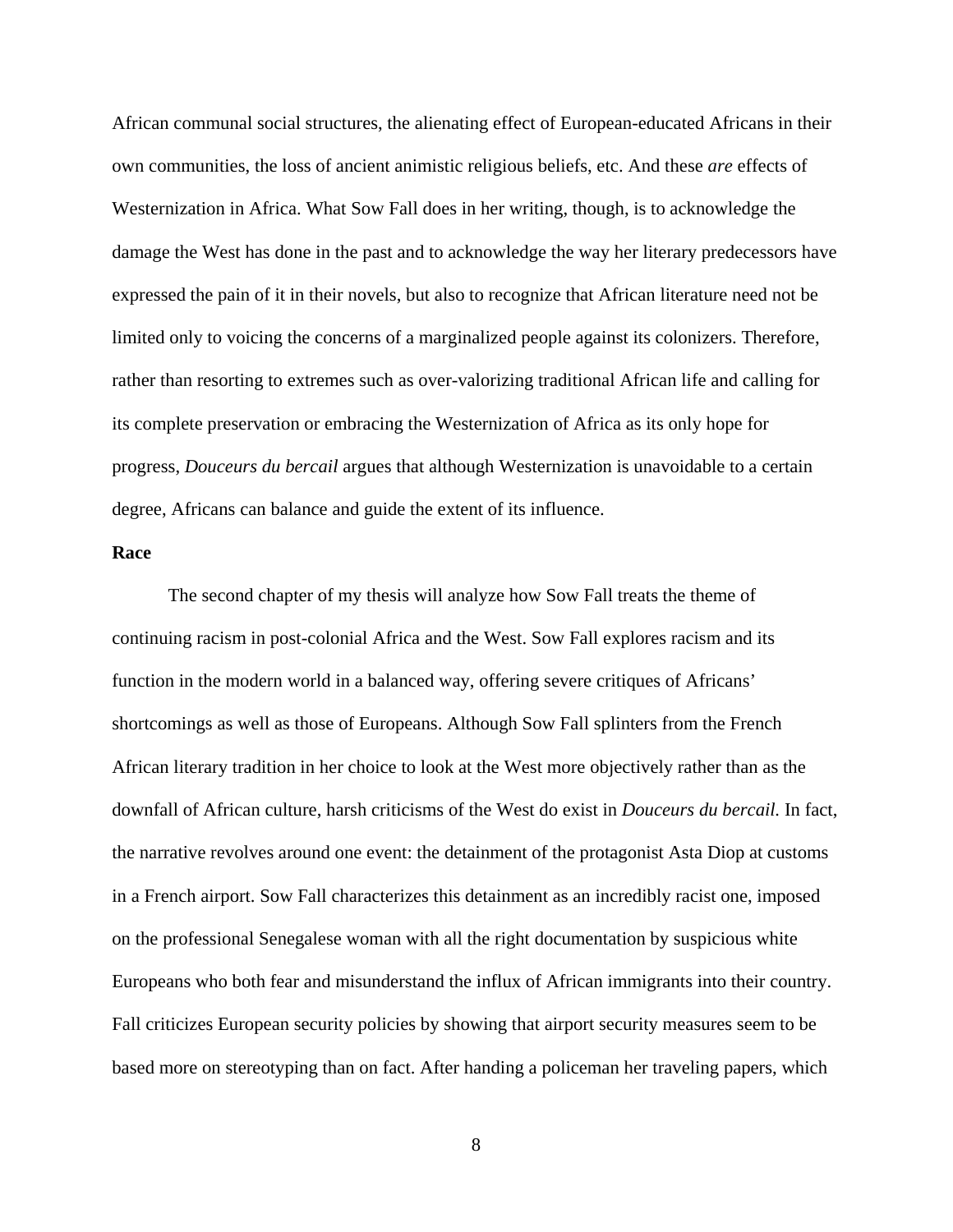he returns "sans les lire, vraiment" 'without reading them, really' (*Douceurs* 16) Asta comments, " Tous ces traitements humiliants parce que vous voyez en chacun de nous un futur immigré!" 'All this humiliating treatment because you see in each one of us a future immigrant!' (16).

While criticizing how Europeans racially stereotype and discriminate against immigrants, Sow Fall simultaneously critiques Africans' responses to and promulgation of the characteristics that Europeans see as stereotypical. Laziness, apathy, and crime are highlighted in certain slices of African society that Sow Fall examines in *Douceurs du bercail*. When Asta's friend Anne calls her office when she realizes that Asta did not exit the airport, Sow Fall portrays this African worker as uninterested, impolite, and rather slothful: "Allô, ô, Mada-ame, j'ai-ê-ê-ê cherché paartout mais A-asta Dio-p n'est-ê-ê pas là-a-a . . . " 'Hello, oooh, Ma'am, I sea-a-a-rched e-e-everywhere but A-asta Di-op is no-o-o-o-t he-e-re . . . '(58). Aminata Sow Fall's concern with human dignity shapes her critiques of both the West and Africa in term of racial issues. The West seems to strive to dehumanize African "interlocutors" while Africans themselves often fail to recognize or cultivate their own dignity by adhering to the stereotypes that Europeans have set for them. *Douceurs du bercail* marks a distinct and revolutionary turn away from French African literature's previous tendency to mourn pre-colonial society as a lost Eden; instead, the book looks for realistic solutions to the problems created by the colonial period—solutions that involve accepting Africa's current situation as a starting point from which to move forward. *Douceurs du bercail* is remarkable in its step toward recognition that continuing to blame Western colonization for all of Africa's woes is futile in attempting to solve them. Sow Fall makes a bold step in terms of her own literary tradition in choosing to support moderate Westernization in Africa as an inevitable part of its future.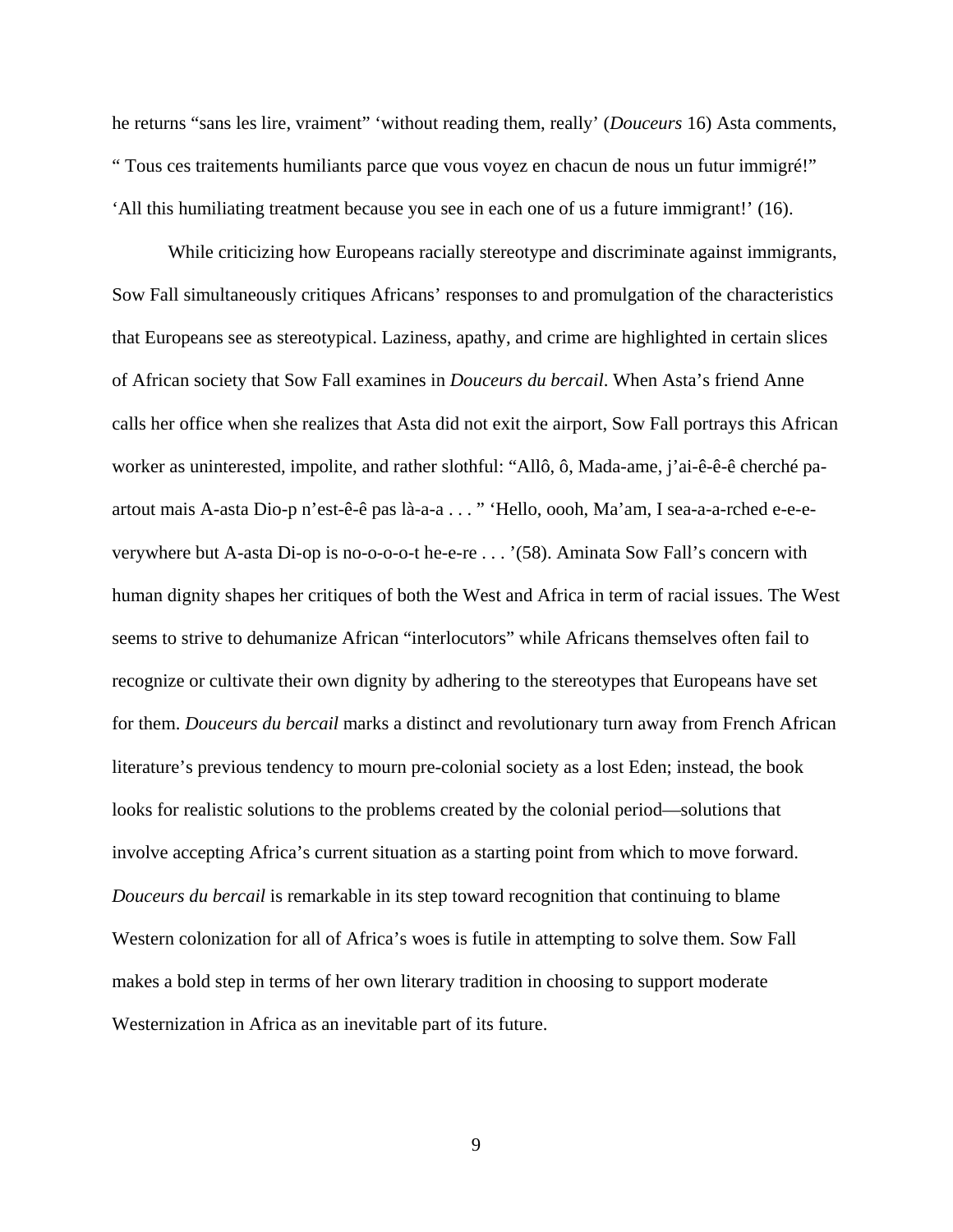Within Sow Fall's examination of racism, conflicting perspectives on its root causes and its possible solutions arise. First, there is the paradox Sow Fall creates within the airport as its white European workers unravel under their self-imposed system of mechanized protocol. The European space of the airport dictates Asta's behavior as she is forced bring with her an almost absurd amount of paperwork, yet the Europeans themselves disregard the framework they have set up by allowing Asta's race to supersede her adherence to the rules of the European system. At *Naatangué*, the alternative community where Asta and her friends from the airport *dépôt* farm and sell their products, the issue of race becomes even more paradoxical. In the airport scenes, Sow Fall criticizes Europeans for their lack of racial sensitivity, but though *Naatangué* acts as a healing space where Asta and her friends regain the dignity they lost at the airport, it is a place which disregards transracial conflict rather than confronting it. In my chapter, I study what I see as this racially problematic characterization of *Naatangué*—Asta and the other deportees find solace from the dehumanizing effects of racial discrimination there, but to accomplish this separate themselves from the racial "other" just as the European airport officials sought to do.

## <span id="page-13-0"></span>**Gender**

My third chapter will discuss the role of women as another lens through which Sow Fall examines the way traditional and modern influences conflict with one another in modern Africa. Sow Fall characterizes Asta as an example of a modern African woman able to carefully measure and incorporate certain aspects of the influx of Western feminist ideas into an African context, aware of the feminine ambiguity caused by competing Western and traditional influences such as women's roles in marriage and independence versus interdependence, yet able to balance the two. Sow Fall Odile Cazenave comments on Sow Fall's rather unique opinion about feminism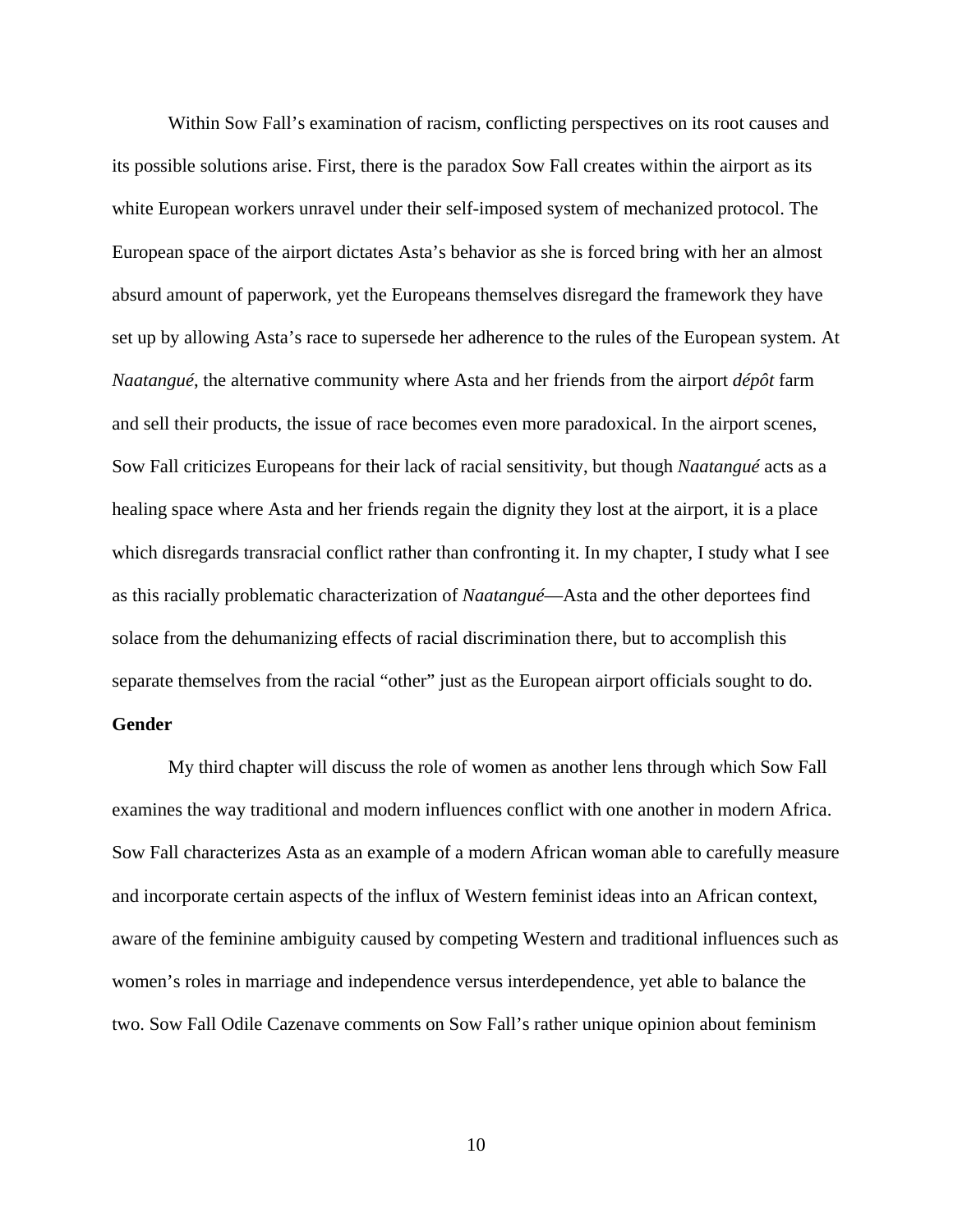when she writes, "Sow Fall has often rejected being labeled as a feminist writer, insisting that she wrote, first and foremost, as a Senegalese citizen" ("Gender, Age" 58) and later:

> The author stresses the dangers inherent in emancipation, in the Western sense of the word, for women. Under the pretense of independence, women have in fact become prisoners of a world of appearances. Psychologically, they have given up African criteria of beauty and moral standards, turning to the European model. They have adopted another type of colonization, more subtle, but very much at the center of every one of their acts and gestures. Viewed in this perspective, Aminata Sow Fall is "*stricto sensu*" a feminist, fighting for women's ultimate recognition, to be fully African. (59)

Though women's recognition is not to be *fully* African in *Douceurs du bercail* (if fully African is meant to describe complete traditionalism), Cazaneve's point about Sow Fall's fight for female recognition is well taken. Sow Fall rejects the "feminist" label insofar as it is a label connoting Western feminism; she does, however, take great interest in the emancipation and recognition of women.

Sow Fall's strong female protagonists, championing of equality of the sexes, and her lessthan-traditional treatment of marriage in her fiction establishes female independence as a primary concern of *Douceurs du bercail*. In her article "Domestic Matters: Representations of Home in the Writings of Mariama Bâ, Calixthe Beyala and Aminata Sow Fall," Mildred Mortimer sees Sow Fall's portrayal of Asta Diop in *Douceurs du bercail* as a woman able to transcend the limitations of both traditional and modern womanhood as an assertion of Sow Fall's feminine ideal. She writes, "Through her portrayal of Asta, the Senegalese novelist subverts the paradigm of the African woman defined in terms of her domestic role; she proposes instead a new female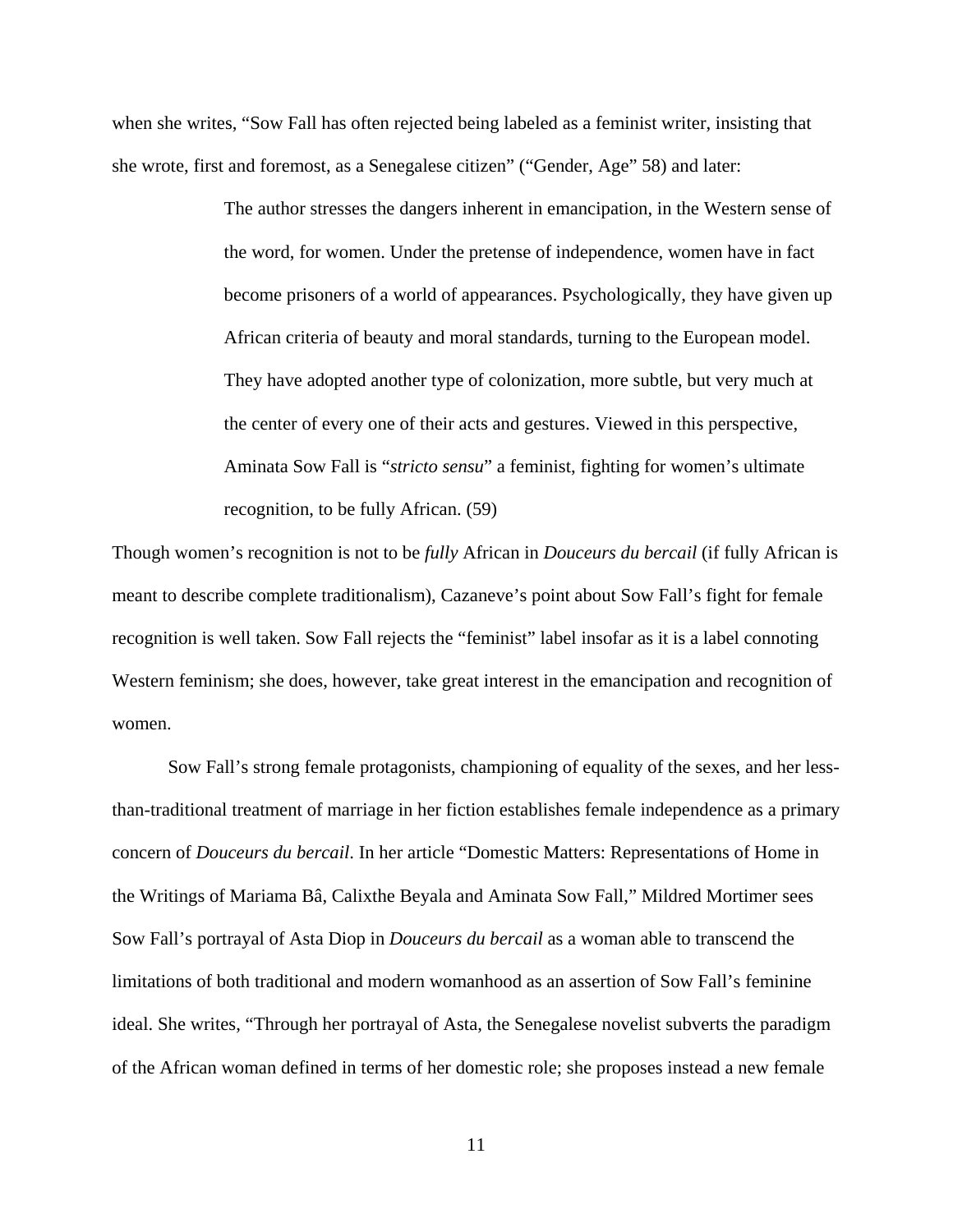subjectivity located in a place beyond the double restriction of African patriarchy and European colonialism" ("Domestic Matters" 76). In *Douceurs du bercail*, Sow Fall indeed creates a space "beyond,"—a place where the most complex questions of modern feminine existence are asked and explored even if they are not answered. Asta, for example, asserts her feminine independence by divorcing her controlling husband and later becoming the proprietor and leader of *Naatangué*, but in organizing her alternative community surrenders independence for interdependence. At *Naatangué*, then, Asta grapples with these and other competing ideas about women's roles society, even choosing to marry a man she met in the *dépôt* though she swore never to marry again when she was a journalist and had just divorced her first husband.

The decisions that Asta makes, which at times seem influenced by Western feminist ideas and at others by African traditionality, as well as the fact that *Douceurs du bercail* is Sow Fall's first novel to revolve around a female protagonist, create what I term a "feminist paradox" surrounding the novel, which I discuss in my third chapter. There are elements of Western feminism in the novel, such as the female narrative voice and Asta's assertion of her independent female voice in the public sphere, which have attracted the attention of feminist critics, yet Asta's choices do not always align with feminist thought. Even Sow Fall herself rejects the feminist label, insisting that a Western framework's analysis of women's issues in Africa yields an incomplete understanding of it. This paradox opens up even broader lines of questioning I explore in the chapter on gender, such as the applicability of Western theories in non-Western contexts, the limitations of feminism as a theoretical framework, and Sow Fall's vision of a theoretical framework beyond feminism.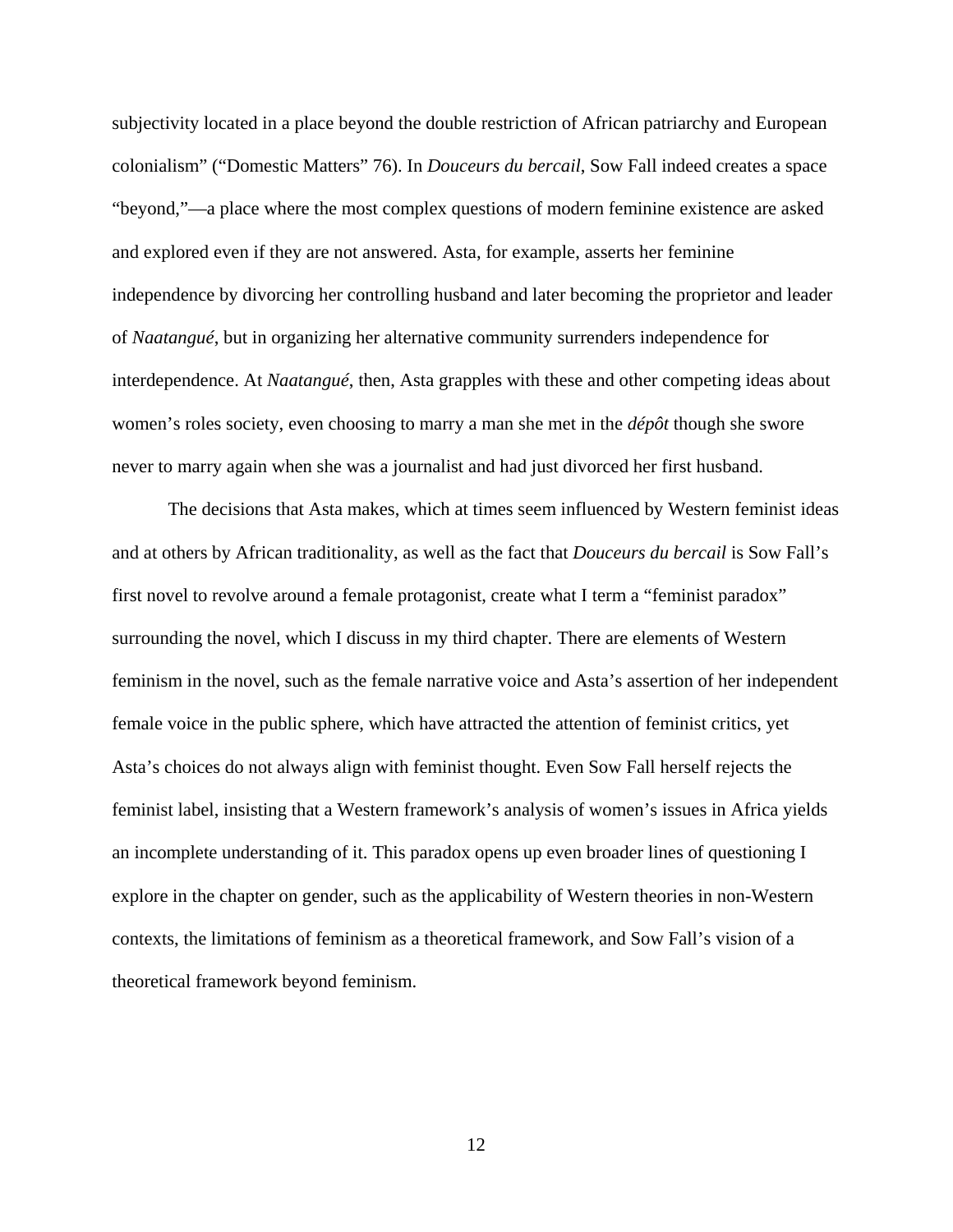#### <span id="page-16-0"></span>**Nature**

Finally, my fourth chapter examines the way in which Aminata Sow Fall addresses environmental issues in *Douceurs du bercail*. Her treatment of nature functions as yet another significant aspect of creating a "place beyond" (Mortimer, "Domestic Matters" 76) that avoids extremes, as she tends to do throughout the novel, representing *Naatangué* neither as prelapsarian nor as fully dominated by European enclosure ideals. Her discussion and commentary on the environment and its role in Africa's future and, by extension, the world's, is one of the most complex and subtle in *Douceurs du bercail.* Asta advocates environmental preservation and awareness, writing, "Malgré tout je continuerai à prêcher: aimons notre terre . . . " 'In spite of everything I will continue to preach: love our earth . . . ' (*Douceurs* 88). Love and respect for the environment play an important role in Sow Fall's vision, yet ending *Douceurs du bercail* with Asta's establishment of *Naatangué* is far from Voltaire's conclusion in *Candide*; along with preaching love for "notre terre," 'our land' (88) there is striking language that does violence to the earth in Sow Fall's writing as well. When Asta and her friends begin to make plans for *Naatangué*, they decide: "nous pourrons creuser un canal, irriguer les deux hectares, acheter une camionnette tous terrains pour écouler la production" 'we can dig a canal, irrigate the two hectares, buy an all-terrain truck to sell the goods' (*Douceurs* 200). This discussion of cutting into the earth and irrigating (or manipulating) its water sources Westernizes the plot of land too much for it to be Edenic, creating a puzzling hybrid where the land is respected yet carefully controlled. The subtlety of how Sow Fall writes about the environment in *Douceurs du bercail* has gone virtually unnoted in scholarship, but her complex and delicate treatment of its place and function in the modern world deserves careful examination. Sow Fall's seemingly opposing viewpoints on the environment in the novel: that it must be "loved" (*Douceurs* 88) but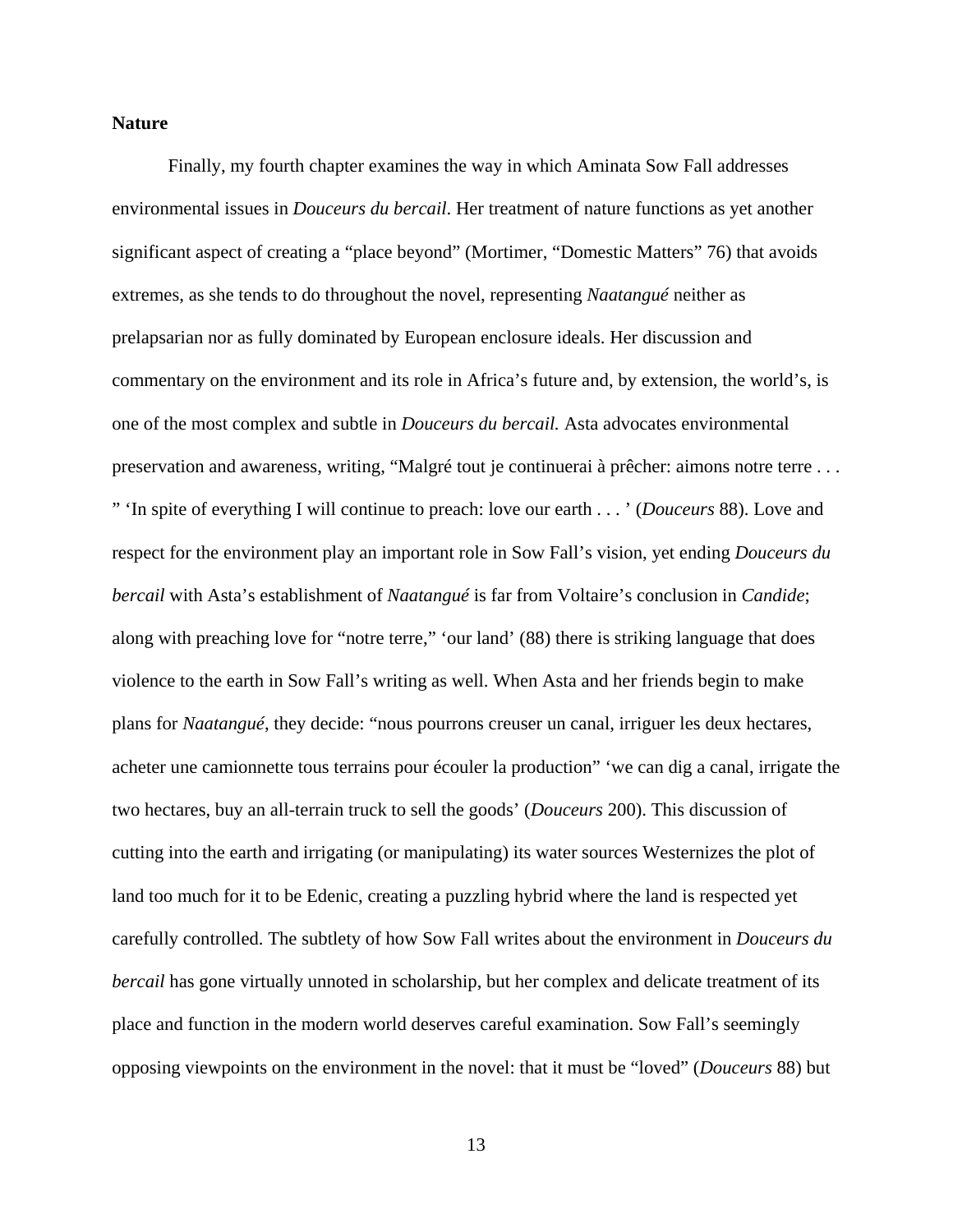also cut, reshaped, and made lucrative, clash with one another at *Naatangué* as Asta and her friends reconnect with their land while developing and Westernizing it. In my fourth chapter, I study Sow Fall's paradoxical characterization of the environment as an organic, regenerative space as well as a medium for financial success and how her use of language complicates nature's role in the novel as a whole.

Aminata Sow Fall holds a unique place in contemporary writing. Her fiction, while significant to her fellow Senegalese and Africans in general, is not limited in its importance racially or nationally. Sow Fall has enlarged the importance and influence of French African writing immensely, incorporating and conflating Africa's concerns with (what she thinks should be) the entire world's. In *Douceurs du bercail*, Sow Fall expands the scope and vision of the West African novel to reach out to a worldwide audience, examining racism, feminism, and environmentalism as the central issues vital to the future of modern existence.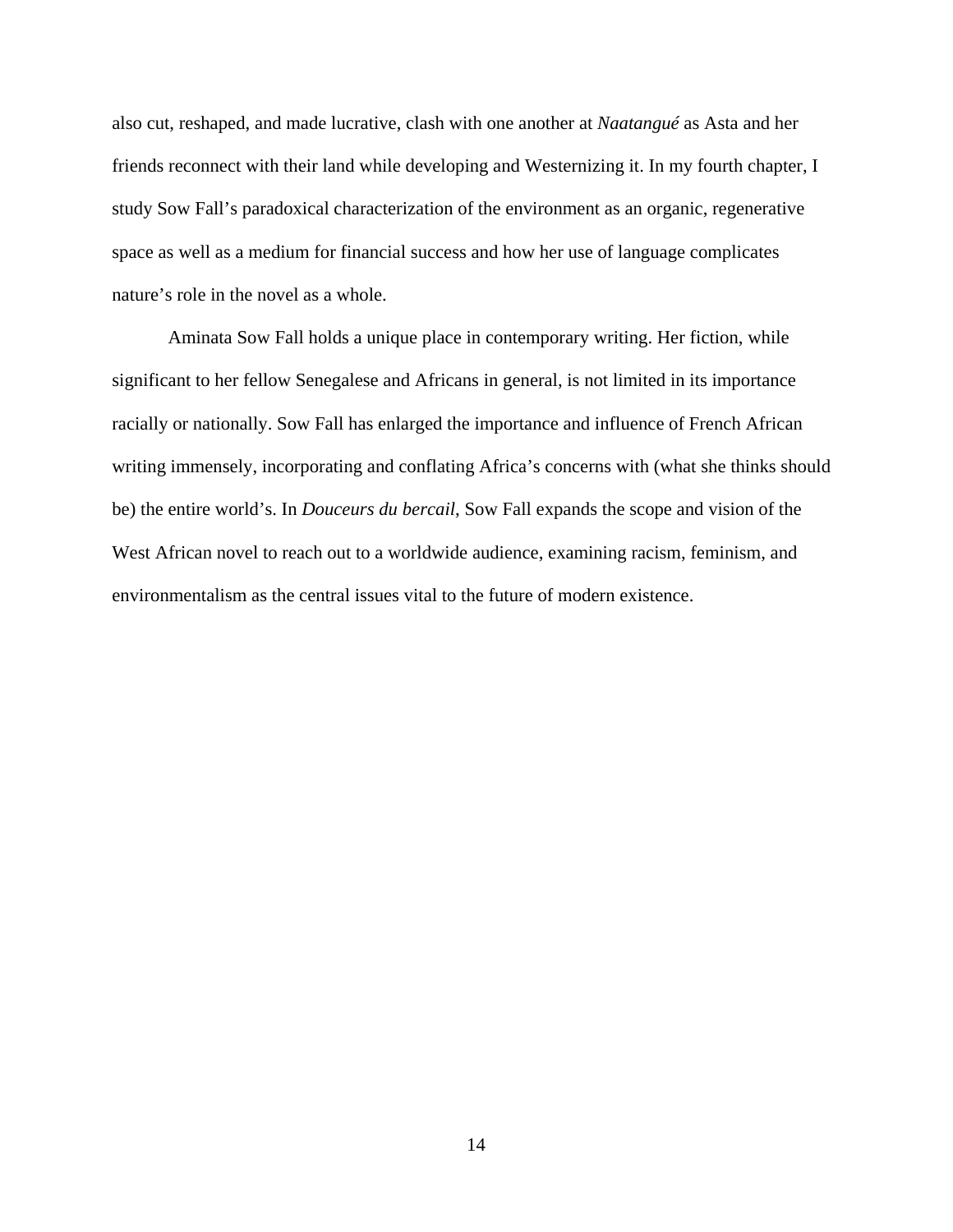#### **CHAPTER II**

#### <span id="page-18-1"></span><span id="page-18-0"></span>**Forty Years After** *Les Indépendences***: Continuing Racial Tensions in** *Douceurs du bercail*

Perhaps the most overt of the many themes treated in *Douceurs du bercail*, Sow Fall's examination and analysis of racism (and, by association, immigration, racial prejudice and profiling, etc.) exposes the ways in which post-colonial social structures have transmuted and preserved racist practices and modes of thought from colonial times. Sow Fall strives to maintain balanced critiques and observations of racism throughout the text of *Douceurs du bercail*, treating the racism that Asta Diop experiences at a French airport, immigration issues, and the racial implications of the Europeans' treatment of Africans in a way that is neither wholly condemnatory toward the former European colonizing powers nor apologetic to the formerly colonized African peoples. *Douceurs du bercail* also exhibits Sow Fall's careful effort to avoid an unbalanced allocation of blame on either group. Susan Stringer also recognizes this reluctance to apportion judgment when she writes, "Aminata Sow Fall, writing well after the advent of independence, [is] not interested in indulging in anti-West invective or in looking back into the past so that [she] can apportion blame" ("Cultural Conflict" 37). Therefore, rather than assessing which of either party is (more) at fault, Sow Fall instead hopes to expose the weaknesses in the overall situation of post-colonial racial relations and emphasize the fact that though Senegal gained its political independence from France in 1960, issues of racial inequality created and reinforced during colonization persist, although manifested in altered ways.

Because *Douceurs du bercail* exhibits Sow Fall's sophisticated foresight regarding modern racism and her ability to stretch her writing's racial scope beyond the boundaries of other French African writers before her who were concerned with exposing the ills of racially hierarchical white colonialism, in this chapter I will focus first on the importance of Sow Fall's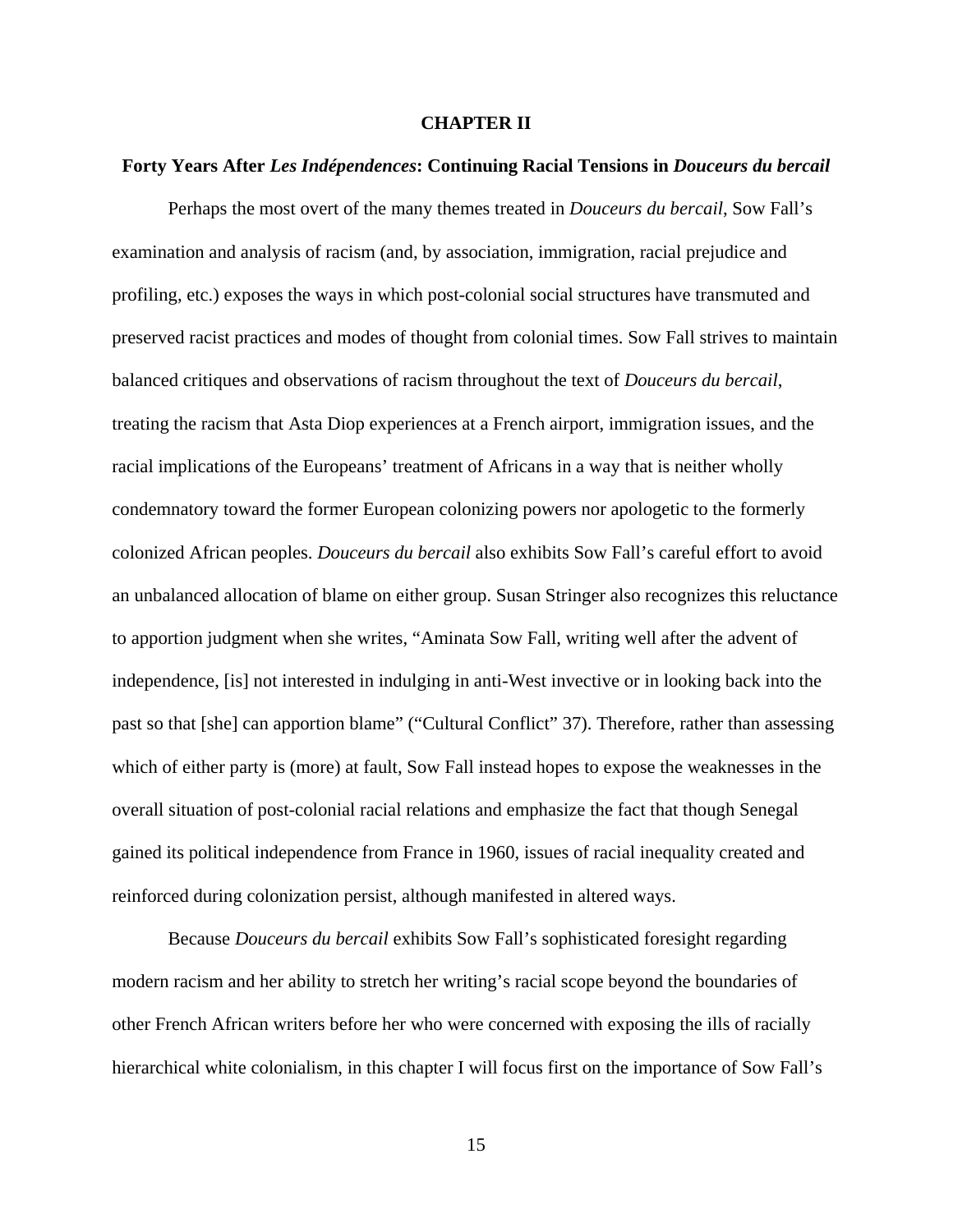uniquely balanced examination of racism in the novel. Her departure from earlier novelistic treatments of racism is significant since she chooses to critique Africans as well as Europeans. I will also discuss the significance of Sow Fall's characterization both of documented and undocumented Africans attempting to travel to France and how the lack of distinction between these two types of *voyageurs* "travelers" reflects the blatant racism of the airport officials. In the next two sections, I implement close readings of the text of *Douceurs du bercail* in order to understand Sow Fall's complex characterization of racist tendencies in both Europeans as well as Africans. Finally, I address *Naatangué* as a racially problematic place where Asta and her friends appear to overcome the damage caused by racist European airport officials by regaining the dignity they lost in France but accomplish this result simply by avoiding contact with the racial "other."

Sow Fall's balanced look at racism in *Douceurs du bercail* exhibits a significant shift in the treatment of racial issues from earlier African literature, much of which sought to vilify white European colonizers as violent interlopers. These twentieth-century French African novels which revolved around vindicating the victimized colonized peoples of Africa or at least giving a voice to marginalized groups of people whose stories went untold in European histories of the colonial age (for example, Ferdinand Oyono's *Une vie de Boy*, Ngũgĩ wa Thiong'o's *Weep Not, Child*, Cheikh Hamidou Kane's *L'aventure ambiguë*, etc.), were and are undeniably significant to the progression of French African literature, but while Sow Fall recognizes their importance, she chooses to move away from a treatment of racial issues that has already been expressed by these and other writers. In other words, Sow Fall respects those works that have gone before but departs from her literary predecessors markedly in the equitable way she examines race relations and post-colonial tensions in her *Douceurs du bercail*.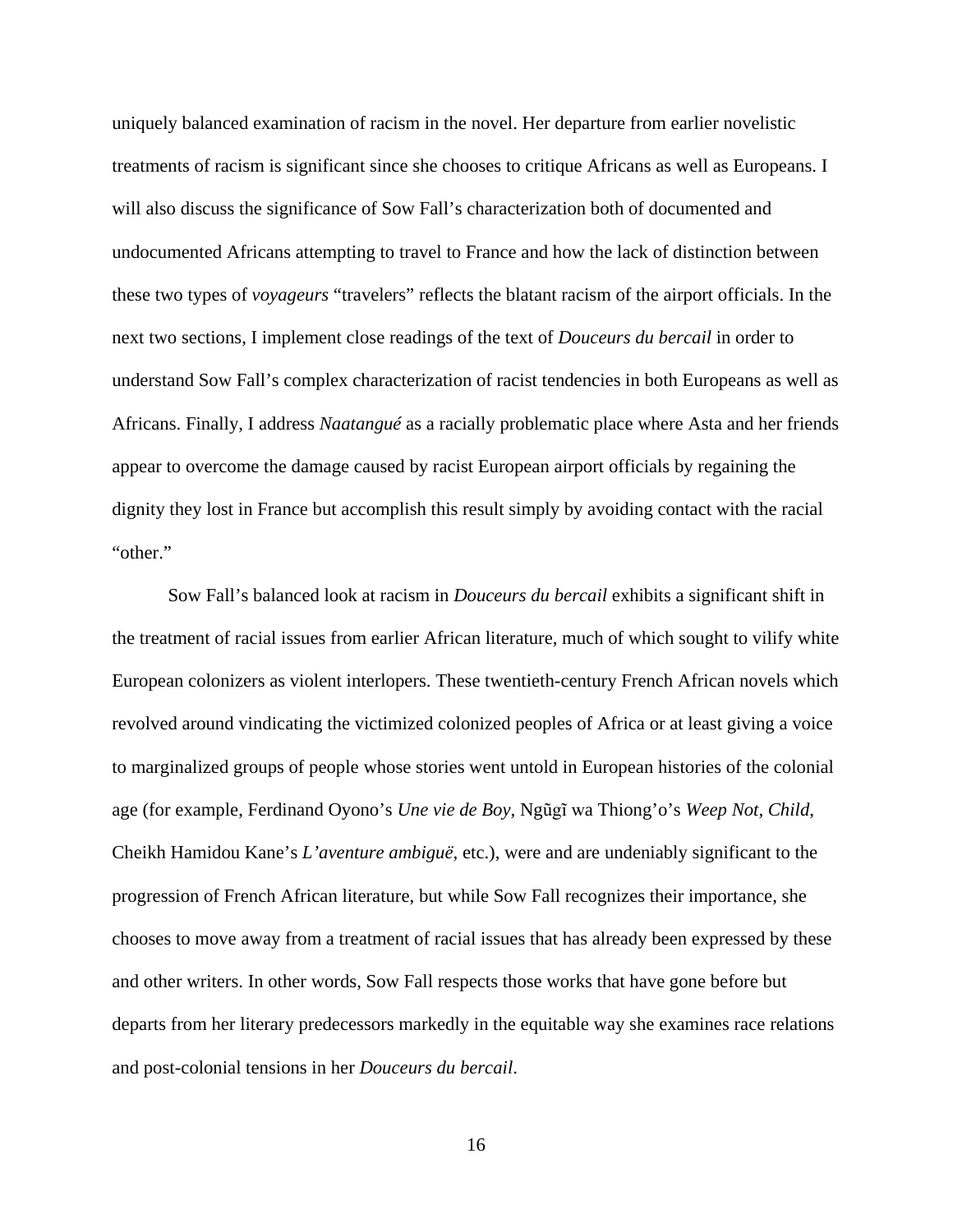In her treatment of race in *Douceurs du bercail*, Sow Fall does attempt a more balanced examination of its origins and outcomes than some authors before her have, but at the same time seeks to accomplish similar goals through her literature: voicing the viewpoint of the racial minority, encouraging awareness of racial tensions, and arguing for the literary validity of African texts in a post-colonial society which favors European literary histories. Critic I.T.K. Egonu recognizes a significant shift in Sow Fall's literary vision of race from that of many of her predecessors, but also perceives in her writing a rejection of some of their thematic concerns rather than a fresh look at them. Egonu writes:

> [Sow Fall] sees a re-direction of attention as a necessary condition for a relevant and meaningful African literature today. African writers of the preceding generation, she says, were entirely preoccupied with the business of rehabilitating the image of the black man which had been degraded and vilified by slavery and colonialism. That is why, before independence, African literature was noted for its militantism, on account of its preoccupation with racial issues and the need to affirm the dignity and the values of black people . . . It was as a result of these searching reflections that the young writer came to the conclusion that African literature should now abandon some of its early preoccupations in order to tackle current issues of interest . . . African literature, for her, should be a mirror of the cultural soul of the people as well as a means of dealing with the various problems of our changing society. (67-68)

While Egonu is correct in his assertion that Sow Fall has made a conscious choice to focus her attention on current social problems rather than reiterate past authors' thematic concerns regarding racial tensions, he errs in his assumption that this "re-direction" means the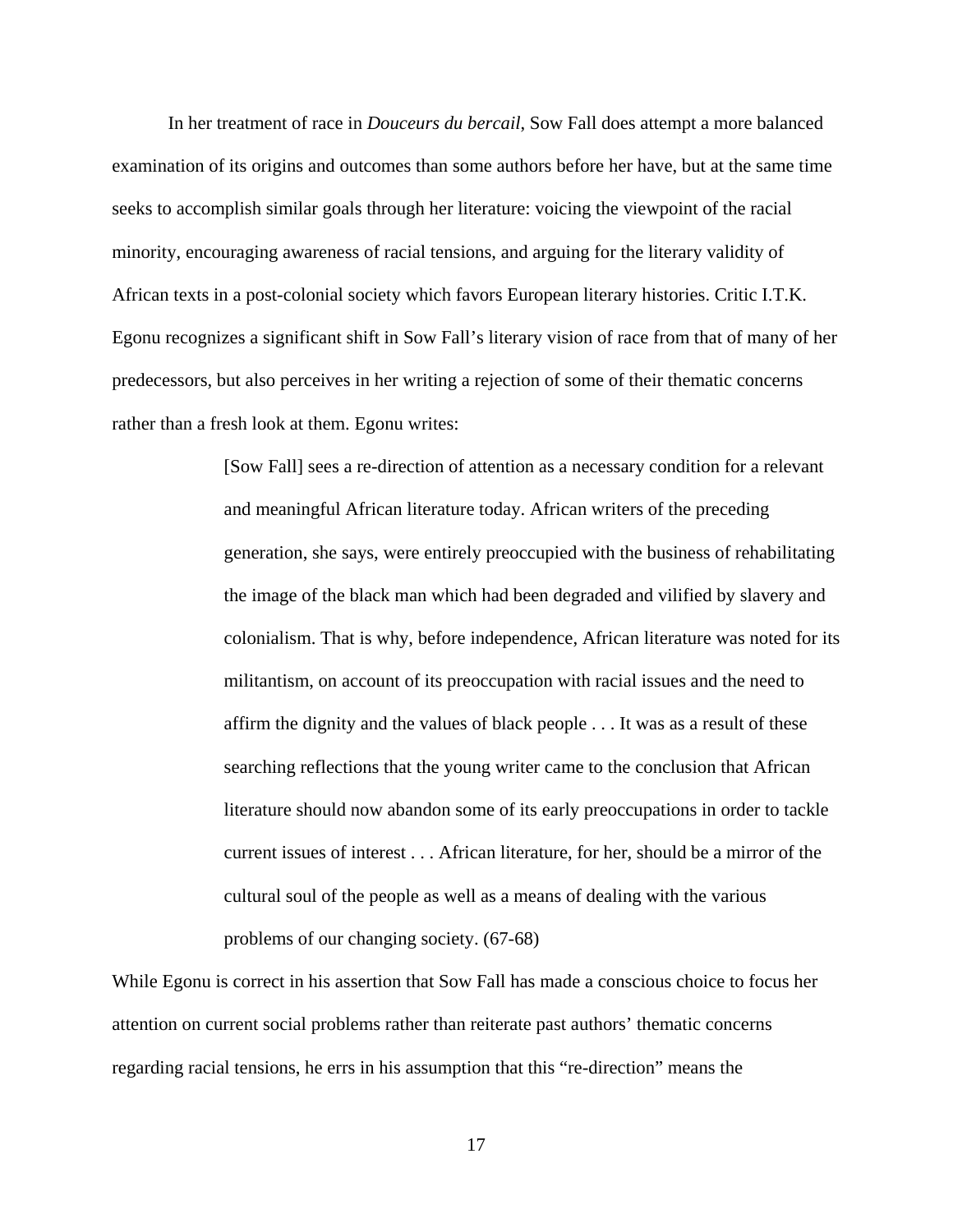abandonment of what he calls some of African literature's "preoccupations." Pre-independence African literature was certainly preoccupied with racial issues, but Sow Fall's post-independence writing has never abandoned the examination of how race functions in a post-colonial world, nor has she given up on the "need to affirm the dignity and the values of black people" (*ibid*). *Douceurs du bercail* has not abandoned the thematic concerns that French African writers have been treating for the last century, it simply looks at racial issues in a contemporary context—in terms of how the colonizer and the colonized have *both* promulgated tension and prejudice. In this examination of racism's effects on both European and formerly colonized societies, Sow Fall appears to agree, at least to a certain degree, with theorist Homi K. Bhabha, who argues that racial interactions produce hybridity in both cultures so that neither remains static, but rather that each influences the other continually.<sup>1</sup>

Sow Fall therefore strongly echoes the racial sentiments that writers have expressed before her, criticizing European stereotyping and disdainful treatment of Africans and other racial minorities, yet she also examines Africans' contribution to racial tensions, a bold literary task which earlier African writers eschewed while emphasizing their victimization by the white European colonizing power. Even Sow Fall's literary position as a black African writer highlights the volatility of enduring racial tensions in the post-colonial world; for a white author to posit the same harsh criticisms of African behavior that Sow Fall puts forth would perhaps be considered racist and taboo even today. Yet Sow Fall's unique place as a black female writer enables her to examine racism with candor, and in *Douceurs du bercail* she frankly critiques the way in which Africans propagate the stereotypes placed upon them. Her analysis of continuing racial prejudice in a post-colonial world invites all readers, whether they be associated with the former colonizing power or the formerly colonized subjects, to face the racial problems that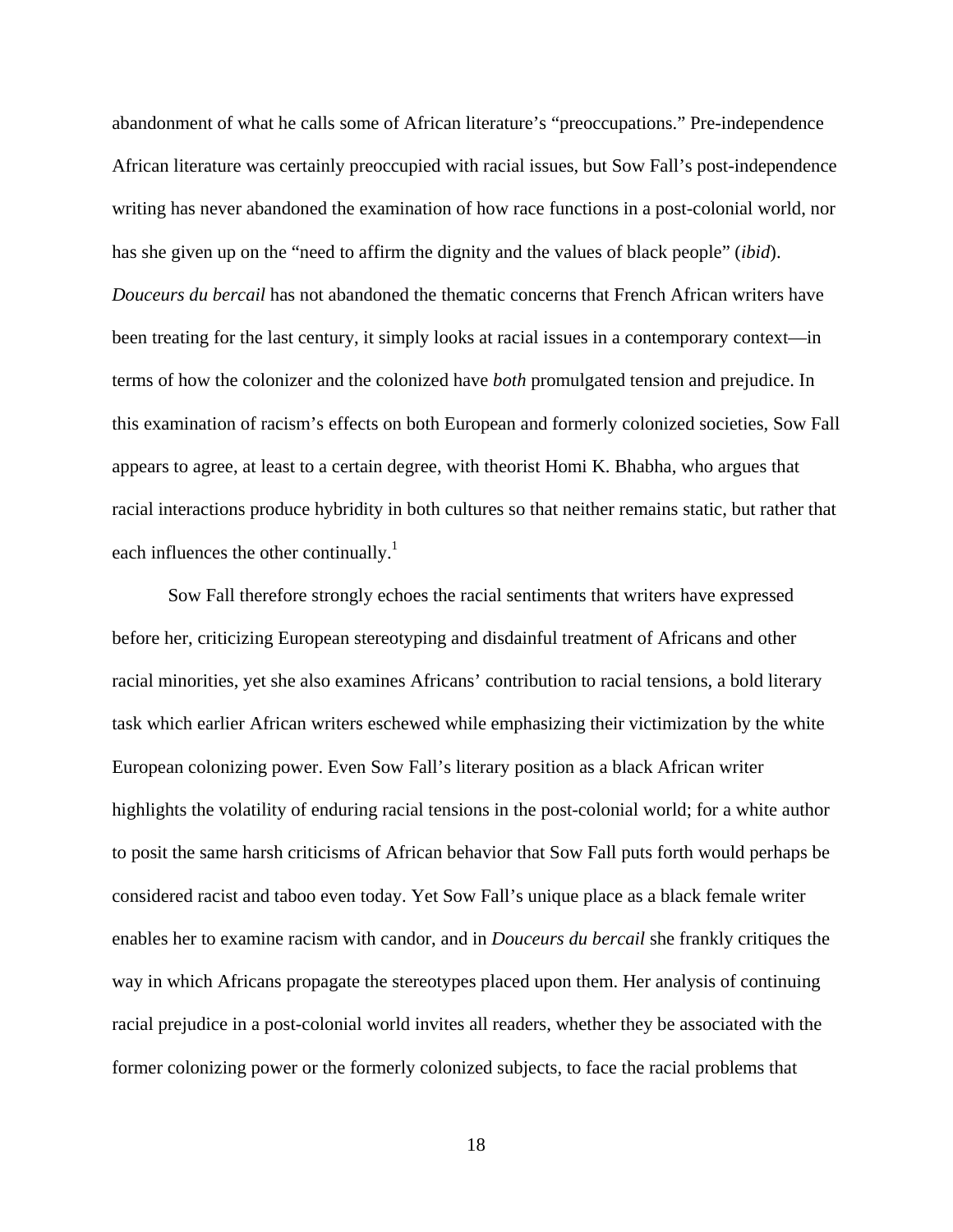plague modern society. Sow Fall does put forth "the need to affirm the dignity and the values of black people" (*ibid*), a preoccupation that Egonu supposes she rejects, highlighting the fact that the post-colonial world has yet to resolve racial tensions.

The first space Sow Fall uses to exemplify and analyze racism is the airport *dépôt* in which Asta Diop is imprisoned for "huit jours" 'eight days' (*Douceurs* 136) simply because the airport officials believe that her travel documents are counterfeit. Since one of the primary themes of *Douceurs du bercail* is immigration itself, the racial issues surrounding the *dépôt* and its detainees are crucial to understanding Sow Fall's commentary on racism in the novel.<sup>2</sup> The fact that the airport officials make no distinction between Asta, the professional woman who possesses every possible document that would legitimize her trip to France, and Yakham, for example, who bought forged documents in Africa in order to come to Europe and work illegally, is significant because both types of black Africans are treated with the same disdainful inhumanity, regardless of their non-immigrant or immigrant status. Sow Fall uses this lack of distinction between the types of Africans entering France to emphasize that race is the only factor that dictates the French officials' discriminatory treatment. Because Asta is a welleducated and successful businesswoman, it is clear that educational and socio-economic status are not factors in the way Europeans perceive their African counterparts.

The fact that the racism of the European airport officials which marginalizes Asta commences the narrative of *Douceurs du bercail* is significant—Sow Fall chooses to present this type of racism (in which the white European former colonizers look down on formerly colonized black persons as inferior and untrustworthy) at the beginning of the novel in order to establish a sense of conventionality consistent with other post-colonial French African novels. In fact, by beginning *Douceurs du bercail* with this racially charged encounter between the white authority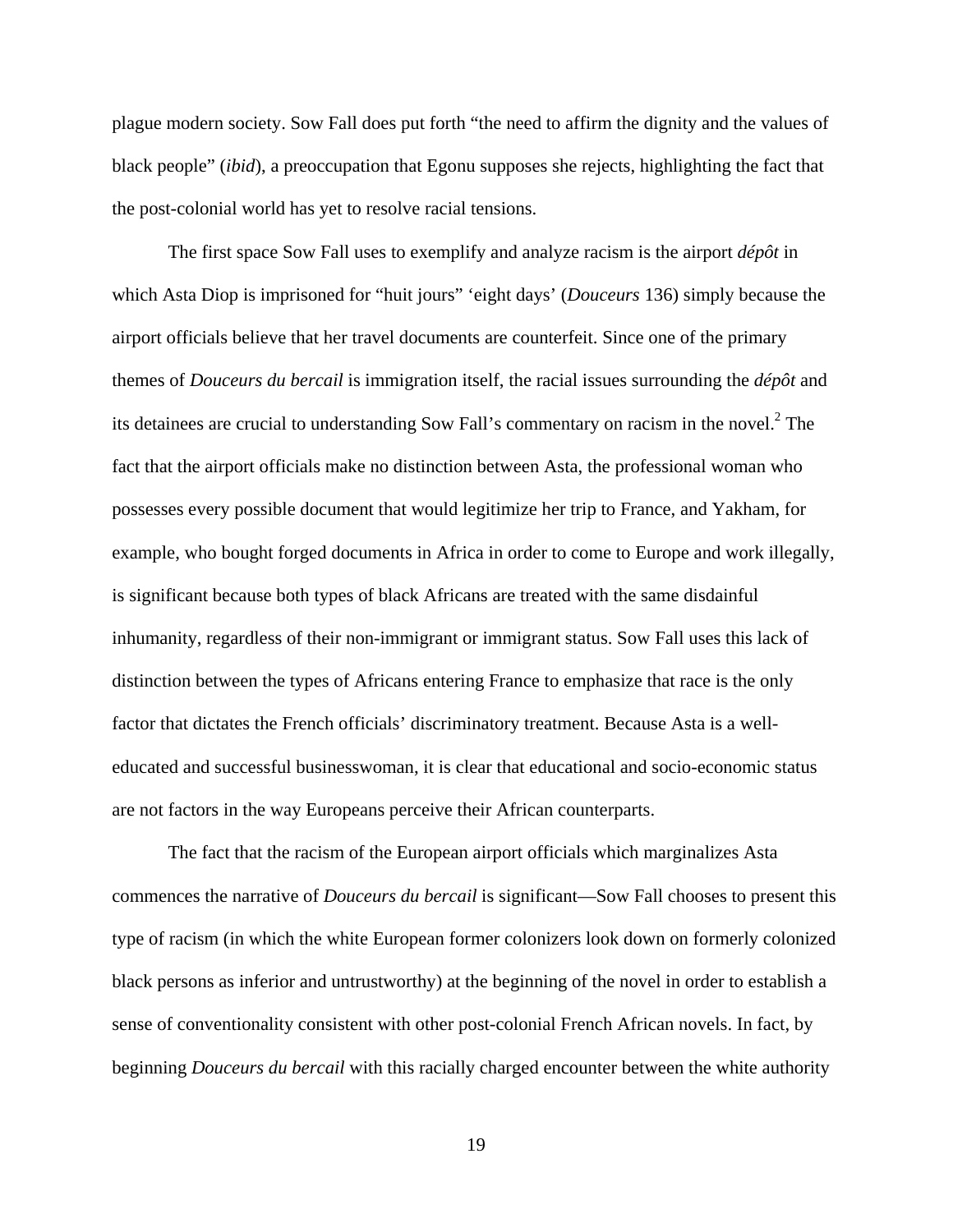figures of the European airport officials and the lone black working woman, Sow Fall suggests to her reader that the novel will, like others before it, expose the misconduct of white Europeans who consider themselves racially superior to the Africans they had previously colonized and vindicate the marginalized racial minority. Due to the racist encounter at opening to the book which is so condemnatory of the actions of the airport officials, Sow Fall creates a literary environment in which her critiques of Africans become more striking because of the similarities they highlight between European and African racism.

Sow Fall emphasizes that both Europeans and Africans are responsible for the skewed perceptions of race that exist in their post-colonial situation through Asta's second racialized encounter: meeting the other black deportees in the airport *dépôt.* Just as the French airport officials in *Douceurs du bercail* see only "un future immigré" 'a future immigrant' (*Douceurs*  16) in all the black faces that move through the airport space (whether they are immigrants or not), Sow Fall uses Asta's experience meeting the other detainees to mirror rather than challenge this European point of view. Asta initially isolates herself from the other detainees mentally, "Rien dans l'attitude d'Asta ne permettait de penser qu'elle ferait comme les autres" 'Nothing in Asta's attitude permitted the thought that she would do as the others' (*Douceurs* 43), and physically by avoiding conversations, "Asta est restée muette. Elle a même fermé les yeux pour mettre fin à ce dialogue absurde qu'elle ne désire même pas" 'Asta remained silent. She even closed her eyes to bring an end to this absurd dialog she did not even desire to have' (*Douceurs* 44). In this instance, Asta is faced not with white officials determined to marginalize her because of her skin color but with fellow black Africans; nevertheless, she perceives her fellow Africans in the *dépôt* as "other." Through this encounter, Sow Fall suggests that the white racism stemming from the colonial period has not only continued (albeit in a transformed state) but that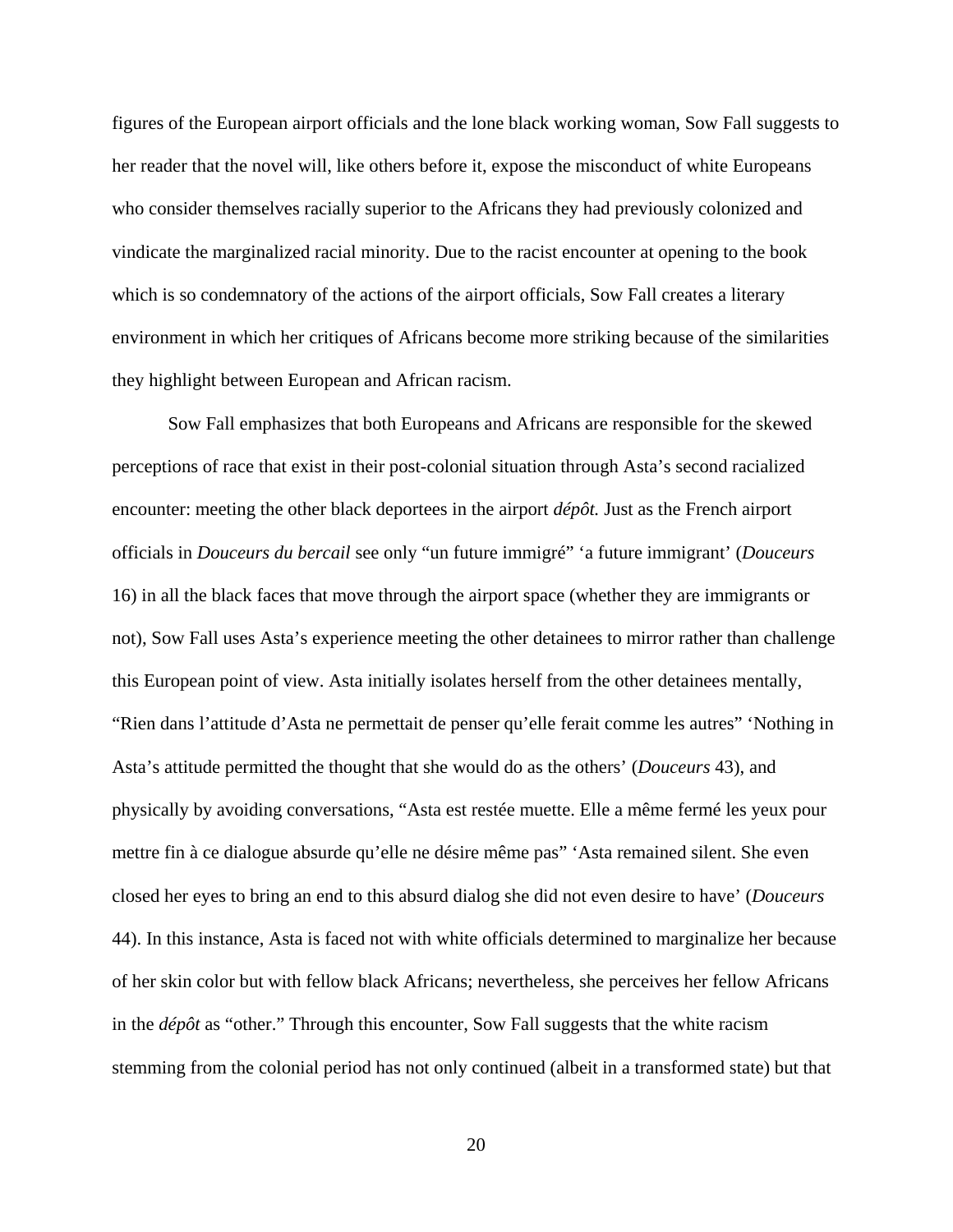Africans themselves have adopted the mentality of "the other" it creates. Over the course of her stay at the *dépôt*, Asta begins to negate this effect of racism and identify herself as part of the group of detainees; by the end of the narrative they become her closest friends and confidants. Even after having spent only days in the *dépôt* and after overcoming her initial aversion to these "others," Asta begins to use the pronoun *nous* "we" to refer to the other immigrants and herself, signifying racial solidarity within the group without regard to its members' status as travelers, documented immigrants, or undocumented immigrants.<sup>3</sup>

#### <span id="page-24-0"></span>**Racial Profiling and Immigration**

Sow Fall makes a strong argument for the plight of undocumented immigrants in *Douceurs du bercail*, whose inability to obtain papers stems, in large part, from racist social structures.<sup>4</sup> Even though Asta believes that immigration to Western countries is not the answer to Africa's problems—that "l'eldorado n'est pas au bout de l'exode mais dans les entrailles de notre terre" 'Eldorado is not at the end of the exodus but within the depths of our land' (*Douceurs* 87), she emphasizes the fact that the people in the *dépôt* have been marginalized by society only because of their race. Asta speaks for all Africans as she dreams of freedom from the racial oppression experienced at the airport and declares: "La lumière de notre espérance nous guidera, nous récolterons et bâtirons. Alors seulement nous pourrons emprunter les routes du ciel, de la terre et de l'eau sans être chassés comme des parias" 'The light of our hope will guide us, we will harvest and build. Then only will we be able to take the roads of heaven, of earth, and of water without being chased off like pariahs' (*Douceurs* 88). Thus Sow Fall uses the lack of distinction on the part of the airport officials between documented travelers or immigrants and *les sans-papiers* "undocumented immigrants" at the airport both as a criticism of European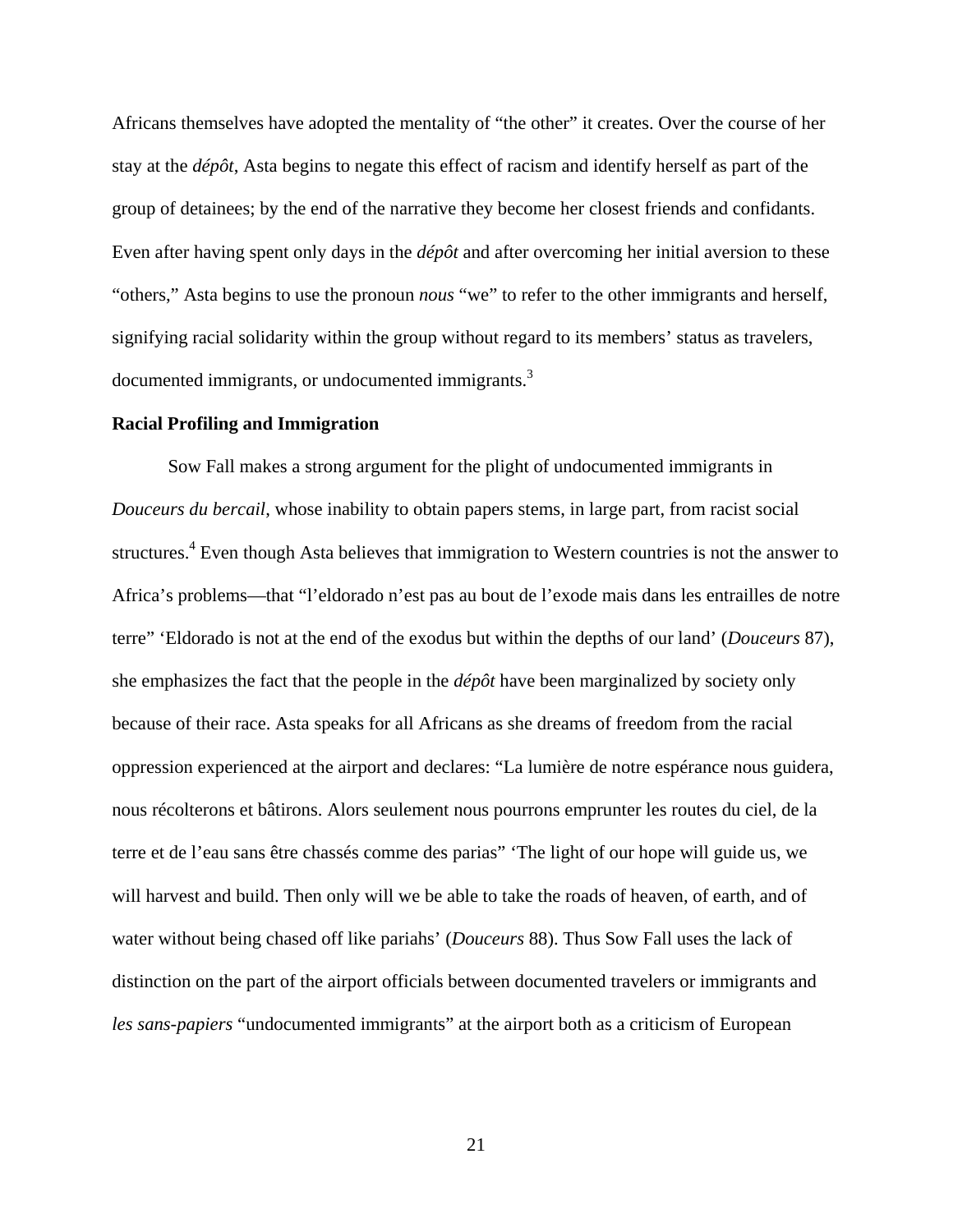racism and as an example of African solidarity that is non-exclusionary to so-called "pariahs" or illegal immigrants.

By blurring the social lines between the professional woman Asta and the undocumented travelers such as Yakham at the airport, Sow Fall is explicit in her argument that the situation of *les sans-papiers* merits further scrutiny as to the root causes behind their plight. Author Natalie Edwards recognizes the fact that undocumented immigrants are manipulated by the European racist social system in the novel when she writes, "There follows a succession of unnamed voices, who explain their reasons for leaving the former colony and their disgust at their thwarted dream. No matter what their intention, whether it be to work hard and return rich, to send money to relatives, or to live by illegal means, their fate is invariably decided by somebody else" (53). Thus Sow Fall invites her European readership to examine its perception of African travelers and immigrants, consider the responsibility that the former colonizer has had in creating this group of people, and to do away with the unwarranted racism that is so clearly described in the novel. Sow Fall does not suggest that the illegal immigrants (such as Yakham) in the novel are only victims of circumstance or that their marginalization by European social structures justifies their every action, but again posits that the broken system of race relations itself produces unjust and seemingly irresolvable situations.

#### <span id="page-25-0"></span>**White Europeans: Colonizers No Longer?**

Sow Fall mounts her harshest criticisms against French society (and, by association, all formerly colonizing European nations) during Asta's ordeal at the airport through the way that the French security personnel stereotype Asta as a *sans-papiers* because of her dark skin. Sow Fall creates an ugly representation of how deeply this racism can damage human dignity. In the airport scene, the French officials cast a suspicious eye on Asta *only* because she is a woman of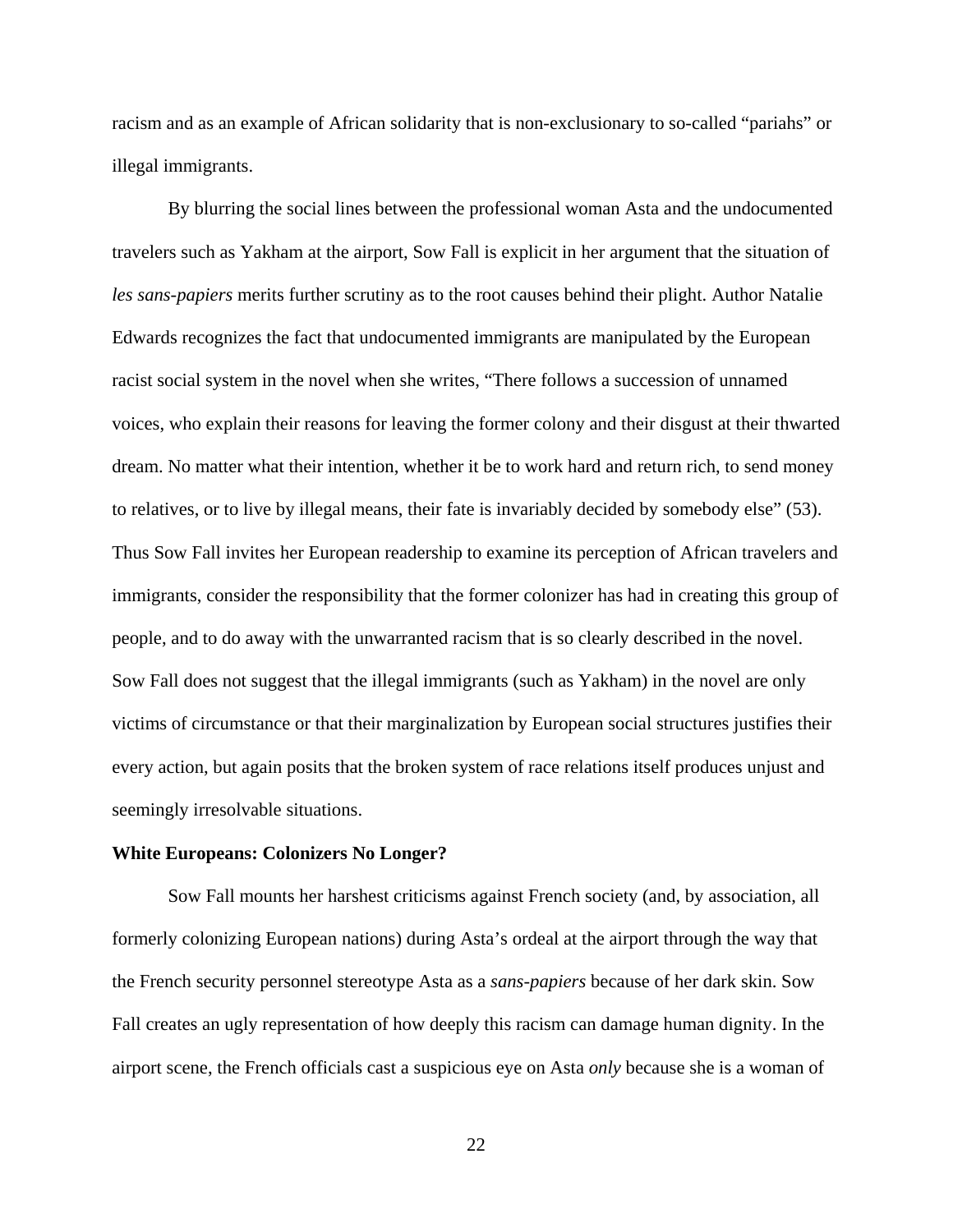color, completely ignoring her extensive documentation and information regarding her stay in France. In her book *Writing from the Hearth*, Mildred Mortimer emphasizes the continued colonial mindset of racist hierarchy that exists in the modern airport when she writes:

> The *dépôt* situated in the bowels of the airport and filled with Africans awaiting forced transport back to Africa bears disquieting affinities to the West African detaining centers that once held African captive scheduled for transport on slaveships to America and the Caribbean. Taking this analogy further, we not that the airport hangar gathers Africans from various nations just as the slave stations collected captives from many different African ethnic groups . . . Referring to the detainees as 'les naufragés' (86) [the shipwrecked], the novelist describes a scene that clearly recalls the crowded conditions in the hold of the slaveship . . . " (157- 158)

Mortimer's analysis of the airport space contributes to the notion that the airport acts symbolically as proof of enduring colonial racial attitudes in the modern West. Her comparison of the *dépôt* and the colonial detaining centers highlights the fact that although the context of racism has changed, its essence not only endures in post-colonial Europe but continues to contribute to the African mentality of inferiority. Sow Fall therefore characterizes the airport in a way that bears such disquieting resemblance to the slaveship in order to hyperbolize the seriousness of contemporary racism.

Sow Fall employs biting irony when Asta encounters the first wave of airport workers who suspect her of illegal activity by highlighting logic, protocol, rules, and orderliness—what would have been considered Western traits during colonialism—as characteristics wholly absent from French airport security. It is almost as if the colonial infrastructure used to impose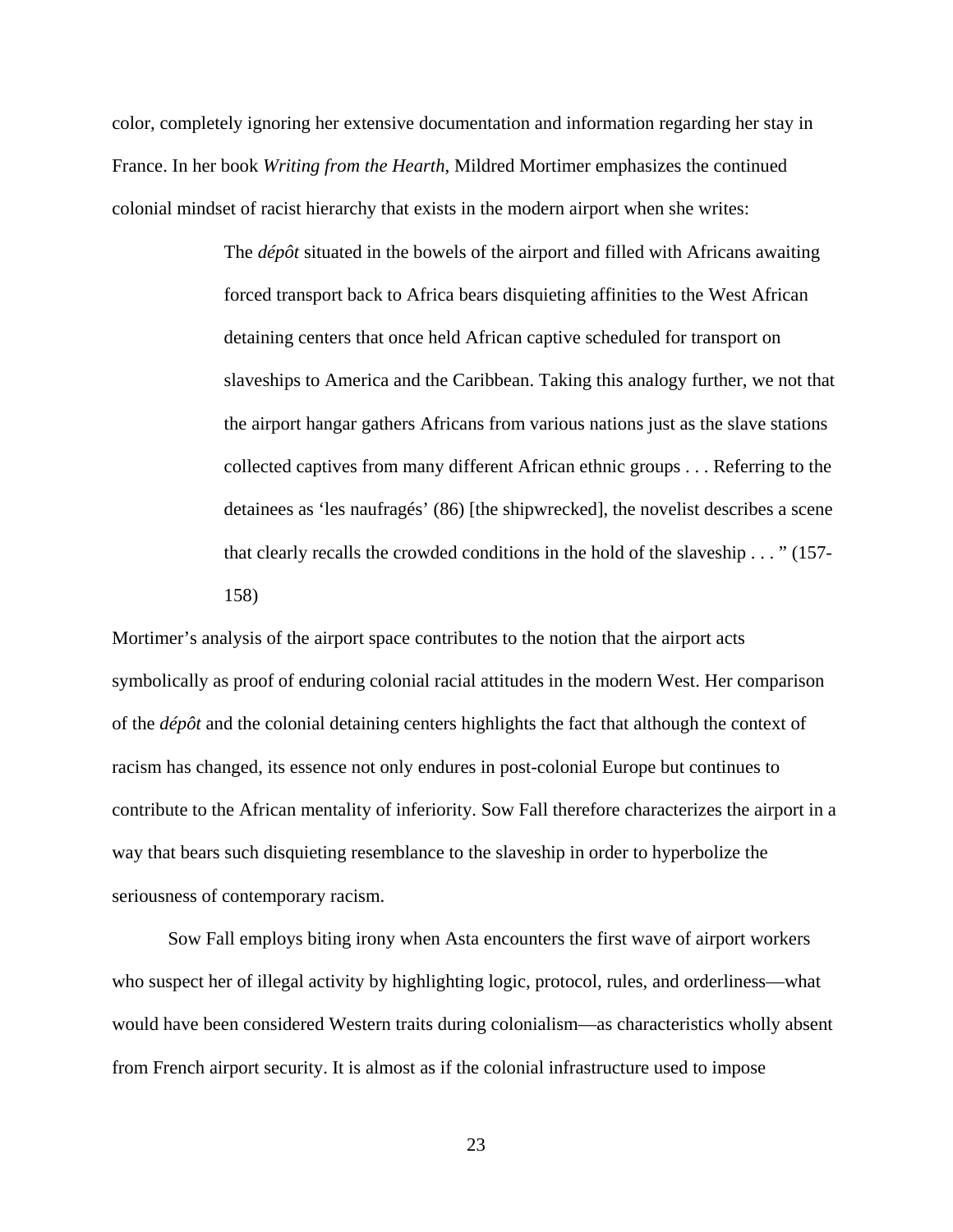Westernization and modernization on colonized nations has broken down at the airport, a space which normally represents order and systematization. Asta's experience there exposes the ills of Western rationality by illustrating that the orderliness so vital to colonization breaks down when it fails to benefit itself. Asta has all her papers and has gone to almost ridiculous lengths to ensure that she will pass the border safely, even obtaining "le certificat d'hébergement, par courier express" 'the housing certificate, by express mail' (*Douceurs* 19) to prove to the customs officials that she has a place to stay during her sojourn in France.

As Asta follows rules meticulously, they are broken by the French officials themselves because, it seems, Asta is powerless in overcoming the racial stereotyping imposed upon her at the airport. After being singled out from a group of passengers for further examination, an airport official asks Asta, " 'Qu'êtes-vous venue faire?' dit-il en faisant semblant d'examiner les papiers" '"What have you come for?" he said while pretending to examine the papers' (*Douceurs* 16). Asta becomes immediately defensive of the situation, noting that the orderly process most travelers go through is being altered for her. She replies, "Vous voyez bien sur l'invitation et sur l'ordre de mission! Je viens assister à une conférence. Et puis, pourquoi suis-je la seule personne parmi ces centaines et centaines de voyageurs, à être interpellée avant même d'arriver à l'endroit où le contrôle doit se faire?" 'You see on the invitation and on the assignment order! I have come to attend a conference. Plus, why am I the only person among hundreds and hundreds of travelers, to be questioned before even arriving at the normal security check?' (*ibid*)*.* Sow Fall continues the narration, "Pas de réponse. Le policier tourne et retourne les documents, dans tous les sens, sans les lire, vraiment" 'No response. The policeman turns and re-turns the documents, in every direction, without reading them, really' (*ibid*). Asta, then, is the victim of an imperfect and racist system at the airport, which reflects upon the grander "system" of Western society.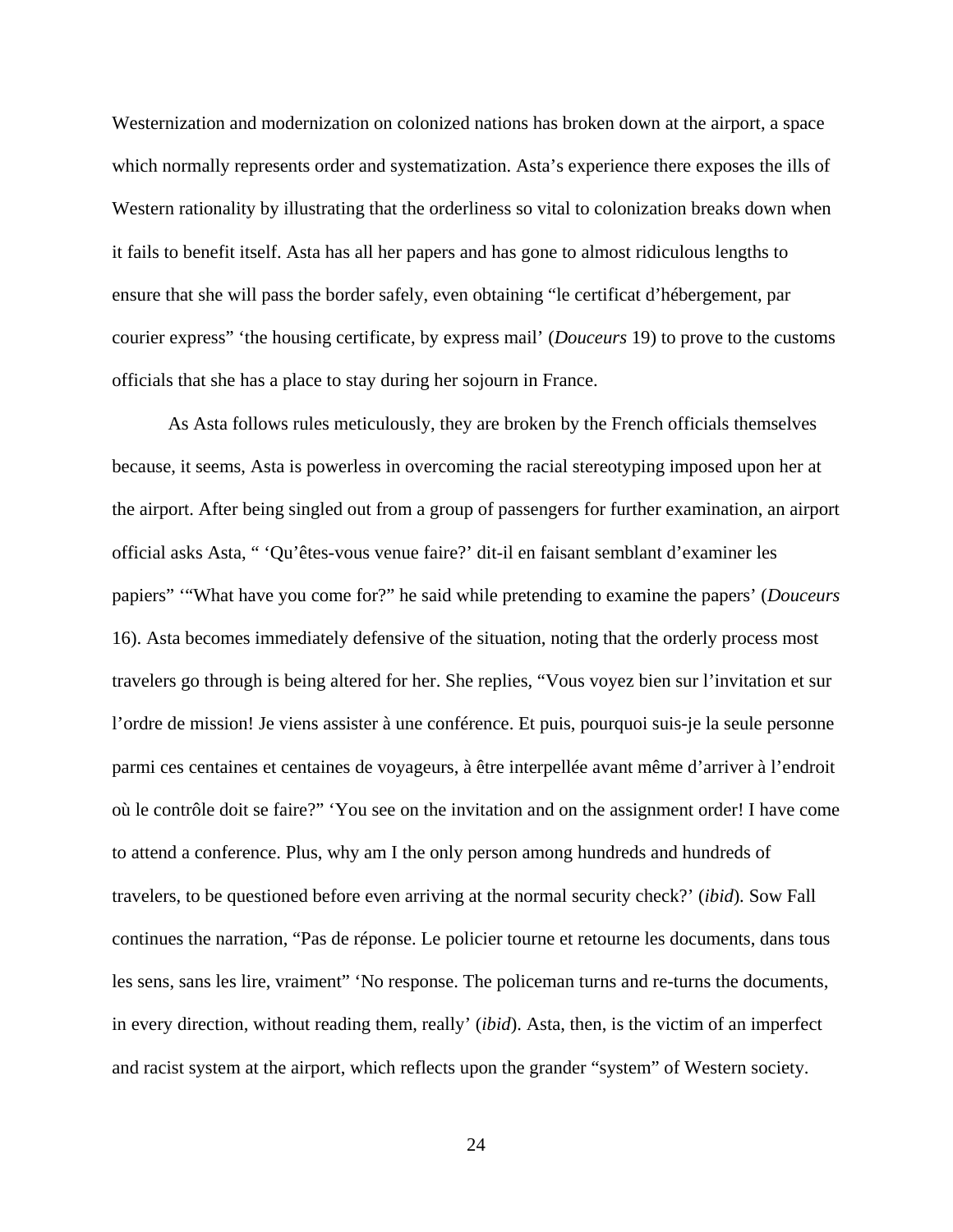Protocol, standard procedure, and even efficiency suddenly become unimportant as racial prejudice takes precedence.

With this exchange between Asta and the *policier* "policeman", Sow Fall makes an interesting commentary on the state of post-colonial society by switching the roles of colonizer and colonized: Asta, a representative of what colonial-era Europe would have considered a backward, disorganized, mystical, primitive society, has conformed to every criteria required by this Western space—has embraced Westernization on this structural level—at the airport but the airport's system of order breaks down *because* of race, mirroring the supposedly disorderly African societies that colonial Europeans sought to civilize and systematize.

The structure and language Sow Fall uses to describe the former colonizers and formerly colonized reinforces the message that the Western airport symbolizes racial domination. Most of the dialogue spoken by the airport officials speak is short and business-like (one worker asks Asta a series of questions such as "Vous restez combien de temps?", "Réservation retour?", and "Réservation hotel?" 'You are staying how long? Return flight? Hotel reservation?' (*Douceurs*  18), emphasizing the systematic nature of airport security, but the narrator allows significantly detailed description when depicting one *douanier*'s "customs agent" motivation for questioning Asta well beyond what protocol would normally require. She writes, "Le douanier examine le papier de plus près et le secoue comme pour s'assurer qu'il ne recèle rien. Il le remet ensuit dans le sac à main en même temps que le porte-monnaie. Il lève la tête. Ses yeux cherchent ceux d'Asta. Sourire méchant d'une bête qui piétine sa proie pour mieux l'humilier" 'The customs agent examines the paper more closely and shakes it to ensure that it is hiding nothing else. Then he put it back in the purse at the same time as the wallet. He lifts his head. His eyes search Asta's. The malicious smile of a beast that tramples its prey in order to better humiliate it'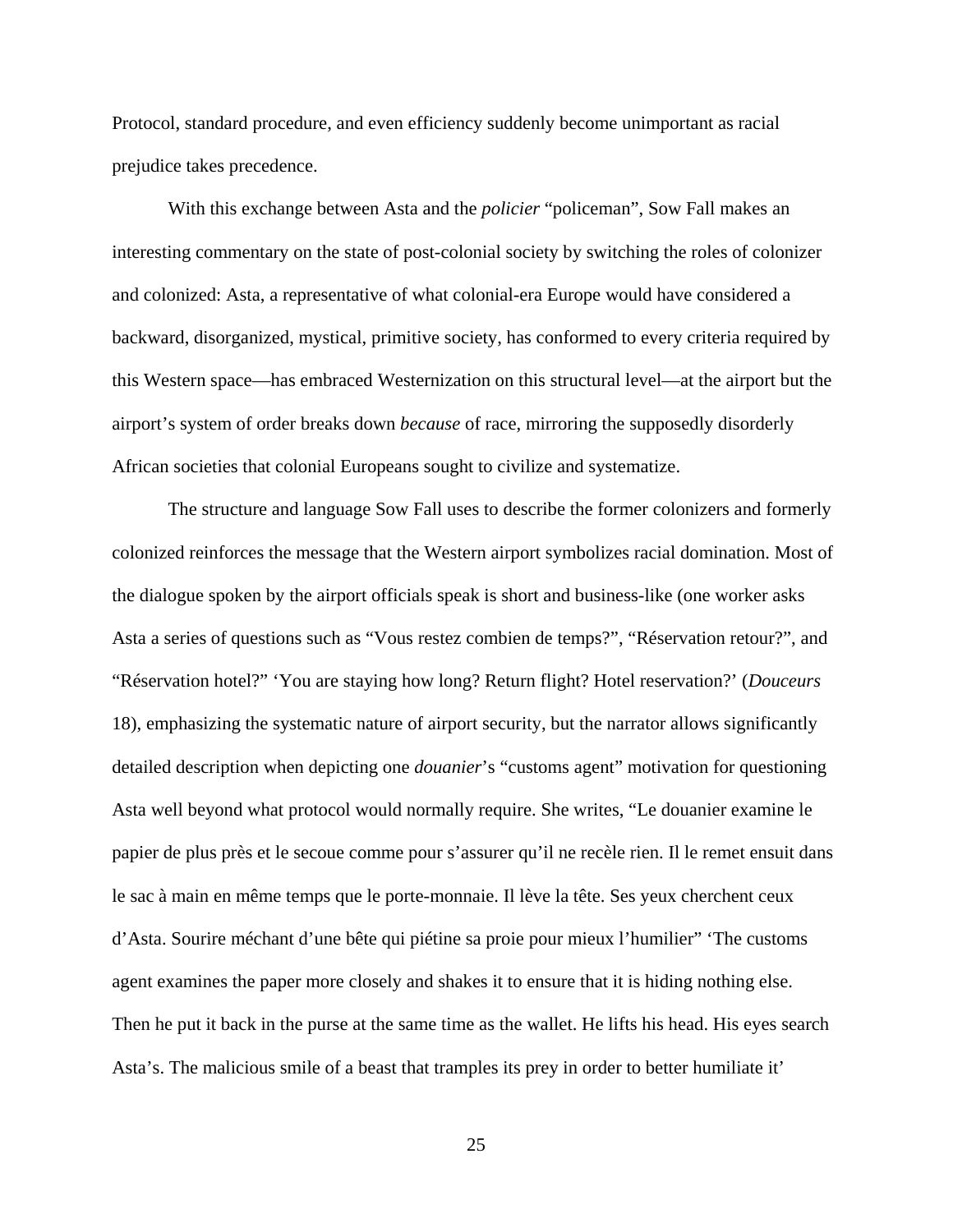(*Douceurs* 26). Sow Fall details the "beastly" behavior of the *douanier*, dedicating significant length to describe his efforts to purposefully humiliate Asta, but then abruptly switches back to short phrasing when he speaks again, "S'il vous plait Madame, venez avec moi" 'Please, Ma'am, come with me' (*Douceurs* 27).

In this short episode, Sow Fall uses the novel's form itself to emphasize the fact that the airport workers—and, by extension, the airport space itself—carry out the rules of the system superficially (by speaking to Asta politely) but on a more fundamental level allow racism to supersede the orderly logicality which would supposedly define such a Westernized system. Additionally, Sow Fall uses the strategy of alternating narrative styles as the subject matter shifts to illustrate that Afro-European racial issues in contemporary society no longer reflect the culprit/victim binary of the colonial or immediate post-colonial period. Through the short exchange between the *douanier* and Asta, Sow Fall posits that racism against Africans in Europe is not only damaging to the marginalized racial minority but, exemplified by the official's inhumane desire to humiliate Asta, plagues the dignity of the discriminating racial majority as well.

Natalie Edwards' article " 'La terre ne ment pas': Aminata Sow Fall's *Douceurs du bercail* as *Bildungsroman*" also recognizes in the airport a figurative encounter between the former colonizer and colonized. Edwards writes about the airport space generally, linking each small step of the narrative together in order to see the airport space as reflective of colonial power. Although Edwards sees the negative exertion of power only in the context as coming *from* the former colonizer upon the formerly colonized and not the other way around, her conclusions about the airport are useful for understanding how Sow Fall uses the space to make racial commentaries. Edwards writes: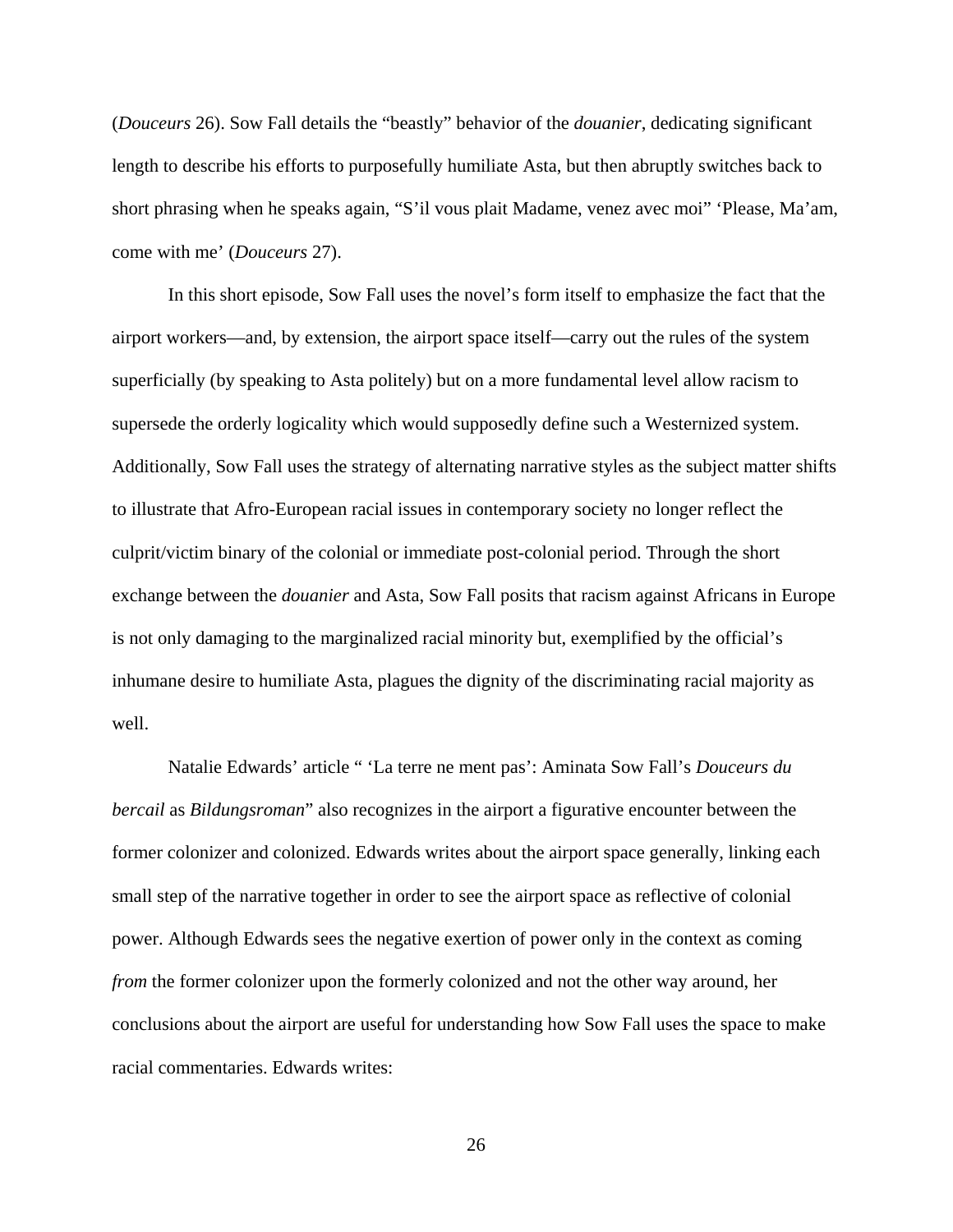Thus Asta's lesson centers upon the instability of cultural relations . . . The airport therefore represents a distinct space, an in-between space that is not a place of cultural exchange, of fluidity or movement, but rather a place of binaries of segregation, of intrusion and of violation. Situated right at the beginning of the text, the space of the airport is a bleak opening comment on the encounter between the French and the Senegalese. Furthermore, it seems to be the prerogative of the text to make the point that the former colonizer has the power to force very negative consequences onto individual formerly colonized subjects. (54-55)

Thus Edwards recognizes the importance of the airport as a problematic and negative space which Sow Fall uses to highlight the idea of violation. Perhaps, though, her assertion that the former colonizer is able to exercise power over *individual* formerly colonized subjects is limiting to the scope of Sow Fall's commentary on racism.

While the narrative itself chronicles one Senegalese citizen's ordeal with the *dépôt* at a French airport, Sow Fall's racial concerns extend well beyond Franco-Senegalese relations. During a discussion between two of Asta's fellow *expulsés* "deportees" in the *dépôt,* Sow Fall makes it clear that one of her principal literary concerns in *Douceurs du bercail* is racism itself, not only how racism functions in a specifically Franco-Senegalese context. Yakham claims "Je ne crois pas que ça soit un problème de peau, essentiellement . . . " 'I do not believe that it is principally a problem of skin . . . ' (*Douceurs* 47) to which Séga responds, "Cesse de jouer à l'intello . . . si c'était le cas, tu aurais bien pigé ceci: la bête immonde, depuis l'aube des temps, bouge dans nos entrailles: l'inquisition, la traite des nègres, l'holocauste juif, pour ne pas trop citer. Et aujourd'hui tu veux nous faire croire que c'est pas à cause de notre faciès qu'on nous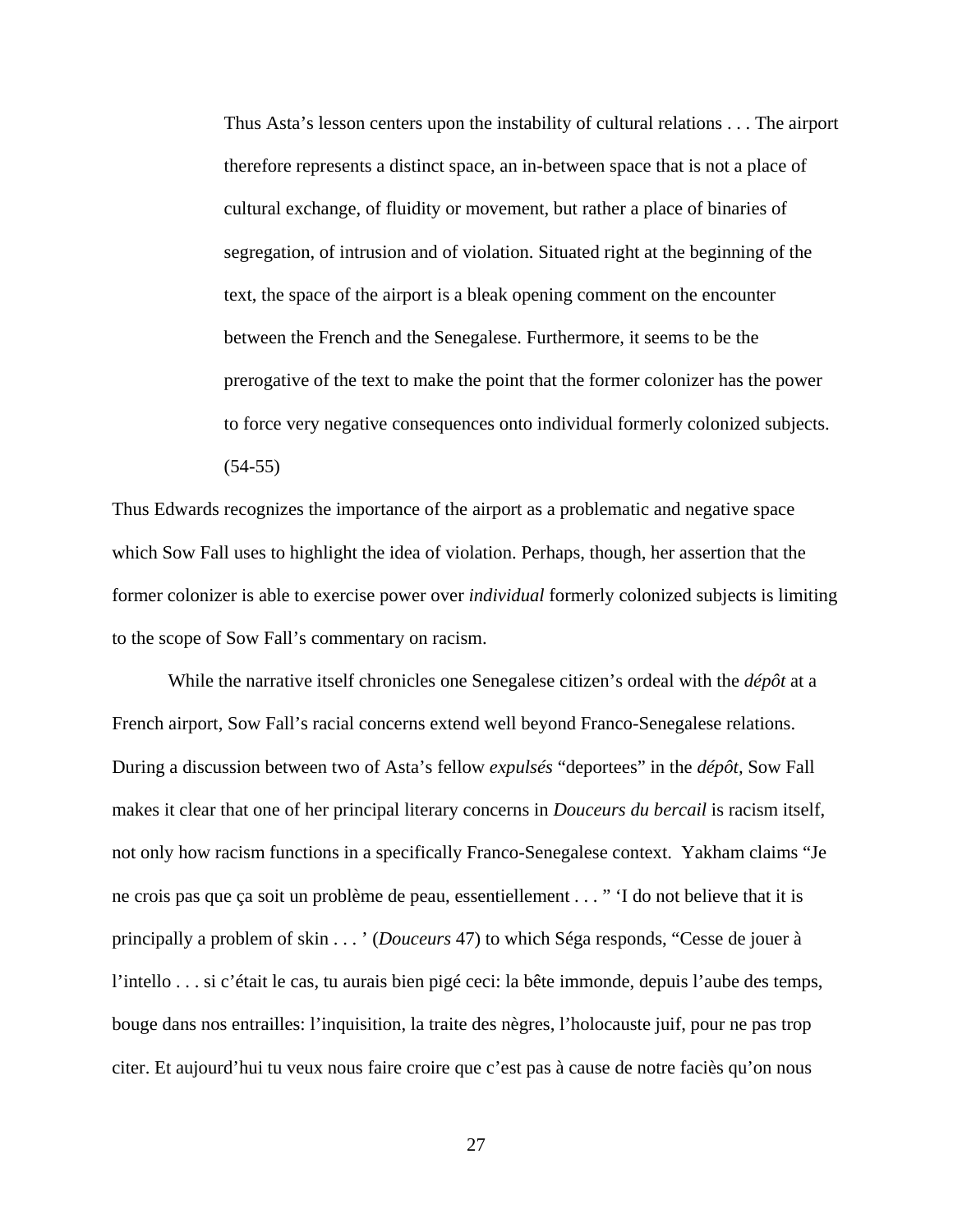traite come on le fait maintenant!" 'Stop playing the intellectual . . . if that were the case, you would have understood this: the filthy beast, since the dawn of time, moves within our insides: the Inquisition, the slave trade, the Holocaust, just to name a few. And today you want to make us believe that it's not because of our facial features that we're treated the way we are now!' (*ibid*). The airport space, then, exercises power over Asta individually, but the discussion that takes place within the airport *dépôt* between Yakham and Séga clearly addresses cultural and racial domination on a larger scale. Sow Fall's attention to racial injustices pertaining to non-African peoples as well is especially notable here as she condemns racism in all forms and historical contexts. Yakham and Séga's conversation—insofar as Séga's argument is convincing—proves that racial superiority exercised by former colonizers (or, in the other examples, the racial majority) has not only destroyed dignity on an individual level, but, historically, has damaged the collective mentality of various races and peoples on a deep and abiding level. The *bête immonde* or "filthy beast" to which Séga refers can be read as a personification of racism since it is the driving force behind the racist atrocities that Séga cites as proof of the beast's existence. Séga's argument is convincing; his historical examples as well as the current state of exile in the *dépôt* of his fellow Africans and himself prove that the beast of racism has always and continues to stir inside humanity—all because of *faciès* or certain "facial features" that the racial majority deems unacceptable.

Asta recognizes the wounds that continue to fester in the African consciousness long after *les indépendences* "African Independence" began the long process of healing as well, but looks at the damage in a more hopeful light than does Séga. Sow Fall presents a wide range of opinions from the different characters at the *dépôt* (Séga's, Yakham's, Dianor's) but ultimately projects her own voice through the protagonist Asta, who looks at the racism at the airport as an impetus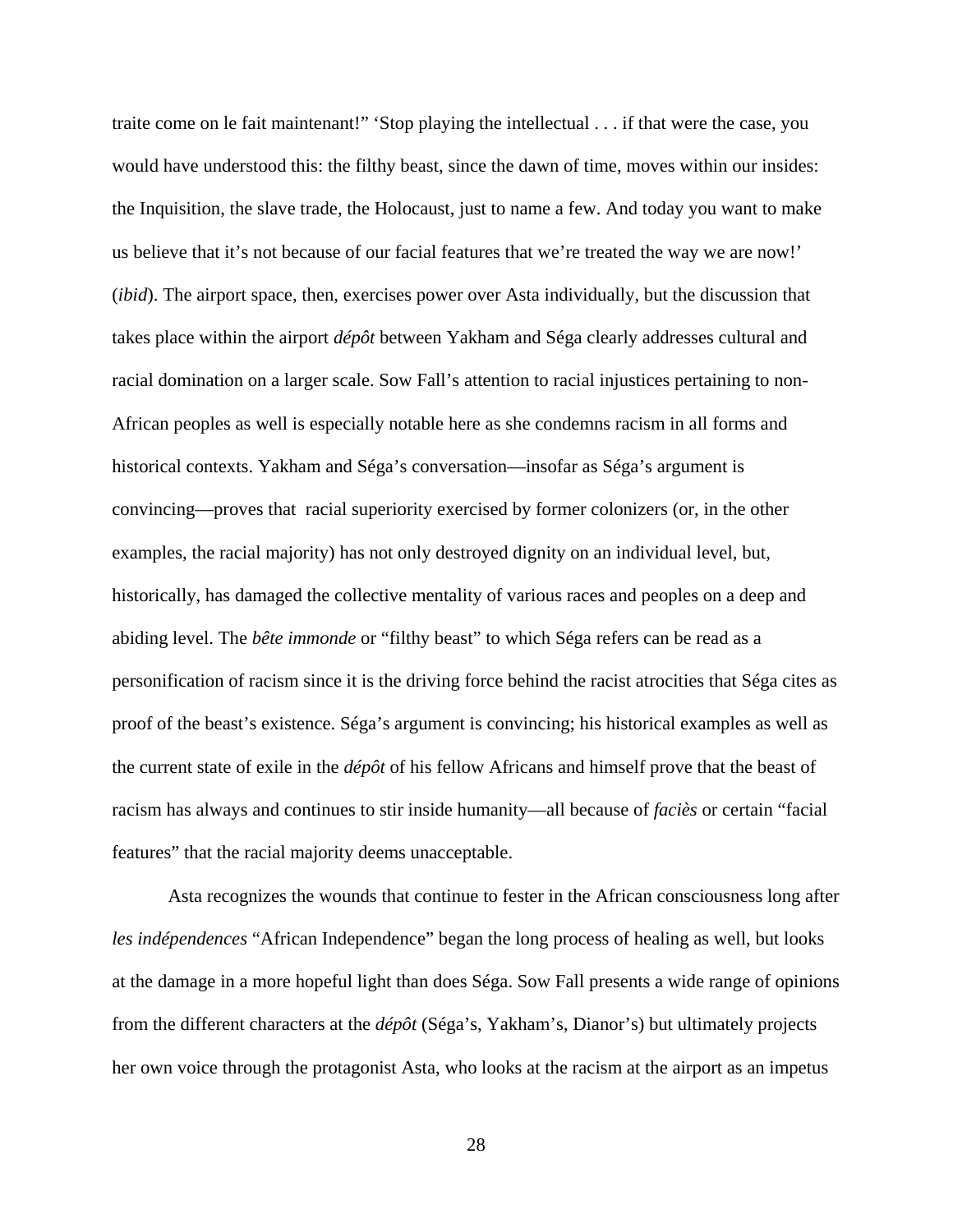for change rather than a fixed reality to be mourned. Through Asta, then, Sow Fall endeavors to recognize and begin to understand the most fundamental damage inflicted by racism so that the root causes of Africa's current state can be addressed. Perhaps the most significant injury that Africa continues to deal with because of the racial hierarchy established by colonialism is a malady that Asta refers to as "le parasitisme" 'parasitism' (*Douceurs* 158), or "une mentalité de dépendence" 'a mentality of dependence' (*Douceurs* 154) that afflicts the African mind. This product of racial dominance by white colonizers in times past has, in Asta's opinion, created in Africans a feeling of dependence on *l'autre* "the other" in order to achieve success.

Asta herself is subject to this malady since the airport, a European space, acts as a conduit through which she hopes to gain success in her career. Since the space is controlled by colonizing forces—however imperfect they may be—she becomes powerless to pass through this channel towards success. Asta recognizes that she and Africans in general cannot progress socially or economically if this attitude, which stems from colonial racism, persists. In a conversation with Asta, Anne recognizes the same reality when she says, "Je pense que les Africains ne s'en sortiront jamais, tant qu'ils continueront à croire que c'est aux autres de leur offrir les moyens de leur développement" 'I think that Africans will never pull through, as long as they continue believing that it is up to others to offer them the means for their development' (*Douceurs* 159). In Asta's eyes, then, the racial dominance of former colonizers asserted on the formerly colonized impedes Africans' development, and will continue to do so as long as the mentality of *parasitisme* or dependence exists in the African consciousness. Similarly, she recognizes the damage that racial discrimination inflicts on the discriminating party as well. That Asta cites Africans' persistent mentality of dependence on colonial structures and laziness (which promulgates European stereotypes classifying the colonial subject as inferior or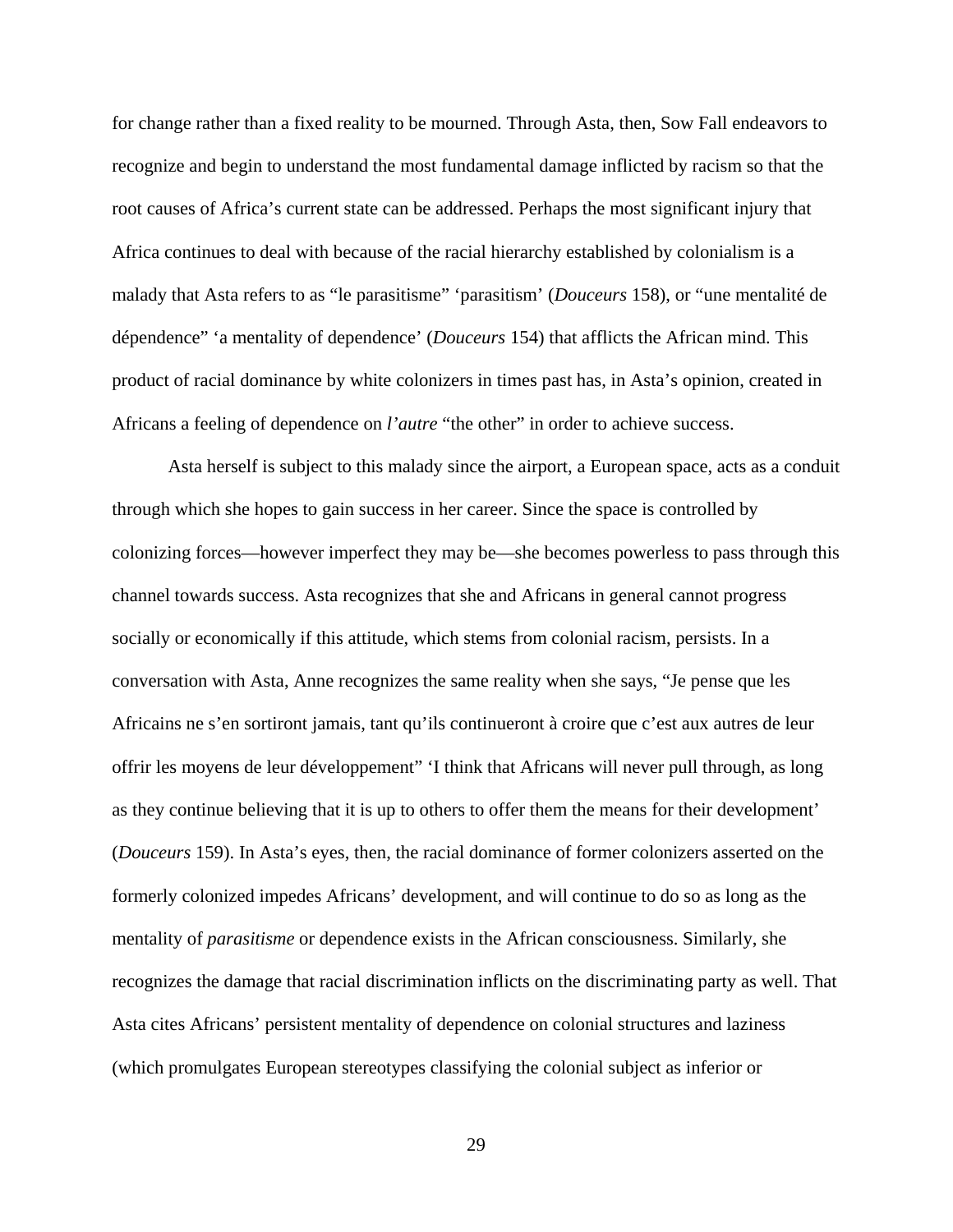unintelligent) as two fundamental obstacles impeding Africa's progress suggests that Sow Fall engages the post-colonial racial theorist Frantz Fanon in *Douceurs du bercail*. 5

Although Asta's friend Anne seems to have overcome racism and racial discrimination, she nevertheless symbolizes the collective European mind which has not yet reached that point. Like Asta, she sees that racism cripples her society as well, albeit in a different way than for the Africans. Anne recognizes the same heartlessness characterized by Asta's encounter with the *douanier* on a national level, remarking that (among other aspects of modernity such as technology) racism betrays a lack of respect for human dignity on the part of Europeans. Anne begins a train of thought about the ills of modern European society by remarking on the women who were violated during their stay at the *dépôt* with Asta. After discussing the horrible treatment that the immigrants had all received, including the two violated women, Asta says, "Moi, je crois aussi que le viol est un crime odieux. Un fléau . . . qui fortifie ses racines dans les dérèglements de notre société" 'I also believe that rape is an odious crime. A scourge . . . which strengthens its roots in the dissoluteness of our society' (*Douceurs* 138). Even though Asta grows to identify with the group of strangers after her stay in the *dépôt*, the fact that the women are violated by their fellow detainees emphasizes the fact that European racist social structures contribute to a breakdown in those of the racial minority.

What Anne terms this "dissolute" behavior occurs in the space of the *dépôt* where the deportees resort to abusing others rather than finding solidarity in their common circumstances; she then goes on to recognize the broader implications of this kind of behavior. Referencing the controversy surrounding the violated women she says, "Nous avons sacrificié l'amour, la compassion—et même les adorables faiblesses de notre dimension humaine—à l'illusion d'avoir tout dompté. Resultat: on est devenu les robots de systèmes que notre intelligence a fabriqués et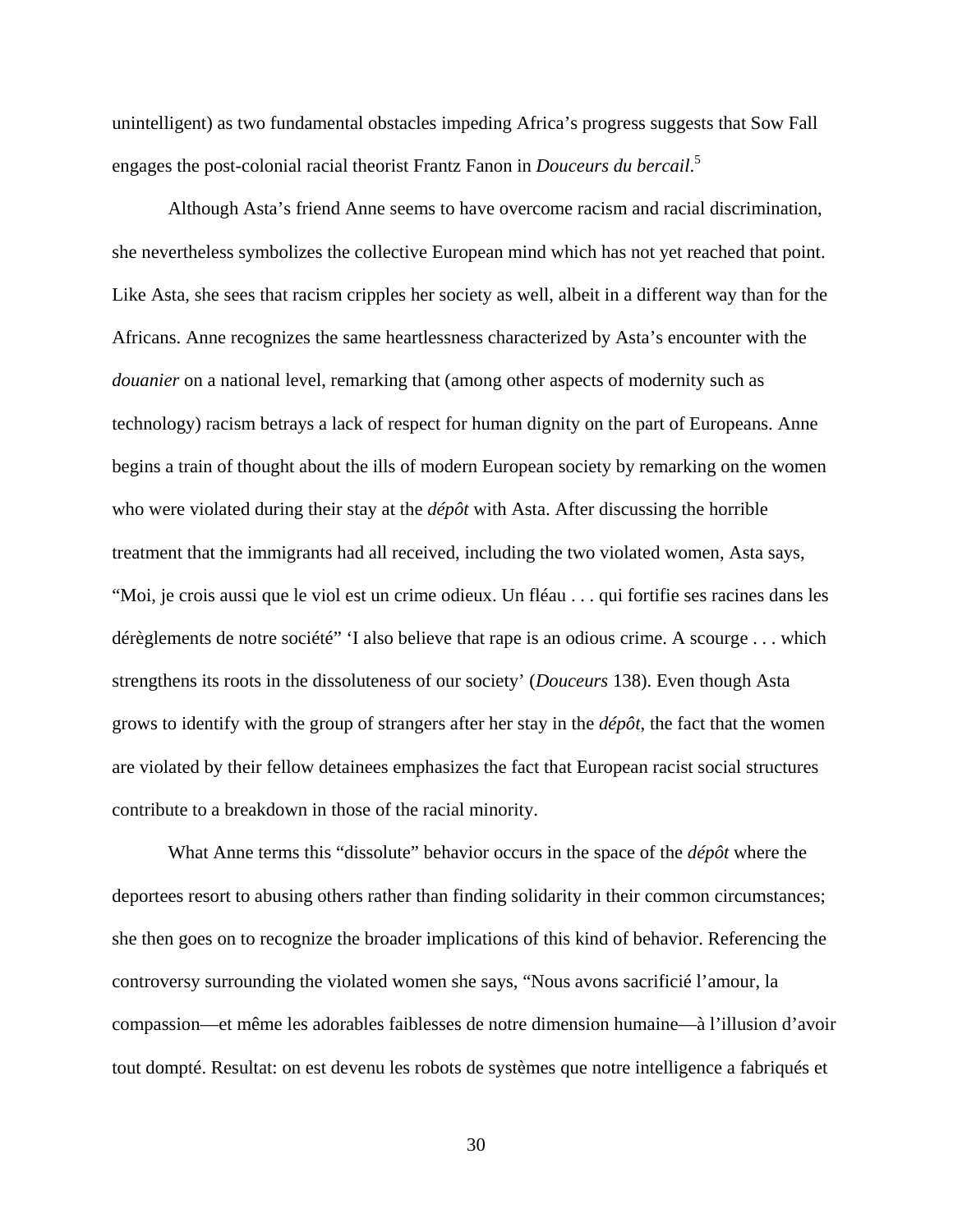qui, maintenant nous font un pied de nez" 'We have sacrificed love, compassion—and even the lovable weaknesses of our human side—to the illusion of having overcome all. Result: we have become the robots of systems that our intelligence has fabricated, which now thumb their noses at us' (*Douceurs* 139). Thus the *violeurs* "rapists" and the *douanier* that Asta encountered in the airport exemplify Anne's description of modern European society almost perfectly—both exhibit the tendency to become "robots" in these systems fabricated by society which dehumanize their members. In essence, Anne sees in the mindsets of the *douanier* and the *violeurs* a reflection of cultural values rather than isolated incidents. In other words, Sow Fall characterizes the racism of the French system as equally destructive to its own members as to the racial minorities it marginalizes.

## <span id="page-34-0"></span>**Critiques of African Society**

While Sow Fall exposes the ills of European racism through Asta's ordeal at the French airport, she contextualizes her study of racism to apply to a contemporary setting which recognizes a need to attribute racial problems to all parties involved rather than relying on simple binaries to place the blame wholly on the racial majority. In this way, *Douceurs du bercail* preserves the tradition in African literature of giving a voice to the racially marginalized but expands the bounds of the racial conversation significantly by looking critically at African society and behavior as well. Natalie Edwards touches on this aspect of *Douceurs du bercail* when she writes, "Aminata Sow Fall is one of several writers in her generation who are critical of both France and Senegal, who look forward to a new, progressive society that is not merely a return to its roots or a celebration of tradition but who have developed specific ideas about the future of Franco-Senegalese relations and Senegalese prosperity" (Edwards 56-57). Again, Edwards' commentary is valid but Sow Fall's social vision is not limited to Franco-Senegalese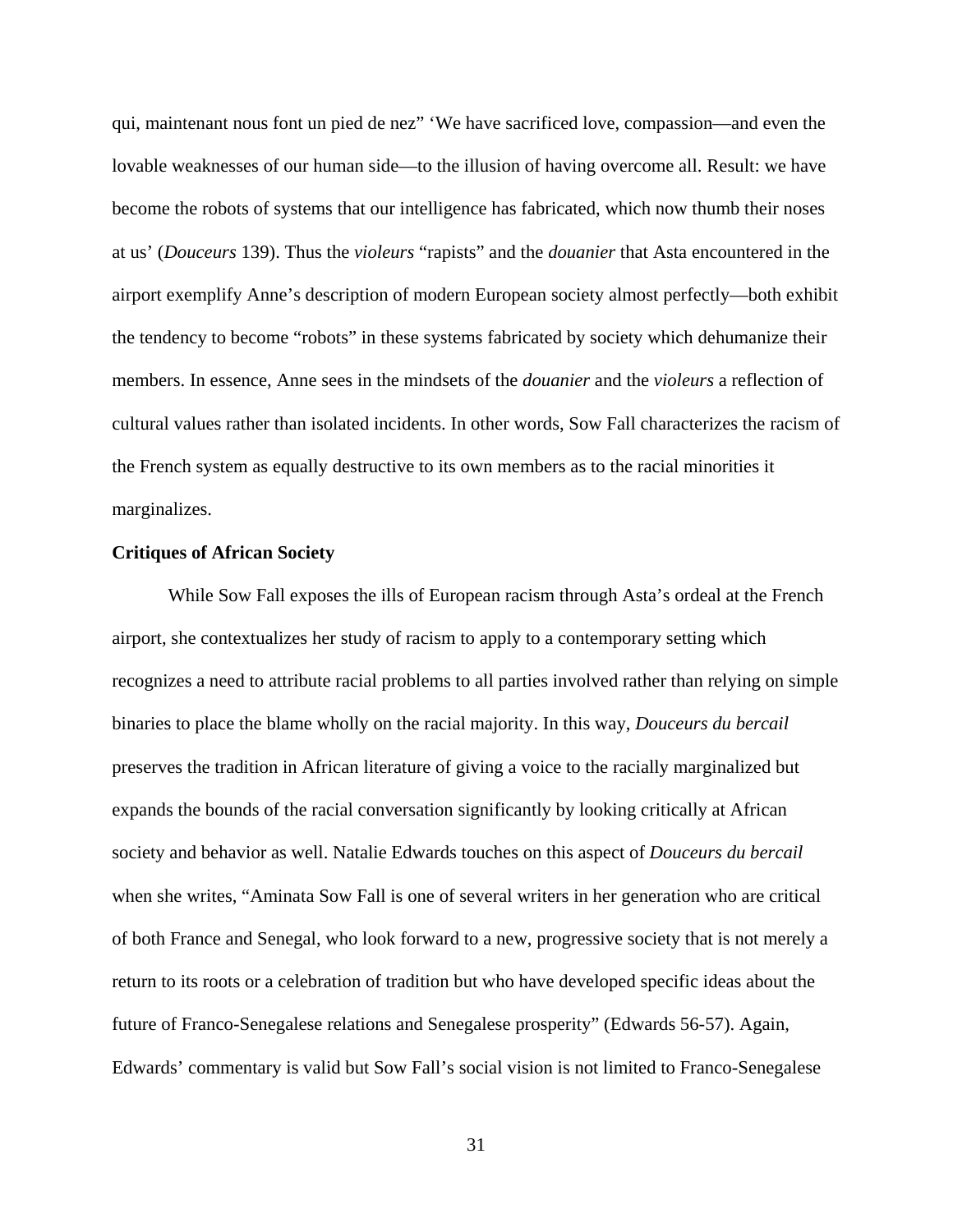relations. Rather, *Douceurs du bercail* uses the race relations between France and Senegal as a type of microcosm of racism on a global scale. As is customary in Sow Fall's writing, *Douceurs du bercail* does not profess to offer a solution for global racial issues but insists that finding solutions must incorporate introspection rather than the allocation of blame to the Western other.

Sow Fall uses Asta as an almost perfect example of the type of introspection that could lead to progress in terms of resolving racial issues. Asta recognizes that *le parasitisme* stems from the exertion of power of the former colonizer, France, upon its formerly colonized counterpart, Senegal thereby creating an unfortunate mentality of dependence in the African mind. While this social ill grows directly out of a tradition of European dominance and discrimination, Asta recognizes another malady affecting African society—*le laxisme* "laziness"—as a self-inflicted disease. Sow Fall characterizes this attitude of laziness as an unnecessary product of European racism, criticizing Africans for exemplifying this aspect of racial stereotyping applied to them by white Europeans rather than asserting superiority over such base generalizations. What Sow Fall essentially argues is that Africans have consciously chosen to fit into the molds that white Europeans have created for them, failing to realize their own potential to become more than what a racial stereotype would dictate.

The interaction between Anne and a Senegalese secretary at Asta's office illustrates the way in which Sow Fall critiques Africa for contributing to its own negative stereotypes. When Asta fails to meet Anne at the airport Anne becomes frantic and calls Asta's workplace in Senegal in order to obtain information about Asta's whereabouts but her progress is halted by a lazy and careless secretary. Anne politely asks, "Excusez-moi Madame. Pouvez-vous me mettre en contact avec quelqu'un qui peut me renseigner?" 'Excuse me Ma'am. Could you put me in contact with someone who can give me some information?' to which the secretary responds,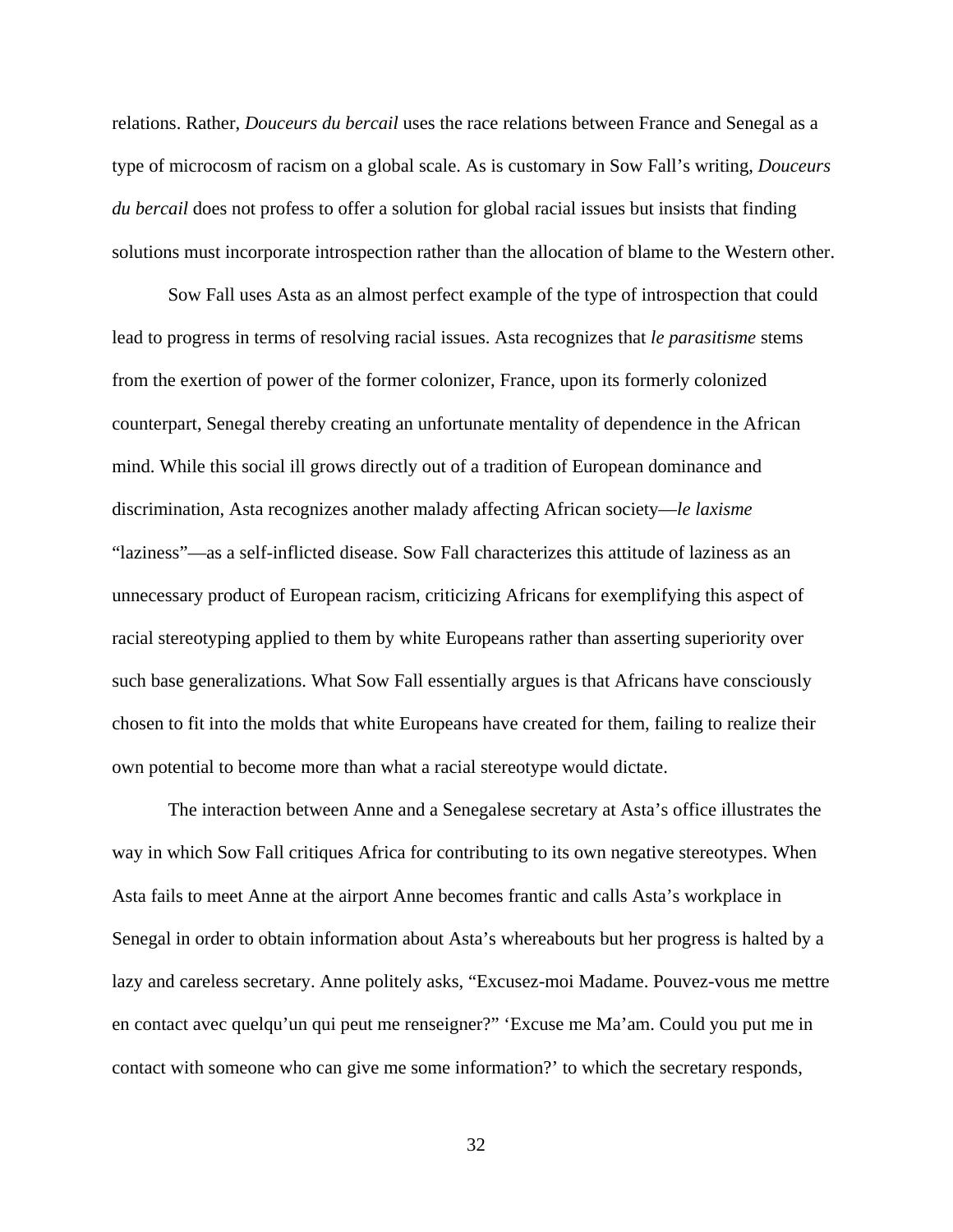"Quelqu'un . . . qui peut vous ren . . . sei . . . ê . . . gner. Ça-a-a va être diffici-ile. Attendez . . . Hêêê Bira-ne, tu connais quelqu'un . . . Allôô, Mada-me, je suis en train de demande au planton . . . Bira-ne, tu connais . . . " 'Someone . . . who can give . . . you . . . infor . . . mation. Thaaaaaaat will be diiiifficult. Wait . . . heyyyyyy, Birane, you know someone . . . Hello, Madam, I'm in the middle of asking the orderly . . . Birane, you know . . . ' (*Douceurs* 58). The secretary is not only unconcerned with doing her job but appears content to be doing so little. The most biting aspect of Sow Fall's narration of this character is the secretary's assertion that the task Anne asks of her "will be difficult" and by virtue of its difficulty, highly improbable. Sow Fall comments on this interchange as she writes:

> Anne était déçue. Elle avait pensé qu'Asta savait bien de quoi elle parlait lorsqu'elle passait son temps à fustiger le laxisme et la paresse considérés par elle comme des maladies mortelles du continent. Asta se plaisait à dire qu'il n'y a pas de fatalité de la pauvreté là où sont des hommes et des femmes déterminés à lutter contre l'adversité sous toutes ses formes.

> Anne was disappointed. She had thought that Asta knew what she was talking about while she passed time criticizing laxity and laziness, considered by her to be the fatal illnesses of the continent. Asta indulged herself in saying that poverty is not fatal where men and women are determined to fight against adversity in all its forms. (*Douceurs* 59)

These types of criticisms directed towards Africans characterize racism's consequences—not racism itself—as negative outcomes created by the racial majority as well as the racial minority. Sow Fall is therefore clear in her assertion that both sides must take responsibility for racial issues in order to understand how racial tension might be assuaged.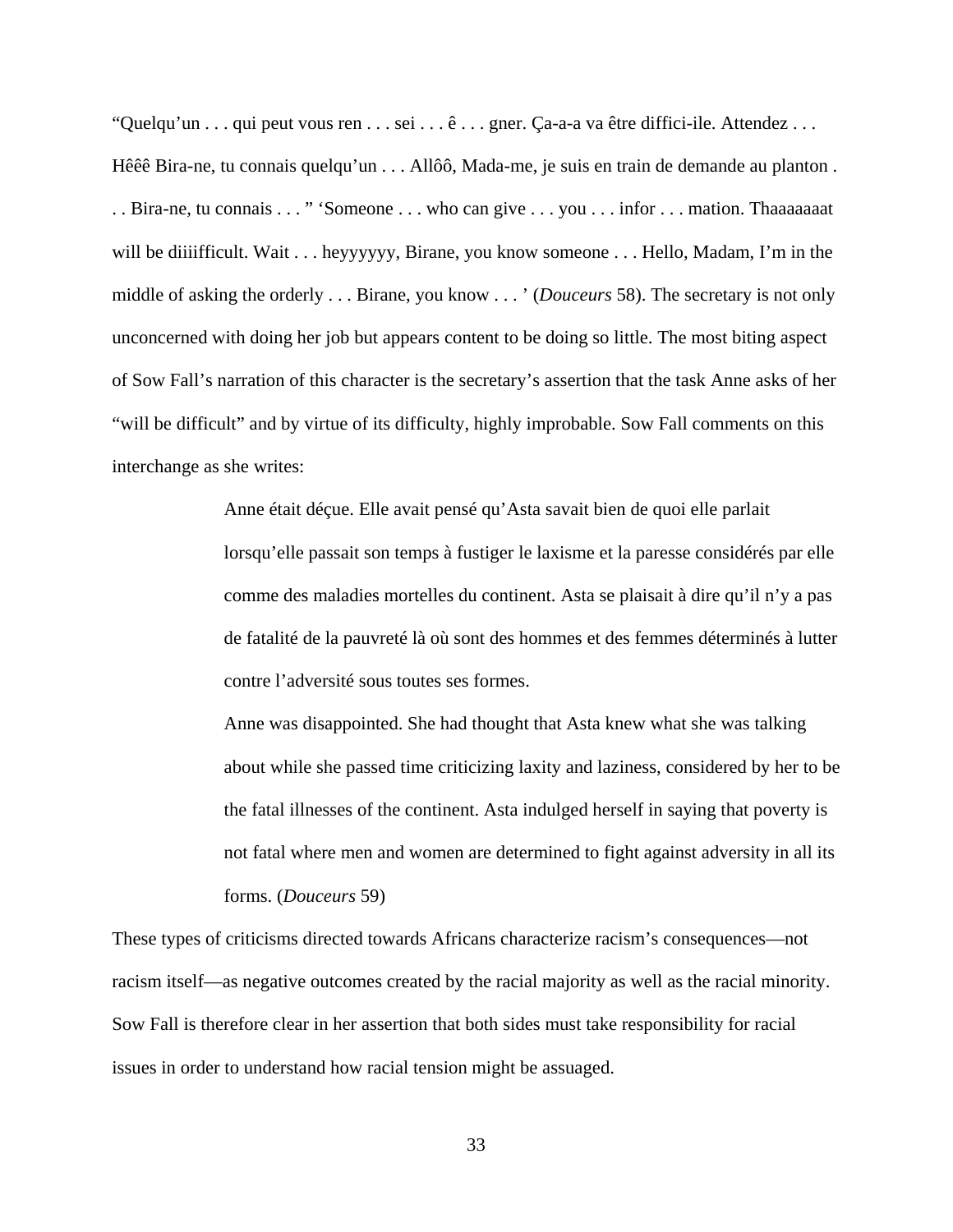Beyond recognizing faults in the racial understanding of both the former colonizers and the formerly colonized which have led to current racial tension, Sow Fall also argues for mutual responsibility when attempting to understand and repair the failing system. Even though author Odile Cazenave's analysis of *Douceurs du bercail* centers on the mutual responsibility of African leaders and their people to combine efforts in order to "cure" failed systems, she also recognizes the importance of mutual responsibility between various nations—such as France and Senegal in *Douceurs du bercail*—to unite their efforts symbiotically to repair transnational systems. Cazenave writes:

> Sow Fall is more genuinely interested in the failure of systems in contemporary Africa, be they political, cultural, and/or social, and how these failures must be cured by a symbiosis of 'political responsibility' between African leaders and the people they lead. Therefore, Asta Diop, heroine of *Douceurs du bercail*, is not only a strong feminine archetype who stands by her responsibility to her country and her people, she is a critic of the myths that surround both Europe and Africa. These myths, she contends, have led people down paths of racism, intolerance, and injustice. ("Of Suffocated Hearts" 172)

This analysis of Sow Fall's global social vision applies especially well to racial systems or, in other words, the way societies interact with one another on a racial level. Cazenave certainly recognizes the importance of what she calls a "symbiotic" approach to healing failed systems in *Douceurs du bercail* and makes an important, though slightly tenuous, connection in her article between the myths of Europe and Africa and these failing systems. *Douceurs du bercail* puts forth the idea that a symbiotic, transnational approach is the only type of solution with a hope of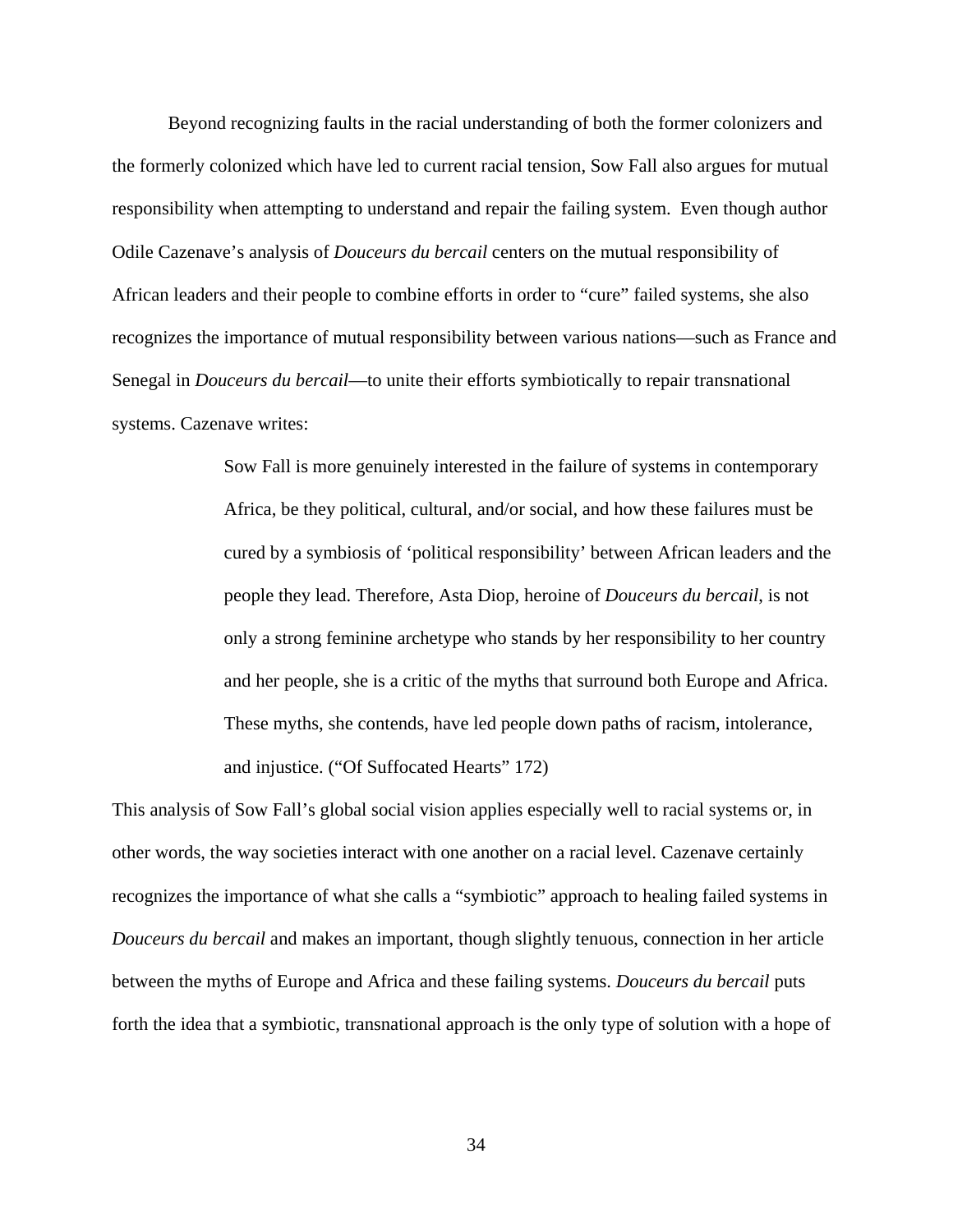resolving racial conflict even more strongly than Mortimer suggests, using *Naatangué* as an example of how community solidarity can begin to heal the distress of racial discrimination.

Sow Fall sets up the relationship between the two main protagonists, Asta and Anne, as a sort of model for how the symbiotic relationship between different racial groups can work successfully at eliminating racism, discrimination, and intolerance. Again, Sow Fall remains balanced in her portrayal of African and French women, characterizing both women as sensitive to racial and social issues and willing to make changes in their respective cultures in order to find a solution to the failing system of cultural exchange between different nations rather than demonizing Asta's European counterpart as a figurative representative of the former colonizer's racism and intolerance. Rather, Sow Fall characterizes Anne as a foil to her European counterparts at the airport—as an example of the social direction in which the former colonizers must move in order to preserve their societies' dignity as well as that of the nations they have colonized in the past. Sow Fall reinforces what she sees as two incarnations of *les blancs* "whites:" one racist and reminiscent of colonial domination; the other respectful and open to other races which has moved past the binaries of colonialism. Sow Fall characterizes Anne as the latter category of *blanc* by separating her from racist and intolerant spaces in the novel.

The first instance in which Sow Fall contrasts Anne to the racist majority of Europeans occurs at the French airport where Asta remains until her deportment. When Asta fails to debark the flight she was scheduled to be a passenger on, Anne becomes both concerned and determined to ascertain Asta's location when she receives confirmation that Asta boarded the flight in Senegal. Anne's attempt to find the *dépôt* at the airport illustrates and reinforces the vast divide between Anne's mentality and that of the European space of the airport. After Anne claims that she is "determinée à tout faire pour arriver au but" 'determined to do anything to arrive at the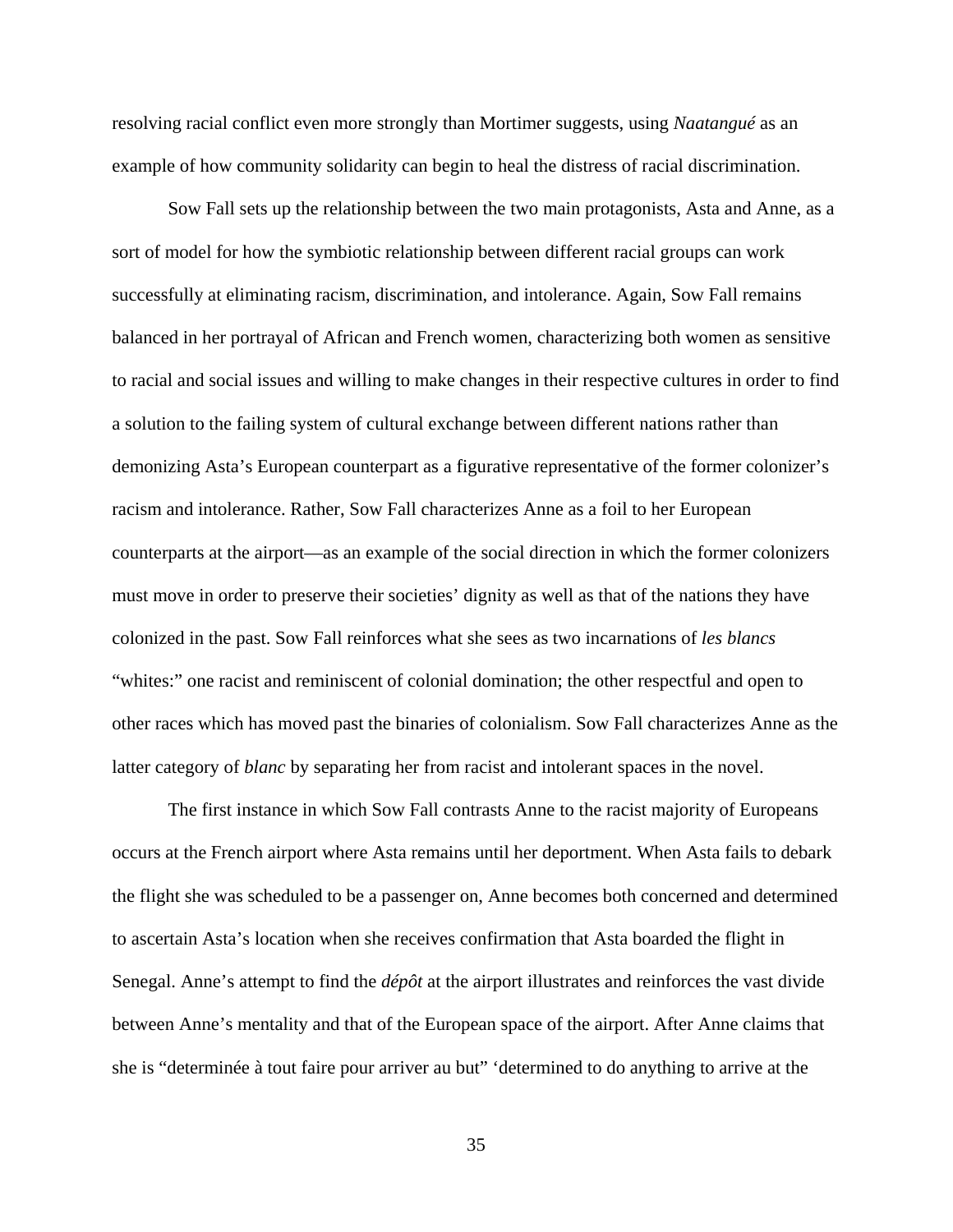goal' (*Douceurs* 67), she begins a journey through the maze-like space of the airport until she passes a white sign with large red letters spelling out the message *interdit* "forbidden." She presses forward, determined to conquer the system of which Asta is a victim. Sow Fall writes :

> A la fin, quand rien ne lui semblait plus possible . . . elle avait poussé la porte, les deux mains vigoureusement aplaties au dessous du judas. Un homme en uniforme avait surgi d'une cage invisible et, sans mot dire, lui avait montré l'écriteau d'un doigt ganté de blanc. Enervée mais pas du tout intimidée, Anne avait voulu lui demander si c'était là la police des frontières. Les yeux dans les yeux. Son audace s'était volatilisée sous le regard implacable du monsieur.

> At the end, when nothing seemed possible anymore, she pushed the door, her two hands vigorously flattened underneath the peephole. A man in uniform suddenly appeared from an invisible cage and, without a word, pointed to the sign with a white-gloved finger. Unnerved but not at all intimidated, Anne asked him if this place was the border police. Eyes locked. Her audacity was evaporated under the harsh gaze of the man. (*Douceurs* 67)

Through this exchange Sow Fall accentuates the separation between the racist space of the airport and Anne's personal openness to and celebration of racial variety. Sow Fall emphasizes the *policier* as an agent of the colonial-esque airport space, describing him only in terms of his uniform and his white gloves. The uniform emphasizes his authority in the system and the gloves underscore both the dominance of his skin color and the supposed purity of light European skin—on the other side of the door Séga remarks, "Ils ont peur qu'on les contamine" 'They fear that we will contaminate them' (*Douceurs* 48). Though Anne and the *policier* are both native to the same culture, not even a word passes between them. Sow Fall stresses the silence of this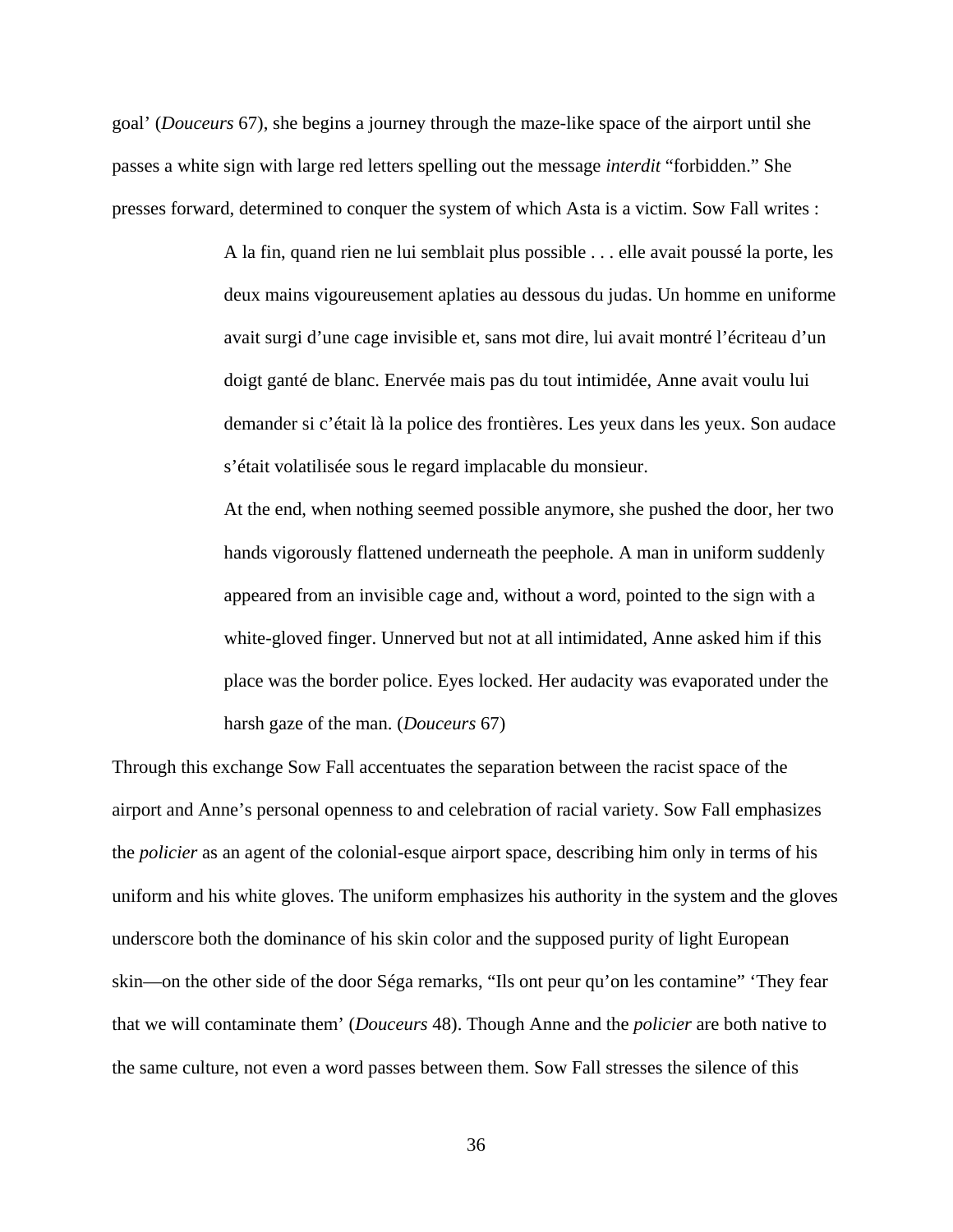interchange, using the lack of communication to posit her argument that racism not only continues to dehumanize victimized racial minorities but also causes splintering and detachment within the racial majority.

There exist multiple instances in *Douceurs du bercail* in which Sow Fall reinforces the disconnect between Europeans that continue thinking in colonial terms with regards to race and those that have achieved a dialogue of respect with other races, such as the scene in which Anne and her husband Didier attempt to meet with France's ambassador to Senegal.<sup>6</sup> This disintegration of cultural understanding—even within one's own culture and race—is at the crux of how Sow Fall perceives contemporary racism and argues that its effects have rippled perhaps farther than the former colonizing countries or the formerly colonized nations imagined. Edwards recognizes Sow Fall's argument pertaining to widespread cultural deterioration from the racial minority's point of view as she writes, "Perhaps the most significant lesson that Asta learns while in the [*dépôt*] is that the authorities have the power to exclude the other, but also to exclude these others *from each other*, thus pitting the former colonized subjects against one another" (Edwards 56, emphasis my own.) Edwards' reading of the confrontation between the racial majority and minority supports my assertion that Sow Fall studies racism in *Douceurs du bercail* to illustrate the crushing dehumanization and breakdown of dignity that racism causes in the marginalized race; Sow Fall, through Anne's experiences, also argues that the same disintegration occurs in the dominant race.

Though Asta and Anne's relationship exhibits a solution to racism and intolerance on an individual level, Sow Fall highlights the lack of mutual willingness of various nations to engage in the same cultural sharing and understanding that these two women have accomplished on a smaller scale. Mildred Mortimer writes, "To explain [the ancient agrarian traditions at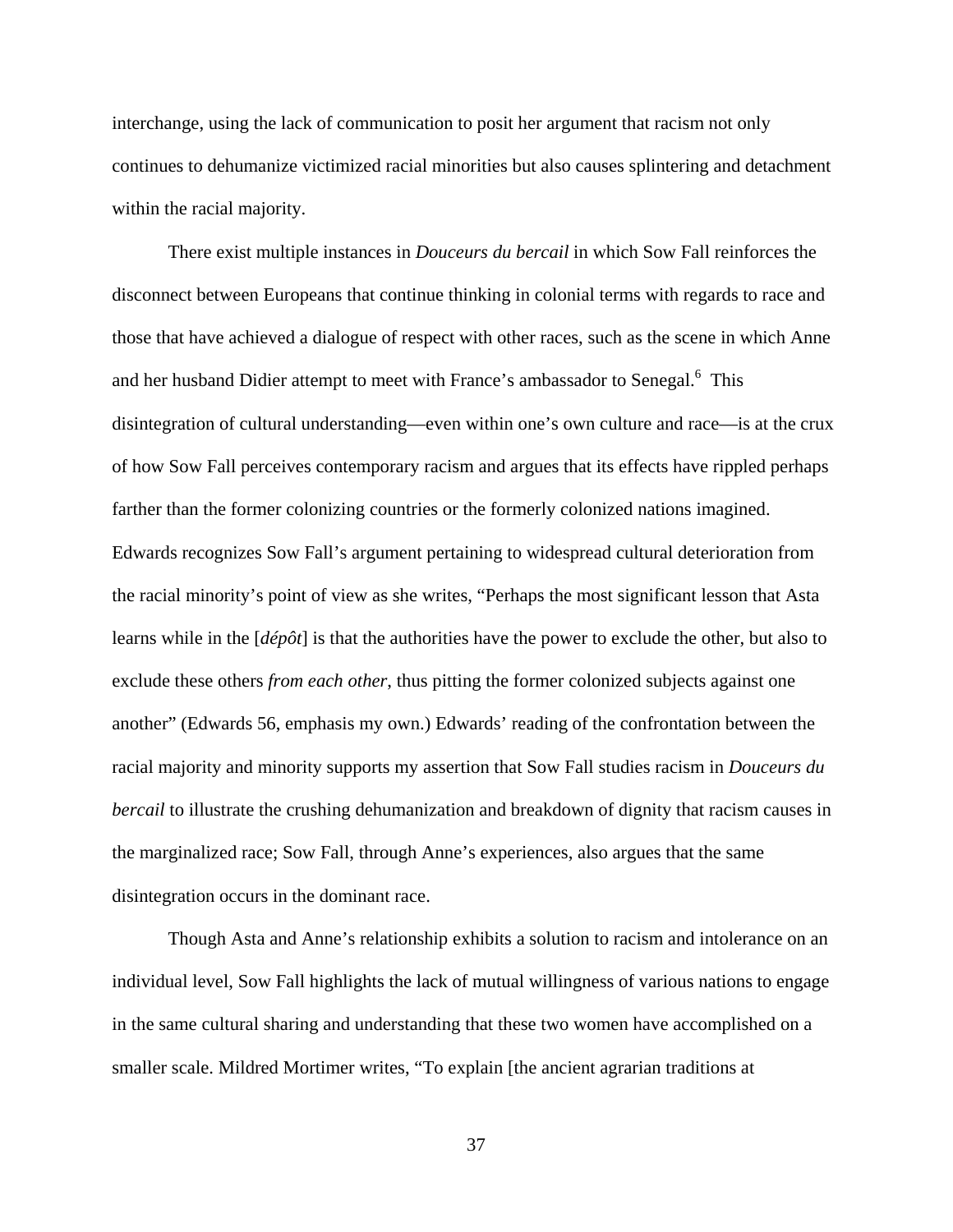*Naatangué*] to her French friend, Anne, Asta takes her to visit the cooperative during the course of her visit to Senegal. As the two women enjoy the beauty of the landscape, Asta relates the legend of Mame Coumba Bang, the river goddess. In this way, she initiates Anne to the oral legacy of matriarchal power . . . " ("Domestic Matters" 79), thereby allowing the racial "other" into the African space of *Naatangué.* Asta likewise invites Anne to consider the African mentality and culture when they meet at the maternity ward in France.<sup>7</sup> Likewise, Anne welcomes Asta into her white European sphere—Asta visits the country often and has even allowed her children to live there with Anne's assistance. The two women forge a strong friendship which celebrates rather than disregards their racial disparity and which fosters respect for and an understanding of the other's racial and cultural identity. While Sow Fall characterizes this personal relationship as exemplary of the way in which dialogue and respect can dispel racism and intolerance, she stresses that such cultural sensitivity exemplifies the exception rather than the rule.

## **Exploring Solutions to Racism at** *Naatangué*

Although much of Asta's experience at the airport is negative (she is insulted repeatedly and even subjected to an inappropriate and unnecessary strip search), it also serves as a learning space where Asta changes the direction of her life and career. After her initial confrontations at the airport (while imprisoned in the *dépôt* at the airport), Asta has an epiphany—a glimpse of the potential she and her fellow travelers have to reclaim their dignity lost in detainment center. In essence, this vision posits a world in which black Africans (and other racial minorities) will not be seen *only* racially. She says, "Nous ne serons plus des voyageurs sans bagages. Nos mains calleuses en rencontreront d'autres en de chaudes poignées de respect et de dignité partagée . . . " 'We will no longer be travelers without baggage. Our calloused hands will encounter others in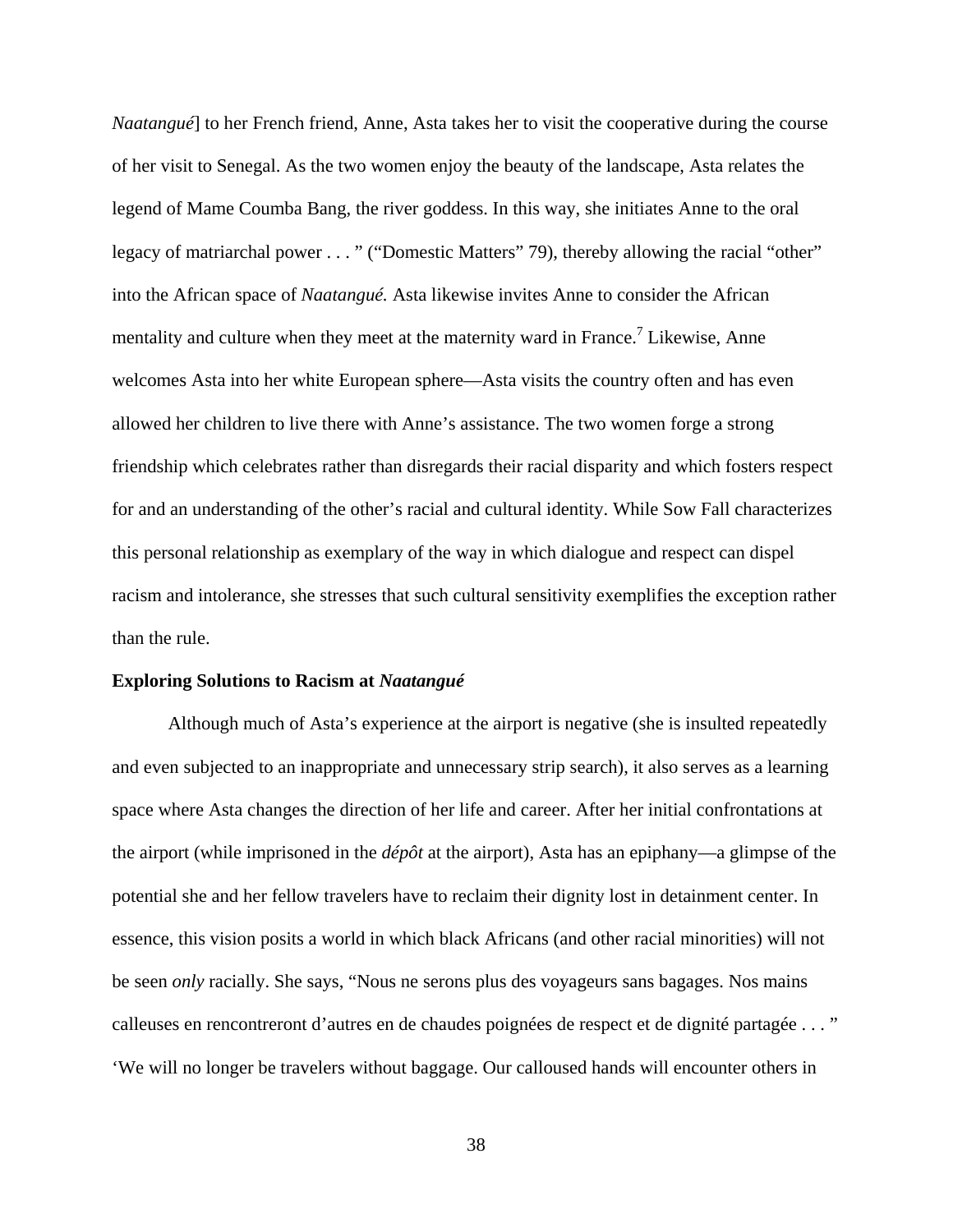warm handshakes of respect and shared dignity . . . ' (*Douceurs* 88), envisioning a space in which she and her friends' identities will no longer be imposed upon them or dictated to them by outside forces. Asta attempts to realize this dream by abandoning her journalism career and former life and creating *Naatangué,* an alternative community where she and her friends make a living by farming and selling their produce under the label *Douceurs du bercail* "the sweetness of home." In this place, their lost dignity is regained: "C'était aussi la plus belle expression, pour ceux d'entre eux qui avaient vécu les jours affreux du Dépôt et l'infamie du charter, de leur dignité retrouvée. Le rêve, enfin!" 'It was also that most beautiful expression, for those among them who had gone through the awful days of the Depot and the infamy of the chartered deportee flight, of their recovered dignity. The dream, finally!' (*Douceurs* 217), but Sow Fall does not go so far as to profess that *Naatangué* represents the solution to racial problems*.* If anything, the rural African plot of land is a starting point rather than a final solution to resolving these issues.

Asta and her friends regain their dignity in a space they create at *Naatangué*, but only one white person—Asta's best friend and white Frenchwoman Anne—is allowed to experience this regenerative place*.* Thus in *Douceurs du bercail*, Sow Fall *emphasizes* rather than rejects African literature's preoccupation with "racial issues and the need to affirm the dignity and the values of black people" (Egonu 67), highlighting the fact that racism persists with a different face than it had in pre-colonial or colonial times, but that its place in modernity is perhaps even more threatening. Critic Jean-Marie Volet comments, "Skin color determines freedom of movement, and [Sow Fall's] novel reminds us that while apartheid in South Africa was so stridently condemned a few years ago, today it is reemerging in European countries with devastating effect" ("Tradition and Modernity" 188). Sow Fall posits this argument of racism's reemergence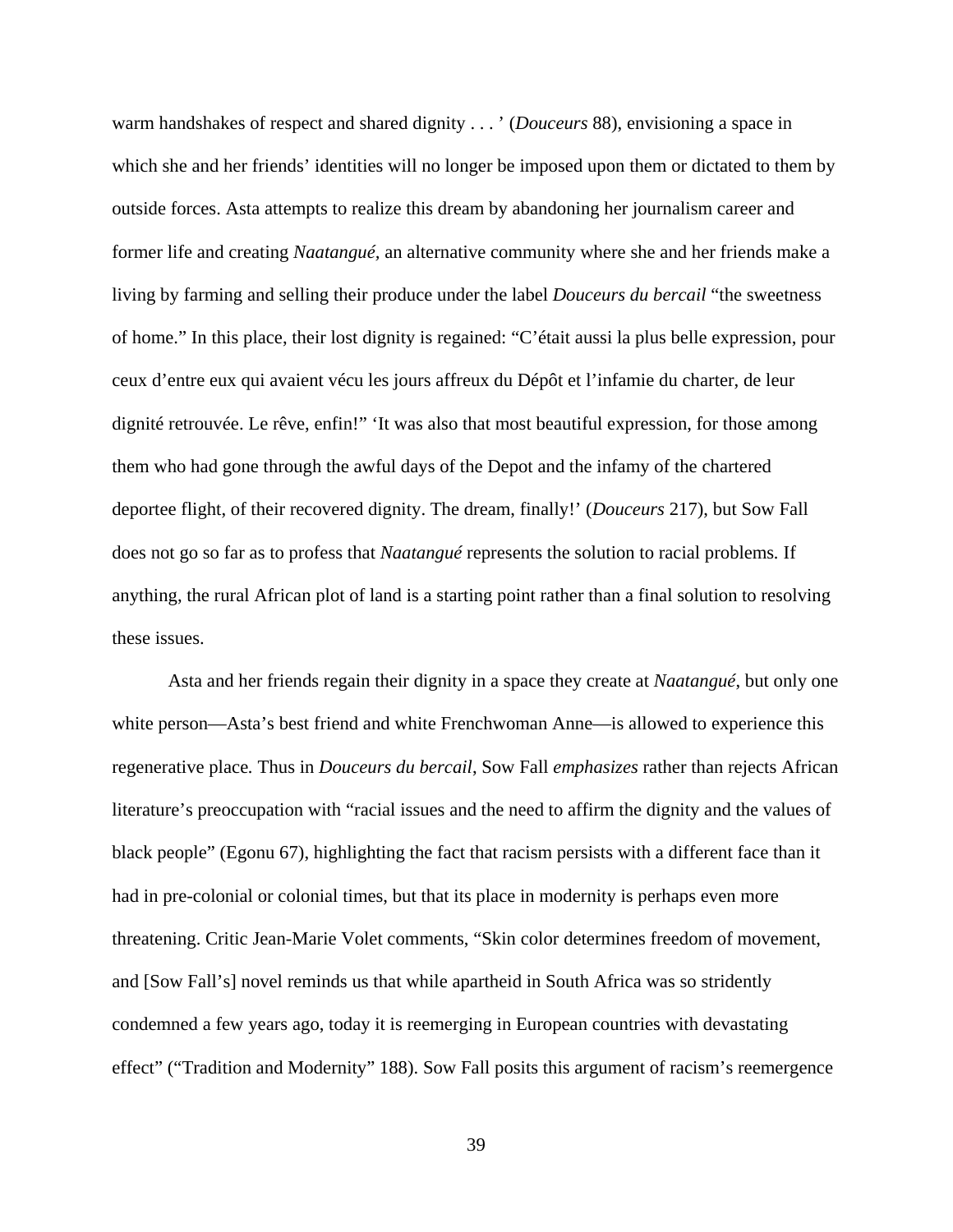through Asta Diop's detainment at the *dépôt* in a French airport where white airport officials restrict her freedom to move beyond the boundaries of the enclosed European space because of her skin color. Through the subsequent relationships Asta forms with fellow detainees and the creation of the racially problematic space of *Naatangué,* Aminata Sow Fall puts forth the assertion that racial issues are among *the* most significant concerns of modern existence because they have the potential to endanger human dignity. Sow Fall uses *Douceurs du bercail* to argue quite strongly that her readers must consider the implications of racial profiling, discrimination, immigration laws, etc., as barriers to human dignity that must be confronted, considered, and ultimately resolved.

While the airport and its officials provide ample illustrations of Sow Fall's idea of the racist majority of Europeans at the beginning of *Douceurs du bercail*, Asta's establishment of *Naatangué* at the end of the novel creates a puzzling commentary on racism in an African context. Although many post-colonial African novels focus on Africans as victims *of* racism generated from former white colonizers, Sow Fall presents racism as an equally widespread phenomenon among formerly colonized nations—specifically in the novel, in Senegal. The detainees at the *dépôt* in France connect with one another through their racial similarities which enables them to eventually realize their "*dignité retrouvée*" 'regained dignity' (*Douceurs* 217), but this racial solidarity also reinforces difference from "the other." Asta's ex-husband, Diouldé, exhibits a similar attitude of fear and apprehension of the racial "other" to that of the security guard Anne meets on her journey towards the *dépôt*. As Asta begins spending more time with Anne towards the beginning of their friendship, Diouldé says, "J'ai remarqué en toi des changements depuis que tu fréquentes Anne. Ces gens-là n'ont pas les mêmes valeurs que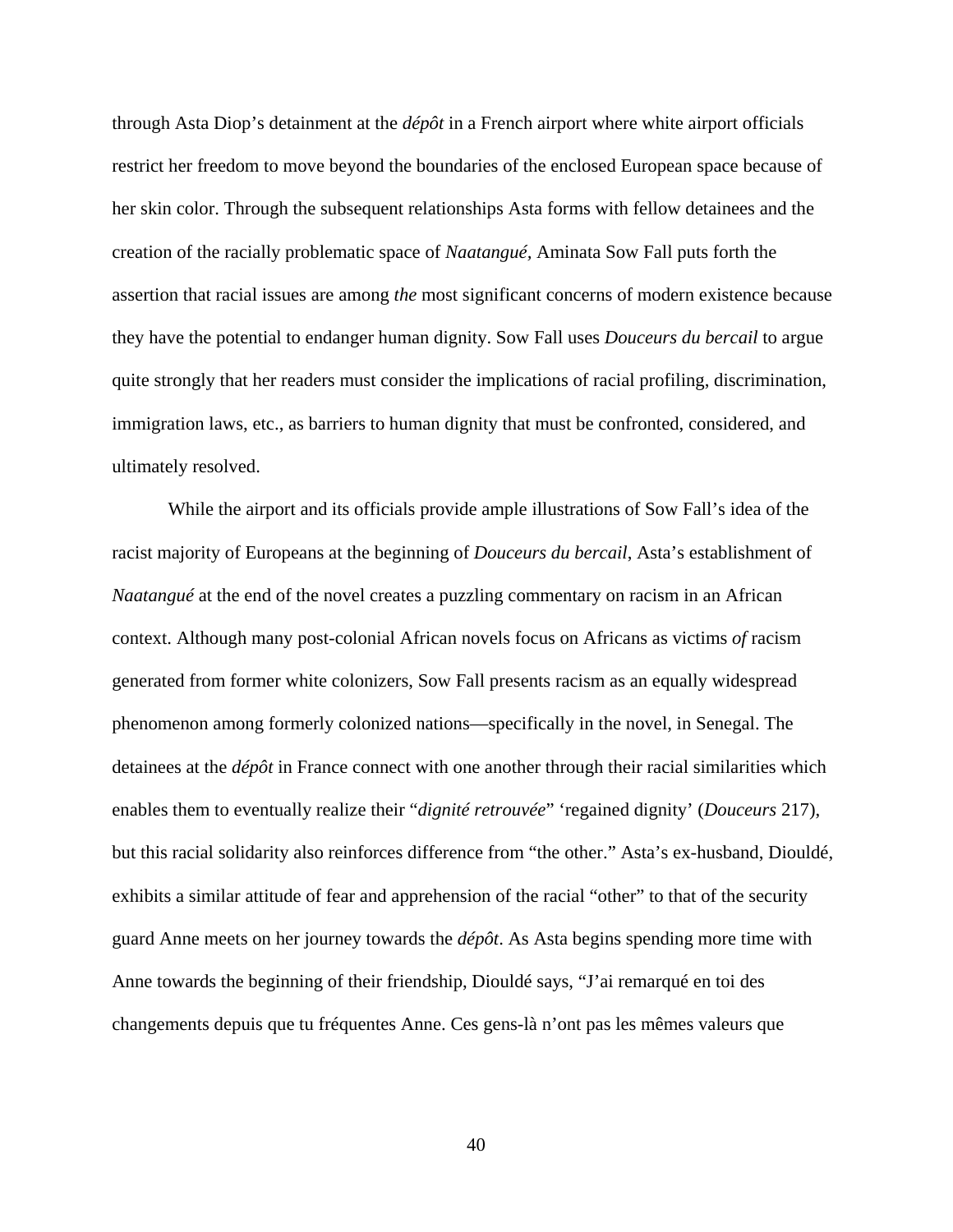nous . . . Je veux que tu en finisses avec Anne!" 'I've noticed changes in you since you started associating with Anne. Those people do not have the same values as we do . . . I want you to stop spending time with Anne!' (*Douceurs*169). Sow Fall inserts rather brief treatments of racism in an African context throughout *Douceurs du bercail*, but presents *Naatangué* as, paradoxically, both the culmination of African racism as well as a space which nurtures and replenishes its inhabitants' dignity and value as humans.

*Naatangué*, considered by some critics to be a utopia (Edwards 60), is a healing space where the former *expulsés* regain their dignity and sense of self, but is also problematic because it is also a black space. The fact that only black Africans inhabit a space in rural Senegal is, of course, not surprising—inevitably, not many white people would encounter this corner of the Senegalese countryside, but what is significant is Sow Fall's choice of setting for the racially marginalized former deportees to rebuild their lives. In light of Sow Fall's praise of Asta and Anne's racial sensitivity, cultural understanding, and respective abilities to embrace racial differences and foreign cultures, her choice to cut off Asta and her friends from non-African races and influences (other than Anne) seems perplexing. Asta, Yakham, Séga, and the others find solace and self-worth at *Naatangué* by rejecting the European cultural systems which marginalized and dehumanized them, seeming to take solace in a space where European influences are still present, but subdued, and where conflict with European ways of thinking is indirect rather than confrontational.

## **Conclusion**

Sow Fall's strong condemnation of racial exclusivity expressed in the early chapters of the novel becomes blurred and her position less clear as the "solution" of *Naatangué* unfolds towards the end of *Douceurs du bercail*. Sow Fall argues for intercultural dialogue and respect at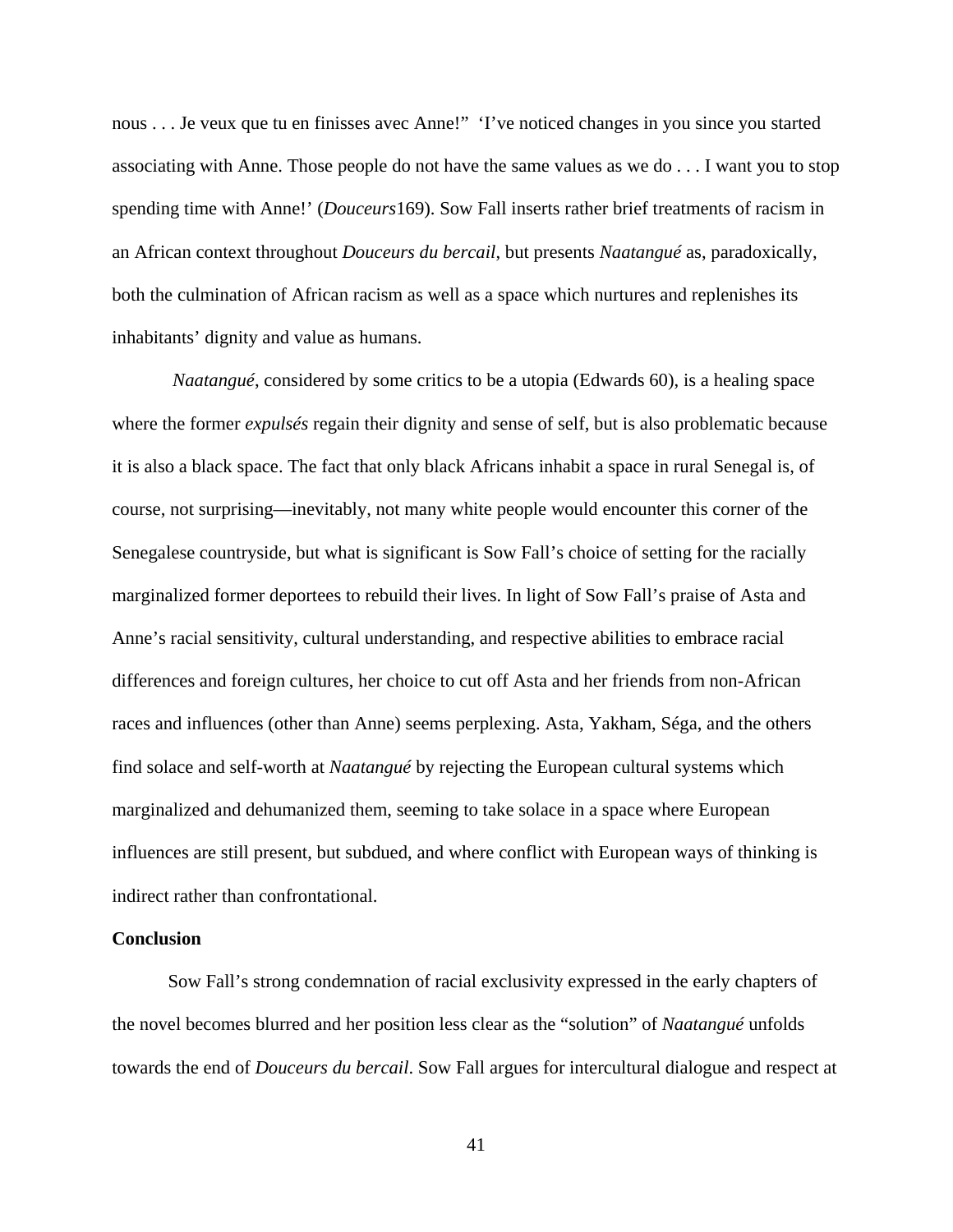some points, but *Naatangué* reverts to racial isolation as a solution to the difficulties Asta and the black immigrants face at the commencement of the narrative. As an explanation for this choice, Volet writes, "Salvation cannot come from foreign worlds that are in the grip of racist ideologies, Sow Fall suggests. It can only emerge from the people themselves, as they reinvent alterity and rekindle ancestral links to their land, their friends, their family, their past, and their future" ("Tradition and Modernity" 188). Inasmuch as "salvation" refers only to deliverance from racial oppression, Volet's reading of *Naatangué* captures its purpose; if, however, Sow Fall's intention is to explore avenues of racial understanding that will serve not merely to avoid racial conflict but to eliminate it, there must exist more meaning in *Naatangué*'s function. Valérie Orlando reads *Naatangué* as "a place *beyond race*" ("H(er)stories" 176, emphasis original), a "milieu where racial and gender differences are nullified and the pain of human suffering is lifted. Anne's words mirror Sow Fall's utopian message which promotes the concept of this *au-delà* as a paradise on Earth in Africa" (*ibid*). Orlando's assertion that race and gender are themselves somehow nullified completely perhaps an overly ambitious claim, but later in her essay she unlocks a key element of *Naatangué*'s role and function. Orlando writes, "Symbolically, Sow Fall alludes to a global human connection that can be forged even among people who come from different backgrounds" (*ibid*). Orlando recognizes here that *Naatangué* functions not as the ultimate solution to racial problems, but simply as a starting point towards progress in overcoming racism for Africans that have been oppressed for so long by racial discrimination.

At one point in *Douceurs du bercail*, Asta proclaims, "Quand nous croirons que nous pouvons, les choses changeront" 'When we believe that we can, things will change' (*Douceurs* 160). Asta's mentality—that Africa must address its internal conflicts before it can progress beyond the limitations placed upon it by former colonizers. *Naatangué* represents this liminal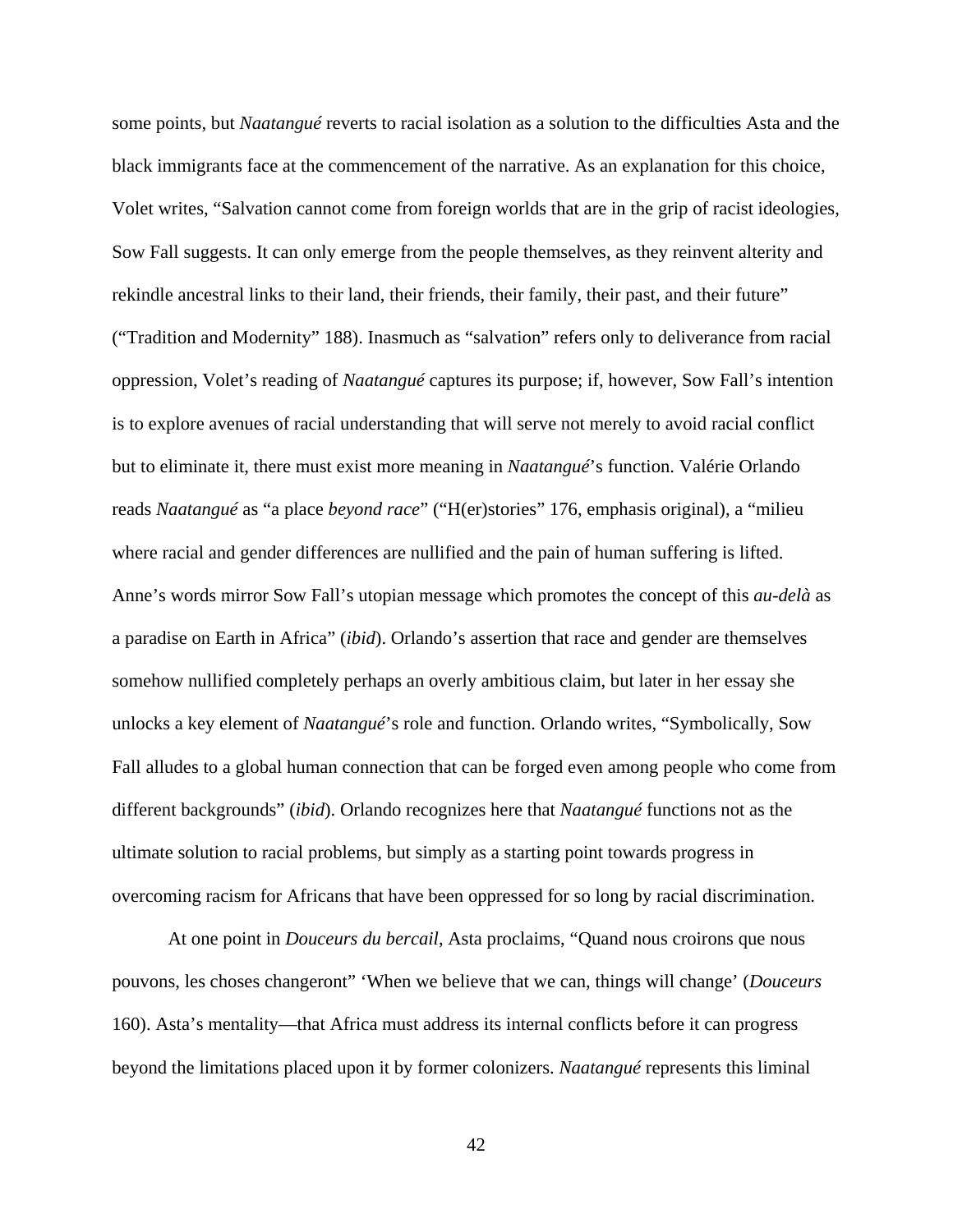space in which healing can take place—and in which dignity can be regained—to equip Africa with stability and confidence. With this foundation, free from *le parasitisme*, *le laxisme*, and racism, foreshadowed by the warm welcome Anne receives from *Naatangué*'s inhabitants and Yakham's declaration "Notre idée est de régénérer tout ce qui pousse ici et d'implanter d'autres cultures, d'autres espèces pour enrichir le site" 'Our idea is to regenerate everything that grows here and to introduce other cultures, other species to enrich the site' (*Douceurs* 205-206), *Naatangué* looks forward to a future where it can encounter other cultures and races on equal terms. *Naatangué*, then, is not a solution to racism but a vital step towards a solution. Sow Fall does not profess to have the ability to solve a difficulty that has plagued the African continent for centuries, but in *Douceurs du bercail* posits a viable starting point towards Africa's progress beyond the current state of racism which continues to inflict the continent and her former colonizers in innumerable and often unnoticed ways.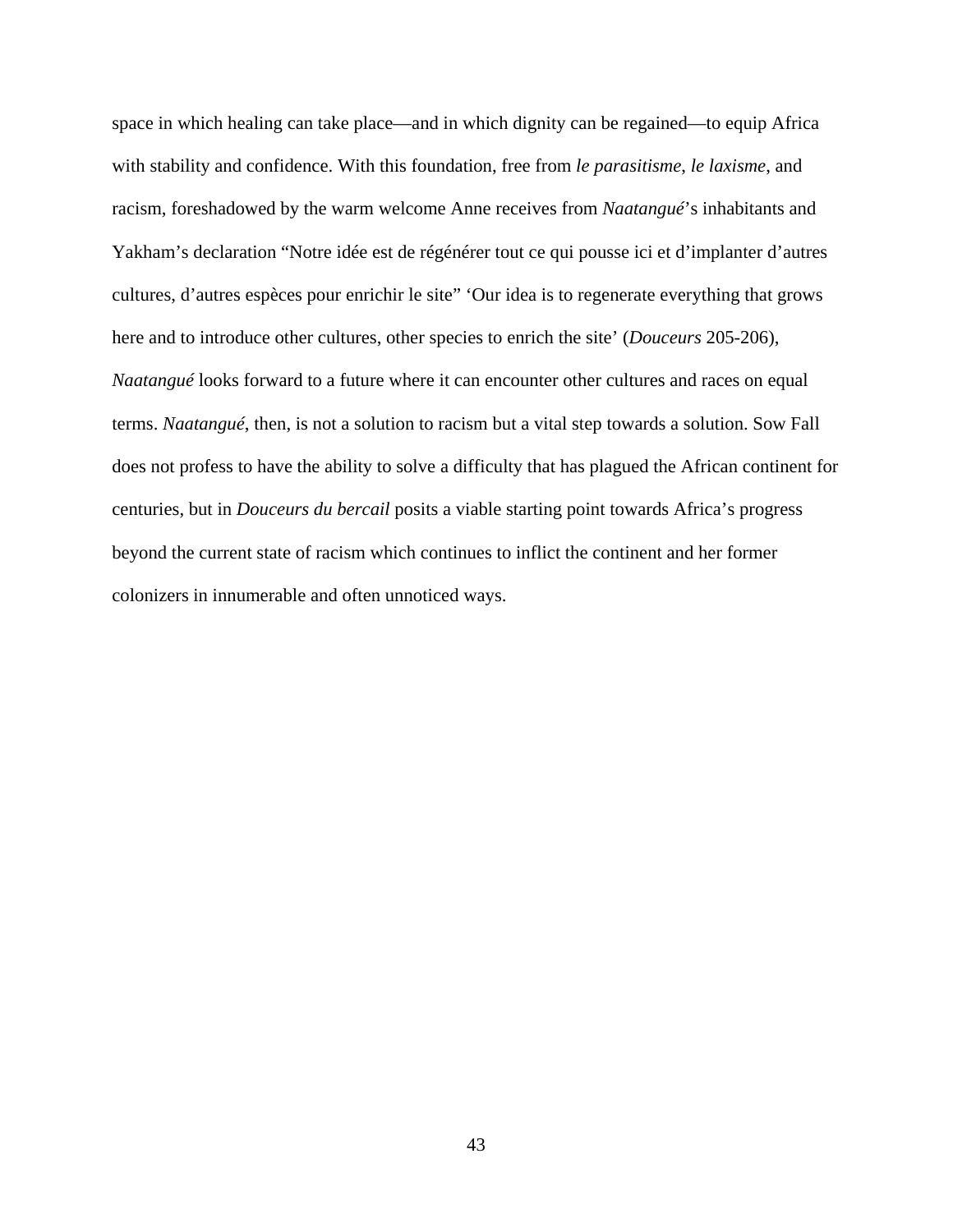## **CHAPTER III**

### **Women's Roles in** *Douceurs du bercail***: A "Place Beyond"**

Aminata Sow Fall occupies an important place in Senegalese literary history as the country's first female writer—a title that (almost implausibly) remained unclaimed until Sow Fall's 1976 publication of *Le Revenant*. *Douceurs du bercail,* published in 1998, continues the tradition of social criticism Sow Fall began in 1976 as she examines significant social issues such as immigration and racism. Additionally, *Douceurs du bercail* examines the social significance of women's issues more directly than her previous novels have. Sow Fall speaks through a female protagonist for the first time in *Douceurs du bercail*, thereby bringing issues of feminine identity to the forefront of her social thought in the novel. The combination of Sow Fall's place as female literary pioneer, her use of a female protagonist, and the treatment of women's issues such as equality, independence, motherhood, divorce, etc. in *Douceurs du bercail* have attracted feminist critics to the novel despite Sow Fall's reluctance to associate herself with the term "feminist." The text itself is wrought with paradoxes as Sow Fall addresses feminist concerns through Asta's journalism career, her divorce from an abusive and controlling husband, her establishment of the lucrative alternative community *Naatangué* in rural Senegal, etc. yet distances herself from feminist interpretations and criticism of her fiction. This conflict between content and analysis highlights both the importance of Sow Fall's complex treatment of feminist issues in *Douceurs du bercail* and her profound resolve to accentuate rather than minimize paradoxes throughout the novel.

In this chapter, I will first discuss Sow Fall's historical importance as the first female Senegalese writer and how this unique literary situation accentuates the tension between feminist critics and Sow Fall. That she is reluctant to identify herself with the feminist movement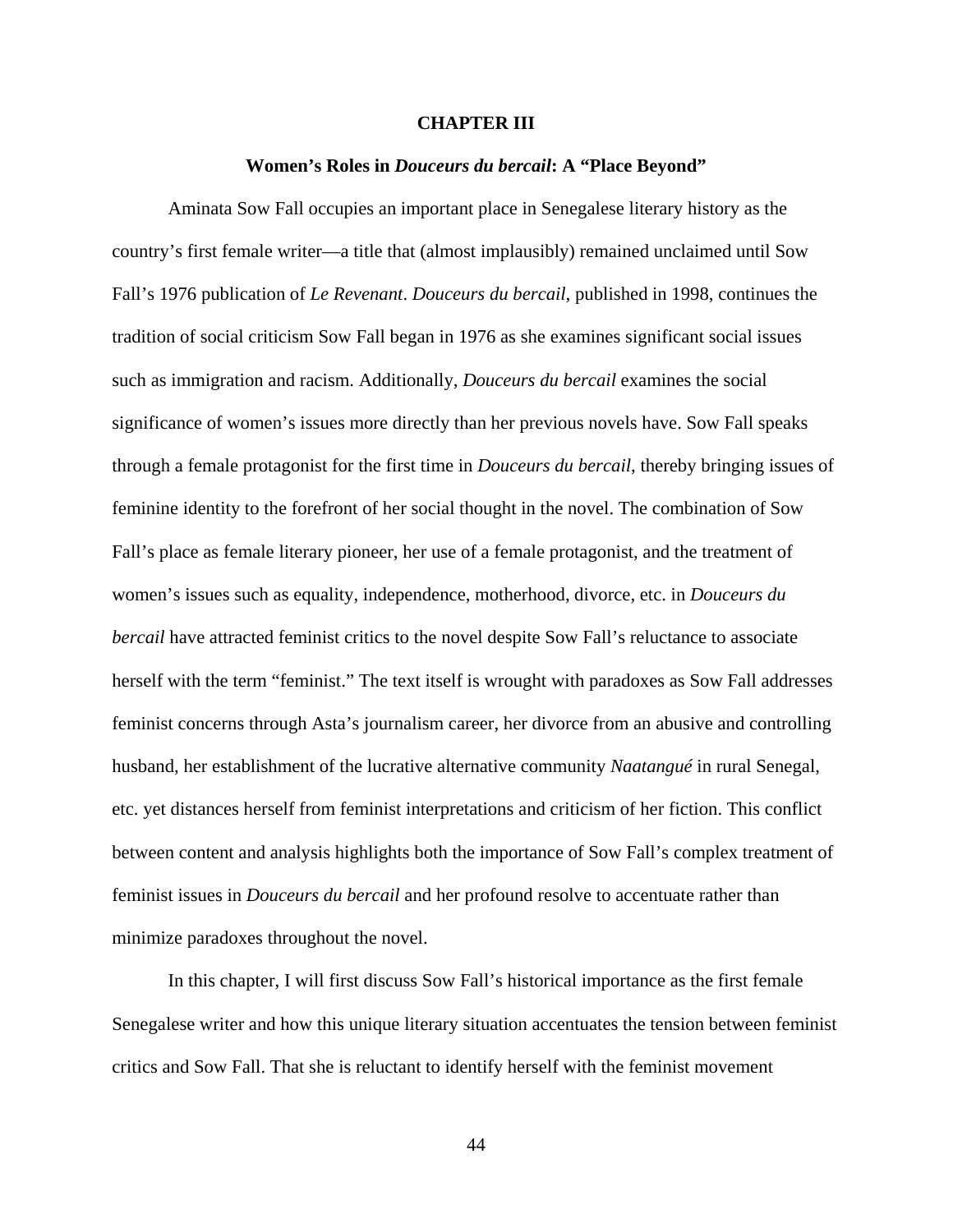frustrates critics because her assertion of the first female authorial voice in Senegalese literary history functions as a feminist statement by Western standards. Next, I will discuss how *Douceurs du bercail* approaches feminine issues in a way that some critics interpret as feminist but which Sow Fall sees as outside of the parameters of feminism. After establishing the ambiguousness of feminism in *Douceurs du bercail*, I will analyze how critics' feminist readings of Sow Fall's writing function as only partial analyses of her representations of women's roles in the novel. Sow Fall's own rejection of the Western label of "feminist" indicates that her treatment of feminine issues in *Douceurs du bercail* is more complex than feminist critical readings understand it to be. Feminist readings of Sow Fall's work are certainly significant, but I argue that they provide an incomplete understanding of the way Sow Fall characterizes femininity in *Douceurs du bercail*. In order to better understand Sow Fall's purposefully abstruse treatment of feminine issues in *Douceurs du bercail*, I suggest a new approach to its analysis which focuses on the significance of the possibility of multiple interpretations (feminist, nonfeminist, even anti-feminist) rather than on proving whether or not the text exhibits the influence and ideals of Western feminism. Finally, I argue that the expansion and alteration of the tenets of Western feminism by African thinkers into the new framework of "Africana womanism" parallels Sow Fall's expansion of feminine representations beyond the limits of Western feminism's framework, thereby creating a feminine "place beyond" (Mortimer, "Domestic Matters" 76) the boundaries of Euro-centric constructs.

## **Womanhood: Aminata Sow Fall's Importance As First Female Senegalese Novelist**

Sow Fall's significance as the first professional female writer in Senegal cannot be overstated; even apart from the quality and content of her fiction, her historical place in Senegal's literary history alone qualifies her fiction for significant attention from literary critics.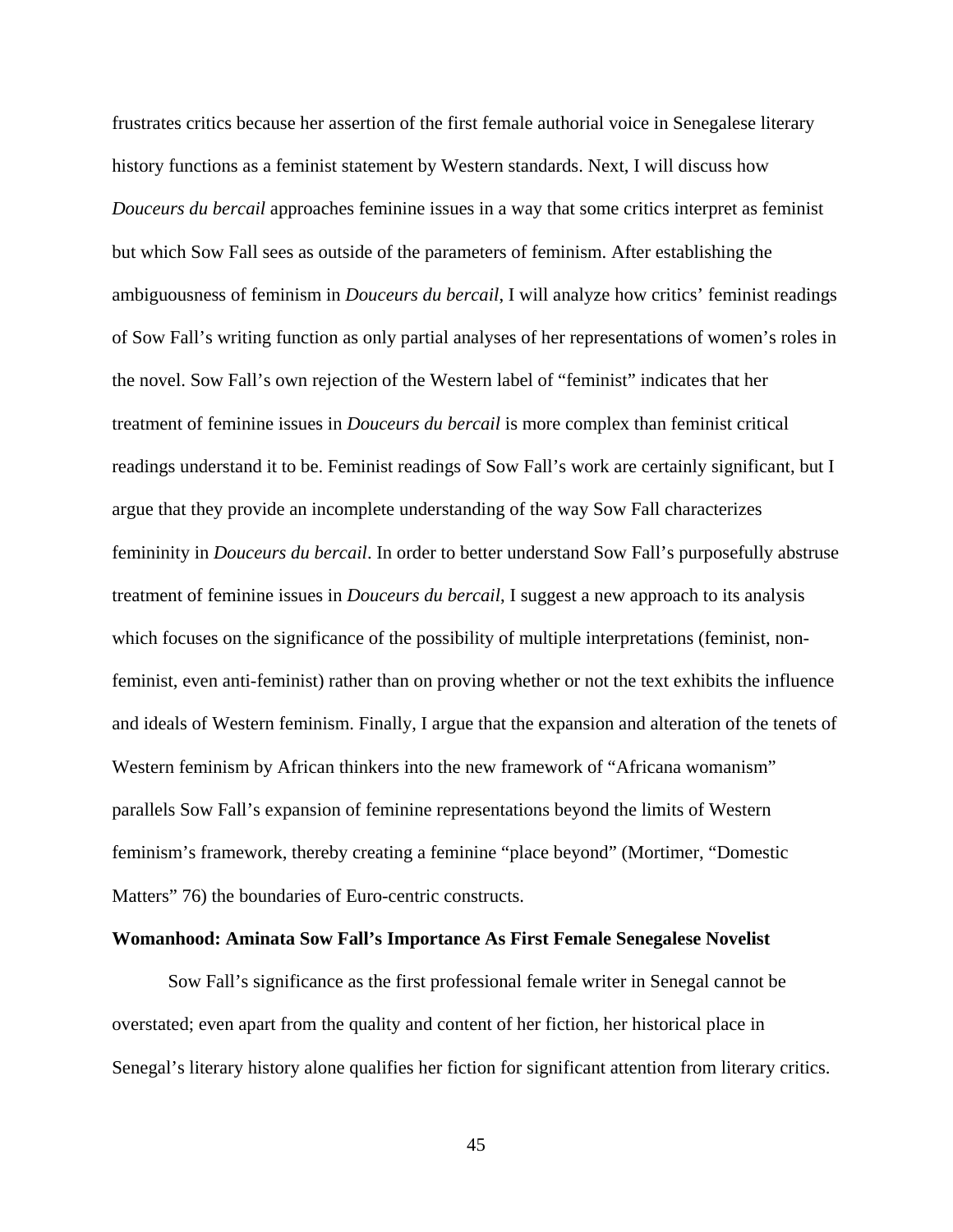The fact that women were literarily silent in Senegal until Sow Fall's 1976 *Le Revenant* is certainly important not only literarily but socially as well. To Western audiences, this delay in women's West African writing seems to contribute to the idea that African was or is lagging behind Western standards in terms of women's issues, contributing to the ongoing conflict between tradition and modernity that informs so much of the feminine discourse in post-colonial countries. Susan Stringer explains the lack of recognition given to early African women writers in her book *The Senegalese Novel by Women* when she writes:

> There were no women among the pre-Independence African novelists. The first women did not appear until well into the sixties and then only in English-speaking countries . . . In French-speaking Black Africa, women began to write about ten years later and remained largely unknown. Roseann Bell in an article published in 1978 entitled "The Absence of the African Woman Writer" says (incorrectly) that there are no francophone women writers. Sonia Lee makes the same claim in a collection entitled *Sturdy Black Bridges: Visions of Black Women in Literature* which appeared the following year. In 1981, Lloyd Brown maintains in the introduction to his book *Women Writers in Black Africa* that all women writers of any significance write in English and limits his discussion to these women. (3-4)

These examples highlight, ironically, that Western criticism was lagging behind contemporary female African writers and stress that Western critics in the 1970s and 1980s were predisposed to see African thought as trailing that of the West. The perceived "absence" of female African writers only highlights the fact that African women writers like Sow Fall were ahead of the stereotypes placed upon them, both in terms of literary production and sophistication of ideas.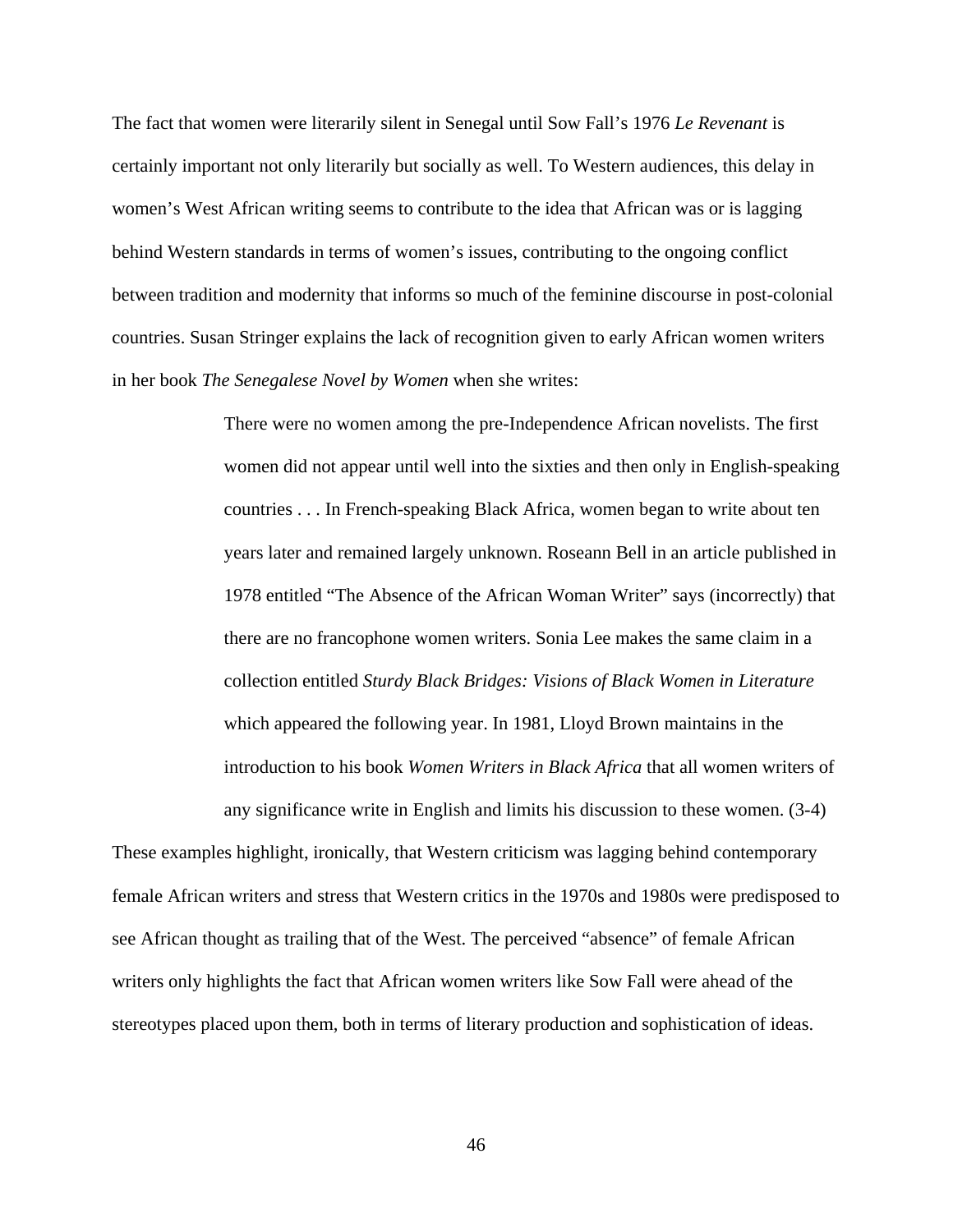Sow Fall, then, entered a nonexistent field when she began her literary career—Western readers and critics were initially either unaware of her writing or chose to ignore or dismiss it. Peter Hawkins addresses her automatic importance as a writer historically when he writes, "[Sow Fall] was also the first Muslim woman writing in this particular context, and all this gives her work a historical importance whatever the merits of her writing" (Hawkins 419). She has therefore had to prove herself in the literary world in aspects apart from her historical significance: as a francophone African fiction writer, a female writer, and practicing Muslim female professional. While Sow Fall's fiction has since proved itself worthy of study *apart* from its historical importance, her role as a pioneer in women's writing in Senegal remains significant in any study of her distinguished literary career. Author Mildred Mortimer emphasizes the male literary space that Sow Fall (and her fellow Senegalese novelist Mariama Bâ) encountered as they asserted their female voice through fiction in the 1970s. Mortimer writes, "More than 25 years have passed since the publication of Mariama Bâ's *Une si longue lettre.* At that time, few francophone women authors were in print . . . It is not surprising therefore that Arlette Chemain Degrange's critical text, *Emancipation feminine et roman African,* published a year after Bâ . . . examines representation of women only in male-authored texts" ("Domestic Matters" 68). Sow Fall therefore created a new literary genre when she began to publish. The shift from male voices writing *about* women towards women's assertion of an authorial voice is perhaps one of, if not the most, important advances in the field of French African literature. Mortimer erroneously cites Sow Fall's first publication date as 1979—the same year as Bâ published *Une si longue lettre* and while Bâ's contribution to African women's writing is incredibly important, it is important to note that Sow Fall was the first Senegalese woman to assert her authorial voice, publishing nearly three years prior to Bâ.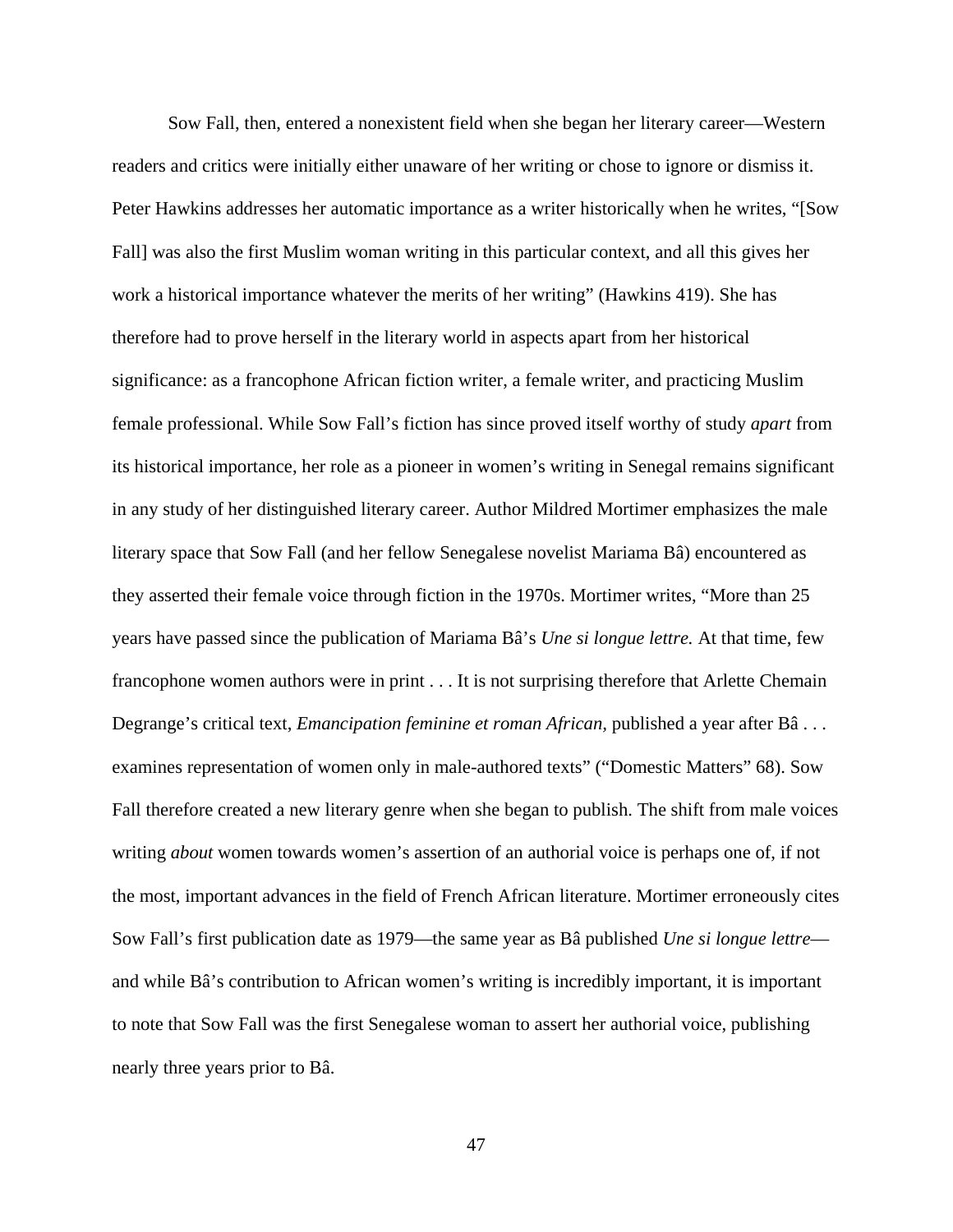It is significant to note in this study of Sow Fall's historical importance as a writer that she spoke through male protagonists in her first five novels; *Douceurs du bercail* is her first novel to use a feminine narrative voice and which revolves around a female protagonist. Athleen Ellington's 1992 article "Aminata Sow Fall's 'Demon' Women: An Anti-Feminist Social Vision" sees Sow Fall's use of a male narrative voice as representative of an anti-feminine agenda, writing, "This feminine voice is not heard in the novels of Aminata Sow Fall. Her main protagonists are male, the world she projects is a male world, and the narrator's voice is a masculine one" (137). While *Douceurs du bercail* contradicts Ellington's claims, it is nevertheless significant that Sow Fall used male narrative voices in her fiction for twenty-two years beginning with her 1976 publication of *Le Revenant.* Rather than exemplifying an antifeminist social vision, however, Sow Fall's use of male narrative voices and protagonists instead reflects a realistic perception of her literary influence. Since Sow Fall's writing was still "absent" according to critics in the 1980s, it is likely that she used male narrators and protagonists in order to assert a strong literary voice in a field where women writers were often overlooked. Having established her literary presence in French African literature, Sow Fall was able to focus on, rather than treat secondarily, a distinctly feminine voice and opinion in *Douceurs du bercail.* 

As time has passed, the quality of Sow Fall's fiction has surpassed the critical attention she initially received because of her historical role as a female author, now being recognized as "one of the most successful Francophone women writers of West Africa" and "[having] won a host of literary prizes" (Edwards 52). Sow Fall's literary excellence has become a symbol of francophone African women's writing, elevating a genre that, by some standards, is still in its infancy, to one of great significance in its examination some of the most significant questions of modern existence. One of the most fascinating yet puzzling issues that Sow Fall treats in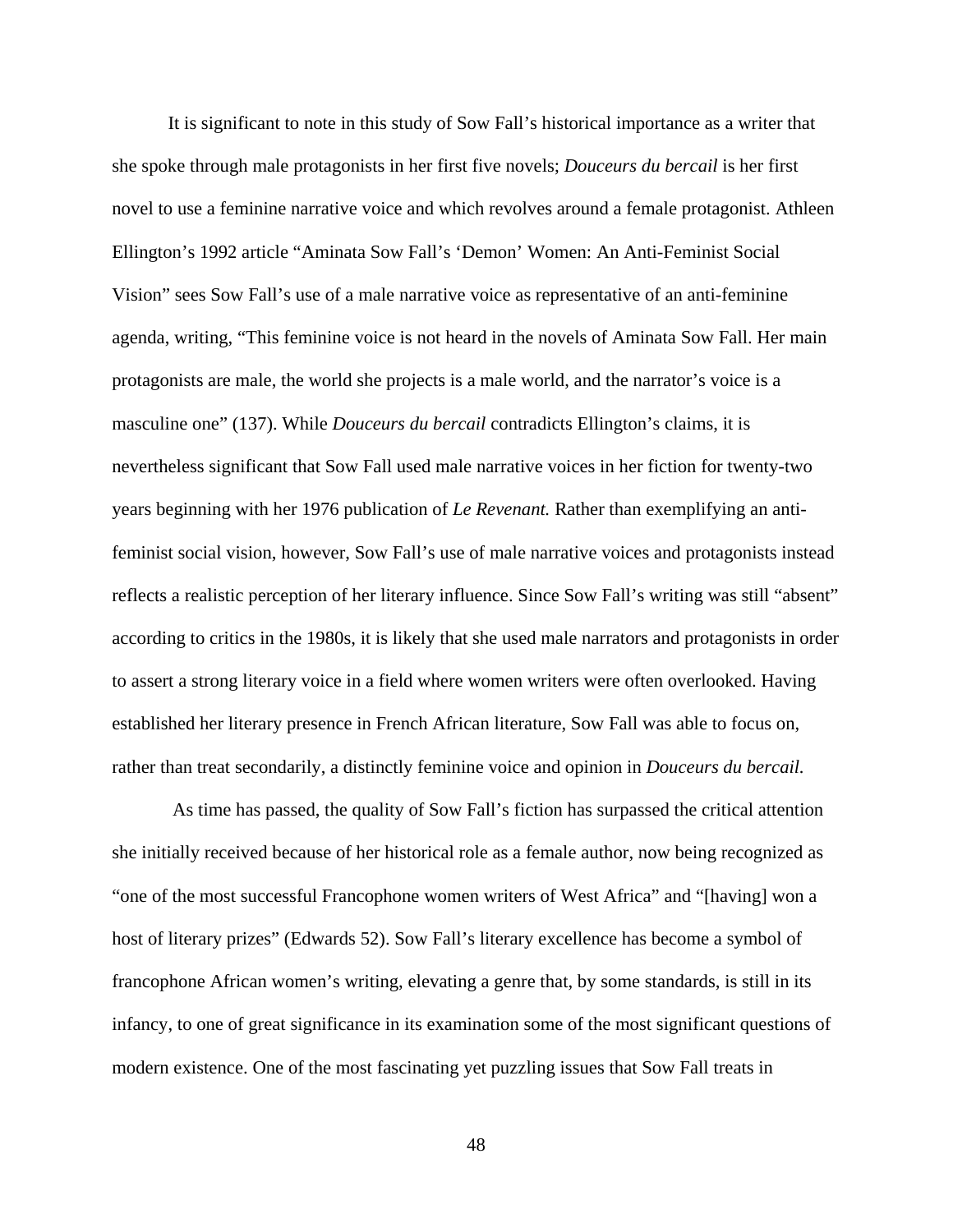*Douceurs du bercail* is the nature of the modern African woman, examining some of the most significant issues of post-colonialism such as identity and the embracing of Western ideas in a specifically female context. Though Sow Fall has been reluctant to embrace the feminist lens through which her critics and audience often read her fiction, both groups insist upon reading her treatment of women as a feminist endeavor. Sow Fall "has often rejected being labeled as a feminist writer, insisting that she wrote, first and foremost, as a Senegalese citizen; the fact that she is a woman was only to be taken as a component" (Cazenave, "Gender, Age, Reeducation" 58), yet her gender continues to shape her critical reception in spite of her disinclination to write categorically as a woman or to women.

## **Conflict in** *Douceurs du bercail***: Feminist or Feminine?**

Sow Fall's continued statements distancing herself from the feminist movement have led critics to struggle to resolve this stance with her seemingly feminist themes and characters. In a 1988 interview Sow Fall said:

> I can't really say that I sympathize or that I reject [the feminist movement]. All I want to say is that the feminist movement as it operates in Western countries, in my opinion, doesn't correspond to the preoccupations we have here. We don't have the same ways of expressing ourselves, of demanding our rights . . . As regards Senegal, the country I know best, I don't think women need to adopt the tactics of feminist militancy. (Hawkins 425)

Sow Fall makes it apparent here that her understanding and portrayal of women in her fiction operates on a level outside of the feminist one; she intends, then, to broaden her range of examination and influence beyond the boundaries created by categorization. In her article "Domestic matters: representations of home," Mildred Mortimer eloquently describes Sow Fall's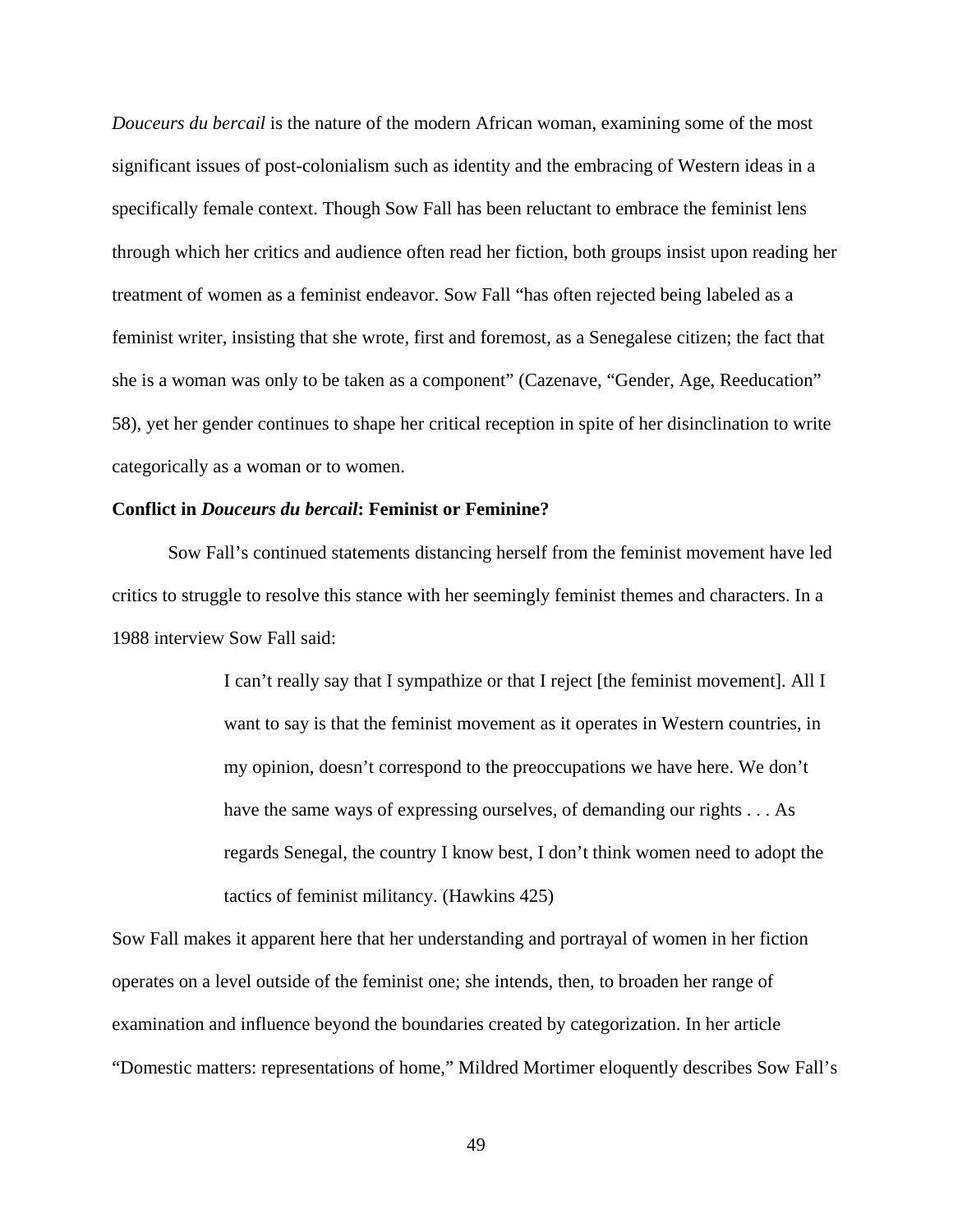desire to broaden the definition of modern womanhood when she writes, "Through her portrayal of Asta, the Senegalese novelist subverts the paradigm of the African woman defined in terms of her domestic role; she proposes instead a new female subjectivity located in a place beyond the double restriction of African patriarchy and European colonialism" (76). Mortimer's description of the way in which Sow Fall approaches women's issues is compelling since it suggests an extra-feminist aesthetic which seeks to address certain concerns that Western feminism has not, such as the complex questions of identity created by the European colonialism from which it stems. Operating under the assumption that Sow Fall does indeed seek a "new female subjectivity" in *Douceurs du bercail*, it becomes clear that the term "feminism" and its many connotations presents a problem to the author; the boundaries of the distinctly Western feminist model are, in many ways, unsuited for exploring questions of womanhood in a non-European context.

Sow Fall's characterization of Asta's relationship and subsequent divorce from her husband Diouldé cements the fact that, if not "feminist," issues of feminine assertion and identity are paramount in *Douceurs du bercail.* Asta's use of language in the exchange with Diouldé in which she announces her plans for divorce intimates an assertive, independent (in short, a feminist) mentality. Before Asta reveals that she will submit a request for divorce the following Monday and complete the physical dissolution of her union to Diouldé, the emphasis placed on the first-person pronoun *je* in the latter half of the paragraph reveals that she has already separated herself mentally from his dominant patriarchal grasp. Asta begins with accusations against Diouldé, "Et dis-moi si tu as des leçons à donner sur ce chapitre. Tu as trahi tous les beaux serments que tu m'avais faits et auxquels j'ai cru comme une idiote! Serments d'amour, de fidélité . . . et tu m'as menti sur tous les plans" 'Aren't you the one to go preaching about it. You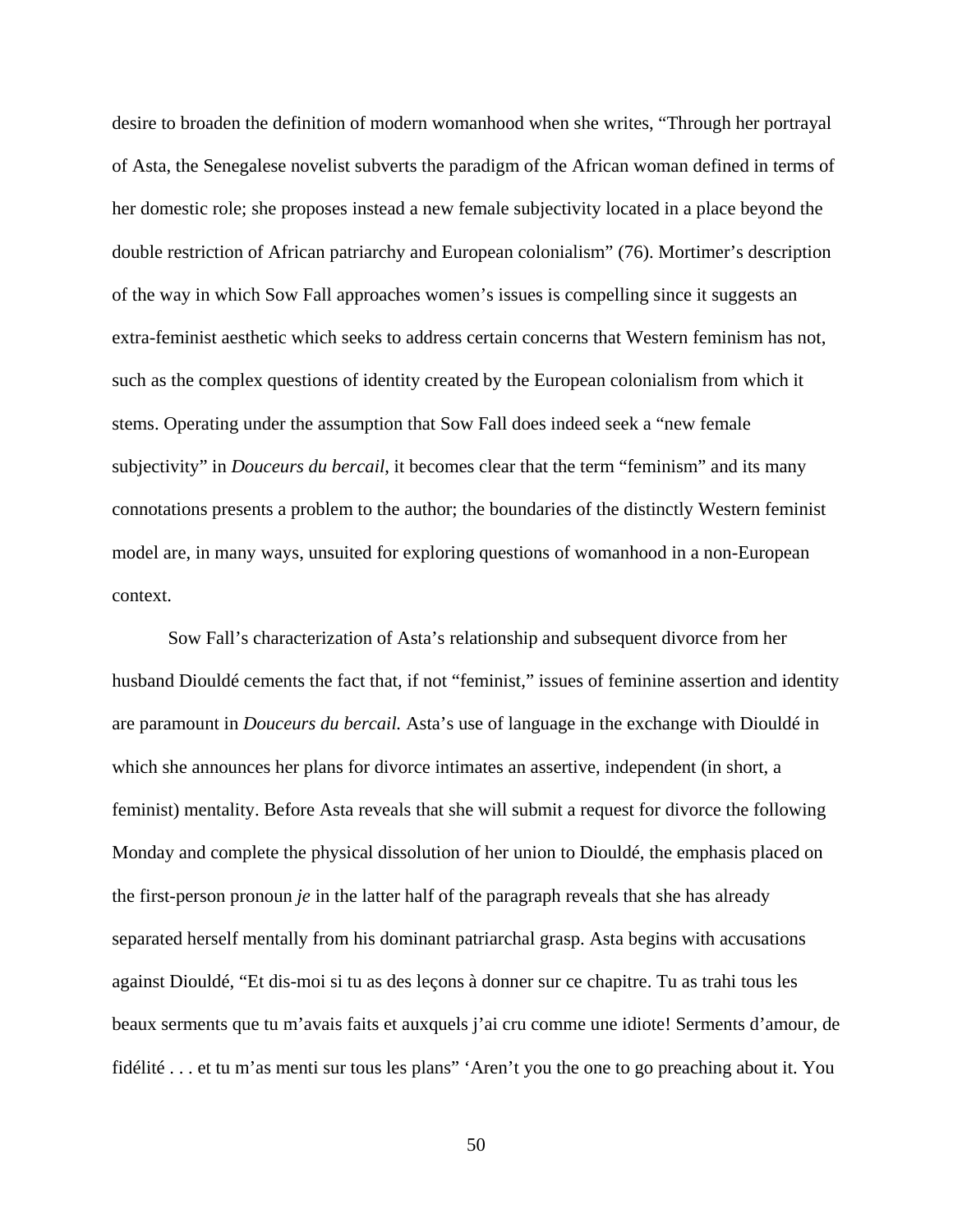have broken all the beautiful promises you made to me and in which I believed like an idiot! Promises of love, of fidelity . . . and you lied to me on every level' (*Douceurs* 168) thus emphasizing *his* responsibility in the breakdown of their marriage. She emphasizes the fact that it was he who lied to her, yet this approach only reinforces her function as a victim of patriarchal authority. The next sentence, beginning with "J'ai été stupide au point de laisser tomber mes études . . . " I was stupid to the point of dropping out of my studies . . . (*ibid*) acts as a turning point in which Asta takes responsibility for her naïveté and asserts her feminine independence. Rather than continuing the phrasing used earlier, "tu m'as menti" 'you lied to me' she declares, "Je suis devenue une esclave" 'I have become a slave' (*ibid*). The distinction between the two narrative strategies is crucial for a feminist interpretation of the text: here, Diouldé has not made her a slave, *she* has become a slave. The shift in pronoun emphasis projects a powerful feminine voice which dictates the course of future events rather than being ruled by it. Soon after commenting that she had let herself "become a slave" in her marriage, she declares, "Je n'en peux plus!" 'I can't do it anymore!' (*ibid*), emphasizing her own inability to continue on in the same way of life rather than their ability as a couple. Sow Fall's narration of this critical event in Asta's life with a powerful, influential, and independent feminine voice certainly validates critics such as Holl, who find *Douceurs du bercail* to be "unquestionably feminist" (45).

Because critics and readers identify feminist themes in the fiction of an author who rejects feminism as a component of her thought, a "feminist paradox" exists in *Douceurs du bercail* and the body of criticism which surrounds it. Sow Fall exhibits an almost hyperawareness of this paradox when she discusses feminine themes in her 2007 interview with Ada Azodo. Sow Fall addresses feminist critics' questions surrounding the principal female character in her first novel, *Le Revenant,* Yama when she says, "Obviously, feminists will say to me, as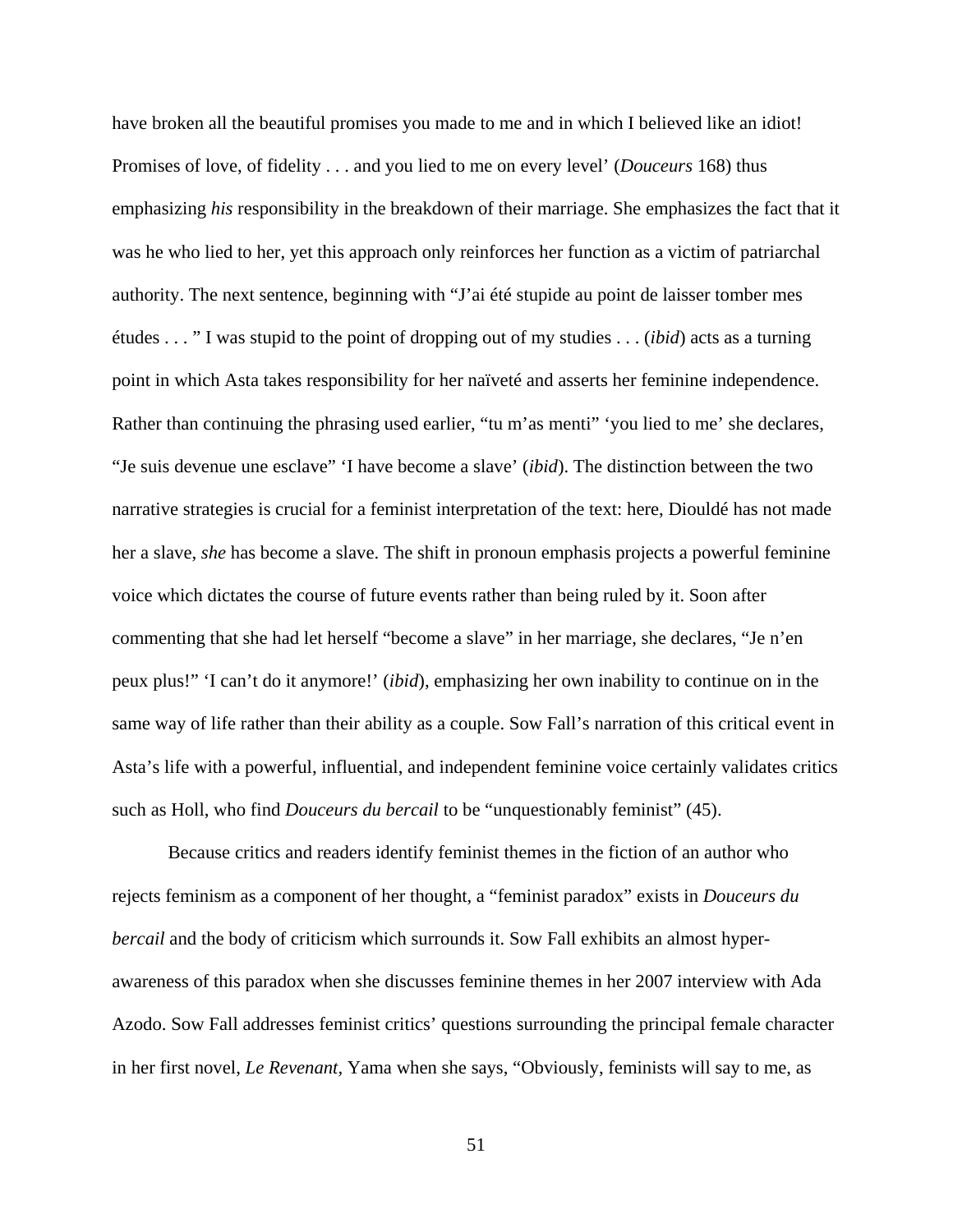always, you have again sacrificed the woman. No, I did not mean to sacrifice the woman. Paradoxically, Yama is a character that I admire very much, for everything is not always the black/white binary . . . One cannot say that all women are good and that all men are bad. Everyone has his or her good or bad qualities" (Azodo 279). Sow Fall, then, refuses to consider Yama in terms of strict binaries and argues that she (and all of her characters, whether they be male or female) *cannot* be understood in such rigidly outlined terms. Sow Fall uses the black/white binary as a parallel to the male/female binary which, she indicates, is merely one dimension of a fictional character rather than its sole defining characteristic. It appears as though Sow Fall has always attempted to ascribe to this anti-categorical way of thinking which rejects the limitation of characters' abilities based on factors such as gender, age, economic status, etc: in a 1988 interview with Peter Hawkins, Sow Fall said, "I am not committed in the sense that I am a member of a political party, nor do I subscribe to a particular ideology" (423) and later, "I've always kept my distance from a certain kind of feminism" (426). Thus Sow Fall exhibits an acute awareness of the feminist view of her fiction but rejects it—or, at least "a certain kind" of it—because a feminist reading of her work will inherently limit the means by which it is understood and its characters' scope of influence. Sow Fall's comments suggests that she does not necessarily reject all that feminism represents—in fact, that she agrees with some of its precepts—but rather its white, European, upper-class origins and concerns.

### **Chaotic Receptions of Sow Fall's "Feminine"**

As mentioned earlier, Sow Fall's use of Asta Diop as the central female protagonist in *Douceurs du bercail*, her defiant act of leaving an abusive husband, her assertion into the public sphere through her journalism career, and other factors inevitably draw attention from feminist critics. Despite Sow Fall's disavowal of Western feminism, scholars have formulated various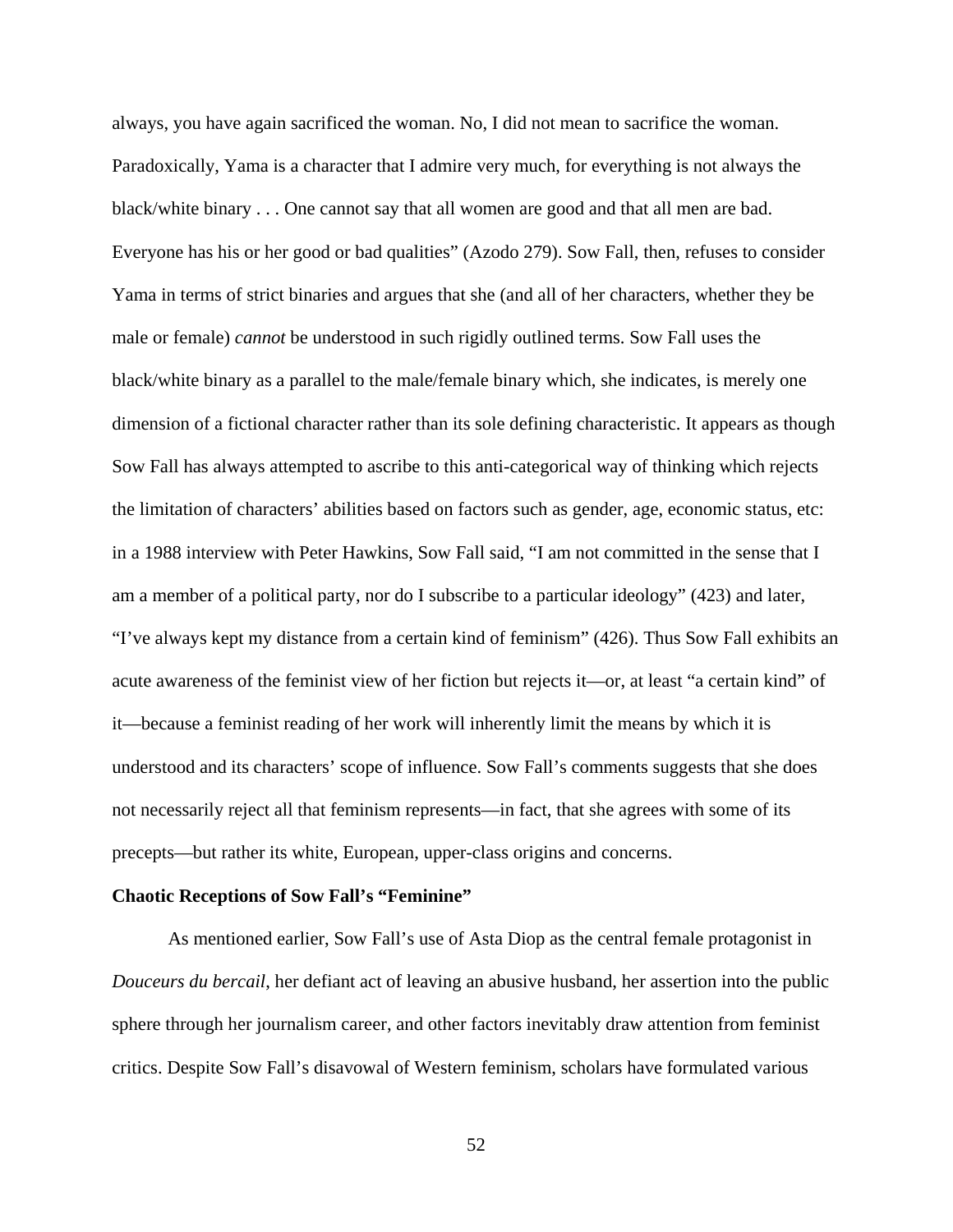analyses of her writing which categorize her writing as distinctly feminist. In her article "Socio-Cultural Specificity and Feminist Readings of the Works of Three Francophone Writers," Joanne Holl asks an important question regarding to the conflict surrounding Mariama Bâ's disputed feminism which is pertinent to the question of feminism for Sow Fall as well. Holl writes, "This paradox opens questions concerning readings of texts; can a work be feminist even if the author herself states the contrary?" (39). The answer is, inevitably, yes. Sow Fall herself, though not speaking about feminist readings of her work but rather the "Comédie Humaine" framework that some critics postulate connects all of her novels, recognizes the independent role of the reader. When asked if she is "in the process of constructing your own 'Comédie Humaine?'" she replies, "It is your place as critics to judge" (Azodo 299). Critics have, and rightly so, read Sow Fall's work in vastly different ways, ranging from Marxist to anti-feminist critiques.<sup>1</sup> Médoune Guèye recognizes Sow Fall's desire to allow her readers to interpret her work interview when he writes, "L'intention de A. Sow Fall n'est pas de prendre des positions déclarées sur tel ou tel problème social, mais de provoquer des débats sur tous les problèmes importants du jour . . . " 'Sow Fall's intention is not to take affirmed positions on this or that social problem, but to provoke debate on all the important problems of her day . . . ' (316). Sow Fall *has* provoked much debate about important contemporary challenges, and in no other area than her examination of feminine issues has the debate sparked more divergent opinions and vastly dissimilar interpretations.

Feminist critics have explored elements of Asta's story in *Douceurs du bercail* as proof of Sow Fall's feminist leanings despite her denial of it, addressing the issue of Sow Fall's aversion towards the term feminist simply by qualifying it. Odile Cazenave writes, "Aminata Sow Fall is '*stricto sensu*' a feminist, fighting for women's ultimate recognition" ("Gender, Age" 59), acknowledging in her article that Sow Fall has rejected the feminist label but removing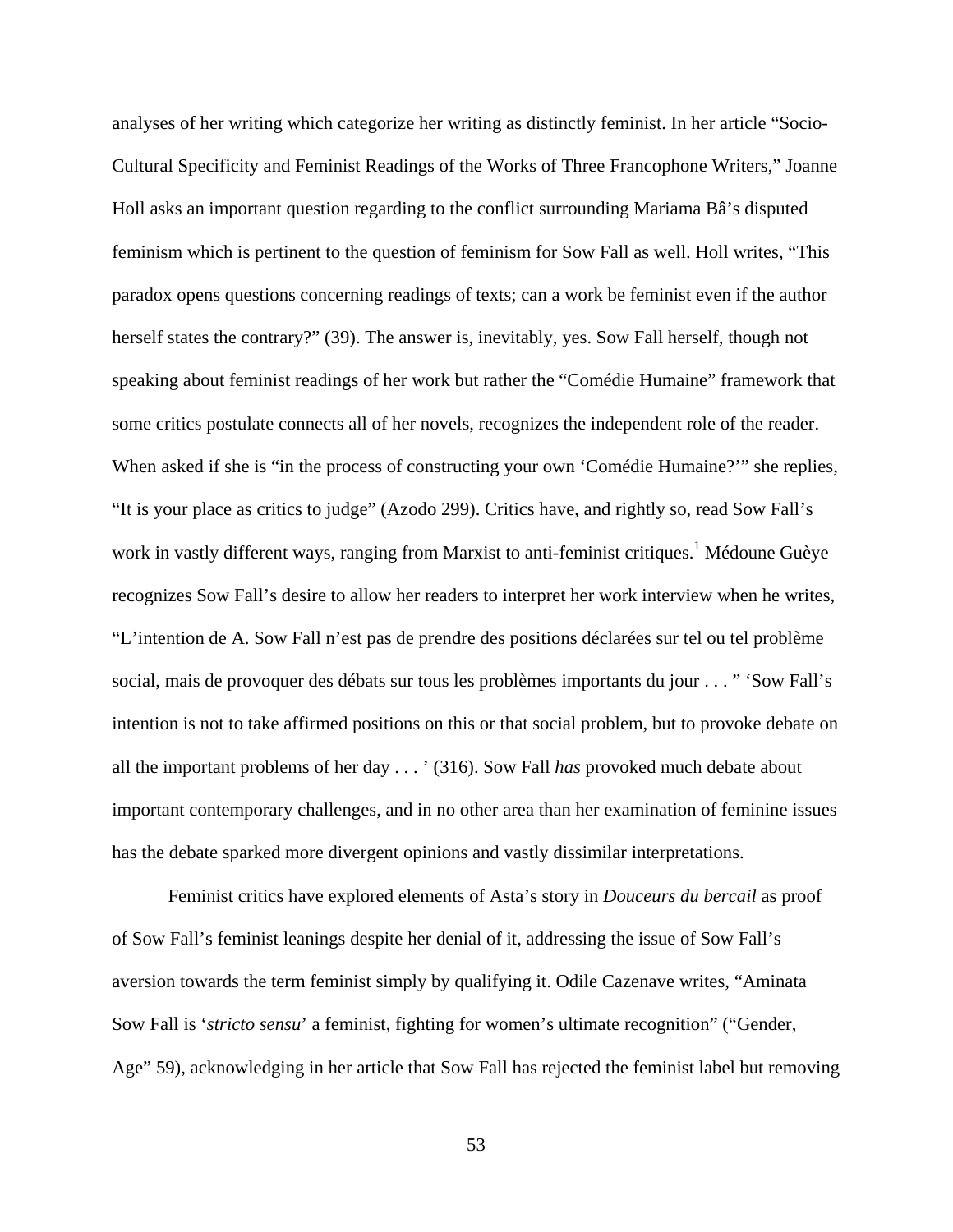some of the connotations that the term has, at least to a Western English-speaking audience, by referring to it only in the strictest—or simplest—sense. Médoune Guèye likewise recognizes: "La majorité des études sur A. Sow Fall soulignent une certain indifférence de l'auteur à la cause feminist" 'The majority of studies on A. Sow Fall emphasize a certain indifference on the part of the author towards the feminist cause' and comes to the conclusion, "En vérité, A. Sow Fall dépeint dans ses romans des personnages qui incarnent un féminisme progressiste. Son œuvre s'intéresse aux mêmes problèmes qui ont valu à Mariama Bâ l'épithète de 'féministe'" 'In truth, A. Sow Fall depicts in her novels characters who embody a progressive feminism. Her work is interested in the same problems which brought Mariama Bâ the epithet of "feminist"' (313). Guèye again acknowledges Sow Fall's indifference to the feminist cause (although her statements regarding the issue are perhaps stronger than indifference), but perseveres in characterizing her as a "progressive" feminist, citing the *personages* "characters" she creates in her novels as proof. He, like Cazenave, recognizes that Sow Fall's concept of the feminine does not align perfectly with a typical Western definition of feminism, but both critics nevertheless conclude that "feminist" still functions as a valid term to describe Sow Fall's treatment of women in her fiction.

These critics, and others who view the feminist paradox in Sow Fall's fiction similarly, recognize the inadequacy of the use of the term feminism as defined by Western standards in a non-Western context by qualifying the term, which hints at the possibility of a "certain kind of feminism" (Hawkins 426) that Sow Fall may espouse while nevertheless opposing *Western* feminism. Critic Joanne Holl encapsulates this type of thinking and, although she does not mention Sow Fall specifically, her summation of the feminist paradox in other African novelists fits Sow Fall's situation well. She writes: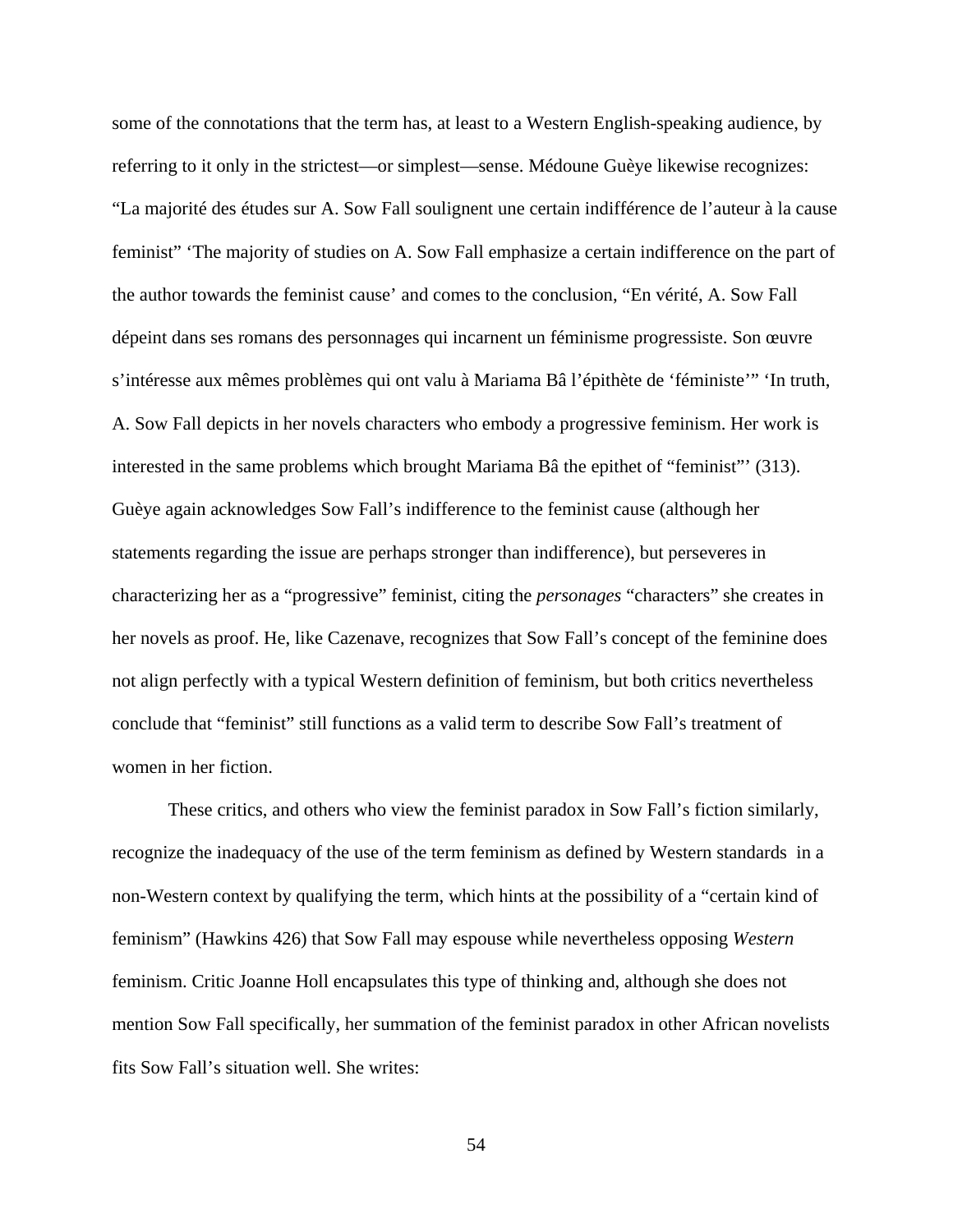Despite the fact that Bâ, Condé, and Gorodé do not publicly consider themselves to be feminist, I would suggest that this attitude is above all due to the fact that they have no desire to be 'recuperated' or contained by Western feminism. Their denunciation of the contemporary subordination of women, the use of women as objects, and call for social change are unquestionably feminist. (45)

This conclusion is valid in discussing Sow Fall as well, for her *Douceurs du bercail* undeniably addresses aspects of modern female existence that would be considered by many Western readers to be feminist. In what some feminists may argue to be the most quintessential feminist act in the book, Asta leaves an abusive, controlling husband, returns to school to earn a degree in journalism, and eventually makes a career for herself as the proprietor of *Naatangué*. Asta tells her husband Diouldé, "Je suis devenue une esclave qui vit à ta charge, qui doit accepter tous tes caprices et maintenant, tes violences! Je n'en peux plus!" 'I have become a slave dependent upon you, who must accept all of your whims and now, your violence! I can't do it anymore !'(*Douceurs* 168) and later, "Nous ne pouvons plus vivre comme ça. Ce n'est pas digne, ni pour nous, ni pour les enfants . . . Demain lundi, je déposerai une requête de divorce" 'We can live this way no longer. There is no dignity, neither for us, nor for the children . . . On Monday, I will submit a request for divorce' (*Douceurs* 170). This defiant act against a phallocentric social structure constructed around Asta by her husband had became suffocating; consequently, Asta asserted her independence by abandoning that patriarchal context and creating a new feminine space where female influence acts as the catalyst for narrative action in the novel. Using this example alone, it is clear that critics find in *Douceurs du bercail* ample evidence proving that themes and events in the book are "unquestionably feminist" (Holl 45).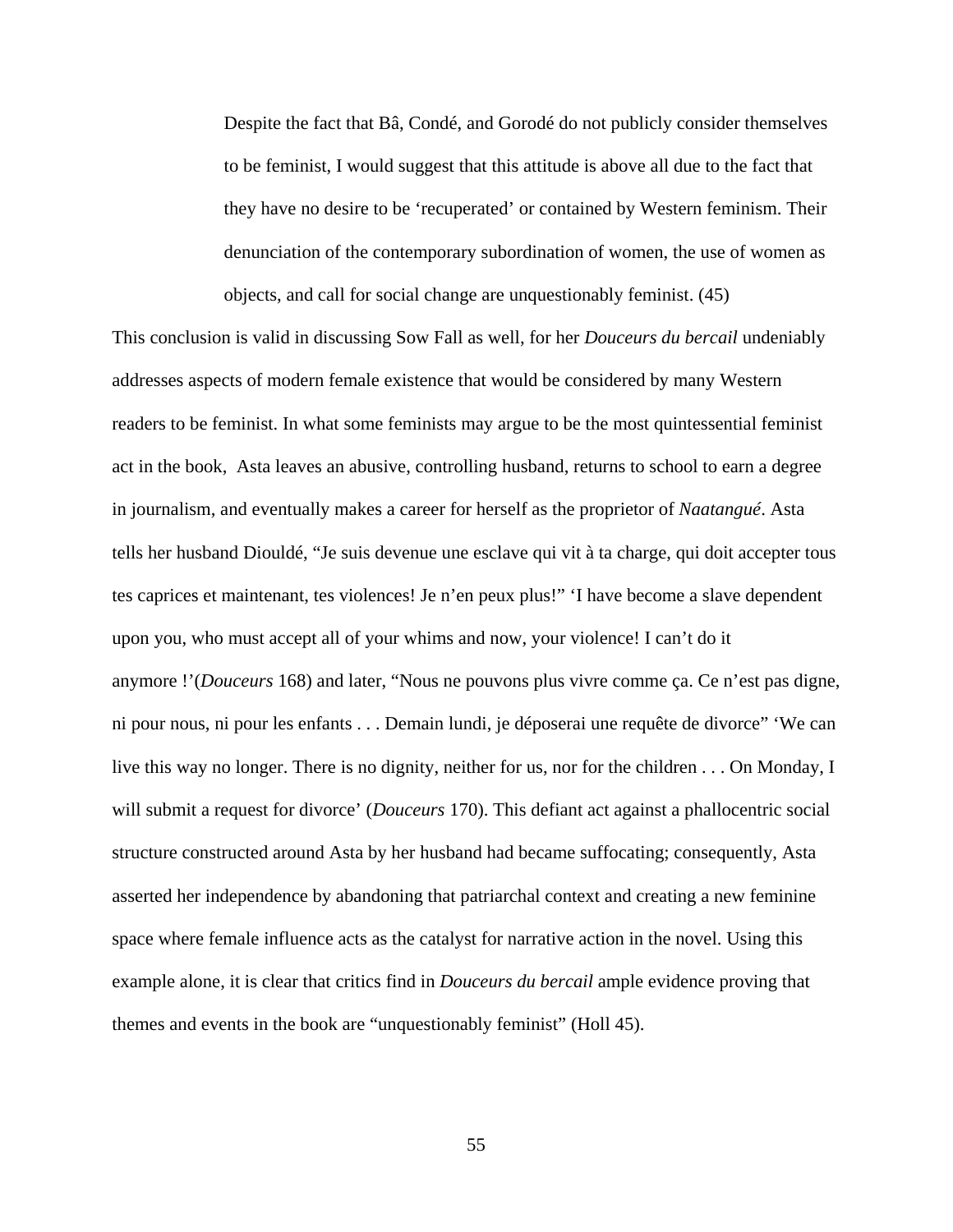One final example of feminist readings of *Douceurs du bercail* is representative of the body of criticism surrounding Sow Fall's sixth novel. Author Mildred Mortimer writes about Asta's decision to divorce and the importance of Asta's subsequent foray into the public sphere in *Douceurs du bercail* as evidentiary of its feminist inclination. She writes, "Asta . . . leaves her offending husband and his home. Thus, the physical and psychological dissolution of a house shared with a flawed husband results in [Asta's] decision to leave the 'house of patriarchy', a choice that grants [her] the freedom to create a new home elsewhere" ("Domestic Matters" 78). Asta's choice to create her own freedom, then, represents an undeniably defiant and rebellious attitude towards the patriarchal system of Diouldé's home. Mortimer also writes, "Sow Fall brings her female protagonist into the public arena, foregrounding the importance of women's presence in public space" ("Domestic Matters" 69), highlighting Sow Fall's departure from a literary tradition in which women have remained associated with domestic spaces as a feminist assertion.<sup>2</sup> Mortimer's critique is certainly valid; Sow Fall explores new feminine spheres of influence through Asta's situation in public roles and spaces. Such an endeavor possesses feminist attributes, and Mortimer's reading of Sow Fall's characterization of Asta is compelling; however, searching only for these hints at feminism in *Douceurs du bercail* yields an incomplete reading of the deeper issues it endeavors to address.

#### **Questions Beyond Feminism's Presence in** *Douceurs du bercail*

These examples of feminist critiques of Sow Fall's writing are certainly significant in understanding her concept of women's roles and societal functions, but on a global level which these critics seem to be unaware of. As each author endeavors to prove that Sow Fall's fiction indeed reflects a feminist philosophy and to qualify "feminist" to fit un-feminist aberrations in her texts (calling it "*stricto sensu* feminism (Cazenave, "Gender, Age" 59),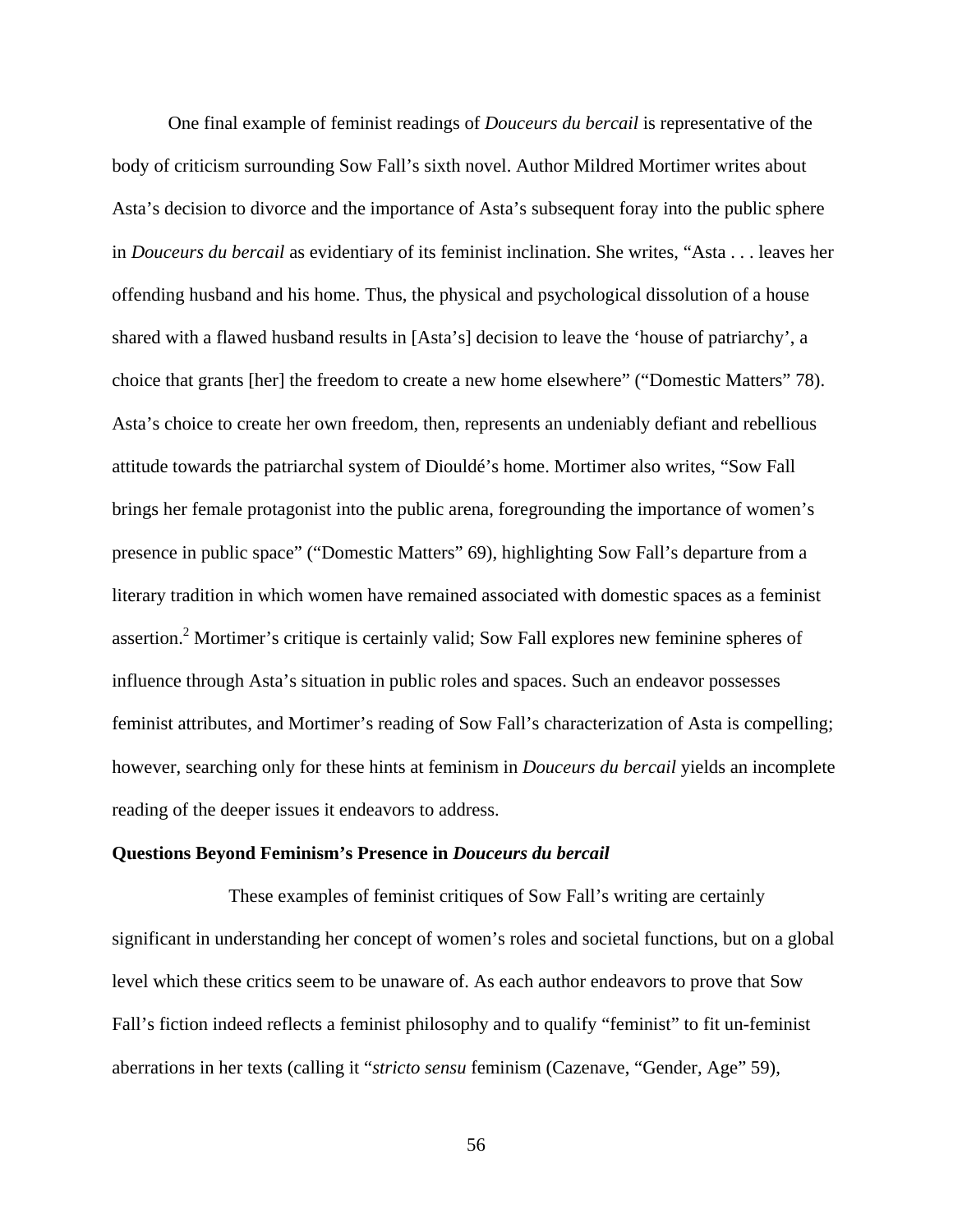"progressive feminism" (Guèye 313), etc.) the body of criticism surrounding her work demonstrates a tendency to interpret her treatment of feminine issues selectively rather than attempting to gain a better understanding of its purposefully problematic complexity. Feminist critiques of the novel are useful in analyzing Sow Fall's method of characterizing the feminine in her writing to a certain degree, yet to what end does the proving of Sow Fall's feminism aspire? Indeed, once feminism has been "proven" to exist in a Sow Fall text, the critic's task, it seems, has been completed. This accomplishment, which suggests a "conquering" of Sow Fall's text, inhibits further questioning of the author's philosophy about women's issues thus masking deeper readings of texts based on the supposition that questions surrounding Sow Fall's concept of the feminine have already been answered. In other words, *proving* that Sow Fall writes feminist fiction misses the point Sow Fall endeavors to put forward in *Douceurs du bercail*: that the nature of feminism itself must be questioned—its origins, validity, implications, influence, and cultural significance—in an African context in order to explore both its complexities and limitations as a hermeneutical approach.

Sow Fall's curious and often paradoxical treatment of women in *Douceurs du bercail* therefore cannot be understood solely in terms of whether or not it exhibits Western feminist traits. A deeper understanding of Sow Fall's perception of women as revealed in *Douceurs du bercail* must, therefore, examine the implications of Sow Fall's subtle, complex, and often perplexing commentary on women's place in society itself. In essence, the fact that Sow Fall's treatment of women can be interpreted in manifold ways is a significant indication that a standard feminist reading of the text is insufficient for understanding its nuanced treatment of women's issues. The paradoxical narrative elements treating feminine concerns in *Douceurs du bercail*—for example, the fact that "Asta lui avait juré qu'elle ne se marierait plus jamais," 'Asta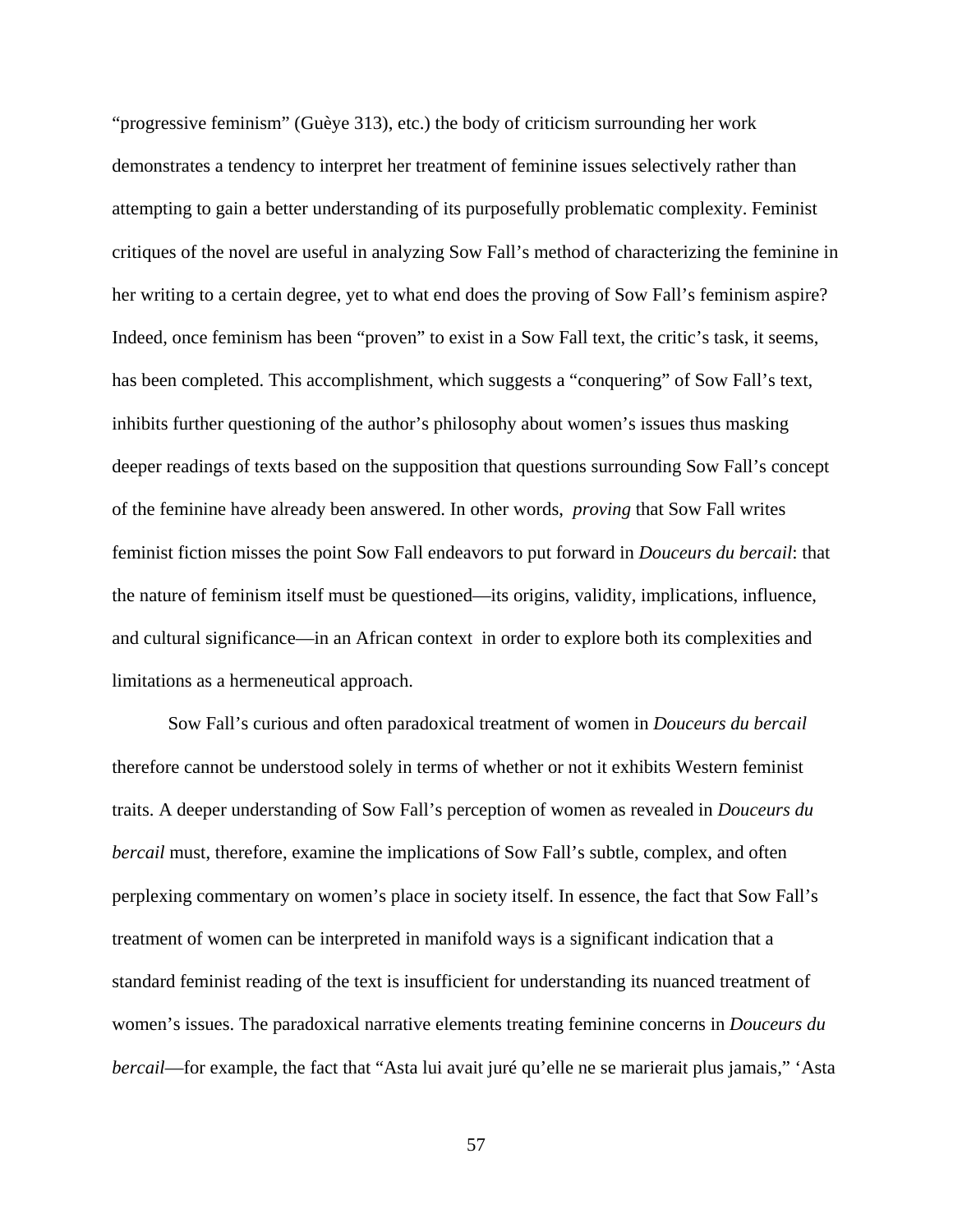swore to her that she would never marry again' (*Douceurs* 151) declaring, "Jamais au grand jamais! Une liason quelconque avec un homme, pas question . . . " 'Never ever! A relationship with a man, out of the question . . . ' (*Douceurs* 151) but, towards the end of the novel, Asta completes her journey toward recovered dignity only after she marries again.<sup>3</sup> Through Asta's own uncertainty about marriage itself, Sow Fall argues that confusion, indecision, and ambiguity characterize the modern African female experience. Asta's hesitations about marriage, independence, her career, and the concept of home foreground the fact that Sow Fall's central focus on women's issues in *Douceurs du bercail* is not whether or not they can be read through a feminist lens (which they certainly can) but questioning the efficacy and applicability of Western feminism to a non-Western text. In other words, Sow Fall intends to question and explore the implications of feminism itself rather than to ascribe to or dismiss it in *Douceurs du bercail.*

# **Reader-Response Theory and Understanding Interpretive Conflict in** *Douceurs du bercail*

To move beyond the limitations of critiques whose goal is to decipher or prove the existence of feminist influences in Sow Fall's writing, her readers need a new perspective and new critical goals for understanding her view of womanhood. Stanley Fish's essay "Interpreting the *Variorum*" addresses the significance of textual conflict and its function as an indicator of the author's ideological breadth, a theoretical approach to literary interpretation that helps explain the conflicting and variegated readings of feminist issues in Sow Fall's writing. Using Fish's reader-response lens, the complications of Sow Fall's treatment of feminine issues in *Douceurs du bercail* become the essence of understanding her concept of the role and function of the modern woman rather than a hindrance to it. Fish writes about conflicting criticism surrounding the works of John Milton, but his observations on that text bear undeniable similarity to the divergent criticism surrounding Sow Fall's disputable feminism. Fish notes that each critics'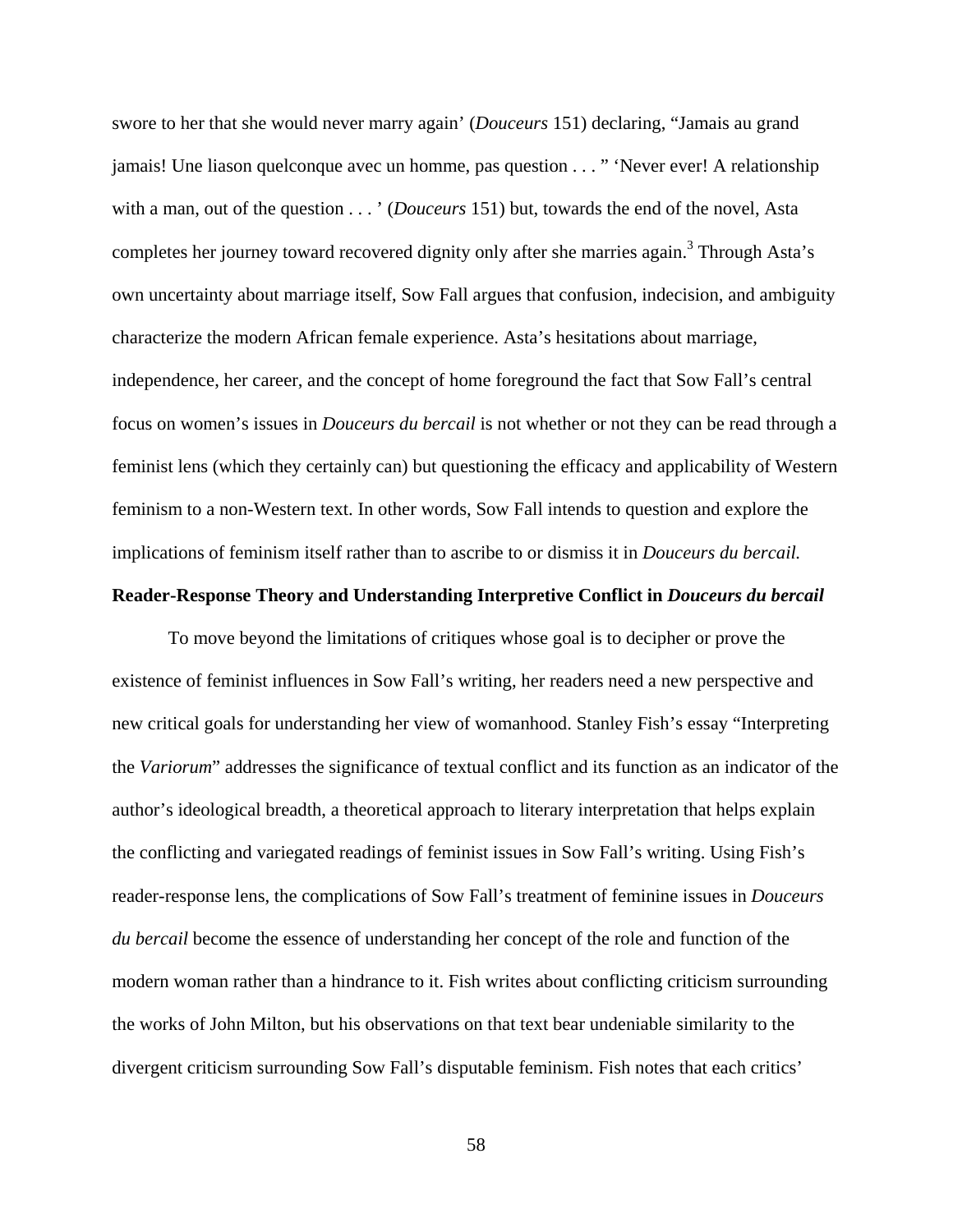opposing interpretations of Milton in the *Variorum Commentary* "are lined up on either side of an interpretive crux" and that "every position taken is supported by wholly convincing evidence" (2072). These remarks parallel the conflict regarding Sow Fall's use of feminist themes in her novels, where three principal schools of thought assert themselves.

The first critical perspective regarding feminism in Sow Fall's work is the author's own, a frank rejection of Western feminism. Sow Fall consistently denies feminism as a source of influence on her female characters and frankly separates herself from the movement. In an interview about her first novel *Le Revenant*, for example, she says, "Obviously, feminists will say to me, as always, you have again sacrificed the woman. No, I did not mean to sacrifice the woman" (Azodo 279). Sow Fall clearly separates herself from "the feminists" in the interview, emphasizing that her understanding of women's issues need not be grouped with that of the feminist strain. The second critical approach is characterized by the body of critics who insist that Sow Fall is in fact a feminist, reading her treatment of issues such as divorce, professional women, women in the public sphere, and women narrators as proof of Sow Fall's supposed feminist inclination. Many of these critics acknowledge Sow Fall's rejection of Western feminism but claim that her literary treatment of feminine issues nonetheless exhibits its influence. The third approach is the least substantial, shaped by the idea that Sow Fall is neither a feminist nor apathetic towards feminism, but an aggressive anti-feminist. Critic Athleen Ellington's article "Aminata Sow Fall's 'Demon' women: An Anti-Feminist Social Vision" reads Sow Fall's fiction as reflective of a "social vision that is limiting for the modern African woman and would restrict her to the traditional, submissive role of the African Muslim woman in West African society" (132), a "nostalgic gaze focuse[d] on a rural past that she sees as both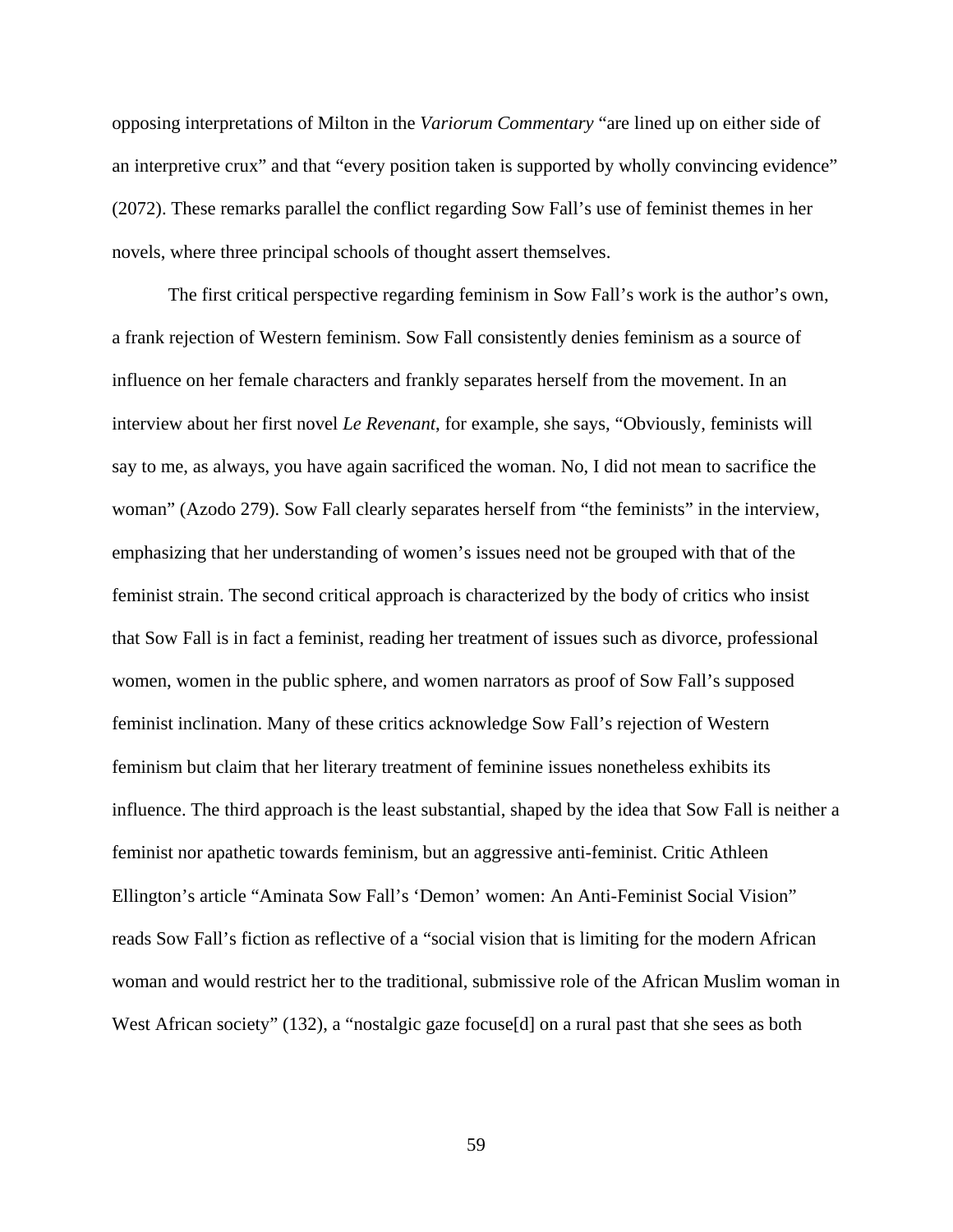desirable and recoverable" (142), and meant to "indict the women who have turned their back on tradition in their attempt to achieve social, political or professional recognition"  $(139)^4$ 

These three viewpoints revolve around Sow Fall's fiction, all supported by Sow Fall's texts, but contradictory to one another. This battle of opinions, when approached with an emphasis on proving whether or not Sow Fall is a feminist or that her novels themselves reflect feminist ideologies, therefore becomes circular since no conclusion can completely disprove others. In other words, the critical task of proving the absolute existence or absence of Western feminist influences in *Douceurs du bercail* is not possible; this impossibility itself suggests that Fish's observations about Milton apply to Sow Fall as well—that the impracticability of solving extant critical challenges suggests a need for new questions to be asked.

Fish's essay confronts the existence of differing and equally convincing viewpoints by recognizing that a clash of interpretations indicates that critical approaches to an ambiguous issue within a text must be reshaped, not that the task of answering what a text "means" must simply be proven more definitively. He writes:

> What I would like to argue is that [disagreements] are not *meant* to be solved but to be experienced (they signify), and that consequently any procedure that attempts to determine which of a number of readings is correct will necessarily fail. What this means is that the commentators and editors have been asking the wrong questions and that a new set of questions based on new assumptions must be formulated. (2072)

Reading women's issues in *Douceurs du bercail* through Fish's theoretical lens opens up avenues of understanding the text which current scholarship has not yet explored. Sow Fall's critics, it seems, focus so intently on solving the mystery that is her novelistic treatment of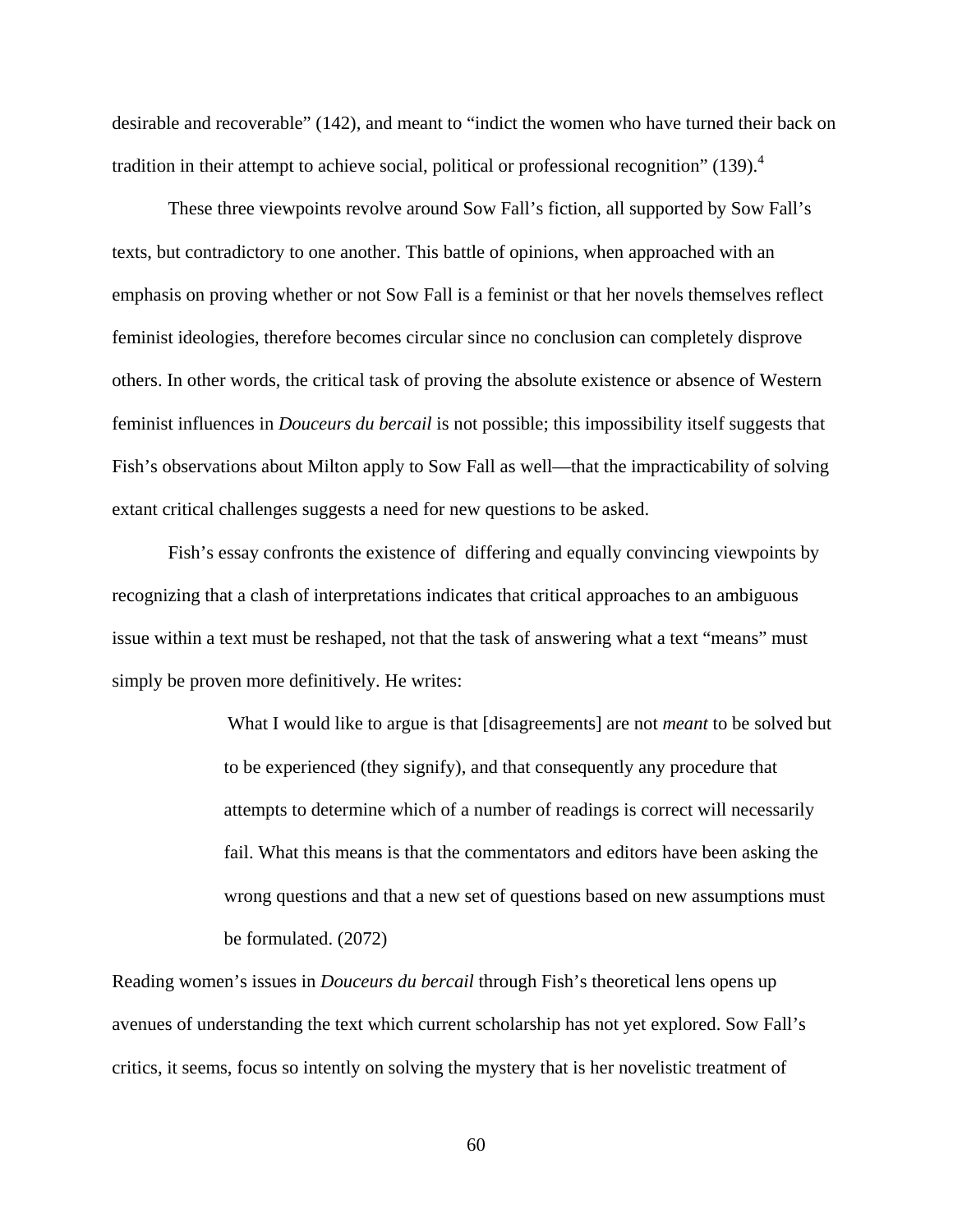women that they have failed to see its ambiguity as a meaningful and fruitful approach to further understanding her authorial intent. Fish pinpoints the limitations that exist when analyzing texts through a narrow lens when he writes, "Evidence brought to bear in the course of formalist analyses—that is, analyses generated by the assumption that meaning is embedded in the artifact—will always point in as many directions as there are interpreters; that is, not only will it prove something, it will prove anything" (2073). This observation parallels the question of feminism in Sow Fall's writing: the text of *Douceurs du bercail* itself can support each interpretation set forth regarding its treatment of feministic themes and issues.

The first example of the text's ability to "prove" multiple interpretations comes, as mentioned earlier in this chapter, from author Odile Cazenave who writes that Sow Fall "is '*stricto sensu*' a feminist, fighting for women's ultimate recognition" ("Gender, Age" 59), a claim easily supported in the text by Asta's quest for re-affirmation of her personal worth after its loss in the patriarchal space of the airport *dépôt*. A narrative element that the feminist critics of *Douceurs du bercail* I have encountered in my research ignore is the marriage of Asta and Babou in the last chapter, the apparently non-feminist counterpart to Asta's earlier assertion that she will never marry again (*Douceurs* 151).<sup>5</sup> This more traditional aspect of the novel, that Asta must marry again before her journey towards human dignity is complete, constitutes a significant event in *Douceurs du bercail* yet feminist critics continually overlook its importance. This short example alone proves that Fish's observation is relevant in understanding Sow Fall's writing since her texts can "prove anything" (Fish 2073) about feminism that the reader wishes to prove. Having established that extant scholarly works claiming either to prove or disprove Sow Fall's feminist leaning are necessarily inconclusive, Fish's theory establishes the new line of questioning Sow Fall's readers require regarding women's issues in *Douceurs du bercail.* By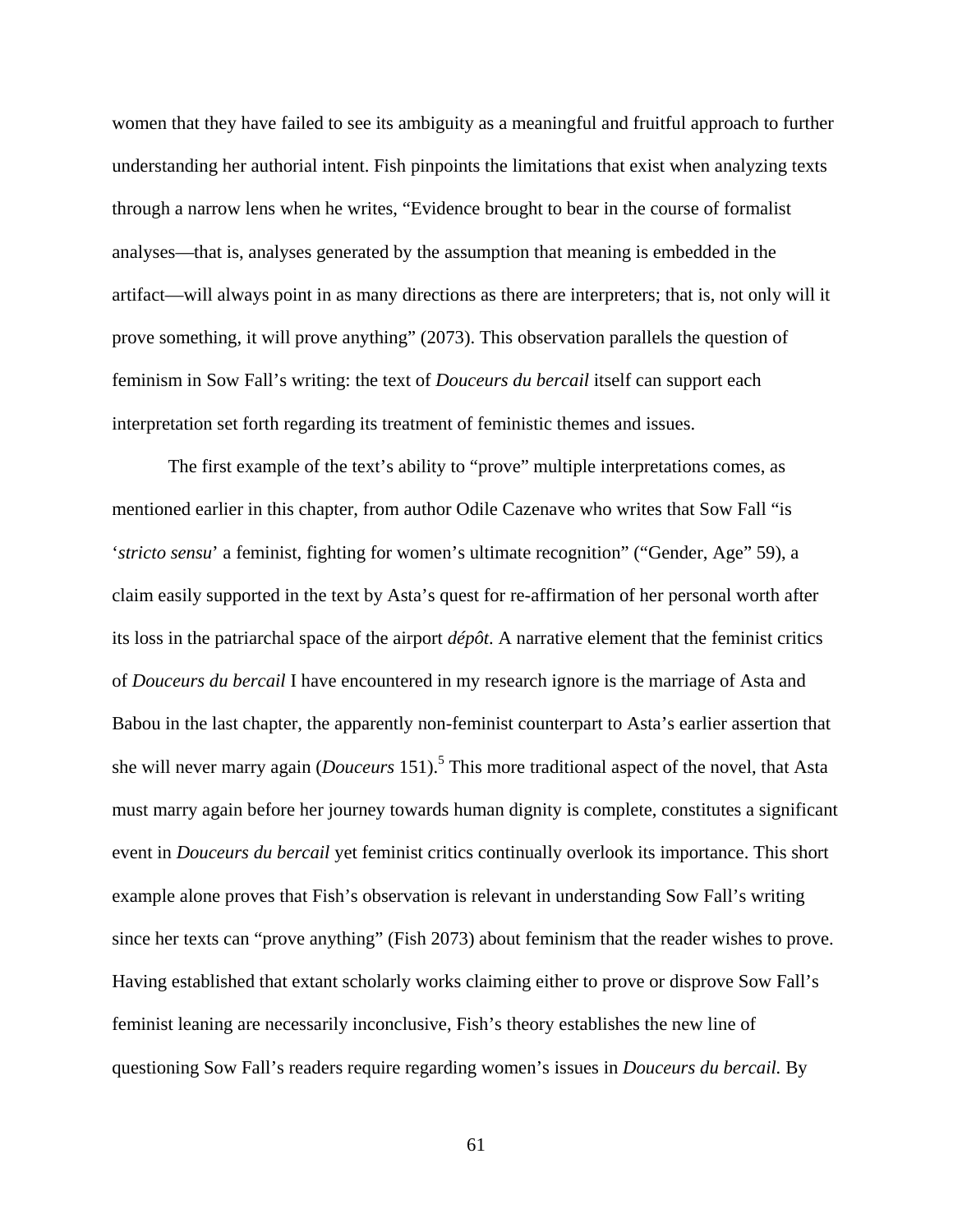examining the ambiguity of Sow Fall's use of feminine themes and narrative events as indication of her attempt to question feminism itself, this new reader-response interpretation of Sow Fall's text can examine the validity of the application of Western theory to African texts, the implications of twentieth-century feminism in the twenty-first century, African concepts of womanhood, and others—inquiries which the more simplistic task of proving Sow Fall's feminism cannot generate.

Thus it is a "new set of questions" (Fish 2072) regarding women's issues in *Douceurs du bercail* that can uncover the more profound nuances of Sow Fall's complex representation of feminine concerns in the text. Fish writes, "what if the controversy is *itself* regarded as evidence, not of an ambiguity that must be removed but of an ambiguity that readers have always experienced?" (2073, emphasis original). This shift in perception is vital in understanding Sow Fall's ambiguity regarding feminism and feminist rhetoric as an invitation to readers to consider the implications of feminism itself rather than as an authorial polysemy requiring resolution. In "Interpreting the *Variorum*" Fish illustrates the transference from superficial critical questions to more substantial ones with an example from a disputed line in one of Milton's poems. Fish writes, "What, in other words, if for the question 'what does "spare" mean?' we substitute the question 'what does the fact that the meaning of "spare" has always been an issue mean'?" (2073). To borrow from Fish, a similar shift in focus in the study of feminism in *Douceurs du bercail* can offer new and broader insights into its function in the text. What if for the question "is Sow Fall a feminist?" we substitute the question "what does the fact that the existence of feminist influences in *Douceurs du bercail* is disputed, complex, and ambiguous mean?" This second question offers a new perspective on the issue of feminism in Sow Fall's text, focusing on the significance of its complexity rather than on the unsolvability of its complicated presence.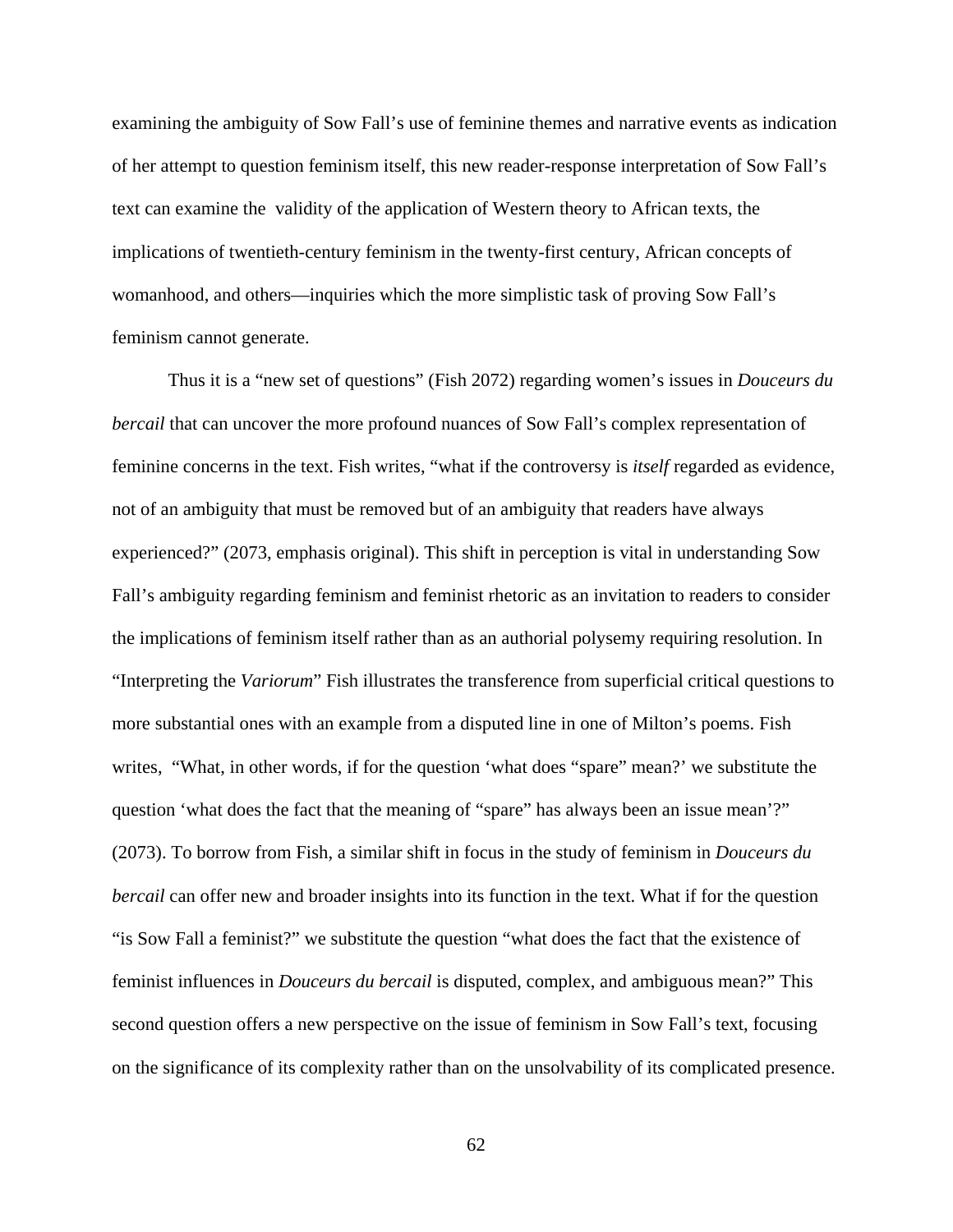Viewed in this way, Sow Fall's paradoxical treatment of women in *Douceurs du bercail*  becomes a commentary on the concept of feminism itself, the applicability of Western theoretical lenses in non-Western contexts, and the paradoxes African women face as they navigate the influences of tradition and modernity. Jean-Marie Volet describes this tension when he writes, "But modernity and tradition are two sides of the same coin and the abandonment of one can only lead to the death of the other" ("Francophone Women Writing" 194). Sow Fall emphasizes this paradox through Asta's incorporation of both traditional and modern influences at *Naatangué*—their co-existence creates contradiction but Asta recognizes the vitality of the presence of both.

#### **Beyond Feminism**

The fact that Sow Fall creates a female protagonist, uses a female narrative voice, characterizes Asta as an independent, professional, and influential woman yet also champions the importance of motherhood, marriage, and the concept of home in *Douceurs du bercail* implies that at least one of her authorial strategies is to emphasize the complications of reading a text as "feminist" and the limitations imposed upon it by this categorization. Sow Fall therefore invites her readers to consider feminist theory itself, its implications, and its applicability in an African context. That she treats feminist issues in *Douceurs du bercail* is undeniable, yet her apathy towards that terminology reflects a desire to question its limitations and boundaries as a theoretical framework. In essence, through her complex and often paradoxical approach to women's issues in *Douceurs du bercail,* Sow Fall posits the notion that Western twentiethcentury feminism is inadequate for expressing view of African women whose history, functions, and roles originate from a variant context. While author Kenneth W. Harrow, in his book dedicated to feminist readings of African texts entitled *Less Than One and Double*, argues that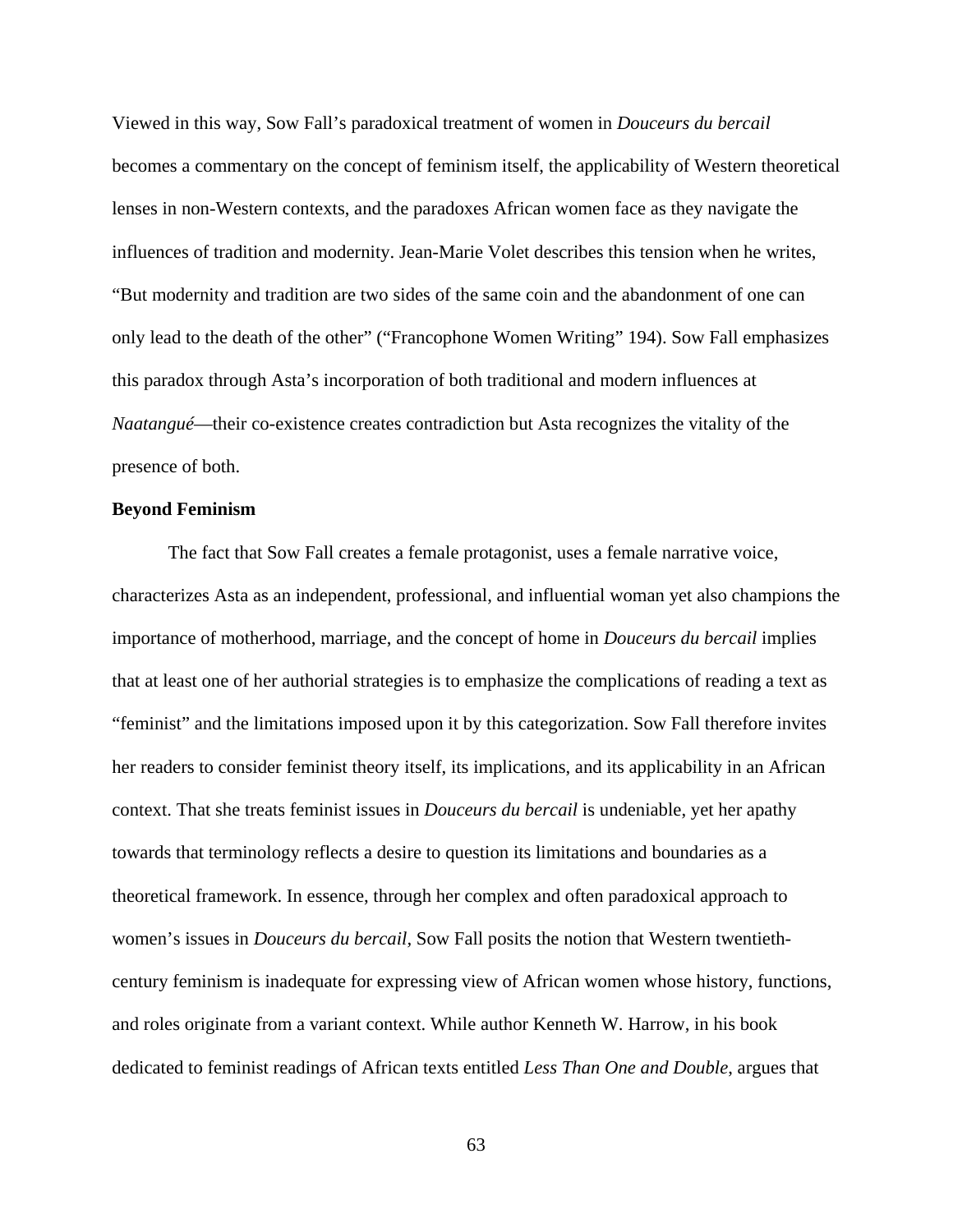dismissing feminist readings of African texts based on the assumption that opponents to the strategy seek to decide "who has the innate right or correct upbringing that enables that person to understand or speak about African texts" (xi) is "ill-founded" (*ibid*), Sow Fall contends that feminist readings of non-Western texts yield incomplete understanding of (in her case) African modes of thought.

Thus, through her study of women in *Douceurs du bercail*, Sow Fall explores the boundaries of feminism, adopting certain of its tenets such as women's public importance, independence, equality, and influence, yet refusing to be limited by its framework. In addition to these more progressive topics, Sow Fall also argues for traditionality through Asta's marriage to Babou and her success in a domestic, agrarian role rather than a public one. Sow Fall mirrors her vision of womanhood in the text of *Douceurs du bercail* when Yakham says of *Naatangué*, "Notre idée est de régénérer tout ce qui pousse ici et d'implanter d'autres cultures, d'autres espèces pour enrichir le site" 'Our idea is to regenerate everything that grows here and to introduce other cultures, other species to enrich the site' (*Douceurs* 205-206), emphasizing the need to broaden feminine theoretical frameworks and incorporate aspects of understanding from multiple disciplines. Sow Fall roots her concept of modern womanhood in an African context yet includes aspects of Western feminism which she finds useful, such as the assertion of a uniquely feminine narrative voice, her focus on the strong bond of motherhood which unites Asta and Anne despite their racial and social differences, and Asta's strong feminine leadership role at *Naatangué*.

Because Sow Fall allows questions about feminism in *Douceurs du bercail* to circulate, remaining ambiguous about its presence or influence, a reader-response analysis of the text is appropriate—even perhaps the type of reading Sow Fall would desire for her audience. Fish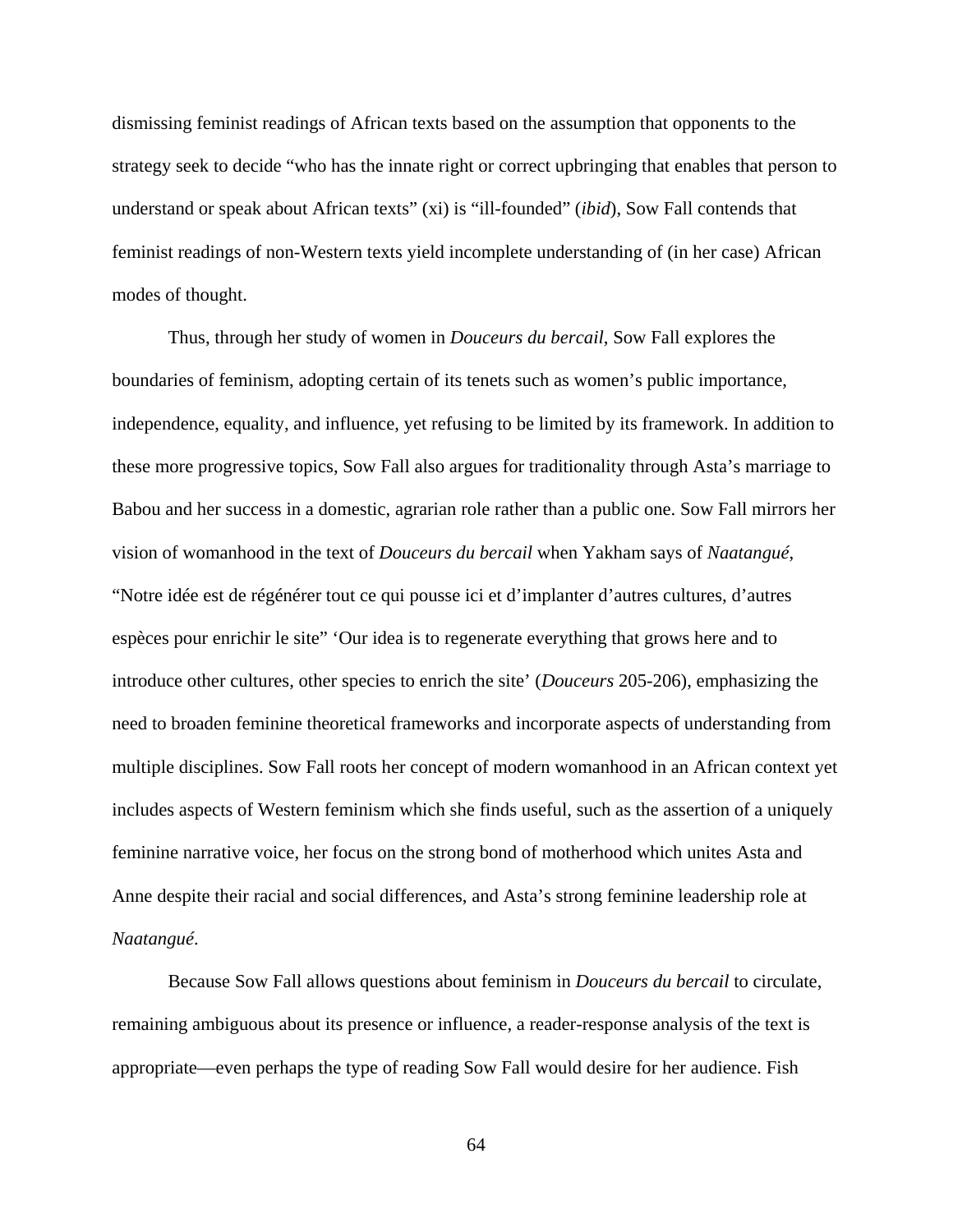asserts that "this transferring of responsibility from the text to its readers" (2074) expands the text itself, giving it manifold dimensions of interpretation and meaning dependent upon its reader. *Douceurs du bercail* lends itself well to a reader-response interpretation of its treatment of feminist questions—Sow Fall encourages her readers to question how women function in the text, the use of a female narrator, and the usefulness of feminist theory with respect to the text. The question of whether or not Sow Fall is a feminist becomes less important as the implications of her unique and often contradictory treatment of women and women's issues expose her subtle meta-commentary on expressions of the feminine in literature. Therefore, considering *Douceurs du bercail* as a critique of feminist readings and feminine representations in literature allows for broader interpretations of women's roles and importance in an African context.

Although critic Mary Kolawole's 1997 book *Womanism and the African Consciousness*  predates Sow Fall's 1998 *Douceurs du bercail* and therefore cannot take the text into account specifically, her observations about Sow Fall's representation of feminine issues in the novel are useful, suggesting the broader term "womanist" to describe African women writers' concepts of the feminine. She writes, "One can see the rejection of the tag 'feminism' by women writers like Aidoo, Emecheta, and Aminata Sow Fall as a process of re-definition and a desire for a new mode of self-retrieval" (20). Sow Fall reflects this desire for re-definition and the recovery of personal dignity in *Douceurs du bercail* through her narration of the intertwining female experiences of Asta and Anne. Sow Fall comments on the inadequacy of Western feminism as Asta trades a more feminist lifestyle portrayed at the beginning of the novel (her career in journalism, single motherhood, financial independence) for a hybridized—and perhaps womanist—existence at *Naatangué.* While Asta retains a leadership role as the director of the alternative community, she also marries Babou, leads a more private rather than public existence,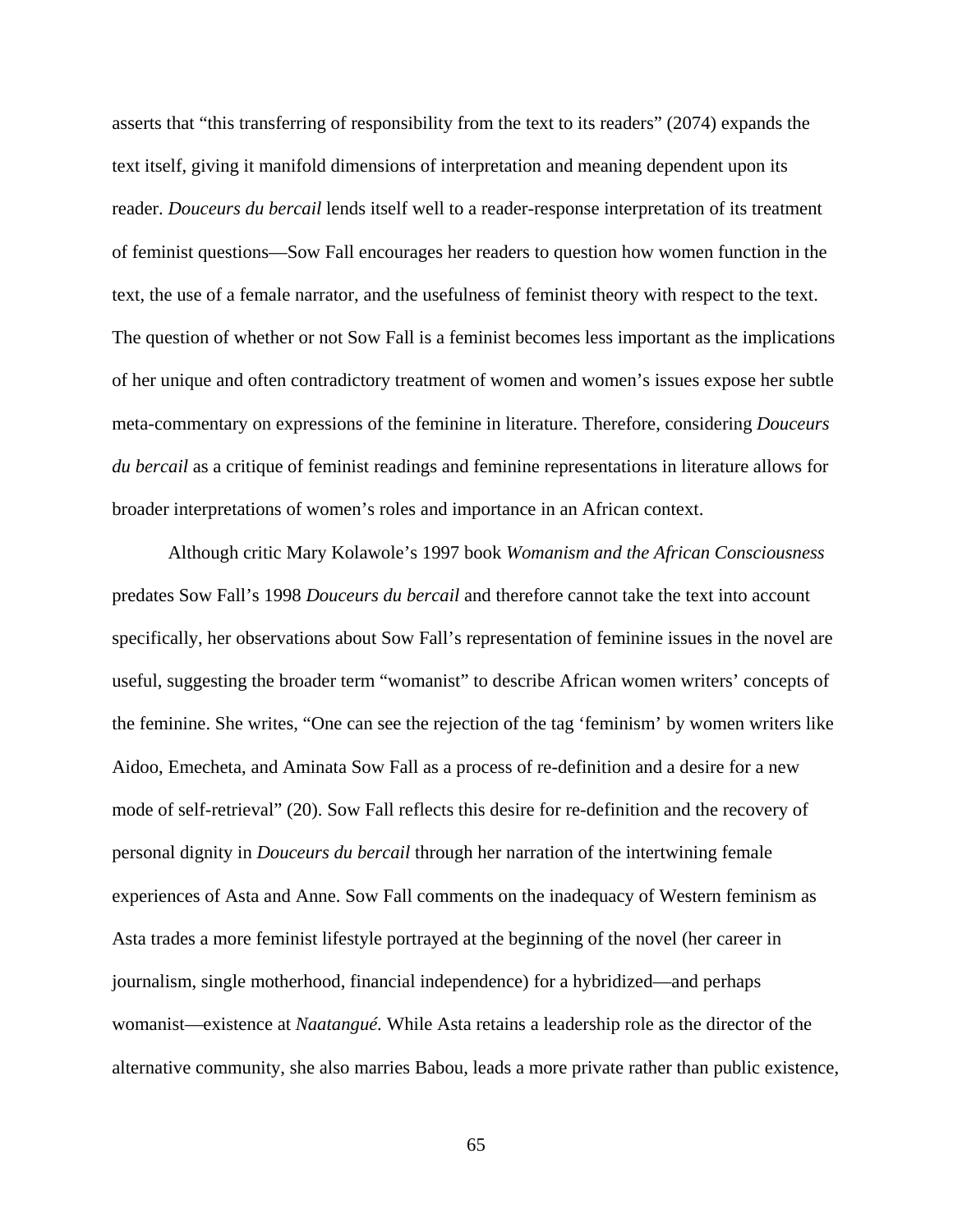and shares financial liability with others. A feminist reading of the text might suggest that Asta sacrifices her independence or equality at the end of the novel by marrying Babou, yet she rejoices in the "reconciliation avec soi" 'reconciliation with oneself' (*Douceurs* 217) achieved through a new existence which is characterized neither by Western feminism nor a feminine vision that would "restrict her to the traditional, submissive role of the African Muslim woman in West African society" (Ellington 132). Rather than adhering to predetermined criteria for writing a feminist (or distinctly non-feminist text), Sow Fall questions the boundaries of such categorization and encourages readers to explore women's issues independently of the narrative—the text of *Douceurs du bercail* is therefore prompts further consideration about feminism, womanism, etc. more than it offers solid conclusions.

The language that Sow Fall uses in chapter two of *Douceurs du bercail* mirrors her narrative structure regarding women's roles as Asta and Anne slowly re-invent their womanhood throughout the novel with Asta renouncing her journalism career in order to oversee *Naatangué* and Anne learning about and incorporating African ideologies into her Western lifestyle. Anne recalls her parents' advice when they told her long ago, "Faut voir les gens et leur diversité pour comprendre le monde . . . " 'You must see people and their diversity in order to understand the world . . . ' (*Douceurs* 31). The novel itself experiments with this advice, following both Asta and Anne through a series of encounters with European airport officials, government workers, and expectant mothers as well as African undocumented immigrants, office secretaries, rural Senegalese "locals" and countless others. It is the encounters with diverse peoples and spaces that shape the creation of Asta's transcultural and transnational womanhood at *Naatangué*. It seems fitting, then, that Asta combines elements from two religious traditions (the legend of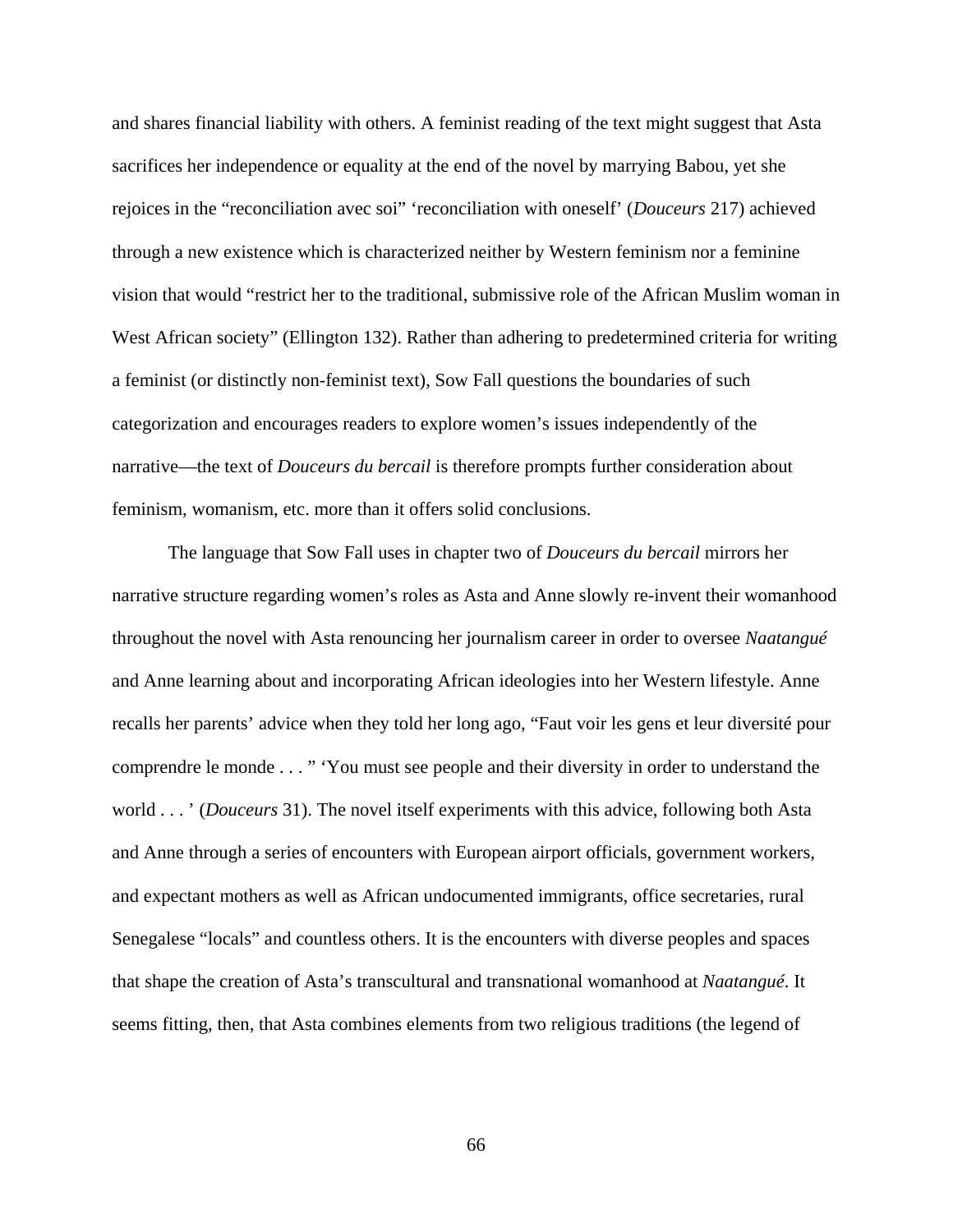Mame Coumba Bang and pieces of the Garden of Eden narrative concerning Eve) to shape her hybridized view of womanhood.

Author Clenora Hudson-Weems expounds upon the idea of stretching women's issues in an African context beyond the boundaries of Western feminism—an idea that Asta embraces in *Douceurs du bercail.* Hudson-Weems prefers to use the term "Africana womanism" to describe a new theoretical framework emerging among Africana women writers. Hudson-Weems writes, "Most Africana women in general do not identify with the concept [of feminism] in its entirety and thus cannot see themselves as feminists," recognizing "the absence of a suitable framework for their individual needs as Africana women" (153). Africana womanism, she argues, "is an ideology created and designed for all women of African descent. It is grounded in African culture and, therefore, it necessarily focuses on the unique experiences, struggles, needs, and desires of Africana women" (155-158). While Sow Fall seeks to resist the inherent categorization created by labeling her fiction as womanist, it is the widening of scope and the attention to specifically African concerns that Africana womanist scholars seek which is pertinent to *Douceurs du bercail*. Though Sow Fall might choose to resist the term "womanist" as much as she resists the term "feminist," it is the expansion beyond feminism towards new ideological frameworks that mirrors Asta's journey towards "place beyond" (Mortimer, "Domestic Matters" 76) feminist boundaries at *Naatangué.* Asta refuses to be limited by one set of ideological rules, thus eschewing unqualified Western feminism, "which has been viewed by many as historically alienating women of color along lines of race and class" (Orlando, "The Afrocentric Paradigm" 214) and replacing it with a feminine ideology informed by a myriad of influences.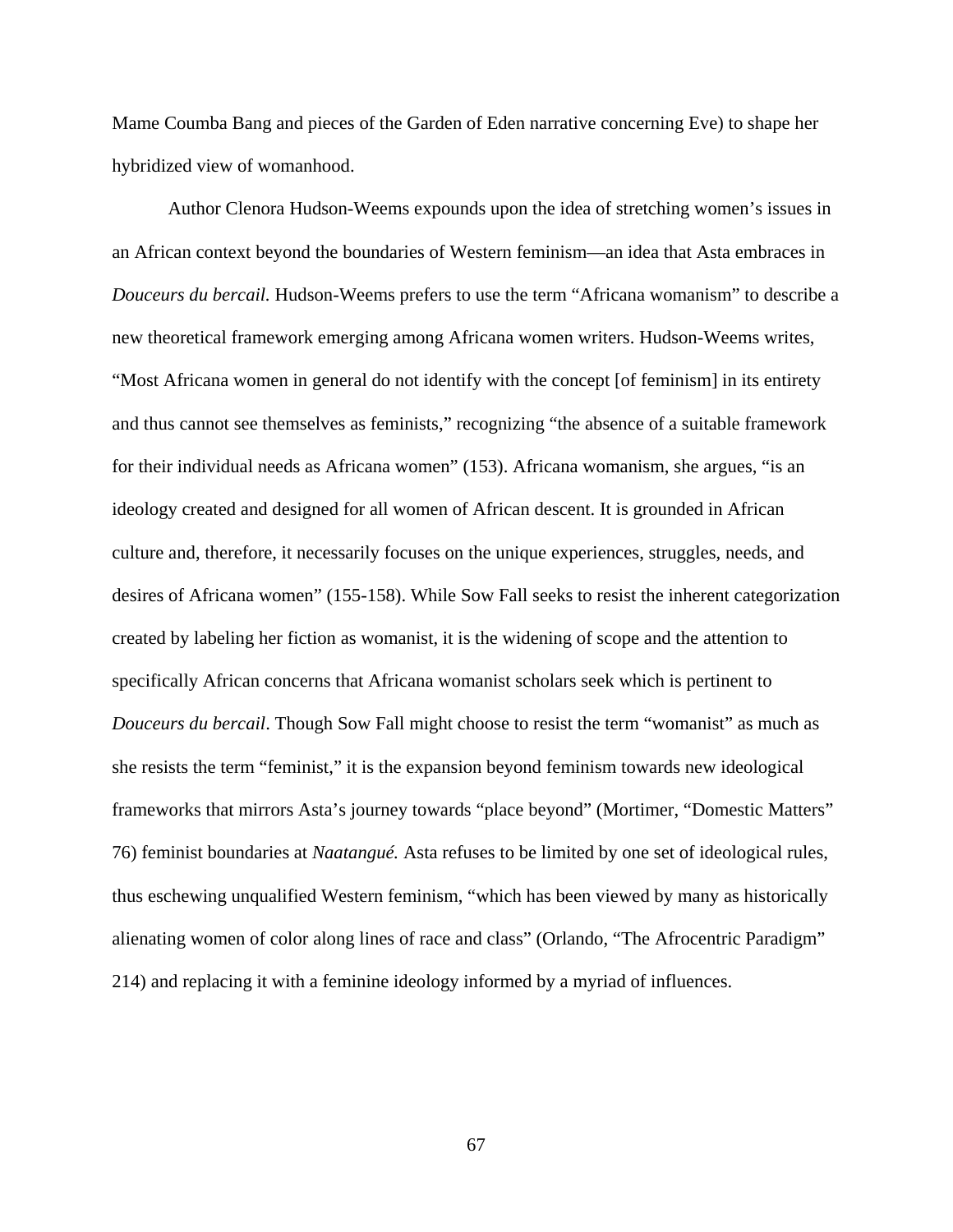## **Conclusion**

While the womanist philosophy represents a significant step forward for African woman writers and critics who acknowledge that the Western model of feminism is not universal and cannot address with specificity African women's ideas, it is nonetheless a limiting term which sets up certain boundaries (i.e. its focus on women of color limits its universality, that it is closely related to geographical boundaries, etc.). Reading texts through an Africana womanist lens is certainly a valid strategy for better understanding women's issues in African literature, but for Sow Fall's social vision, even this way of considering womanhood that spreads beyond the limits of feminism remains inadequate in explaining its scope. If Sow Fall means for her readers to question feminism as a theoretical framework and expand their view of the feminine itself, then there can exist no "framework" encompassing this idea of womanhood—its boundaries are defined and understood by readers and are therefore infinite.

Sow Fall's treatment of women in *Douceurs du bercail* parallels this expansion of feminism's scope towards womanism, but strives to creates a mode of understanding womanhood that is universal—that avoids the limitations that categorical terminology inevitably imposes on an idea. Critic I.T.K. Egonu sees this universal quality in Sow Fall's novels, writing, "Although Sow Fall's works are inspired by Senegalese social realities, they are not meant for Senegalese or indeed Africans alone. They are intended to be of universal relevance and appeal" (69). Sow Fall's social vision for the modern woman is universal in that her literary commentary on women applies to all women, as exemplified by the relationship between the black Senegalese journalist Asta and the white French professional Anne. Motherhood, the most traditional role of women, brings Asta and Anne together but they continue their friendship throughout schooling,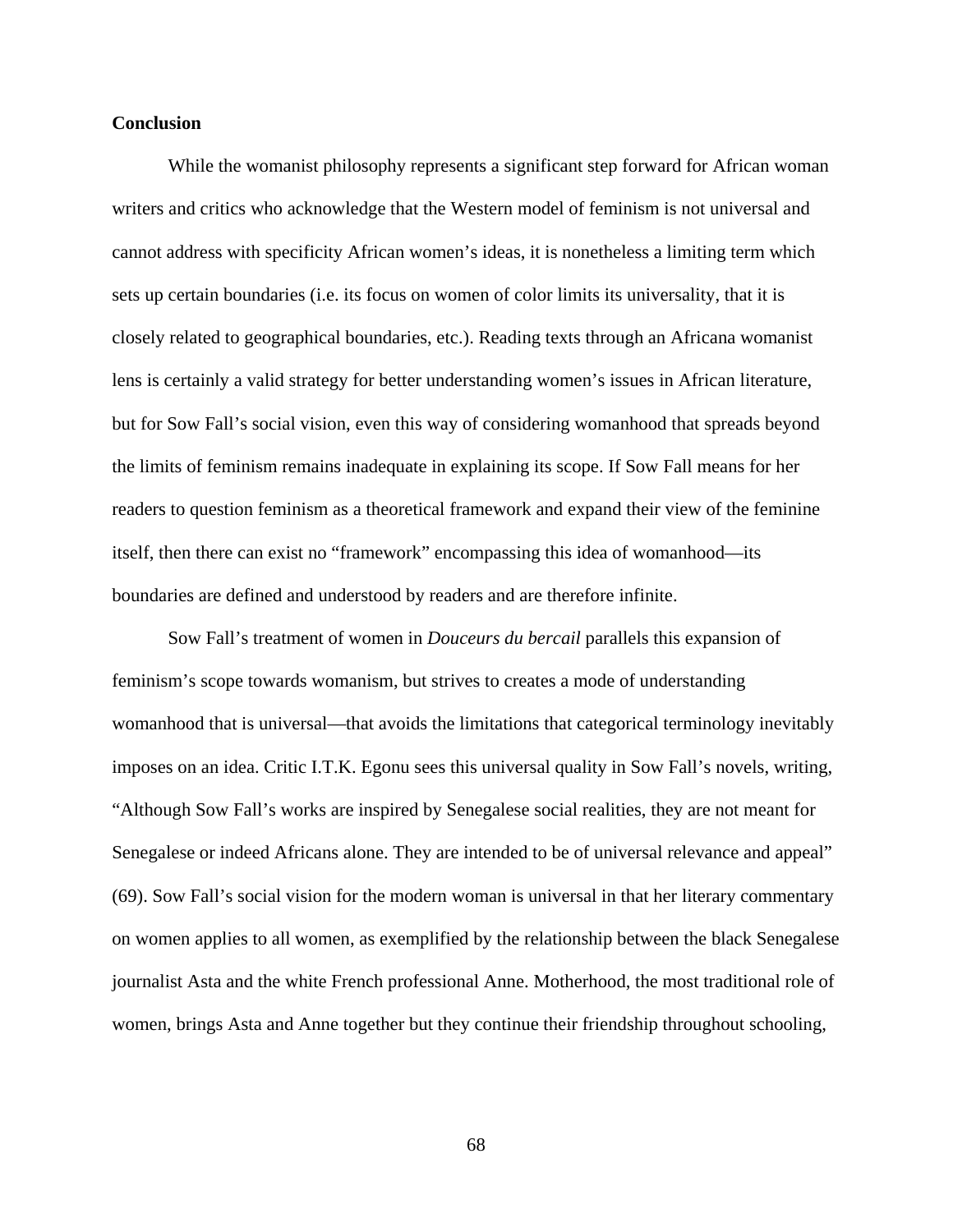careers, divorce, and other "modern" challenges. It is through their friendship, on which Sow Fall has commented,

"Les rapports supérieurs d'amitié entre Anne et Asta sont précisément le thème fondamental de mon livre" 'the great connections of friendship between Asta and Anne are precisely the fundamental theme of my book' (Aas-Rouxparis 206) that *Douceurs du bercail* studies, observes, and asks readers to widen their understanding of modern womanhood.

Sow Fall remains consistent in delegating the determination of meaning and conclusions to her readers as she creates *Naatangué,* an ideal that in practice is equally problematic as the spaces her readers encounter. Egonu recognizes in Asta's creation of *Naatangué* Sow Fall's desire to prompt further thought and consideration rather than arrive at conclusions about womanhood herself. He writes, "[Sow Fall] admits, however, that it would be pretentious for her as a writer to claim to provide answers to the societal problems she raises in her work" (68). Sow Fall sets up Asta (and Anne) as examples of African and Western women, respectively, who navigate the ambiguities of modern womanhood by expanding their interactions with women to those of different nationalities, social classes, and opinions. Although Asta finds fulfillment in her creation of *Naatangué,* Sow Fall uses Anne as an example of a woman who understands the importance of tradition and culture and one who likewise finds dignity in the social milieu of modern France. Through her narration of the interlacing stories of these two women, Sow Fall creates a feminine ideology in *Douceurs du bercail* that is more expansive than her critics have heretofore recognized. Sow Fall refuses the appellation feminist because her writing identifies its inadequacies in an African context. Through the lives of Asta and Anne, Sow Fall asks her readers to participate in this redefinition of understanding modern womanhood; Sow Fall does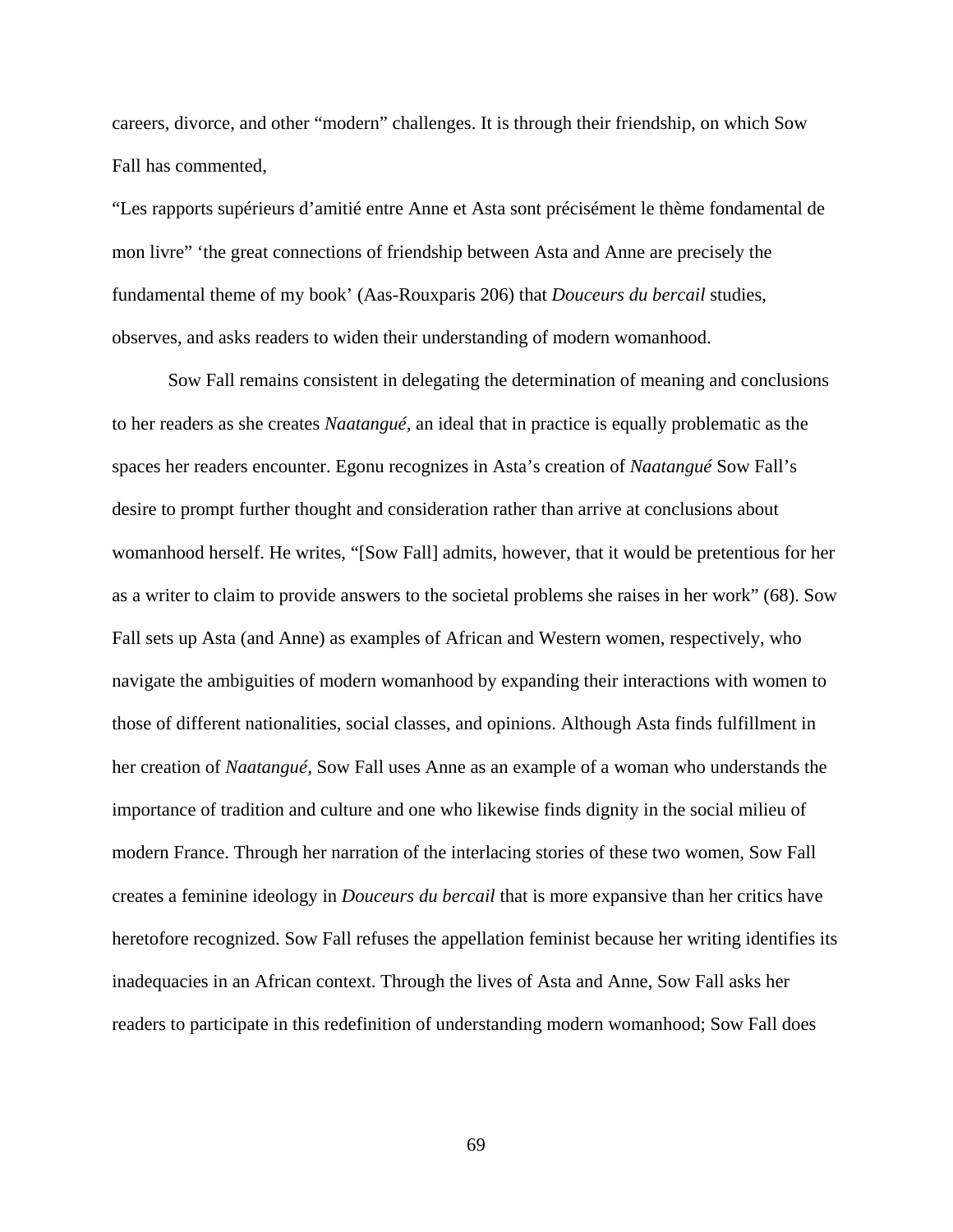not give concrete answers in *Douceurs du bercail* about what this new feminine philosophy is or should be, but instead prods her audience to explore its possibilities.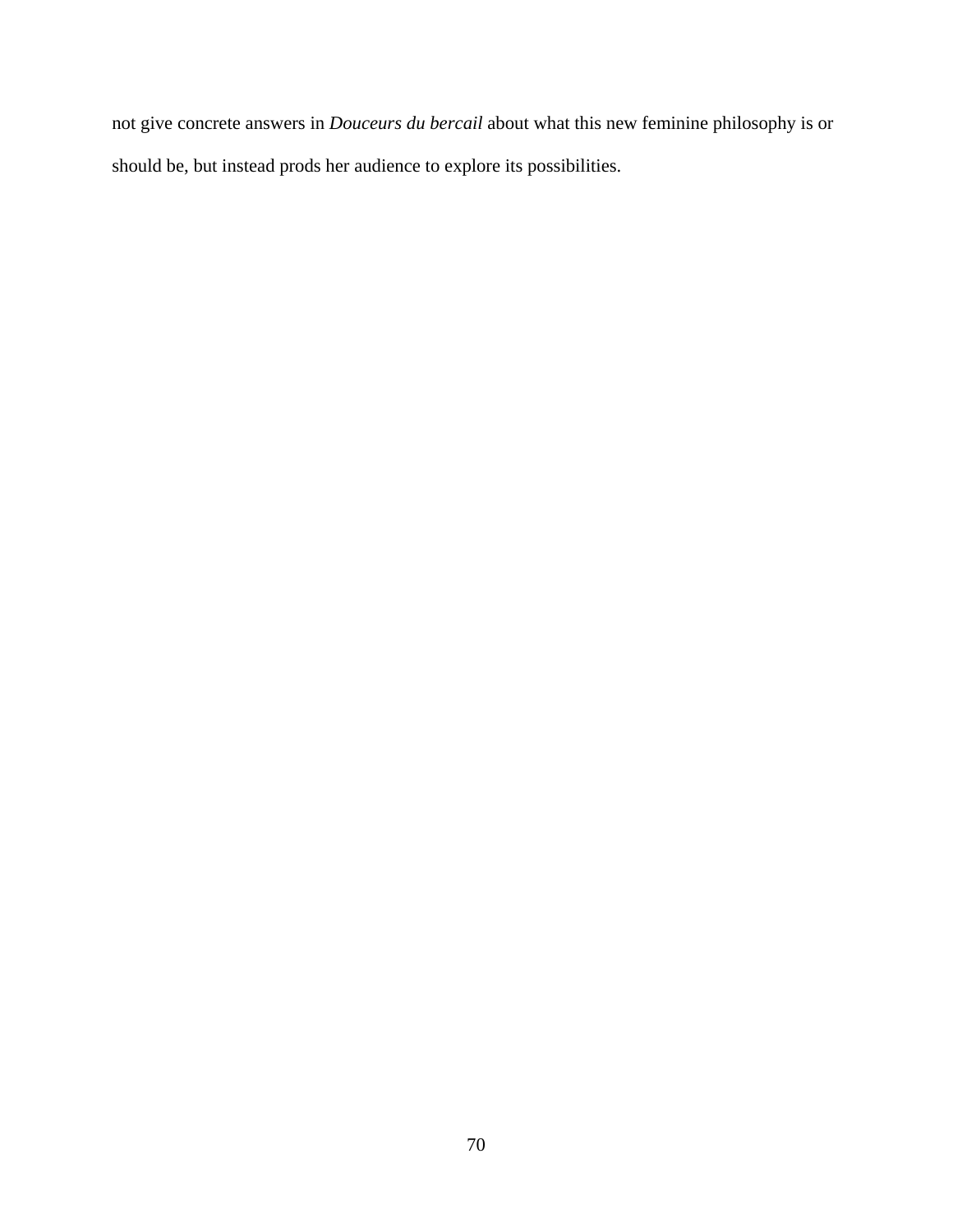## **CHAPTER IV**

## **'La terre ne ment pas': Environmental Concerns in Douceurs du bercail**

As I have discussed in other chapters, Aminata Sow Fall's *Douceurs du bercail* has garnered assorted literary criticism from diverse critical frameworks: feminist, post-colonial, racial readings, and others.<sup>1</sup> Yet despite the significant amount of environmental allusions and references in the text, no scholarship concerned specifically with environmental issues in *Douceurs du bercail* exists. Because I argue that Sow Fall's representation and use of nature in *Douceurs du bercail* is one of three principal lenses through which her fiction can be analyzed (along with race and gender), this chapter will explore the implications of Sow Fall's paradoxical and often troubling treatment of environmental issues in the text. First I will discuss the deficiency of scholarship regarding representations of the environment in Sow Fall's novel and the few scholars who have mentioned nature in *Douceurs du bercail* only as utopian. After having established the importance of nature as a significant scholarly concern in Sow Fall's novel, I will examine the aggressive Westernized language the author uses in her discussions of the environment which complicates its function as a regenerative force. Additionally, I will address *Naatangué*'s function as an Edenic, quasi-paradisiacal space despite the problematic way Asta and her friends conceive of its value in terms of productivity. This duality of *Naatangué*'s function, adopting Western ideas yet preserving certain aspects of traditional African land ethics, points to Sow Fall's ability to blur the boundaries of theoretical frameworks, which I analyze using Rob Nixon's essay "Environmentalism and Postcolonialism." Finally, I will explore Sow Fall's use of the adage "la terre ne ment pas" 'the land does not lie' as a declaration of Sow Fall's belief that the environment teaches humanity truths despite the troubled relationship they share. In essence, Asta creates the agricultural farming community in rural Senegal to exemplify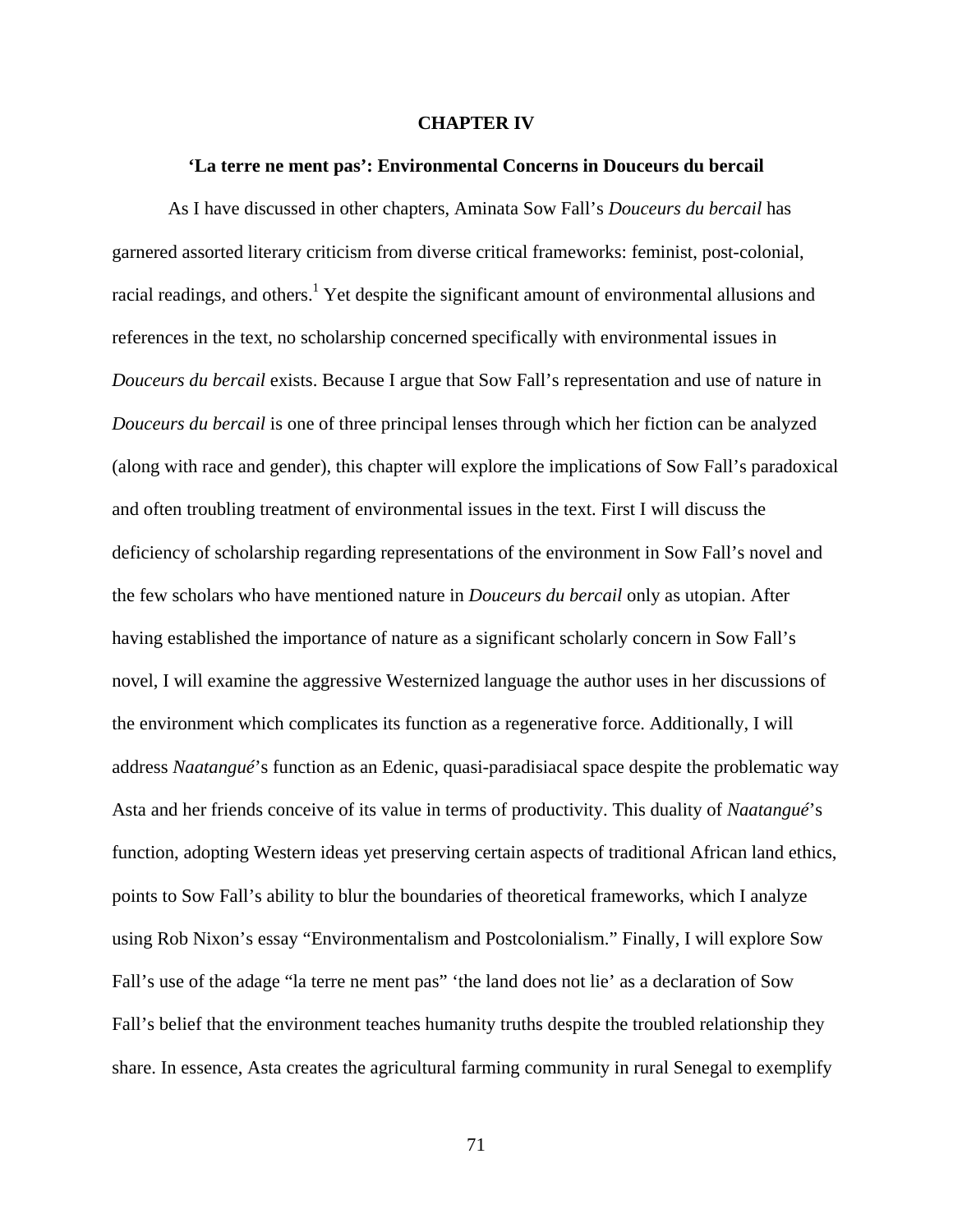a hybridized space where she and her friends accept, to a certain degree, the inevitability of Westernization and the complications it creates in their African context while simultaneously reconnecting with their ancestral lands and the truths that it teaches them about "happiness, abundance, and peace" (*Douceurs* 197): the Oulof word for their community, *Naatangué*.

*Naatangué*, the alternative community where Asta and her friends cultivate and sell produce, serves both as a space which exemplifies and magnifies Sow Fall's environmental thought and as the narrative apex of *Douceurs du bercail* where questions of race and gender intersect with one another and with environmental issues. It is at *Naatangué* that Asta creates the space she dreams of while imprisoned in the *dépôt*, but her ideals become problematic when put into practice. The narrator of *Douceurs du bercail* describes *Naatangué* as a place where racial tensions are largely avoided but not resolved, where Asta's role as a woman and a leader undergoes a transformation when she marries Babou, and where Asta and her friends cultivate virgin land into a productive plot that begins to resemble the mechanized, artificial airport *dépôt* in an unsettling way. Although I use *Naatangué* primarily as a medium for studying Sow Fall's characterization of the environment, its creation towards the end of *Douceurs du bercail* brings together the issues of race, gender, and nature as interrelated topics that weave in and out of one another as the community moves forward.

## **Environmental Literary Studies**

In order to understand Sow Fall's complicated use of nature in *Douceurs du bercail*, it is useful to study the 1990s context of environmental literary studies, which was almost nonexistent when Sow Fall published her sixth novel. Cheryl Glotfelty, co-editor of the 1996 anthology *The Ecocriticism Reader: Landmarks in Literary Ecology,* interprets the general paucity of literary scholarship dedicated to environmental concerns in the 1990s as a reflection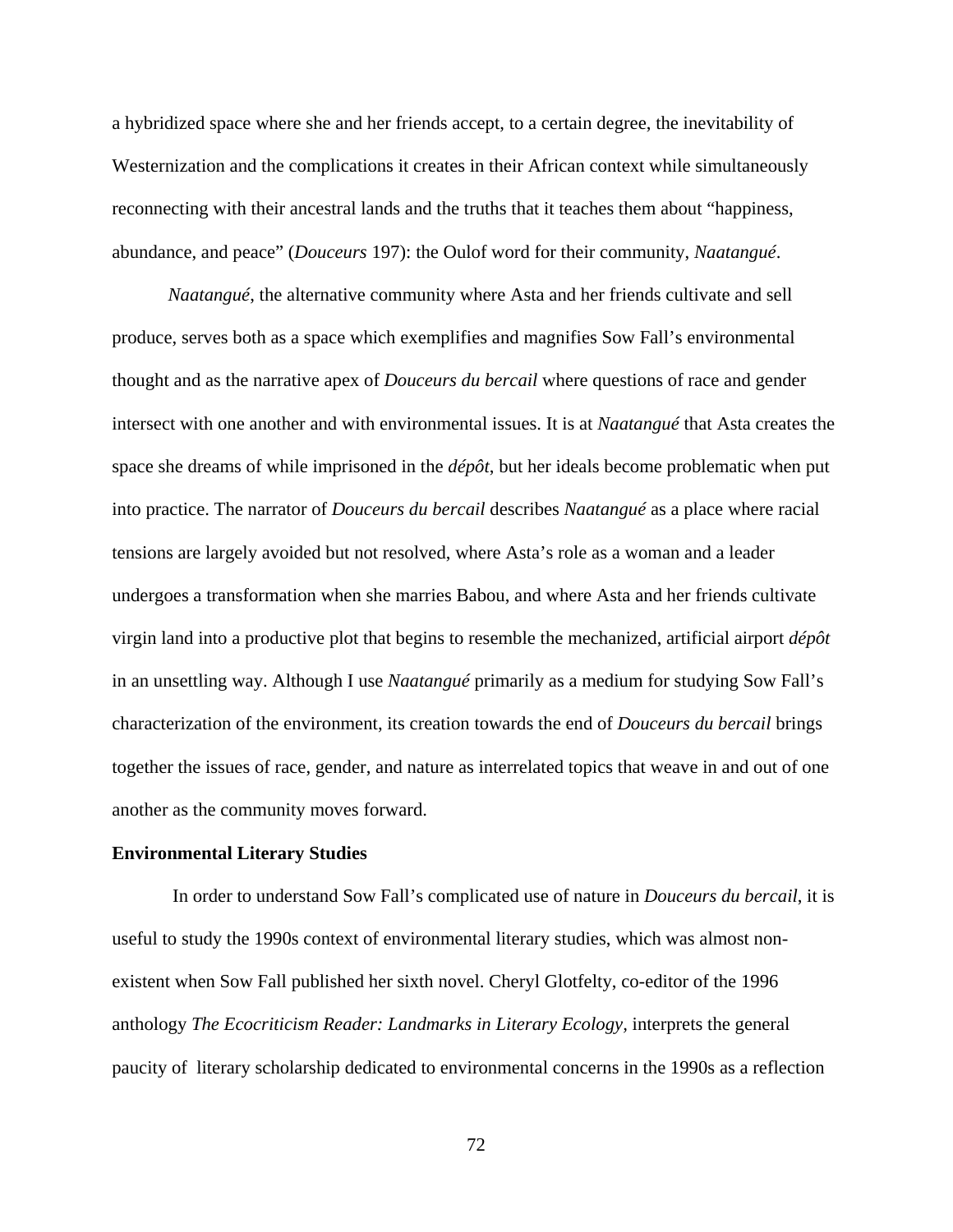of a startling disconnect between literature—including its writers, readers, and critics—and its context. This assertion is significant to a discussion of the function of the environment in *Douceurs du bercail* since, although Glotfelty's study focuses on American, English-speaking environmental studies for the most part, her assertions provide a useful method for further understanding Sow Fall's treatment of nature in *Douceurs du bercail*. Glotfelty writes:

you . . . might never know that there was an earth at all. (xvi)

If your knowledge of the outside world were limited to what you could infer from the major publications of the literary profession, you would quickly discern that race, class, and gender were the hot topics of the late twentieth century, but

Glotfelty's statements are acutely significant for an environmental discussion of *Douceurs du bercail* since the body of criticism surrounding the text asserts the importance of race and gender but fails even to acknowledge that the environment's function is complex and troubled rather than obviously utopian. Glotfelty's analysis prompts inquiries as to why the environment is all but ignored as a major issue (together with race and gender) in *Douceurs du bercail*. To borrow from Glotfelty's scenario, if one were to read only secondary literature about *Douceurs du bercail* it would fail to inform the reader of the strong presence of environmental discussion in the text, which indeed suggests the existence of a disconnect between literature and the environment. The text of *Douceurs du bercail* underscores the existence of this disconnect multiple times, highlighted especially by Sow Fall's use of the environment as both a healing and regenerative agent but also a valueless expanse which only gains importance if it is made productive. That *Naatangué* can embody both of these roles indicates that Sow Fall's treatment of the environment in *Douceurs du bercail* exhibits this disconnected quality about which Glotfelty writes.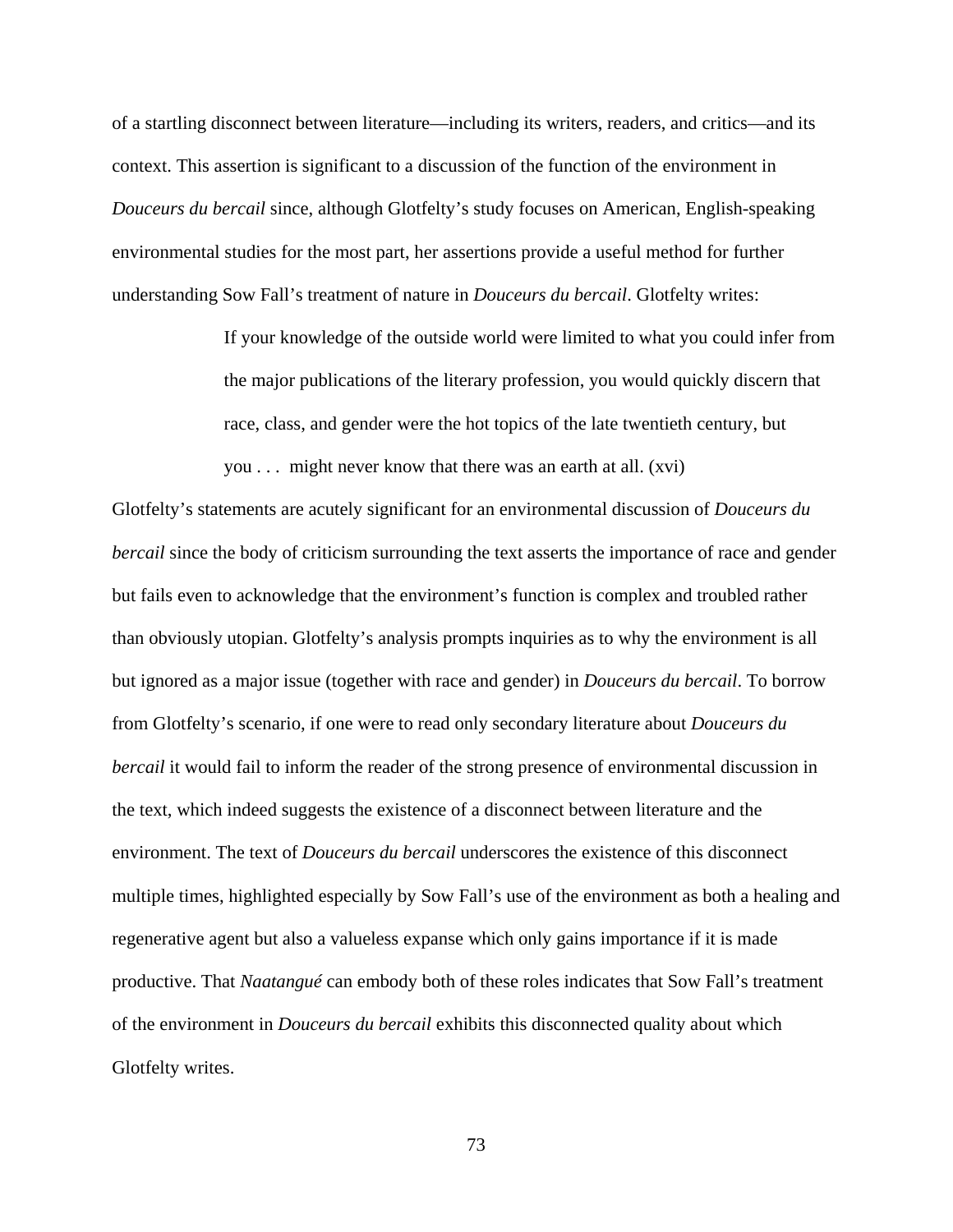While scholars have studied what Glotfelty calls the "hot topics" (*ibid*) of race and gender in *Douceurs du bercail*, their almost non-existent attention to environmental issues in the text has so far been limited to understanding the "paradise" of *Naatangué* as a utopia. Valérie Orlando writes, "It is in the need to explore this *beyond*, this *au-delà* (which the author describes as a place where racial and gender differences are nullified and the pain of human suffering is lifted), that brings out the utopian message of Sow Fall's novel. The *au-delà*, a paradise on earth in Africa, is possible and is created by Asta and her companions" ("H(er)stories" 49). In Orlando's view, this life-giving utopia embodies absolute perfection: a place free from all possible ills caused by the contrastingly unnatural space of the airport *dépôt*, (suffering, racism, lost dignity, etc.) However, as I have discussed in a previous chapter, *Naatangué* does not "conquer" racism but exacerbates its influence through its lack of racial diversity (with Anne as the one exception.) This racial misreading of *Naatangué* points toward an environmental misunderstanding as well, suggesting that *Naatangué* may be more complicated than early critics recognized, not only racially but environmentally as well. In Orlando's reading, the environment acts as an inherent component of the African "paradise on earth" (*ibid*) but fails to be unacknowledged as representative of Sow Fall's conception of environmental issues in general.

Other scholars have read *Naatangué* similarly, taking into account its positive, regenerative qualities but failing to acknowledge its disturbing environmental attribute: the exploitation of the virginal landscape for productivity's sake. In her article "The Myth of the Garden of Eden," Chantal P. Thompson writes, "If [the creation of *Naatangué*] is not a recipe for re-creating the lost paradise, what is?" (99). *Naatangué* does provide Asta and her friends with a regenerative space where they recover their lost dignity, yet Thompson's reading is incomplete; *Naatangué* may function as a type of paradise for Asta and the others, but it is not a simplistic,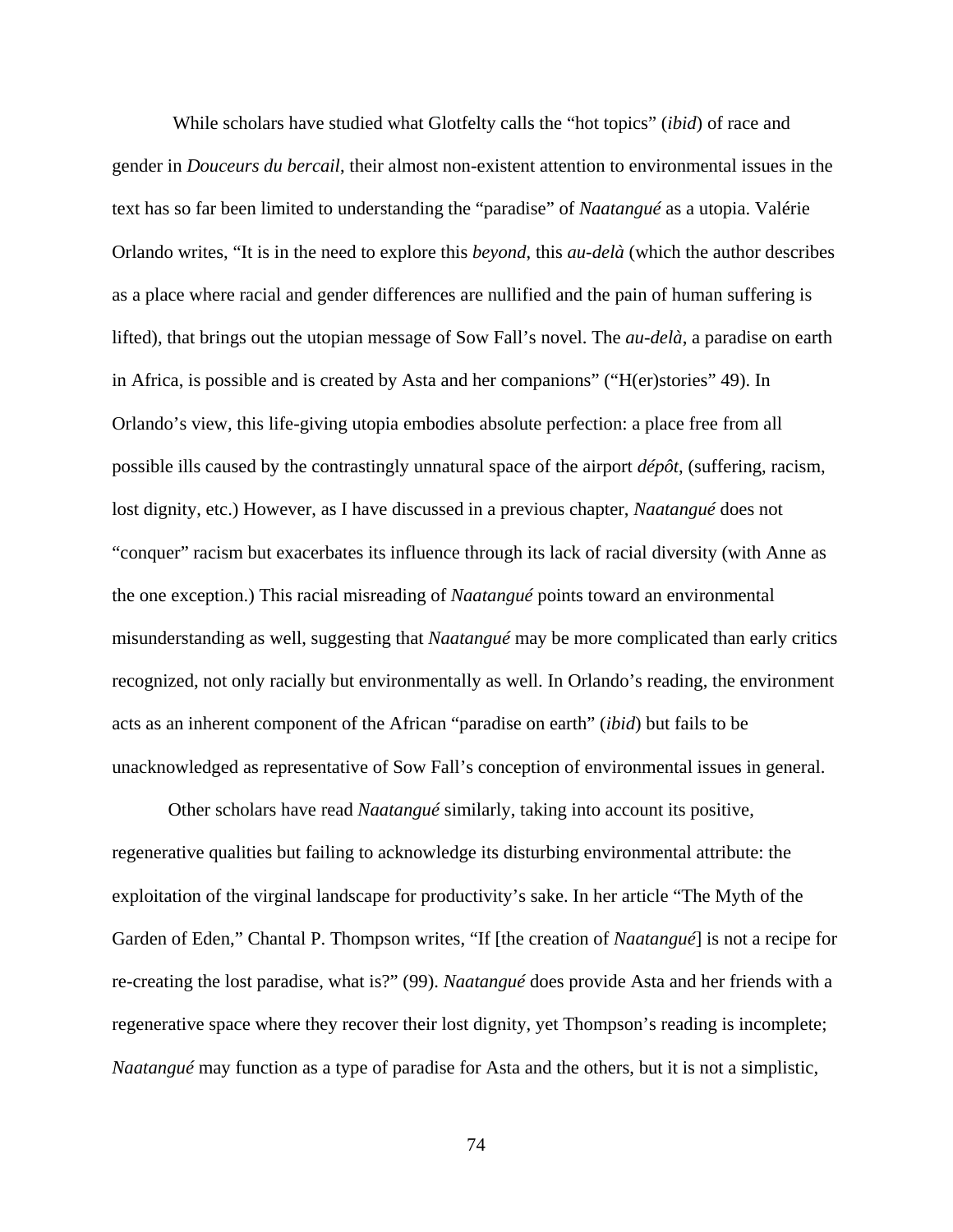utopian paradise in which all ills and difficulties vanish and ambiguities become resolved. If it can be called a paradise, then it is a deeply conflicted and paradoxical one. Similarly, Natalie Edwards treats the environment as a metaphor for "natural" paradise as well, referring to the final chapters of the novel as "the utopian happy ending" (60). Edwards does hint at complications with this ending, calling it "questionable, since returning to the land necessarily involves a national boundary in addition to the precarious situation of relying upon natural elements" (60-61) but pursues the environmental issues no further. Finally, Catherine Mazauric sees *Naatangué* simply as a reincarnation of Voltaire's counsel in *Candide* to cultivate one's garden when she writes, "Les derniers pages du roman célèbrent au rebours l'authentique douceur d'un bercail retrouvé où l'on a appris à 'cultivar son jardin' dans une utopie constructive" 'The last pages of the novel celebrate, on the other hand, the authentic sweetness of a recovered home where one learns to "cultivate his garden" in a constructive utopia'  $(239)$ .<sup>2</sup> These critics overlook Sow Fall's troubling and complex treatment of the natural environment as one of the principal structural components of the novel.

Reading *Naatangué* as a utopia in *Douceurs du bercail*—a "place, state, or condition ideally perfect in respect of politics, laws, customs, and conditions" by definition—therefore underestimates the complexity of the environment's function in the novel and provides an inadequate understanding of its troubled role in the closing chapters of the novel.<sup>3</sup> A utopian reading of *Naatangué* does not account for the violent language Sow Fall uses to describe the aggressive Westernization of the land. When Asta and her friends encounter it, the plot of land is "vierges comme le jour de la Création" 'virginal as the day of the Creation (*Douceurs* 195) but they make plans to "mette en valeur" 'develop' (*Douceurs* 188) the land and thereby transform it through digging, sowing, irrigation, sectioning, and harvesting. Viewed from an environmental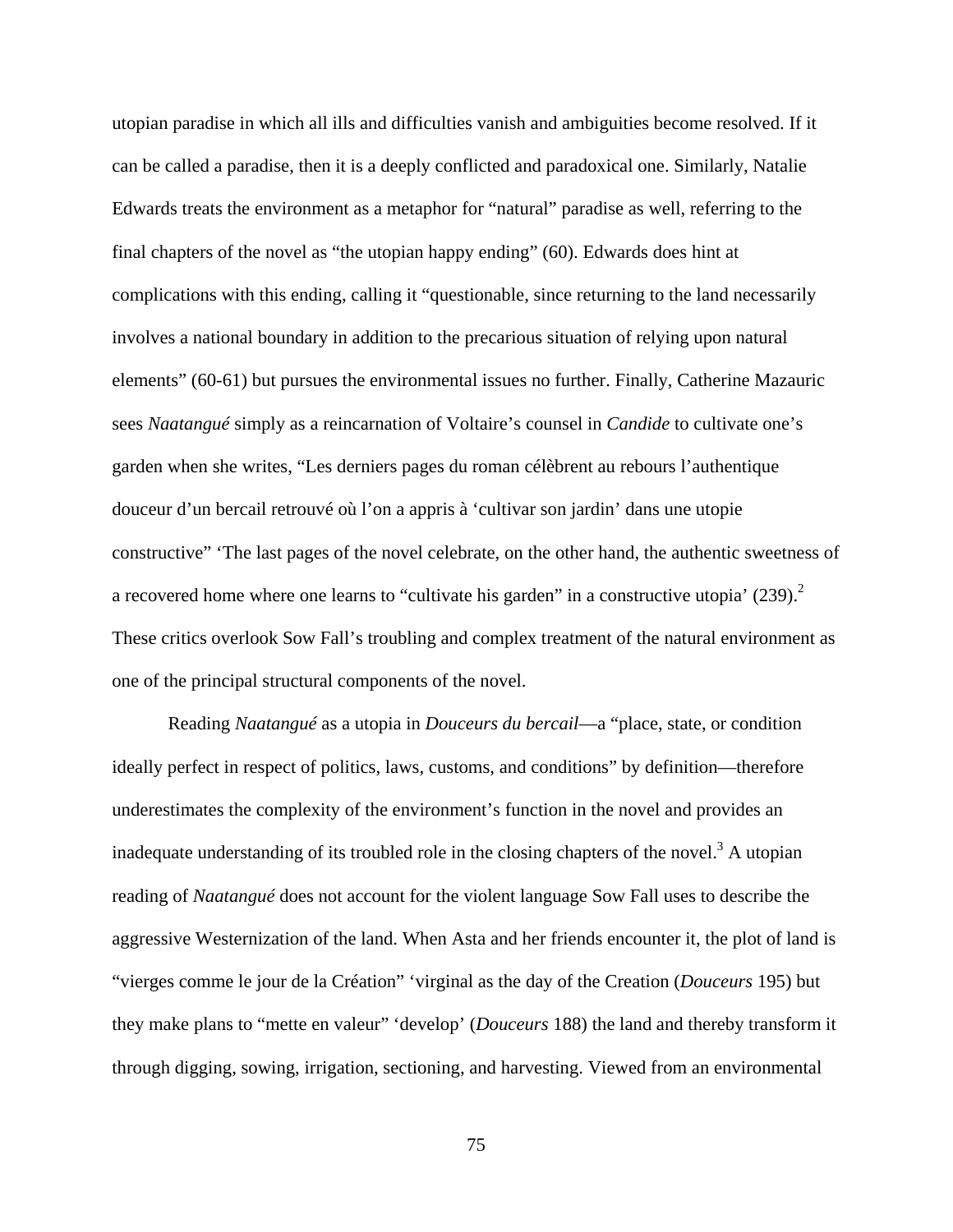perspective, the development of *Naatangué* contradicts its own ideals fundamentally: Asta and her friends seek a place of refuge from the colonial system of racism and discrimination they were subjected to at the *dépôt* in their natural native landscape yet perpetuate the colonial mentality of domination with respect to their land by organizing, systematizing, modernizing, and mechanizing it. Even the term "mettre en valeur" betrays Asta and her friends' Western conception of environmental value since it implies that undeveloped land has no inherent value and must be productivized in order to acquire its *valeur* "value." While Asta and the others attempt to overcome the effects of colonial oppression they experienced in France, they simultaneously coerce the natural landscape of *Naatangué* into a productive system using quasicolonial methods. Rather than undoing the effects of colonialism, Asta et al. seem to transplant the colonial mentality, at least to a certain extent, to rural African soil. This is not to say that the act of farming inherently implies environmental insensitivity, but the language Asta and her friends use to describe their experience developing the land at *Naatangué* does indicate that they view unprocessed land as less valuable than "productive" land.

## **The Paradoxical "Paradise" of** *Naatangué*

The paradoxical way in which the environment functions in *Douceurs du bercail*—both as a symbol of African traditionalism and as a victim of Western colonialism—raises a myriad questions about nature's role in the novel. Because Asta's plot of land is wrought with racial tension (the black Africans deported from the French airport have created a space which avoids interracial contact) and complex gender issues (Asta, who divorced her first husband and vowed never to marry again, achieves the recovery of her lost dignity when she marries fellow *expulsé* Babou), it becomes apparent that *Naatangué* cannot function as a perfect utopia. In fact, it is nature's paradoxical characterization at *Naatangué* that brings to light Sow Fall's complicated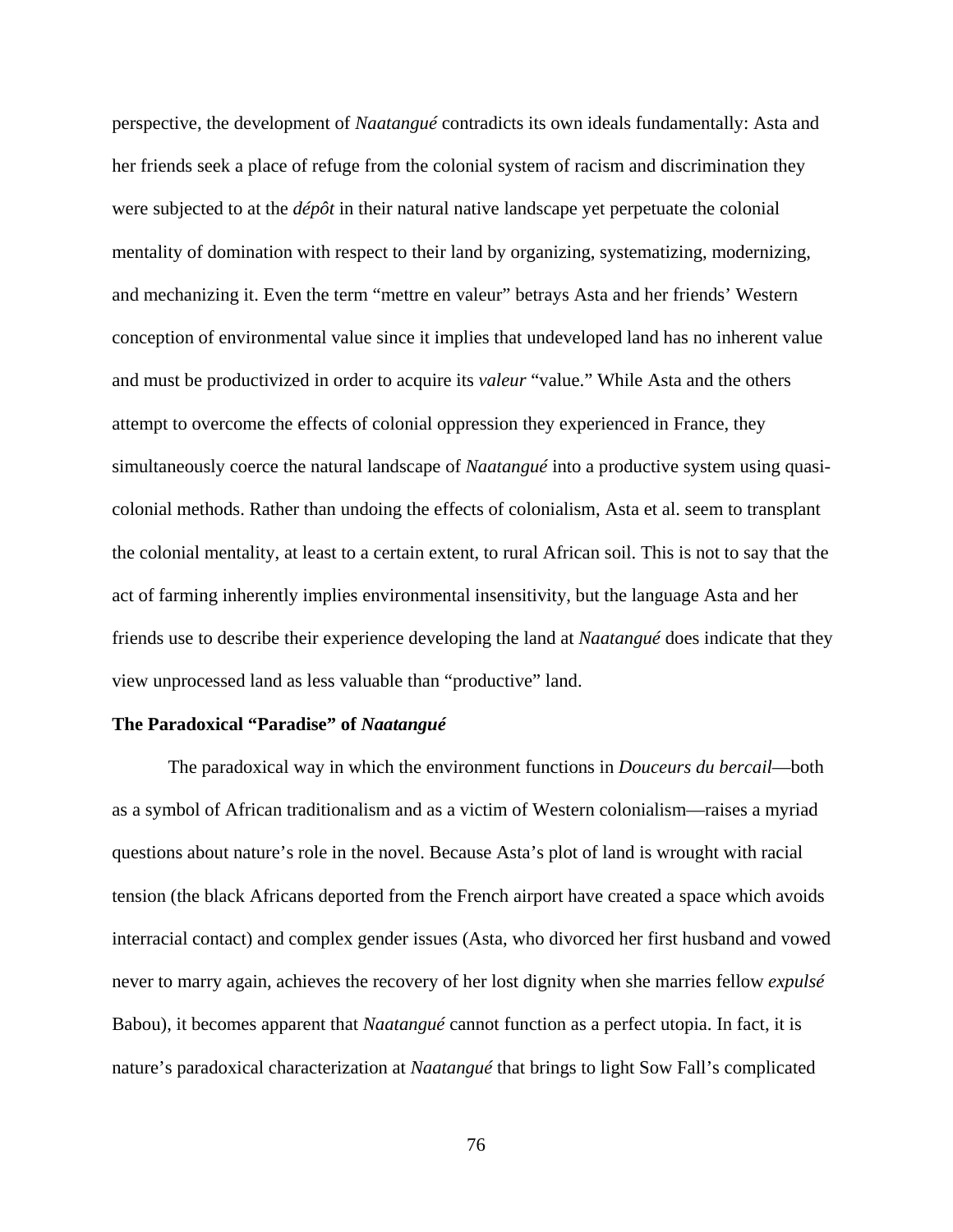treatment of racial and gender issues there as well. Sow Fall's concluding chapters in *Douceurs du bercail* are not reminiscent of Voltaire except superficially: her ending does not advocate a return to the prelapsarian garden as a solution for Africa's ills but suggests that a connection to the land, even one modified by Westernization and hybridization, is key to future success for the continent. In this way, Sow Fall also argues for hybridization regarding race, perhaps alluding to further transracial understanding in the future with Anne's visit, and gender, with Asta herself acting both as proprietor and leader of a lucrative business and as a woman dedicated to family life and the establishment of a stable home for her children.

Still, the environment's function in the novel remains ambiguous throughout the novel, again pointing to Sow Fall's possible nescience regarding the problematic clash of the aggressive language Asta and her friends use to describe the development of the virgin land and the peaceful regeneration they glean from it. Of the environment's role in *Douceurs du bercail*, Sow Fall comments:

> The African situation is explained by our colonial past. Colonization is not only about the black person, etc. It is about all that has made us all suffer mentally. Many among us Africans believed in our inability to change our fate. The mind was colonized. We came to believe that we cannot of our own be free from colonization. The reference to the earth is therefore symbolical . . . The earth symbolizes that place from which we sprouted. It is the symbol of what has nourished the primordial being. (Azodo 290)

It appears, then, that Sow Fall wishes the environment to function as a symbol of regeneration, freedom, or even of what constitutes one's humanity. In fact, Sow Fall sets up nature as contradictory to the damaging effects of colonization. This idea that nature can heal the wounds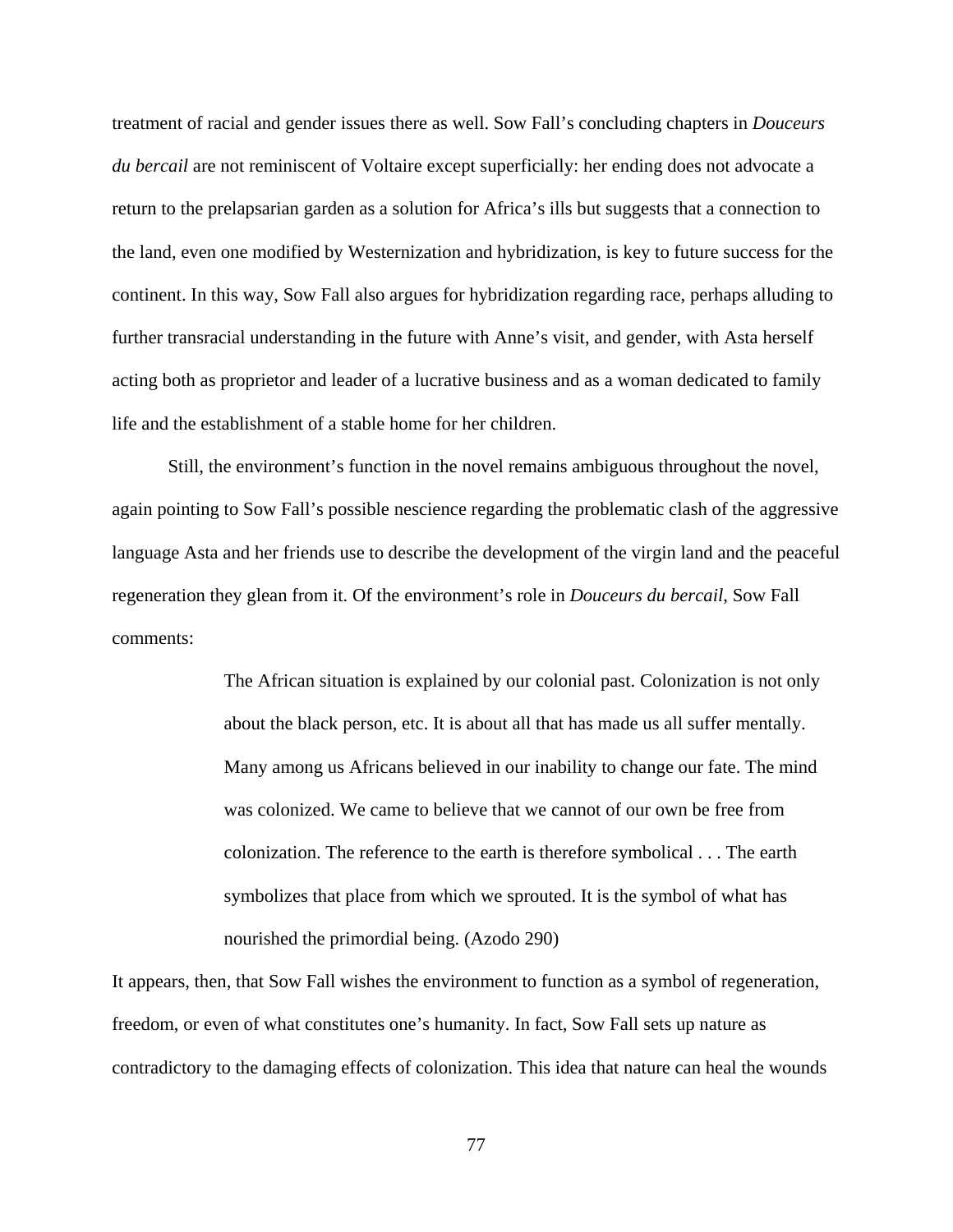of colonialism comes from Yakham, one of the undocumented immigrants Asta met at the *dépôt.*  Yakham says, "Notre idée est de régénérer tout ce qui pousse ici et d'implanter d'autres cultures, d'autres espèces pour enrichir le site" 'Our idea is to regenerate everything that grows here and to implant from other cultures and species to enrich the site' (*Douceurs* 206). This is a convincing interpretation of the environment's regenerative and humanity-confirming influence, but inconsistent with some of the language Sow Fall uses to describe its transformation from virginal to productive.

Using an ecocritical lens to further explore the way in which Sow Fall describes and characterizes *Naatangué*, its positivity becomes more and more problematic. Sow Fall seeks to characterize Africa as a continent with great potential symbolized by the richness of the land and the valuable goods is produces—a noble and significant pursuit. Yet in *Douceurs du bercail* the land only becomes valuable when it becomes economically productive; the unprofitable land, though "natural," is of no use to Asta and her friends. Sow Fall accepts the inevitability of Western influences in Africa but argues that some of the negative effects of colonialism (such as the African mentality of dependence) can be countered by reconnecting with the earth. Sow Fall evinces this counteracting environmental force when she juxtaposes Asta's new bucolic lifestyle at *Naatangué* with Anne's more modern, fast-paced existence in France. Anne comments, "Seulement . . . notre monde est de plus en plus un monde du concret, du pragmatique, du réalisme . . . " 'Only, our world is more and more a world of concrete, of pragmatism, of Realism . . . '(*Douceurs* 181), emphasizing through the concrete the complete disconnect from nature in Western cities. Asta's worldview contrasts sharply: "Anne mon amie, tu le sais bien mais j'éprouve tant de plaisir à te le répéter: c'est l'ineffable Bonheur de sentir la terre, de communier avec elle quand, de son sein, jaillit la vie, la nourriture qui donne vie et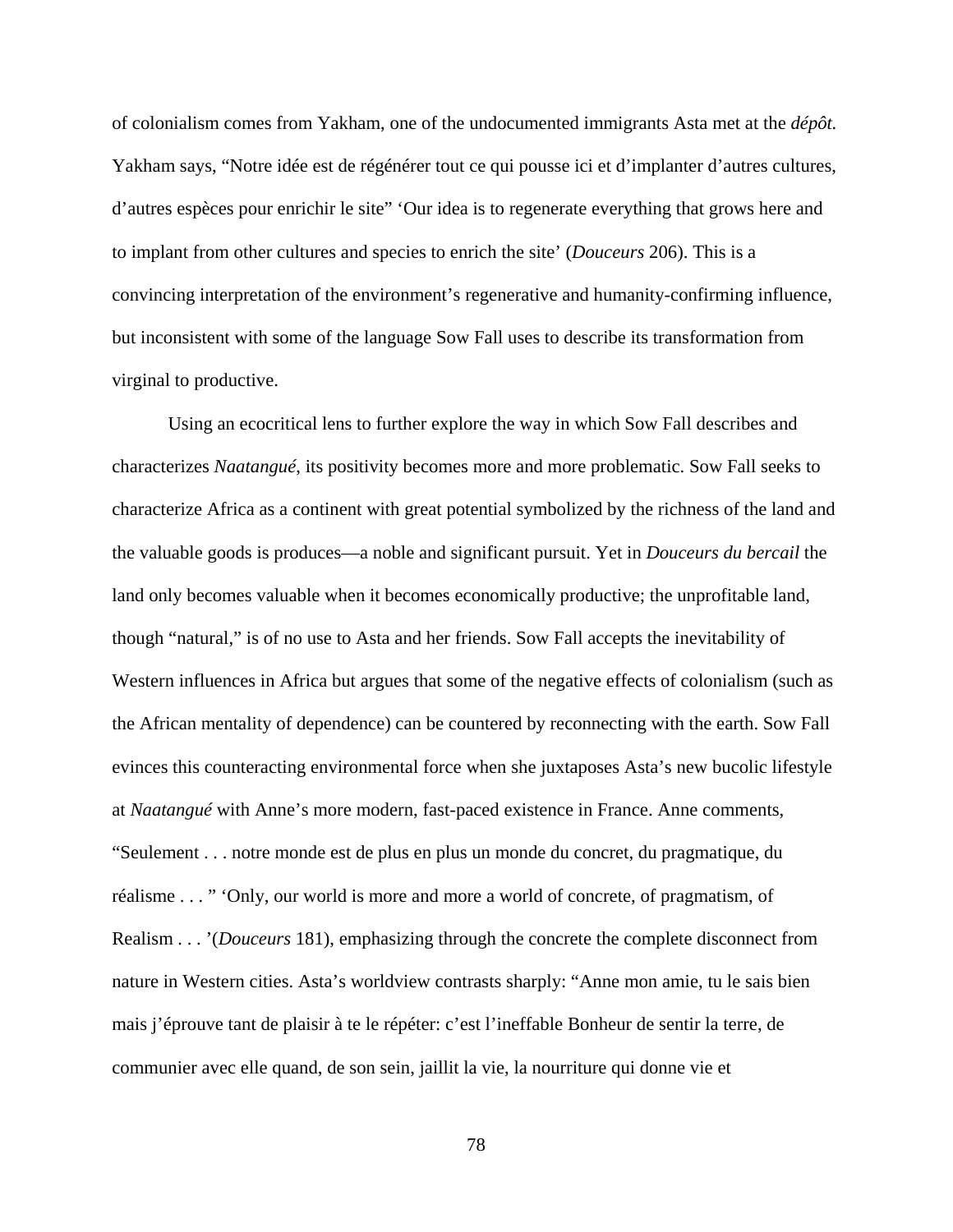consistance . . . C'est très profond dans mon cœur . . . " 'Anne my friend, you know [it] well but I feel so much pleasure to tell you again: it is ineffable Happiness to smell the earth, to commune with her when, from within her, life gushes out, food which gives life and stability . . . I feel it deep within my heart . . . ' (*Douceurs* 200). It is clear, then, that Asta feels a deep connection to the land that Anne presumably cannot feel living in a modern city so far removed from nature.

It is significant to note here not only the contrasting content but the contradictory language Sow Fall uses to juxtapose the large European city against the small African farming community. Sow Fall uses the term "concret" 'concrete' to describe the European world of mechanization and orderliness, suggesting that the idea of concreteness functions both literally and symbolically in *Douceurs du bercail*. Throughout the novel, Sow Fall does characterize European spaces as more rational, material, and objective than African ones. Even in the example above, Sow Fall uses more abstract, emotional imagery to describe *Naatangué* when Asta describes her connection to the land as "profond dans mon coeur" 'deep within my heart' (*ibid*). Highlighting this contrast between concrete and abstract thinking, paralleling each to European and African spaces, respectively, reinforces linguistically the clash of concepts of nature in both societies that Sow Fall calls attention to throughout the novel.

Yet Sow Fall's contrast of European and African spaces is itself problematic. While *Naatangué* undisputedly affords its inhabitants more closeness to nature than does the concrete metropolis of Paris, what Sow Fall appears unaware of is the fact that the small agricultural community in rural Senegal is perhaps not as different as a European city as she wants it to be. Although it is possible that Sow Fall treats the environment in a purposefully contradictory manner in order to generate deeper consideration of its meaning and function (as she has with feminist concerns) in *Douceurs du bercail*, it is probable that she herself remained unaware of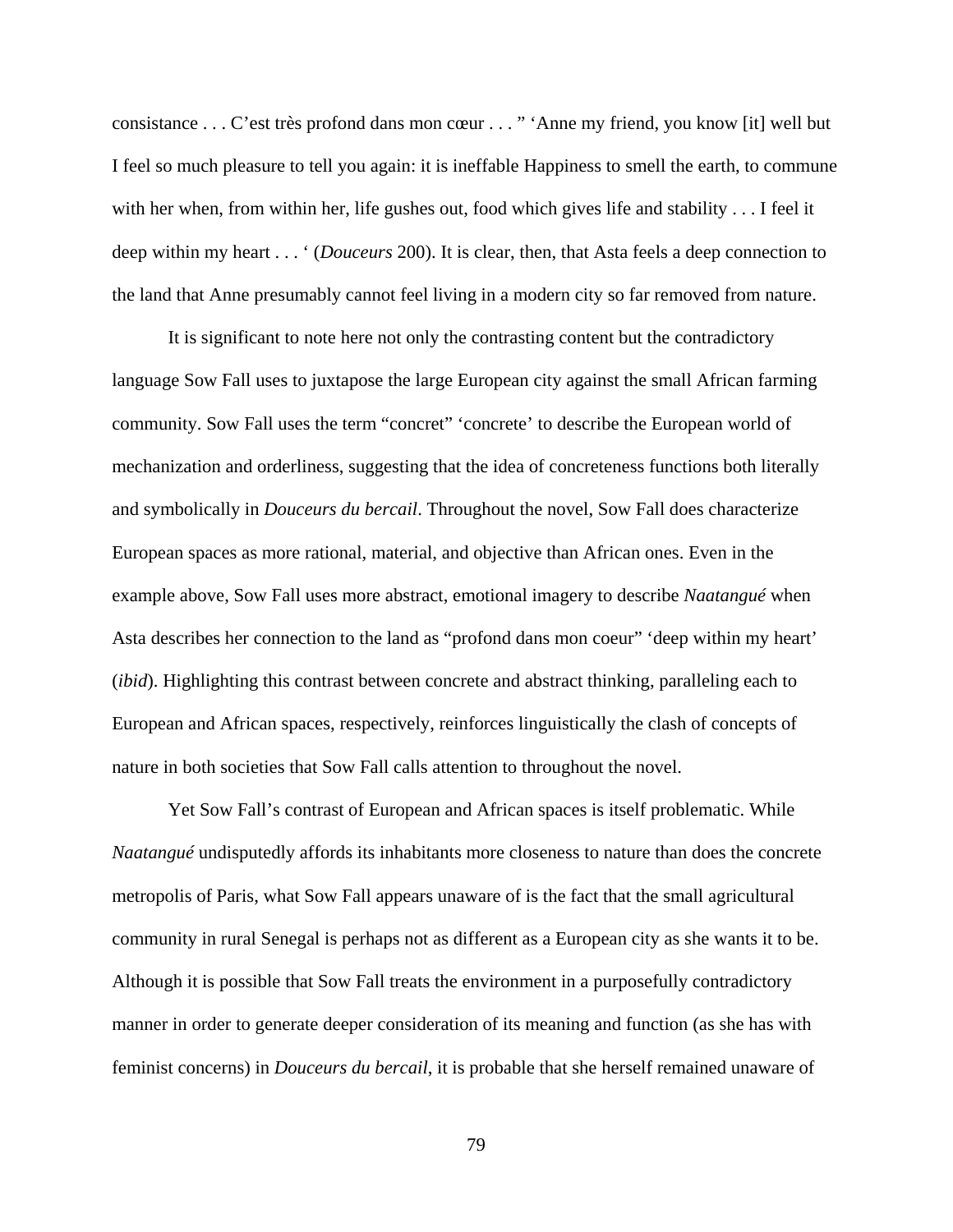the Westernized characterization of *Naatangué*. According to Cheryl Glotfelty, "in the mideighties . . . the field of environmental literary studies was planted, and in the early nineties it grew" (xvii), but in these beginning stages, "critics rarely cited one another's work; they didn't know that it existed. In a sense, each critic was inventing an environmental approach to literature in isolation" (*ibid*). This history of environmental literary studies, as well as the fact that the foremost ecocritical journals and studies have emerged mainly from an American context in the last thirty years, increases the likelihood that Sow Fall was, somewhat ironically, unaware of the Western influences affecting her characterization of the environment in *Douceurs du bercail.* 4 Glotfelty even writes, "Ecocriticism has been predominantly a white movement. It will become a multi-ethnic movement when stronger connections are made between the environment and issues of social justice, and when a diversity of voices are encouraged to contribute to the discussion" (xxv). By extension, Sow Fall's characters—Asta and her friends—likewise appear unaware that while planning their alternative community on the beautiful virgin land of rural Senegal, the Westernization they wish so desperately to control has already pervaded the space.

Despite the fact that many critics have overlooked the complexity of nature's function in *Douceurs du bercail*, the text's forthright references to nature and its often unclear role in both traditional and modern societies necessitates its further critical study. Asta speaks about the environment in a direct manner throughout the novel, highlighting not only its thematic importance but its complicated existence in *Douceurs du bercail.* While in the airport *dépôt*, she speaks of nature when she says:

> Le plus dur aujourd'hui est que l'espoir s'en va . . . Malgré tout je continuerai à prêcher: aimons notre terre; nous l'arroserons de notre sueur et la creuserons de toutes nos forces, avec courage. La lumière de notre espérance nous guidera, nous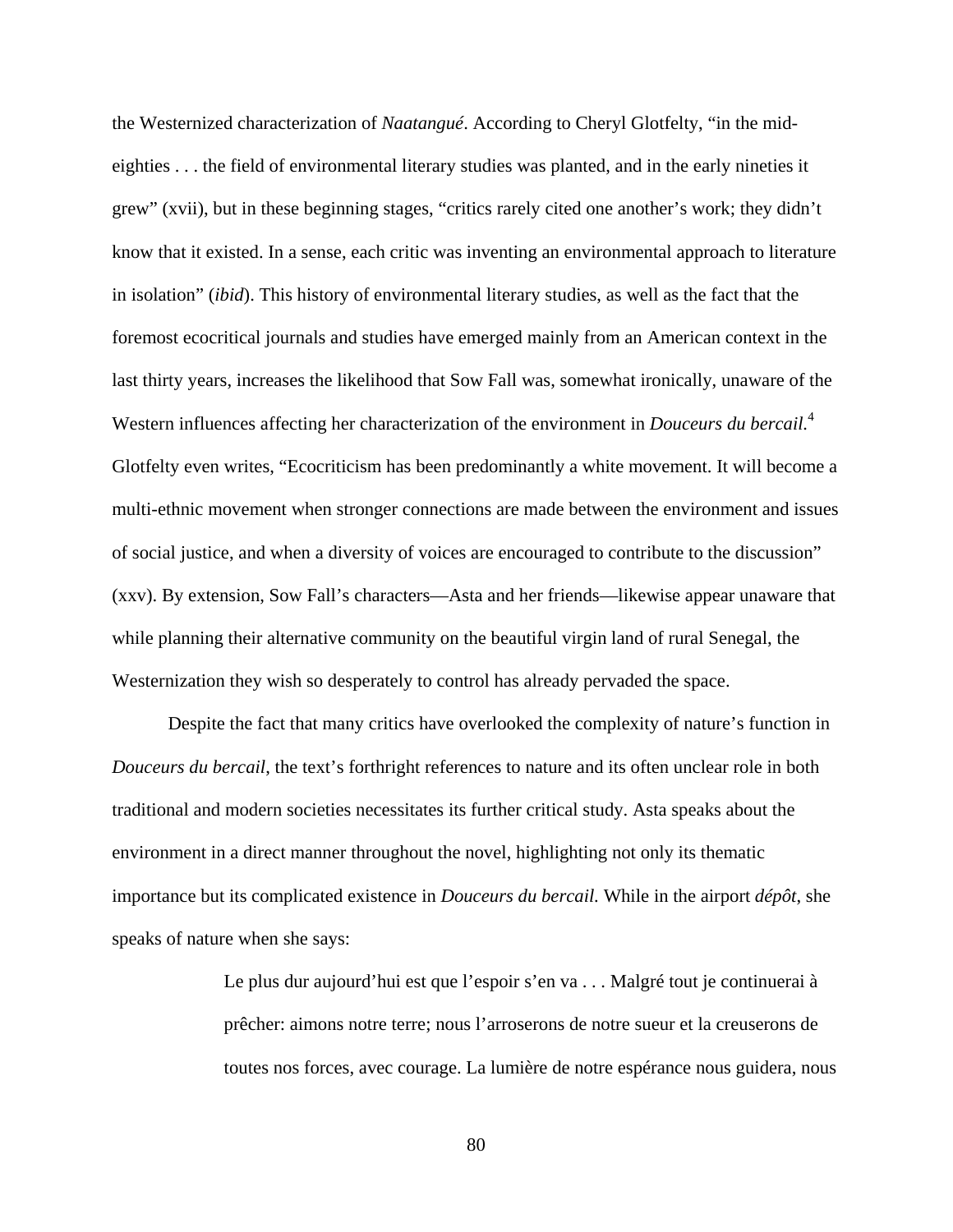récolterons et bâtirons. Alors seulement nous pourrons emprunter les routes du ciel, de la terre et de l'eau sans être chassés comme des parias.

The hardest thing today is that hope has gone away . . . In spite of everything I will continue to preach: let's love our earth, we will water it with our sweat and dig it with all our strength, with courage. The light of our hope will guide us, we will harvest and build. Then only we will be able to take the roads of heaven, of earth and of water without being chased as pariahs. (Sow Fall 88)

In Asta's opinion, then, the recovery of hope and dignity taken away from the detainees within the inhuman space of the *dépôt* is tied to an intimate experience with nature. Even this single pithy excerpt, which at once accentuates the importance of nature as well as the troubling way in which Sow Fall discusses it (that one must love the land but in doing so, will dig it, harvest it, and construct it), demands questioning regarding nature's paradoxical function in *Douceurs du bercail.*

#### **Violent Language and Western Influences on Environmental Thought**

The language Asta uses to describe her plot of land before it is named *Naatangué* (a turning point which marks the first act of Westernization performed on it) reflects a more traditionally African view of land stewardship compared to the more aggressive, European, and even violent way it is characterized after it has been "baptisée" 'baptized' (*Douceurs* 197) and named.<sup>5</sup> Sow Fall narrates their reaction:

> Les yeux sont fixés sur la vaste étendue de terre déployée comme un tapis multicolore avec des teintes noires, ocres, grisâtres ou dorées. Le fleuve y court sur son empire moiré; selon ses caprices, il s'allonge à perte de vue, grossit, se ramifie dans toutes les directions, disparaît et réapparaît, majestueux . . .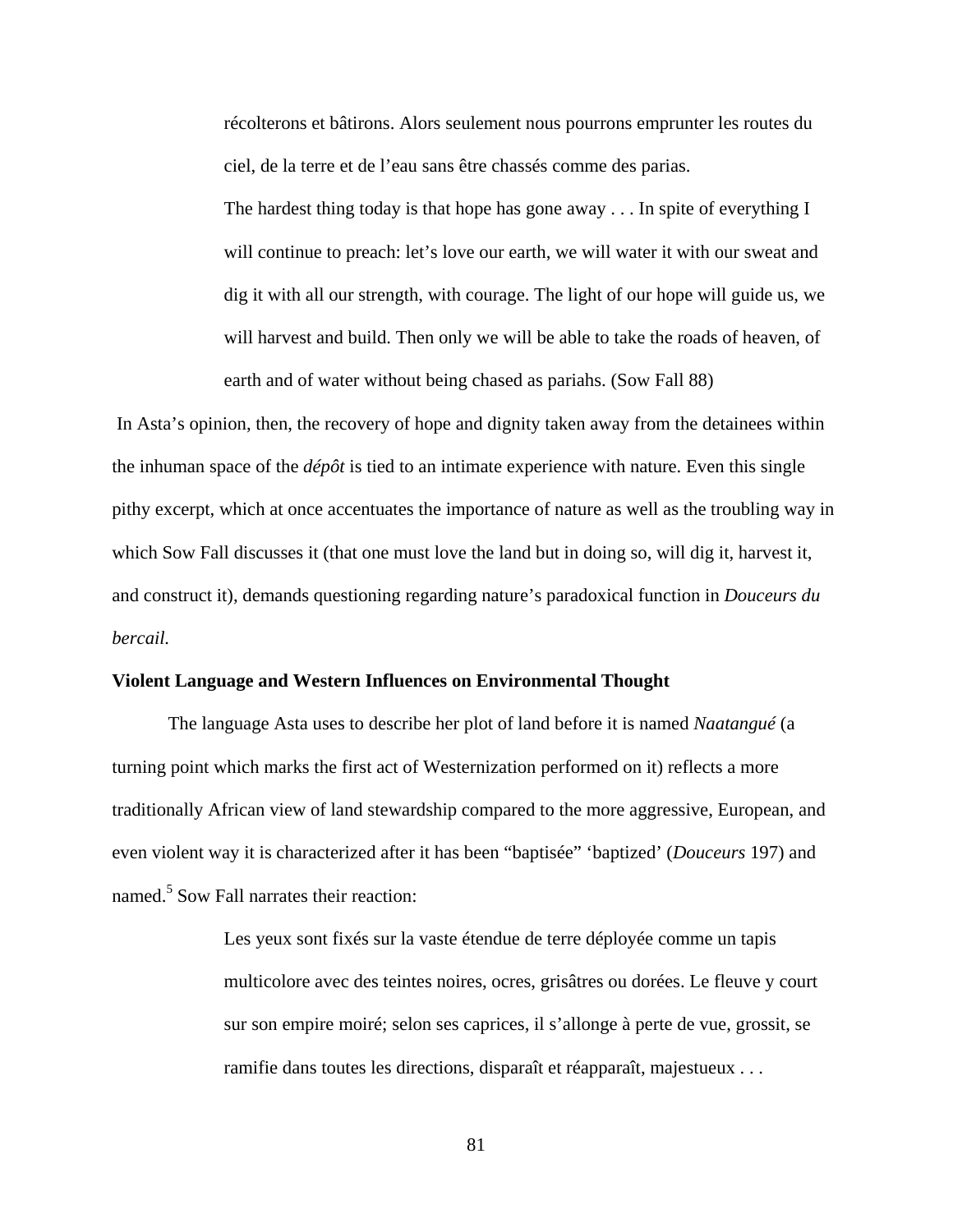Their eyes are fixed on the vast expanse of land displayed like a multicolored carpet with black, ochre, grayish, and golden tints. The river runs through its shimmering empire; according to its whim, it stretches as far as the eye could see, swelling, branching in all directions, disappearing and reappearing, majestic . . . (*Douceurs* 193).

It is significant that Asta uses the word "vast" to describe the land since the term evokes a sense of freedom from restriction and unbounded space; this stands in contrast to the way Asta later describes it in objective, measured terms which refer to its productive capacity, "deux hectares" 'two hectares' (*Douceurs* 200) as plans are put into place to develop the land. Important also is the way Asta describes the river before and after the land is named *Naatangué*. On page 193, she refers to the land as "son empire" 'its empire', implying that the river governs its landscape as the supreme life-giving force. Later, Asta comments, "Le fleuve est à deux cents mètres du terrain, je te l'ai déjà dit. Avec le prêt, nous pourrons creuser un canal, irriguer les deux hectares, acheter une camionnette tous terrains pour écouler la production," 'The river is two hundred meters from the plot of land, I already told you that. With the loan, we can dig a canal, irrigate the two hectares, buy an all-terrain truck to sell the goods' (*Douceurs* 200), suggesting that the governance of the land has transitioned in ownership from the river—a natural force—to a group of humans—an outside, non-organic force.

This transition in the way that Asta, Yakham, Séga, Dianor, and the others conceive of the land exemplifies the way that Westernization creeps into *Naatangué* subtly and complicates its function as a haven from the suffering its inhabitants experienced in Europe. The impact Western concepts of land ownership have had on Asta and the other inhabitants of *Naatangué* is striking. C.K. Omari's article "Traditional African Land Ethics" helps to contextualize the extent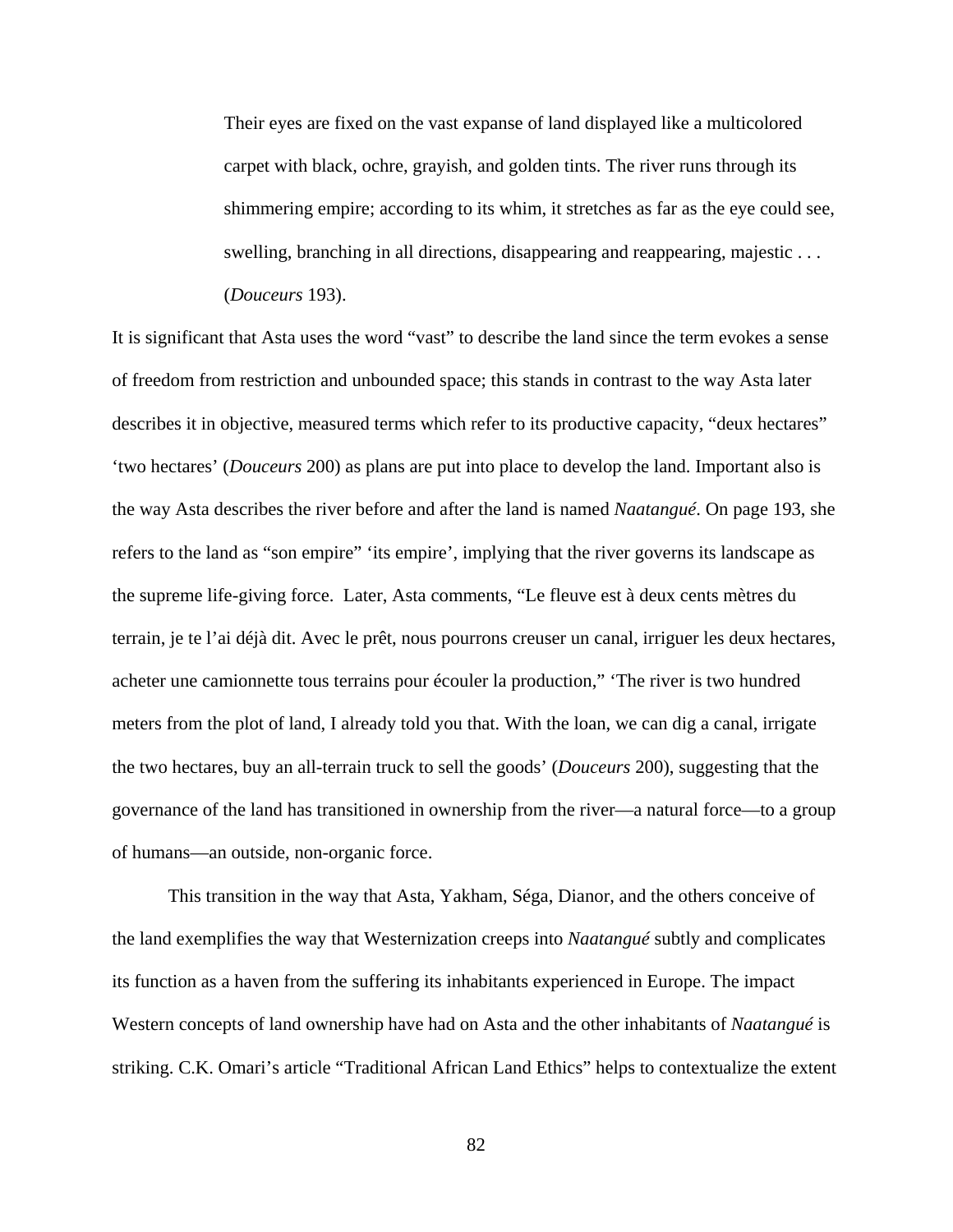to which *Naatangué*'s inhabitants' concept of land ownership reflects Western influence. Omari's article studies the differences in how Africans have traditionally treated land and land stewardship versus the characteristic European colonial concept of land ownership and his analysis demonstrates that *Naatangué* certainly exhibits African roots but heavy Western influences as well. Of Western land ownership mentalities Omari writes, "Wherever in the world the capitalist mode of production is predominant, ownership of land and access to its natural resources is based on individual rights . . . [the resources] belong to someone and are commodities. Profit and exploitation of water, forests, minerals, and animals for the benefit of the individual are explicit motives for land ownership" (97-98). This mentality of individual ownership is reflected in *Douceurs du bercail* in multiple ways: Asta refers to *Naatangué* as "mon terrain" 'my plot of land' (*Douceurs* 187), the narrator refers to Asta's fellow inhabitant as "sa bande" 'her group' (*Douceurs* 204), and one of Asta's titles is "notre cheftaine" 'our leader' (*Douceurs* 220). Asta's legal ownership of the land and role as leader of the former *expulsés* exhibits a Western emphasis on individuality and shows that the ideology has, at least partially, affected the way the land is understood at *Naatangué* by its stewards.

While elements of Western ways of understanding land ownership are present at *Naatangué*, Asta's alternative community is not a Western space by any means; there are elements of traditional African attitudes about land present as well. Omari explains, "The important thing which united all African societies with regard to ownership of land was that land was considered a communal property belonging to both the living and the dead" (98). At *Naatangué*, even though Asta is the legal owner of the plot of land, a strong communal sentiment exists. Asta refers to Dianor—complete stranger and fellow deportee just seven months prior— "Maître Dianor, le comédien, le griot, le poète, l'ancêtre" 'Master Dianor, the comedian, the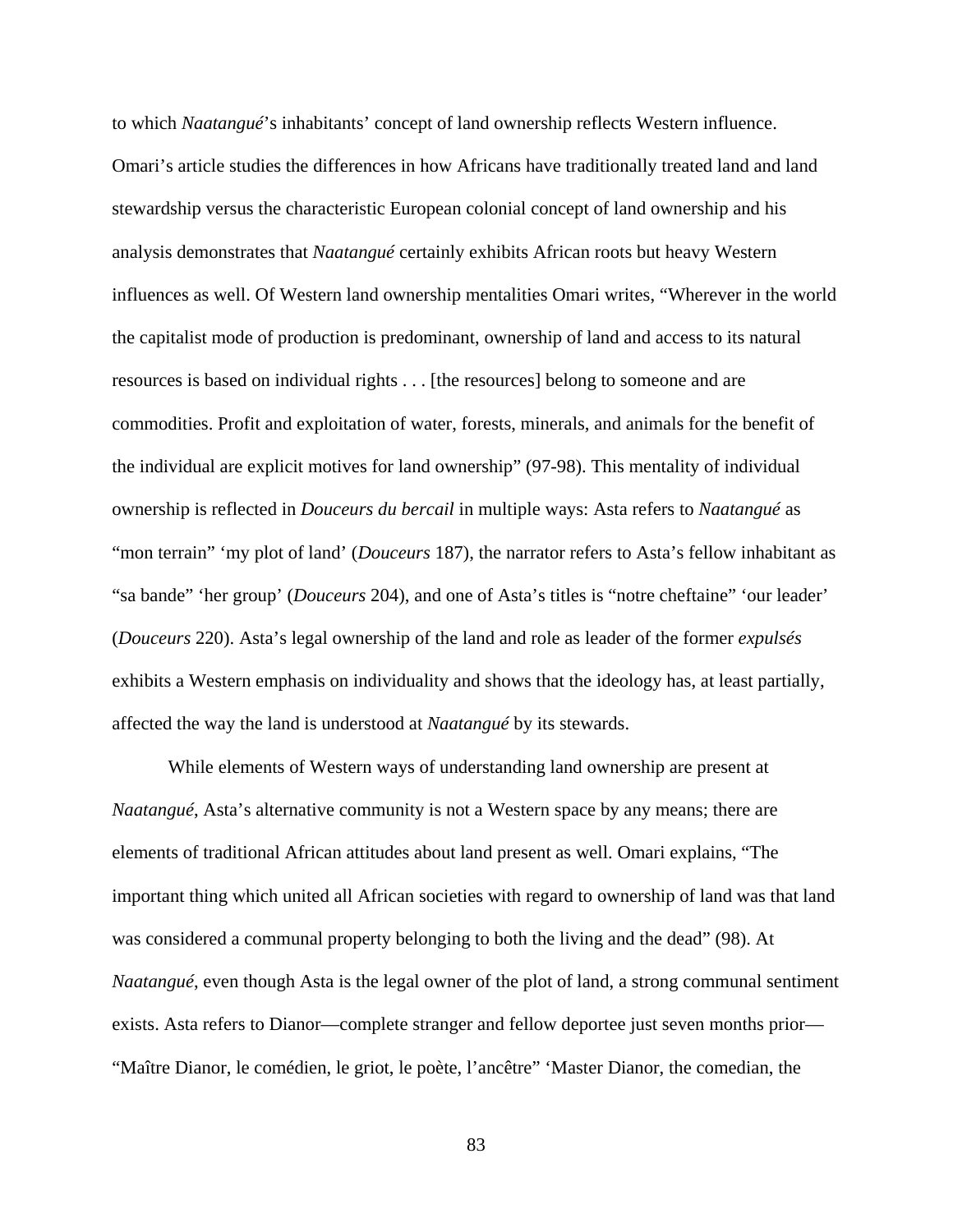griot, the poet, the ancestor' (*Douceurs* 197), thus honoring him as a co-owner or "master" of the land and as a vital spiritual and artistic leader for the community. Likewise, each member of *Naatangué* seems to enjoy partial ownership of the land even if it legally belongs solely to Asta. The label the community uses to sell its products—Douceurs du bercail—reflects this sense of collective ownership of the land as well. The label is described as "la plus belle expression, pour ceux d'entre eux qui avaient vécu les jours affreux du Dépôt et l'infamie du charter, de leur dignité retrouvée" 'the most beautiful expression, for those among them who had gone through the dreadful days of the *dépôt* and the infamy of the chartered deportation flight, of their recovered dignity' (*Douceurs* 217), emphasizing the importance of the words to a group of people who have shared in common the pain of humiliation and exile as well as the joy of recovered dignity.

In addition to questions of land ownership, descriptions of land's importance, value, and function in *Douceurs du bercail* also exhibit strong Western influence at *Naatangué* despite its apparent role as a refuge from the ills of modern Western society. While the language Asta and her friends use to describe their experiences at *Naatangué* is straightforwardly positive, subtle hints of aggressive and colonial attitudes toward the land lurk within the narrative as well. When Asta brings Anne to her plot of land before it is developed, Dianor makes a significant comment about the land that alludes to its impending exploitation. He says, "Je m'arrêterai au milieu du terrain, là où j'ai planté un poteau, tu te souviens . . . , près du *séane* desséché" 'I will stop in the middle of the [plot of] land, there where I drove in a post, you remember. . . , close to the dried up natural spring' (*Douceurs* 194).6 The fact that Dianor uses the natural landform of the well only as a referent to the man-made marker—the *poteau*—intimates that the creators of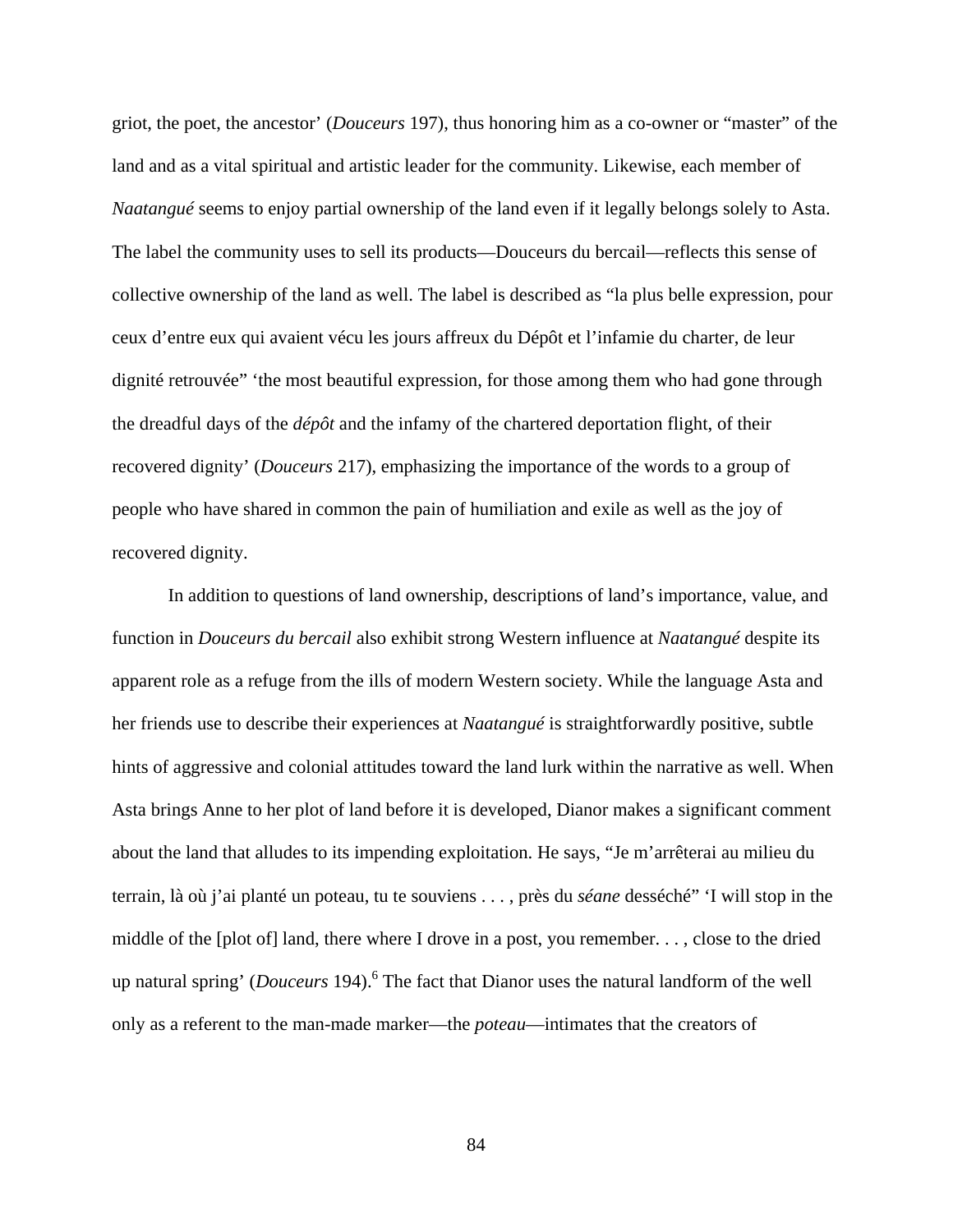*Naatangué* exhibit elements of a European land mentality which Robert Marzec refers to as the "Robinson Crusoe syndrome."<sup>7</sup>

Dianor's marking and mapping out of the land with posts as well as Asta's measurements in hectares and plans to irrigate and redirect another natural landform, the river, suggest that the land's worth is connected to the acts of measuring and enclosure (symptoms of the Crusoe syndrome.) Marzec explains: "[Crusoe] uncontrollably thrown into the space of uncultivated land . . . is unable to immediately establish a frame of references . . . and gradually eases his dread by setting up a series of enclosures that slowly cover the landscape" (2). This strategy of conquering the land through enclosure is significant to *Naatangué*: while Asta and the others do not fear the vast, unmeasured landscape, they surely employ this strategy of enclosure in order to control it. Marzec's definition of enclosure bears striking resemblance to Dianor's placing of landmark posts on the land and Asta's plans to manipulate the land's natural resources. He writes:

> An enclosure is the turning of open, communal land into private property. It involves the surrounding of that land with barriers designed to close off the free passage of people and animals: large, open fields formerly devoid of physical territorial boundaries are brought into a system in which land is 'held in severalty' (by individuals) through the erection of stone walls, fences, ditches, and hedges that separate one person's land from one's neighbors. (9)

This process of enclosing and measuring the land in order to exploit its natural resources for financial gain exists subtly in *Douceurs du bercail*—its presence tempered by surrounding language lauding the beauty of the untouched landscape—but the enclosure mentality is expressed in the narration, however deftly. Just as for Crusoe "the land must become *English* (enclosed) land before he can connect to it in any substantial fashion" (Marzec 3), *Naatangué*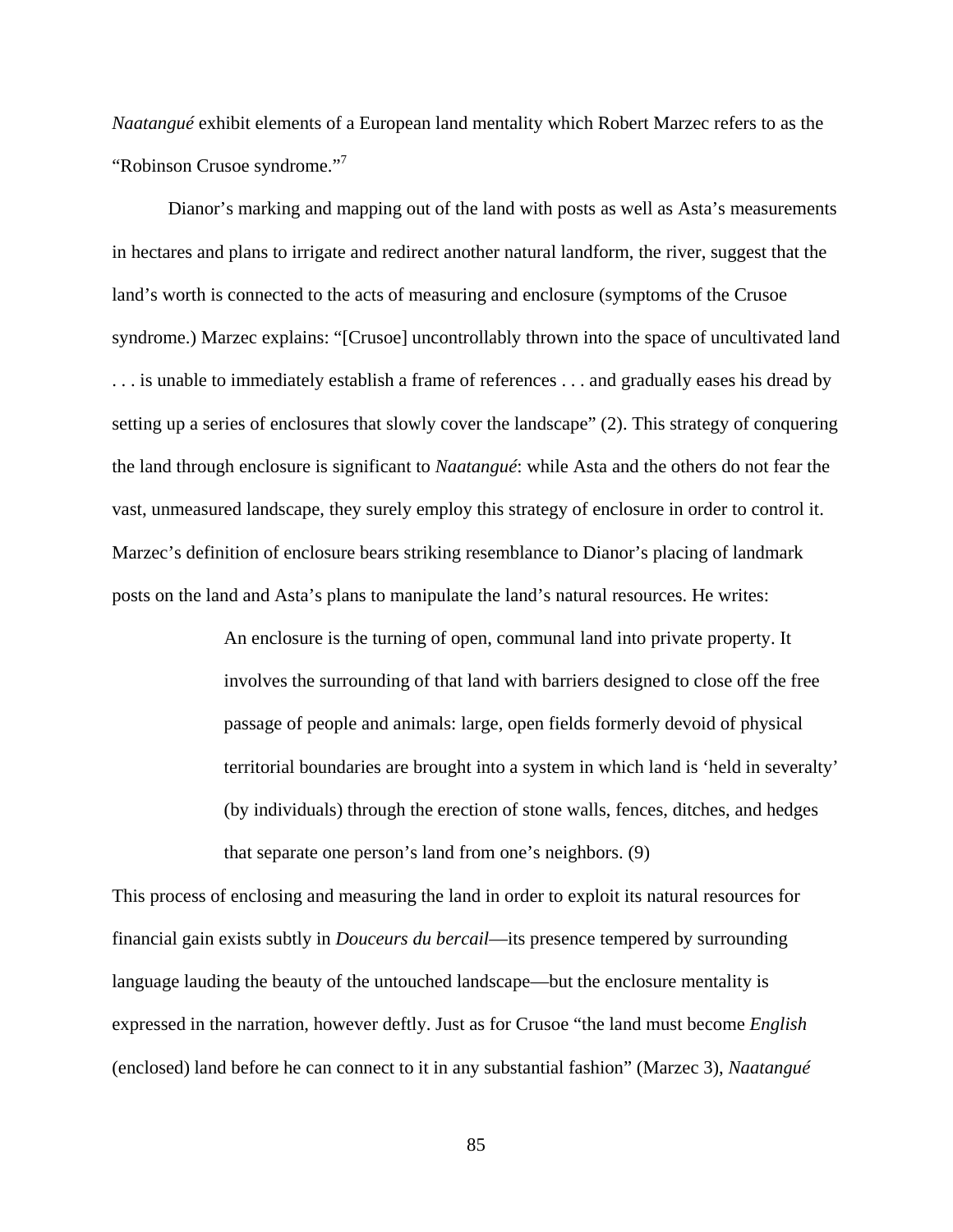must become Westernized (measured, evaluated, marked) land before Asta, Yakham, Dianor, and the others find their "dignité retrouvée" 'recovered dignity' (*Douceurs* 217) in the process of producing goods under the label "Douceurs du bercail."

Despite the presence of this mentality of enclosure, Sow Fall's treatment of the land is not one solely of domination; Asta and her friends experience the land *as nature* but not *only* as nature. It is this combination of aggressive and tender language that makes the environment's role in *Douceurs du bercail* so complex and labyrinthine. While *Naatangué*'s inhabitants "travailler les mains nue avec seulement quelques râteaux, des pelles, des haches, deux brouettes et une paire de cisailles pour commencer à défricher les deux hectares à mettre en valeur . . . " 'working bare-handed with only some rakes, shovels, axes, two wheelbarrows and a pair of shears to begin to clear the two hectares for production . . . ' (*Douceurs* 209), they also connect with the land as a site of peaceful stability seemingly removed from the aggressiveness of making the land productive. Yet even these moments of tranquil appreciation of the land itself are colored by Western ideas about enclosure and systematization. The narrator describes a tranquil moment of communal reaffirmation as Asta and her friends recommit to realizing their dream of happiness and dignity through success at *Naatangué*. This scene takes place "à l'ombre du grand tamarinier," 'in the shadow of the large tamarind tree (*Douceurs* 210), an object that the group appreciates for its natural beauty and symbolism of abundance. Yet the tree's natural role is subjugated as it becomes part of "la configuration d'une maison avec une seule case et une grande cour au-dessus de laquelle se déployaient généreusement les branches du tamarinier" 'the configuration of a house with only one hut and a large courtyard above which the branches of the tamarind tree spread generously' (*ibid*). The tamarind tree's presence represents raw nature's continued presence at *Naatangué*, but shows that its role has been mitigated by manmade,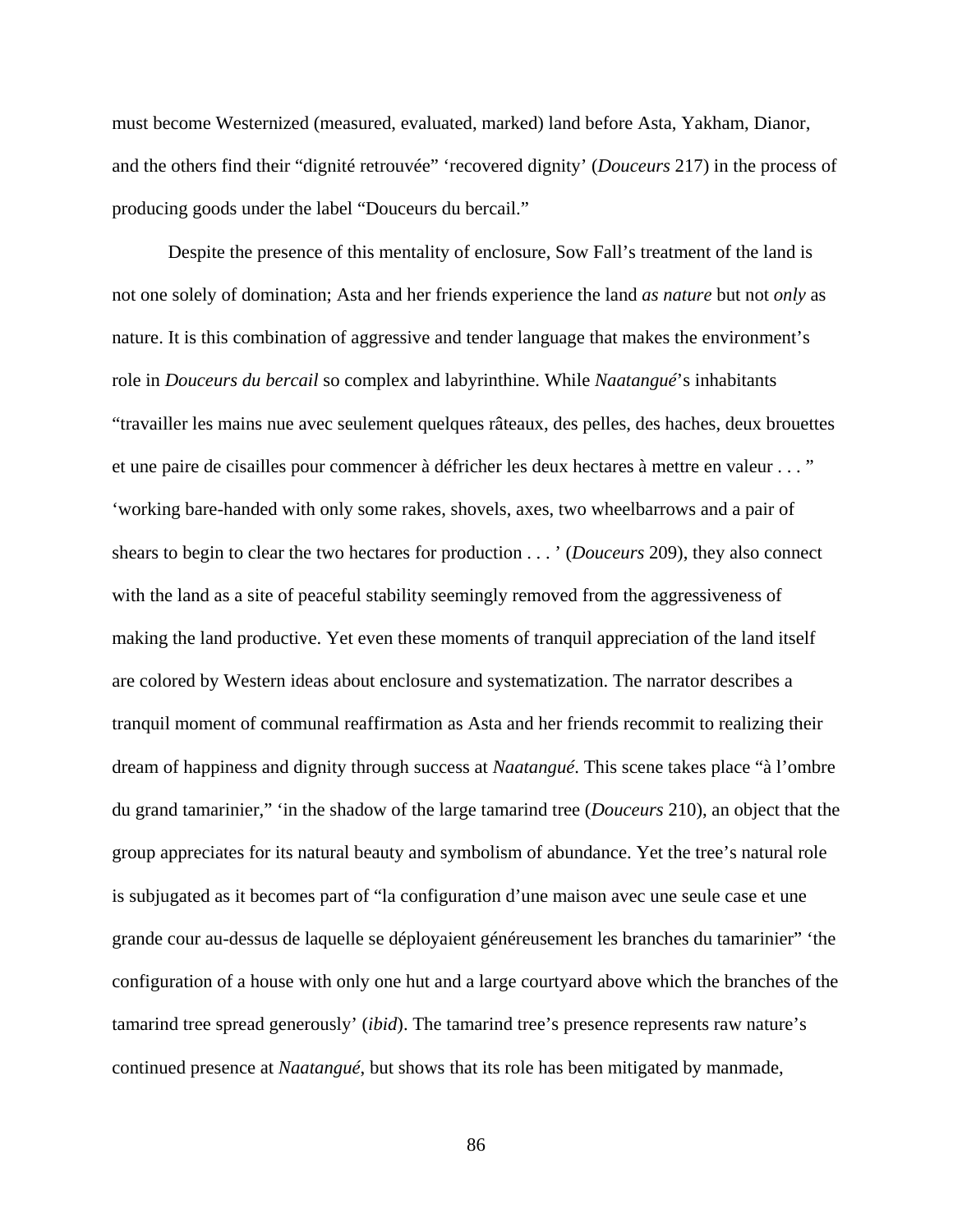constricting forces. It is, then, a space deeply conflicted by its natural roots and its constructed, "productive" existence.

# **Africa as Eden**

While the language Sow Fall employs in describing the way Asta and her friends wish to "mettre en valeur" 'make productive' (*Douceurs* 209) their land precludes *Naatangué* from functioning as a utopia, as some critics have suggested, the presence of Edenic and mythic paradisiacal references in the text suggest that some degree of divinity exists in the space Asta and her compatriots create. That the tension between the natural beauty of the land and its usefulness defined in terms of productivity and development excludes utopian interpretations of *Naatangué* is certain; however, Sow Fall's use of Edenic imagery in her description of the land implies that despite its problematic nature, it does possess the regenerative qualities of a paradisiacal space. Sow Fall thus creates at *Naatangué* a space that comments on, combines, and questions both Western and traditional African concepts of paradise. Through intermingling Christian and mythic references—Asta mentions Adam, Eve, and the Garden of Eden as well as the African myth of the river goddess Mame Coumba Bang—Sow Fall reinforces the idea that *Naatangué* is a place wrought with a duality of influence. By using these two religious references, one representative of the Western Christian tradition and the other of traditional African animist beliefs, Sow Fall posits that belief in the spirituality of nature exists in both traditions. Through this spiritual avenue, the duality of *Naatangué* again presents itself as paradoxical: the Edenic and traditional African religious narratives become complicated by perturbing, extra-natural influences (such as tools, irrigation, enclosure, etc.) that infringe upon the land-centric perspective which both traditions espouse. Asta declares, "Je voulais le convaincre que le Paradis n'est pas forcément ailleurs" 'I wanted to convince him that paradise is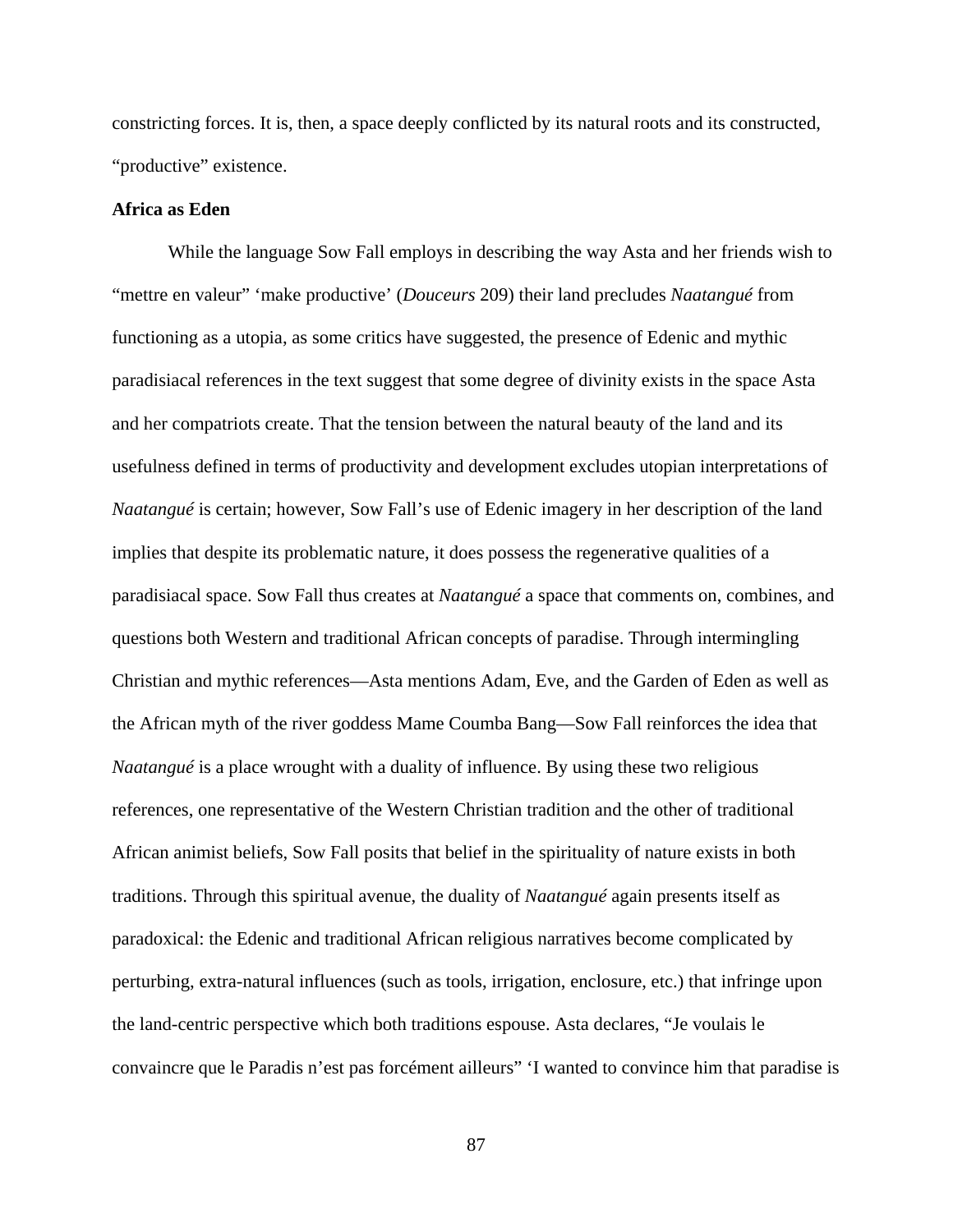not necessarily elsewhere' (*Douceurs* 201), yet in so doing creates a type of "paradise" that contends with its own Edenic and animist ideological roots. Even the wording that Sow Fall uses to put forth this assertion reveals an underlying use of Western discourse—to insist that paradise is *not* "elsewhere" emphasizes the importance of the Western referent in defining an African space.

It is significant that religious symbols of "pure" natural landscapes shape the way that Asta (and Sow Fall) conceive of *Naatangué* despite the non-natural elements that also shape the space. The references to Adam and Eve and to Mame Coumba Bang occur at a significant place in the narrative: when Anne (Asta's white, European friend) comes to visit *Naatangué*. Since Anne is the only white European person to visit Asta's alternative community in the book, it is meaningful that the fusion of the Eden narrative as well as that of Mame Coumba Bang occurs at a place in the narrative when Anne is present at *Naatangué*. The Western religious reference and Anne's presence itself suggest that Western modes of thought are essential at *Naatangué*—that colonial modes of discourse lend legitimacy to the African space. Because of this welcoming of Western influence, Sow Fall undercuts the purity of the natural spirituality of Eden, negating its paradisiacal function by its very mention in the Westerner's presence. By including the Garden of Eden references in her discussion of pure nature, Asta suggests that the traditional African legend alone is insufficient, and must be bolstered and combined with the Western religious tradition in order to function in a legitimate manner.

Sow Fall approaches the religiosity of *Naatangué* by first relating to Anne the traditional African legend of the river goddess and then blending in the Garden of Eden story, possibly in order to contextualize the situation for her European friend. After Anne's exclamation that the land seems "vierges comme le jour de la Création" 'as virginal as the day of Creation' (*Douceurs*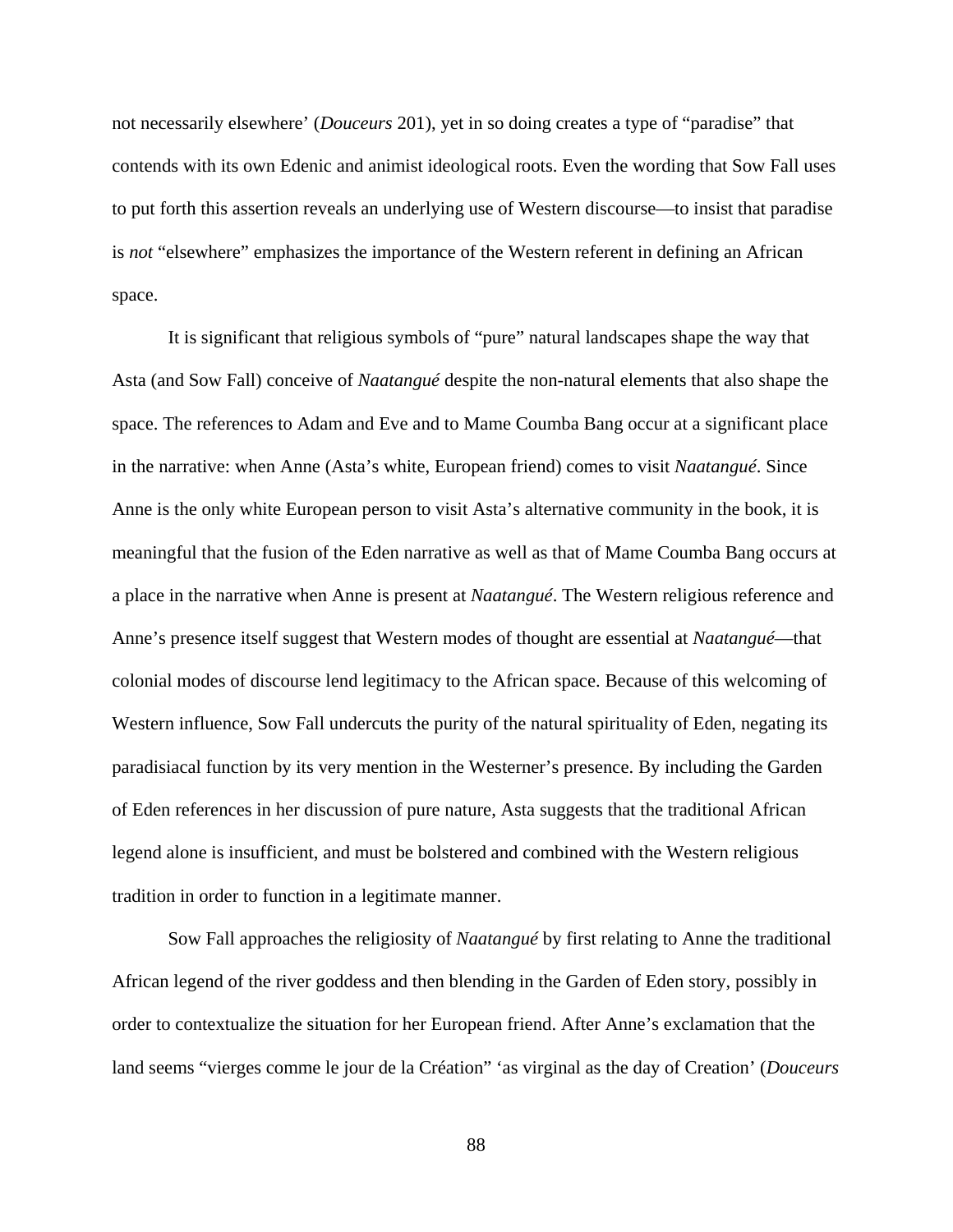195), Asta relates a part of the animist creation myth revolving around rivers or water sources. Asta describes the river goddess, who "est toujours une femme" 'is always a woman' (*ibid*) as "omniprésente, belle, charmeuse et impitoyable contre ceux qui seraient tentés de semer le désordre dans les eaux et tout autour du fleuve" 'omnipresent, beautiful, charming, and merciless towards those who would be tempted to sow disorder within the waters and around the river' (*ibid*). Asta characterizes this river goddess in an interesting way, as god-like (in a Western sense) due to her omnipresence and intolerance of "sowing disorder" in the world. Asta goes on to describe the spiritual connection between the river and femininity when she says, "le fleuve et la femme ont en commun le privilège d'être dotés d'une force prodigieuse cachée dans leur tréfonds, sans que rien, à la surface, ne le laisse soupçonner" 'the river and woman have in common the privilege to be endowed with a prodigious force hidden in their very depths, that nothing on the surface would allow one to suspect' (*Douceurs* 196). Asta supports this idea by introducing the story of Adam and Eve, which furthers Asta's assertion that women's power and influence have been "hidden" or lost since the antediluvian contexts of both myths. Asta explains that after Eve had eaten the apple, men "ont inventé tous les subterfuges possible en usant même de la magie, pour faire perdre à la femme la conscience de sa propre force" 'have invented all possible subterfuges, even using magic, to make woman lose awareness of her own strength' (*Douceurs* 196). Sow Fall, then, interprets the story of Adam and Eve selectively so that it supports the African legend's assertion that women's strength is hidden, creating a perhaps tenuous but significant link between the Western and African paradisiacal myths. In addition, this emphasis on the power of femininity again reinforces the study of gender issues as one of Sow Fall's principle concerns at *Naatangué*.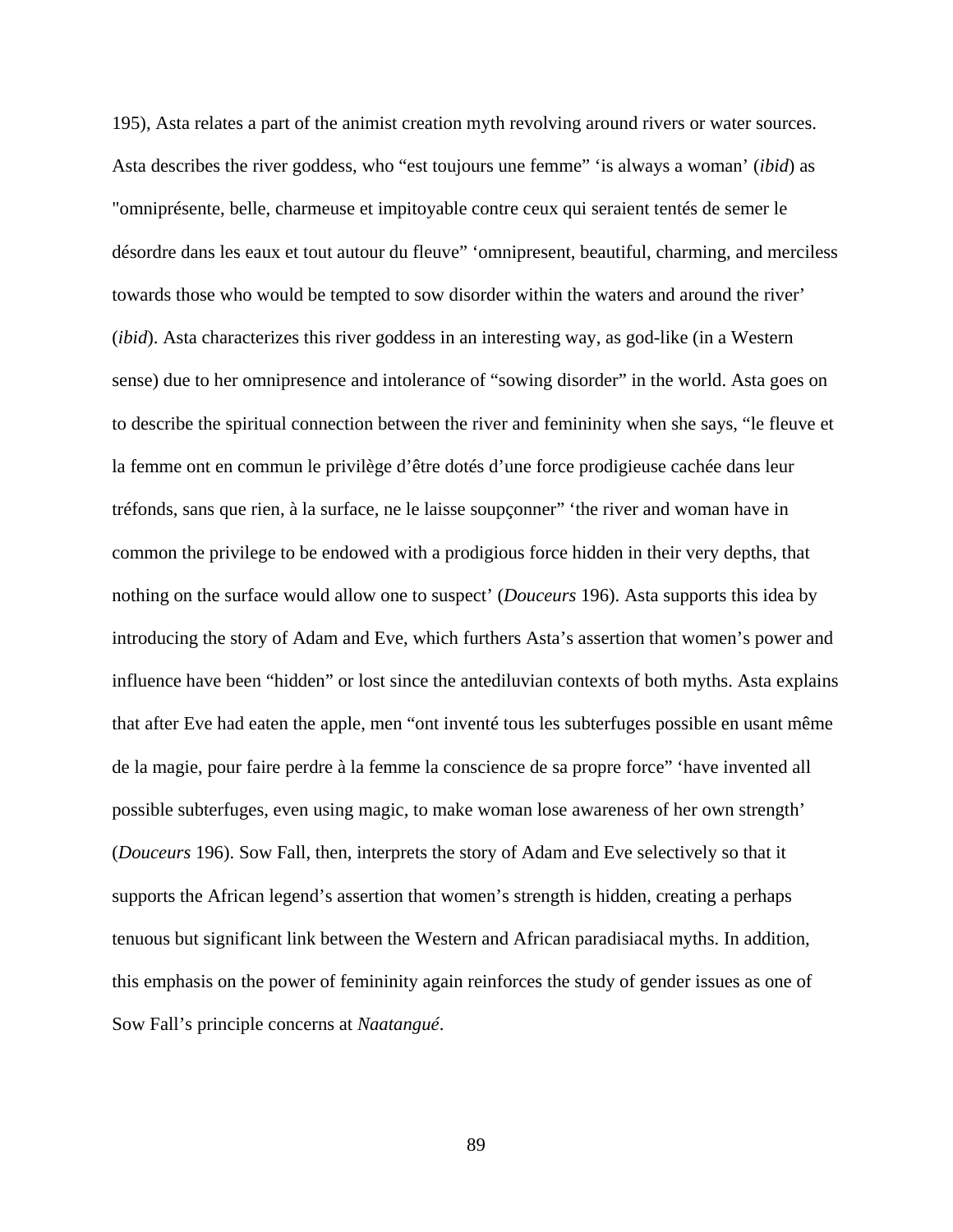The goal of Sow Fall's interesting combination of these two religious narratives remains elusive in context of the situational presentation of the two accounts. The stories share a strong argument for the innate strength of womankind, especially emphasized by the powerful river goddess, yet diverge ideologically in terms of the environment's function. The legend of Mame Coumba Bang acts as an attestation to the intimate connection between land and humankind that Asta seeks at *Naatangué* but the inclusion of the Garden of Eden narrative counteracts this liaison. Eden symbolizes pure, undefiled nature created by a divine force, which diminishes rather than accentuates *Naatangué*'s similarities to either tradition's paradisiacal ideal—the fact that it is constructed by human thought processes rather than God's highlights its dissimilarity to the pure and sacred space of Eden. Thus Sow Fall forges a connection in both stories between women and pure nature, but from an environmental perspective the connection between the two religious narratives becomes tenuous. The Garden of Eden narrative as Asta tells it exudes an almost nostalgic longing for the purity of nature Adam and Eve experienced before the Fall—a purity that continues to exist in the relationship between Mame Coumba Bang and the idea of the spiritual river. What prevents the intimate relationship between natural land and its inhabitants, however, is the "fallen" garden of *Naatangué* itself. In essence, Asta and her friends create what they see as a paradise, but the constructed and irrigated non-paradisiacal space of *Naatangué*  strips Mame Coumba Bang of her spiritual influence: once the river is irrigated, Asta et al. assume its authority. Thus *Naatangué* becomes a more complicated "paradise" as its numerous paradoxes present themselves upon close readings of the text.

In spite of the fact that *Naatangué* cannot function as the majuscule Paradise that Asta longs for due to its hybridized, Westernized, and constructed existence, the alternative community does, almost curiously, function quasi-paradisiacally for its residents who obtain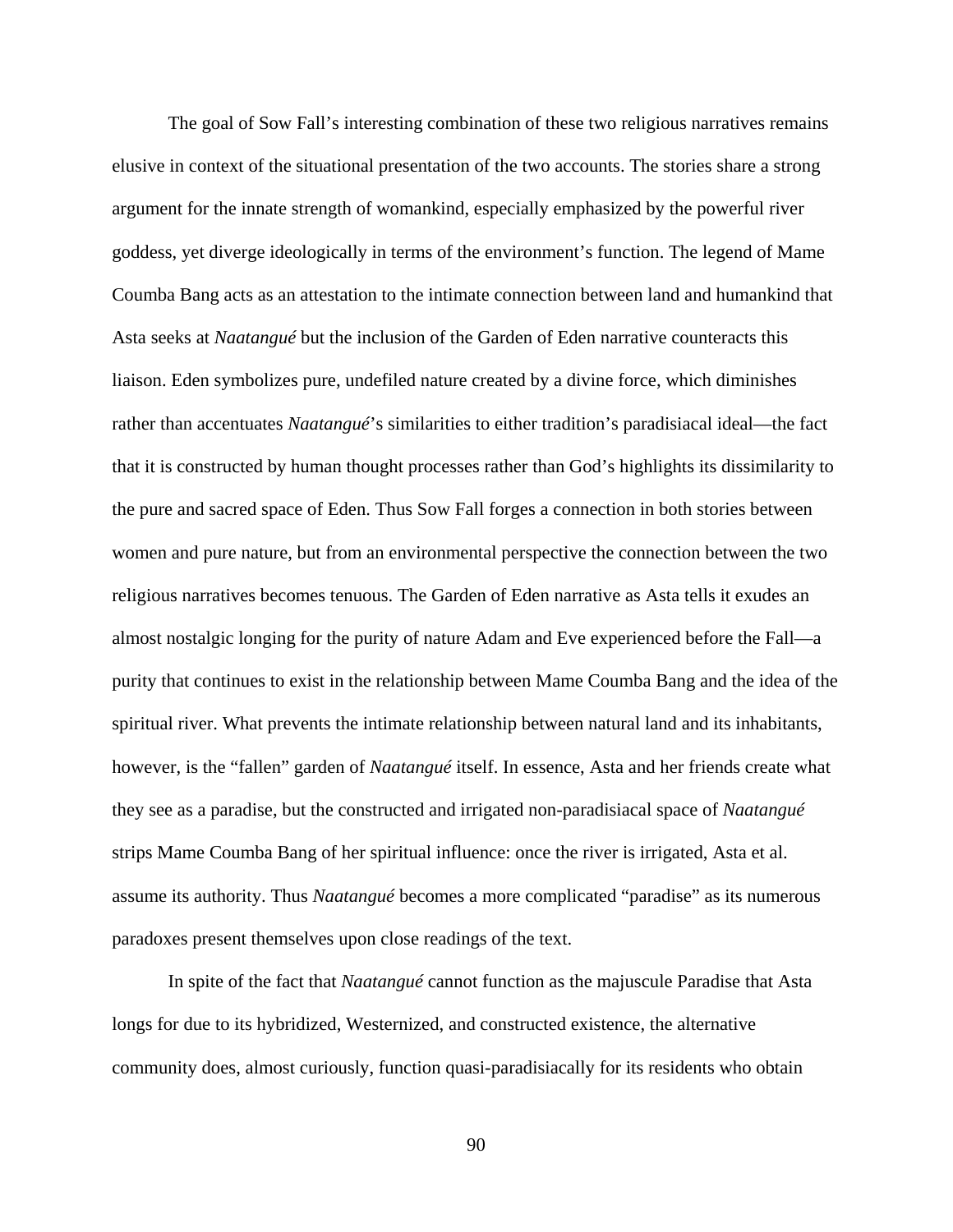their "dignité retrouvée" 'reclaimed dignity' (*Douceurs* 217). Problematic though *Naatangué*  may be, its inhabitants nevertheless find a measure of success therein. The Western influences on their success (the fact that they grow produce not for subsistence but for profit, the desire to "exploit" the land, etc.) problematize Sow Fall's presentation of *Naatangué* as an African paradisiacal space, but Asta still sees the endeavor as a distinctly African one. In a moment of reminiscence while enduring her detainment at the airport *dépôt*, Asta recalled a conversation she had with Anne at the beginning of their friendship regarding Africa's largely unrealized dream of development and success that she would later put into place with *Naatangué.* Asta said to Anne :

> C'est vrai que personne ne pourra nous offrir les moyens de notre développement. C'est même irréaliste de le penser, mais tant que vous autres ne cesserez de toujours nous asservir économiquement sans en avoir l'air, et de nous enfermer dans un cycle infernal en donnant un de la main droite en grande pompe, et en reprenant cent de la main gauche en toute discrétion . . .

It is true that nobody can offer us the means for our development. It is even unrealistic to think it, but as long as you others do not stop always enslaving us economically without appearing to do so, and to confine us in an infernal cycle, giving something with the right hand with pomp and circumstance while taking back secretly a hundred fold with the left hand, . . . (*Douceurs* 159-160)

In this sense, *Naatangué* functions as a successful space only insofar as its inhabitants incorporate rather than espouse Western ideas unchanged by African reception. Thus while *Naatangué* does not—and, indeed, cannot—operate as an Edenic paradise, it does offer its inhabitants the opportunity to regain their dignity. Sow Fall highlights *Naatangué* as a place which allows Asta and her friends to regain their lost dignity through her characterization of their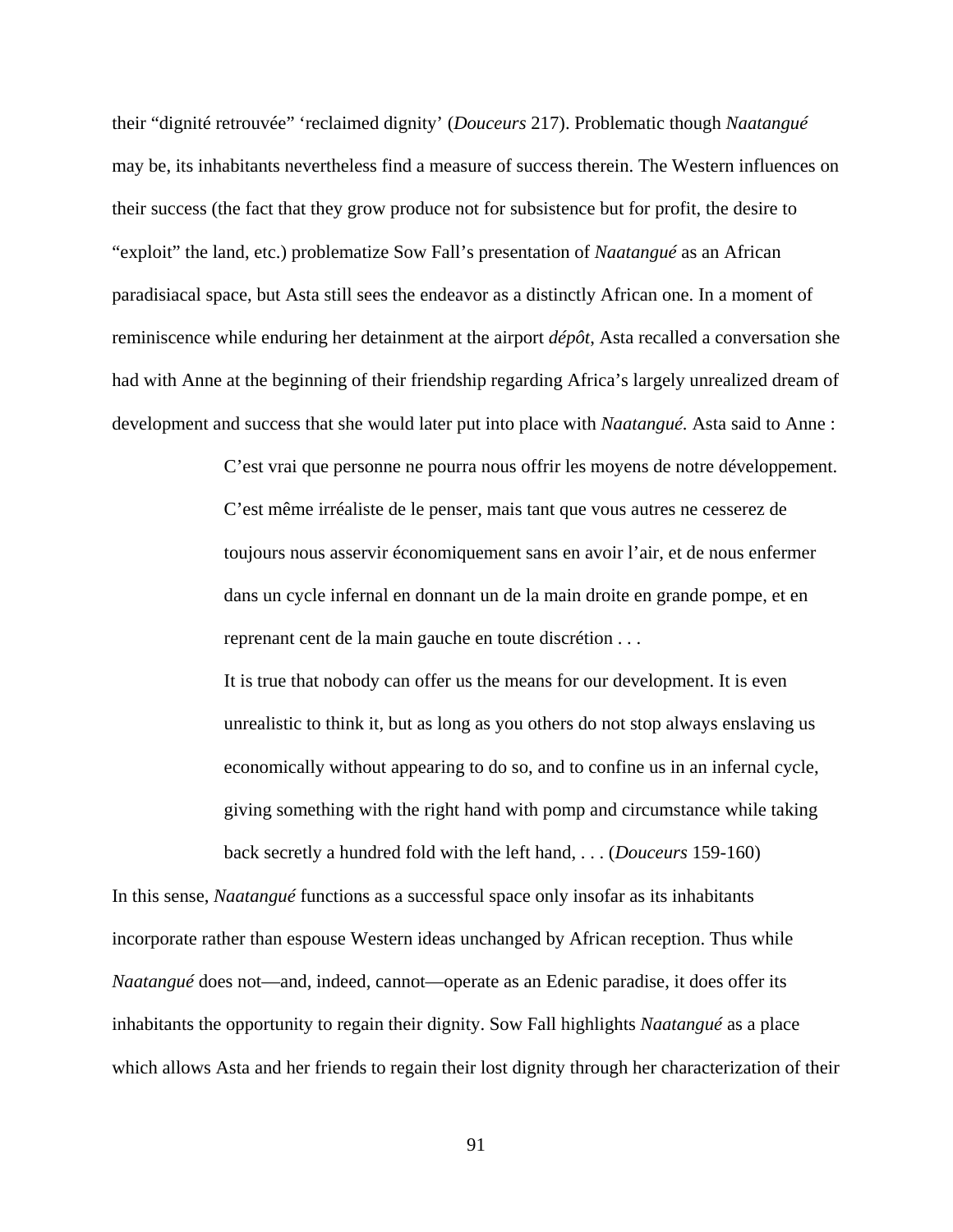alternative community as a place which avoids racial confrontation—a choice which is puzzling on one level since she spends such a large part of *Douceurs du bercail* to the analysis of racial tensions between black Africans and white Europeans and how they might be resolved. With the absence of racial confrontation, though, *Naatangué* becomes a healing space where the former *expulsés* can reestablish their dignity fully before attempting to resolve the racial conflicts which robbed them of their dignity initially at the French airport.

The paradox of Western influences at *Naatangué* does not become unimportant simply because its inhabitants are able to find fulfillment and success despite their problematic treatment of land, nor are the spiritual or ideological paradoxes of the space resolved because positive economic outcomes exist, but Sow Fall nevertheless makes an important commentary on successfully navigating the unavoidable complexities of a post-colonial African existence. Inconsistencies surround and penetrate *Naatangué*, yet Asta and her fellow deportees find there "le rêve enfin" 'the dream, finally' and "réconciliation avec soi" 'reconciliation with oneself' (*Douceurs* 217). Consciously or not, the workers at *Naatangué* begin a fusion of Western and African thinking that Sow Fall sees as a viable hybridized philosophy that may function well in modern Africa. While the implications of adopting Western ideas about land ownership, productivity and enclosure are wrought with complication, Sow Fall argues that hybridization is necessary for Africa's future.

Rob Nixon's essay, "Environmentalism and Postcolonialism," is useful in better understanding Sow Fall's use of hybridization as a literary strategy as she combines tradition and modernity, European and African thought, and even the precepts of environmental and postcolonial studies. In his essay, Nixon identifies four main divisions that have engendered "mutual reluctance" (233) between environmental literature and postcolonial literature—two of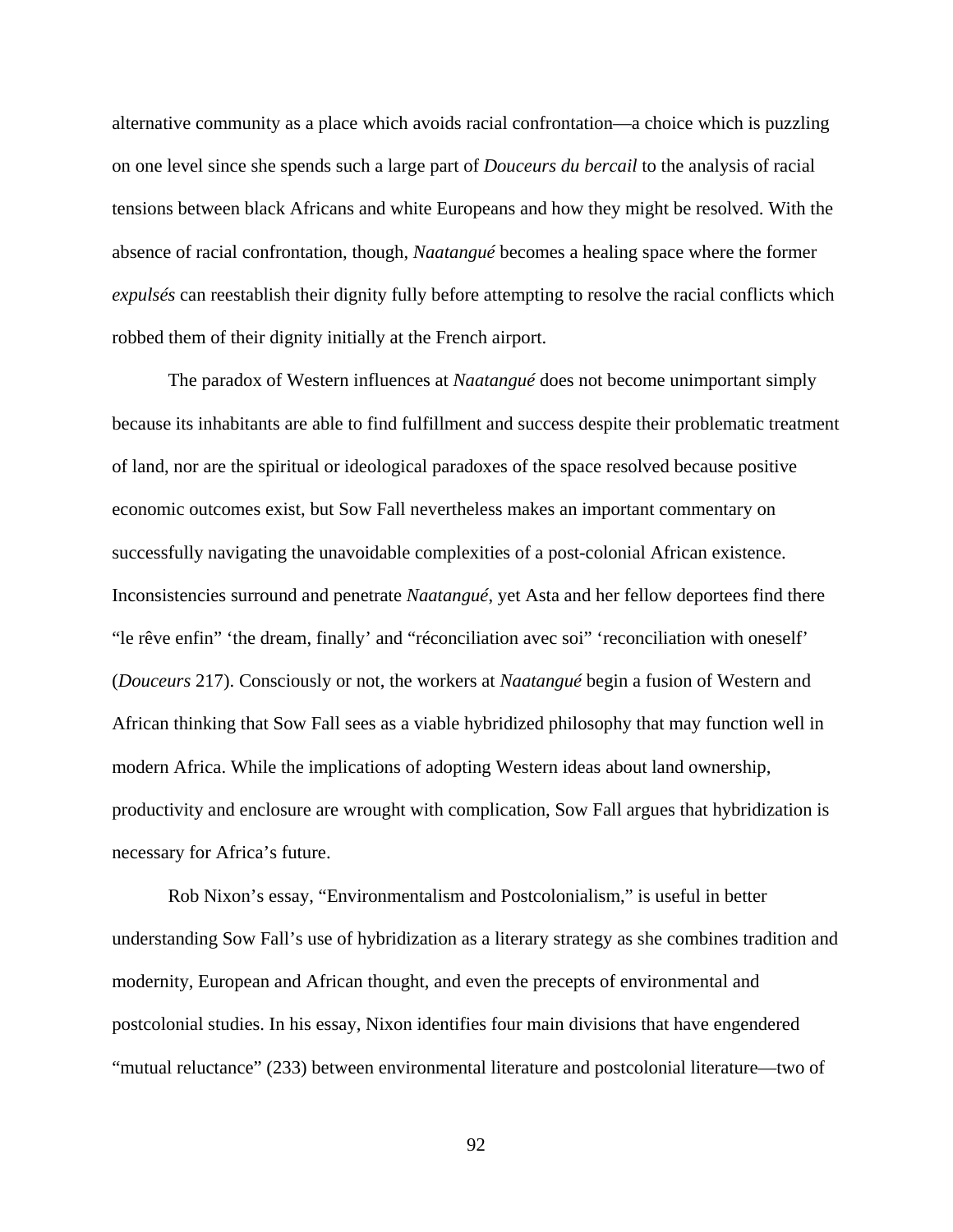which do not exist in Sow Fall's West African text. The first "schism" Nixon identifies is that "postcolonialists have tended to foreground hybridity and cross-culturation. Ecocritics, on the other hand, have historically been drawn more to discourses of purity: virgin wilderness and the preservation of 'uncorrupted' last great places" (235). In *Douceurs du bercail*, Sow Fall melds hybridity and preservation together at *Naatangué* as Yakham explains that its inhabitants will "implanter d'autres cultures" (205) into a space which aspires to preserve elements of tradition *through* hybridization. In other words, on a symbolic level, the accepting of foreign plants into the ancestral soil at *Naatangué* represents a willingness on Asta's part to allow traditionalism pliability rather than insist on its rigidity. Asta, even though she appears unaware of the extent to which her thinking (especially about land ownership) has been influenced by Western philosophies, realizes that traditionality in Africa must be malleable to a certain extent since its unchanged preservation has already proved unrealistic. It is significant that *Douceurs du bercail* navigates both hybridization and preservation since the text bridges a gap, at least to some degree, which Nixon sees between environmental and postcolonial literary efforts. Even if hybridization and the preservation of "pure" places are not necessarily resolved in the text, their presence suggests a literary sophistication in Sow Fall's work that anticipates the expansion of postcolonial literary thought.

*Douceurs du bercail* also approaches both subjects of Nixon's second distinction between ecocritical and postcolonial literary concerns. Nixon writes, "Second, postcolonial writing and criticism largely concern themselves with displacement, while environmental literary studies has tended to give priority to the literature of place" (235). *Douceurs du bercail* broaches the subject of displacement explicitly with Asta's unlawful detainment in the airport *dépôt* and subsequent deportation, with Sow Fall dedicating eight of eleven chapters to this incident and its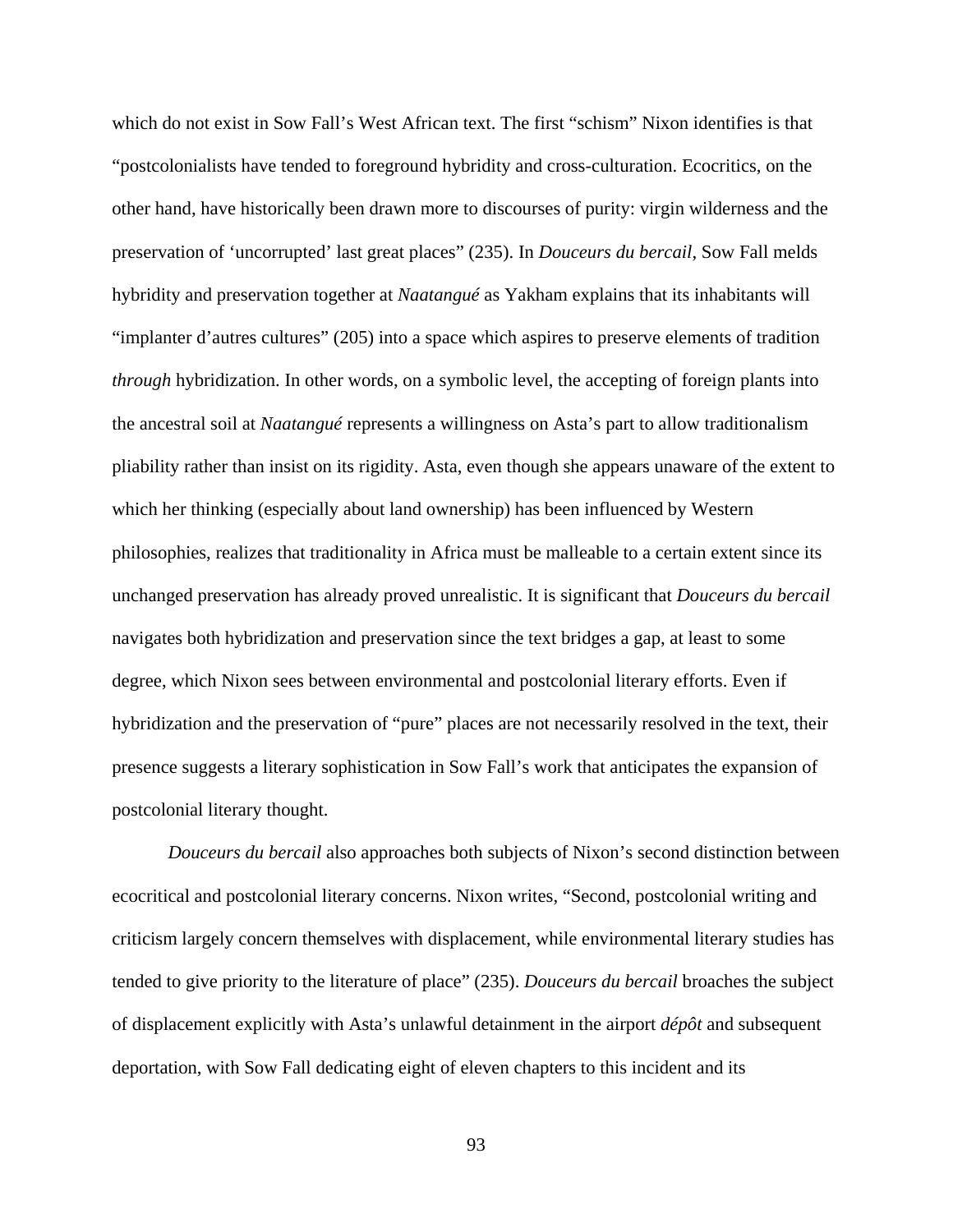repercussions. Yet Sow Fall also exhibits a concern for Nixon's "literature of place." The novel's title, *Douceurs du bercail*, serves as a slogan for the goods produced at *Naatangué* but more importantly as an affirmation of the importance of place. The sweetness of home, for Asta and the other deportees, is inextricably connected to an African space. Complicated though it may be by Western influences, it is still significant that Sow Fall ends her novel on African soil at *Naatangué*. Contrasted to the opening of the novel in the harsh, unforgiving European space of the airport, *Naatangué* offers hope for the future progress of Africa despite its unstable grounding on traditional and modern modes of thought. *Naatangué* does not function as a perfect solution to Africa's problems, but through it Sow Fall suggests that although Westernization will inevitably affect Africa's future, it is in an African space that success will come for Africans, not abroad where "Au bout de l'aventure, il n'y a que le mirage" 'At the end of the adventure, there is nothing but a mirage' (*Douceurs* 53). In a discussion between Asta and Anne, Sow Fall reinforces the importance of place in terms of Africa's future success. Asta has noticed a propensity in Senegal's young people to search for success anywhere but Africa, to look to other places for fulfillment. Yet Asta declares, "L'eldorado n'est pas au bout de l'exode mais dans les entrailles de notre terre" 'Eldorado is not at the end of the exodus but within the depths of our land' (*Douceurs* 87), reinforcing the importance of place for Africa's future success. Again Sow Fall treats both displacement and place as significant issues in *Douceurs du bercail*, further emphasizing the novel's prescient ability to encompass wide-ranging themes from ecocritical and postcolonial frameworks—branches of literary criticism that were not yet, according to Nixon, at odds with each other when Sow Fall published the book in 1998. *Douceurs du bercail* therefore exemplifies Sow Fall's focus on hybridization in terms of content as well as structure, reinforcing through her writing style the importance of cultural blending at *Naatangué*.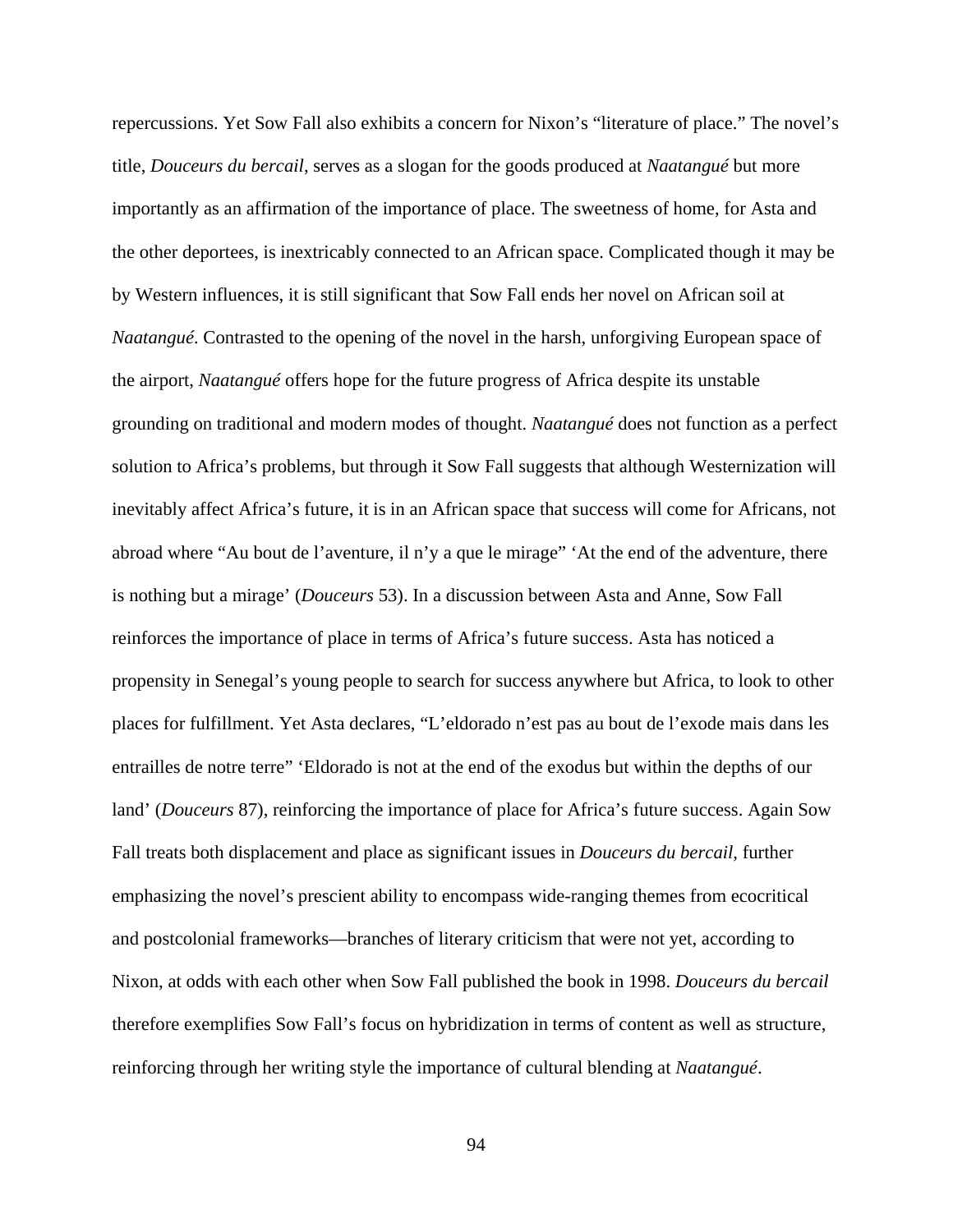# **La Terre Ne Ment Pas**

Asta's adage "la terre ne ment pas" 'the land does not lie' (*Douceurs* 188) provides yet another avenue of study into the treatment of environmental issues in *Douceurs du bercail*. Sow Fall presents this phrase as central to Asta's environmental ideology, referring to the creation of *Naatangué* as "l'occasion . . . de tester l'adage" 'the opportunity . . . to test the adage' (*ibid*). If *Naatangué* is, then, at least on one level, an experiment to determine whether or not the aphorism is true, the situation begs the question of why it necessitates experimentation. While my translation of the phrase is literal and therefore exactly alike Natalie Edwards', *la terre* has many definitions and connotations, such as "*surface du sol*" 'ground,' *matière* 'earth or soil,' *campagne* 'countryside,' *terrain* 'plot of land,' *région* 'region of land,' *où vit l'humanité* 'where humanity lives,' and others (Oxford-Hachette 806).<sup>8</sup> Sow Fall refrains from elaborating further on the phrase itself, thereby allowing for multiple interpretations of its meaning, though she does hint at its meaning elsewhere in *Douceurs du bercail.*

While *la terre* could refer figuratively to the world itself, suggesting that one's context or surroundings reveal truth, there are indications elsewhere in the text which imply that the definition of *la terre* in the context of Asta's adage connotes a narrower meaning, restricted perhaps even to soil, earth, or ground. The most telling implication in the text that points toward a narrow, earthy definition of the word *la terre* emerges from a comparison to *Naatangué*'s opposite space: the French airport. In this space, the "world" of the airport lies to Asta repeatedly. While in the *dépôt*, Asta's surroundings fail to reveal even the simplest truths such as the time of day or the weather conditions: "Le jour . . . ou la nuit? Rien ne permet de le savoir. Il n'y a plus de cycle, plus de jour, plus de nuit. Plus d'ombre, plus d'heure, mais l'omniprésence de cette lumière blanche qui frappe, mord au plus profond de la chair, et tape sur les nerfs" 'Day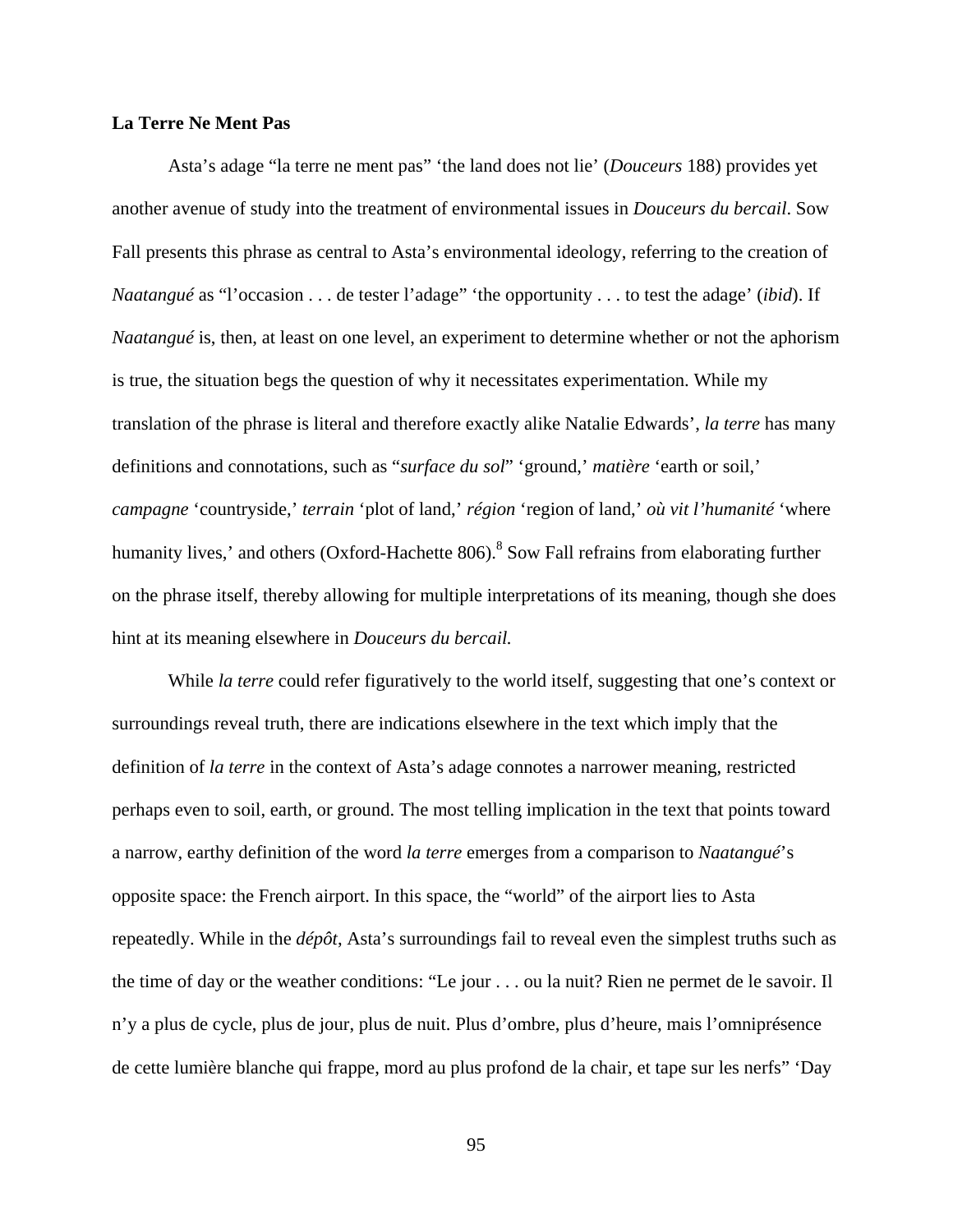. . . or night? Nothing enabled her to know. There was no more cycle, no more day, no more night. No more shadow, no more hours, but the omnipresence of this white light that strikes, bites to the very core of the flesh, frays the nerves' (*Douceurs* 83). In this airport space, everything lies to Asta. The "insolente lumière blanche" 'insolent white light' (*Douceurs* 40) conceals the reality of the time of day, but even more importantly Asta's surroundings lie to her about her identity: her situation tells her she is an undocumented immigrant caught without her papers when the opposite is true. Natalie Edwards sees a similar dichotomy between the land which does not lie and the (European) land which does. She writes, "As Asta remarks of their new existence, living off the land in a new community, 'la terre ne ment pas'; officials may lie, one's countrymen may life, and images of mono-cultural and mono-national blocks may be delusory, so one should link oneself to one's land through stories" (60), recognizing the elements of untruthfulness that abound in the airport as well as the significance of the stories of Mame Coumba Bang and Adam and Eve that teach similar truths. In other words, if the land of artificial light and time is untruthful, then the natural, inartificial space of *Naatangué* is *la terre* which imparts truth. Standing in opposition to the arrogant artificial lights of the *dépôt*, at *Naatangué*  "le soleil étale sa somptuosité sur la bourgade paisible" 'the sun spreads his sumptuousness over the peaceful little town' (*Douceurs* 192).

Operating under the assumption that *Naatangué* embodies the fact that the earth or soil does not lie, the adage implies that "real" land (not the artificial, concretized, technologized land of European airports) communicates truth. But what is the truth that *Naatangué* imparts to its inhabitants—or, by extension, Sow Fall's readers? For Sow Fall, some aspect of the natural landscape enlightens its residents with truths about the human condition that unnatural landscapes cannot. The truth that the land speaks is revealed in the closing pages of *Douceurs du*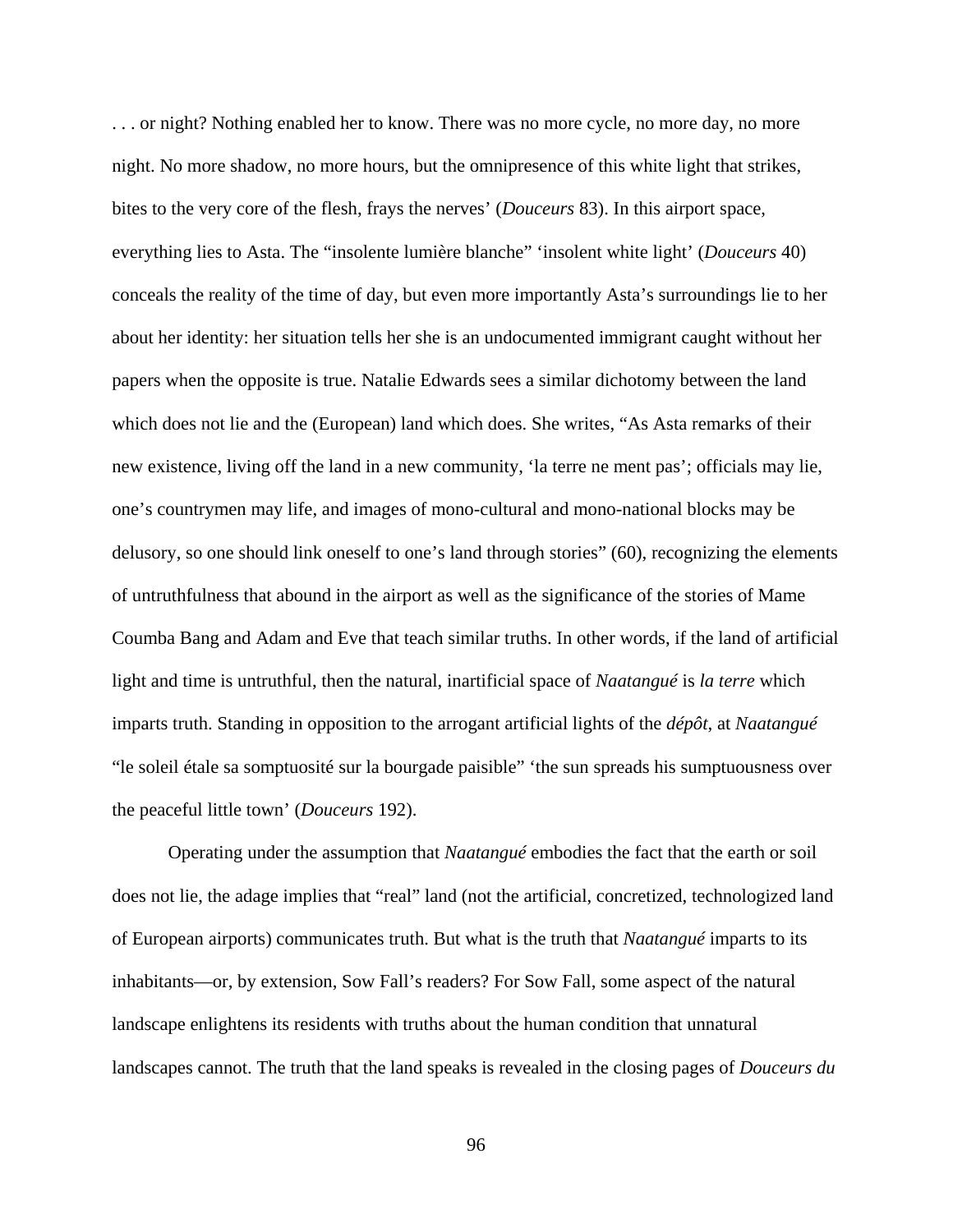*bercail* as Asta and her fellow workers at *Naatangué* celebrate the success of their "aventure" 'adventure' (*Douceurs* 216). Sow Fall writes:

> Leur grand Bonheur avait été de s'identifier à un label: *DOUCEURS DU BERCAIL. DOUCEURS DU BERCAIL!* L'heureuse trouvaille de Dianor n'était pas seulement une manière de nommer les produits ainsi étiquetés qui, de *Naatangué*, convoyaient partout dans le pays et ailleurs l'idée d'une terre généreuse et hospitalière capable de donner plus qu'on lui a offert. Their great happiness had been to identify with a label: *The Sweetness of Home. The Sweetness of Home!* Dianor's happy discovery was not only a way of naming the products thus labeled which, from *Naatangué*, transported all over the country and elsewhere the idea of a generous and hospitable land capable of giving more than was given it. (*Douceurs* 217)

This passage begins to unlock the truth that nature tells by recognizing that unlike the "monde du concret" 'world of concrete' (*Douceurs* 181), a phrase Anne uses to refer to Europe, which takes everything away from Asta, the land of natural sunlight, open air, and rich soil of *Naatangué*  gives freely. As discussed earlier, the fact that *Naatangué'*s inhabitants take from it at all—its pristine condition, its rich nutrients, its valuable *guêwe*—is problematic, but in spite of their Western treatment of the land, it functions as a continual source of richness, growth, and progress.<sup>9</sup>

Recognizing the importance of nature's freely imparted abundance, Sow Fall continues to reveal truths that nature reveals to those who experience it. She writes, "Le Bonheur, au fond, c'est comme le Savoir: il n'est pas loin, il faut savoir le trouver: '*kham kham soré woul, dafa lakhou. DOUCEURS DU BERCAIL*, c'était un label de réconciliation avec soi . . . "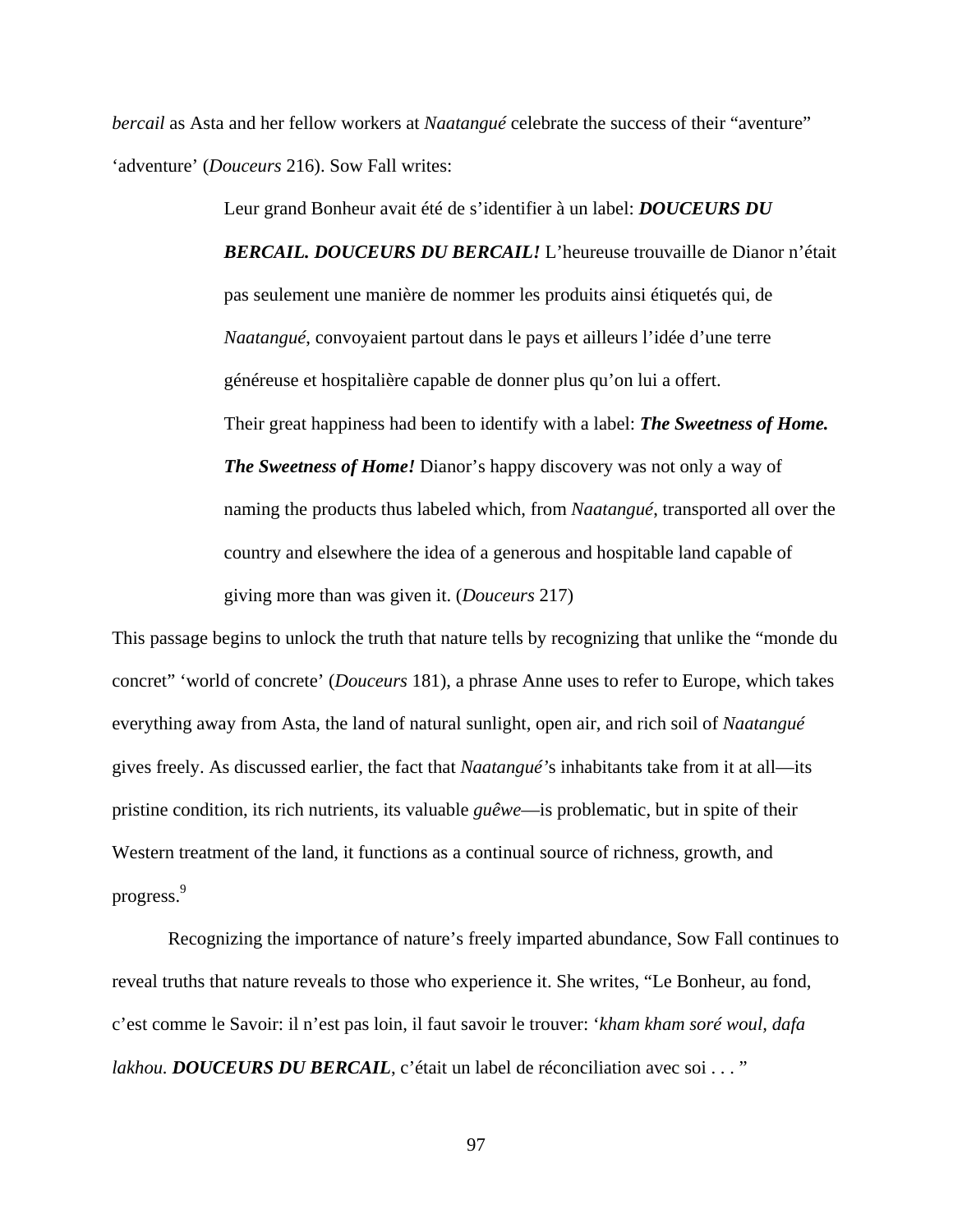'Happiness, at its heart, is like Knowledge: it is not far away, one must know how to find it: Knowledge is not far away, it is only hidden. *The Sweetness of Home***,** it was a label of reconciliation with oneself' (*Douceurs* 217).<sup>10</sup> Through this series of statements, Sow Fall posits that a relationship with *la terre* enables humankind to gain wisdom or knowledge about themselves that other, artificial landscapes keep hidden. This parallels the narrative progression from *dépôt* to *Naatangué*, where first the deportees are faced with self-doubt and confusion but recover their lost dignity and sense of worth through an intimate relationship with the inartificial landscape of Senegal. Author David Abram's work also studies the differences between Western and traditional cultures and the impact of the latter's close relationship with inartificial landscapes. Although Abram focuses mainly on oral societies rather than traditional peoples that have been Westernized to some extent, his observations of cultures which remain intimately connected to nature are pertinent for discussing the more organic aspects of *Naatangué*. Abram writes:

> But for those indigenous cultures still participant with the more-than-human lifeworld, for those peoples that have not yet shifted their synaesthetic focus from the animate earth to a purely human set of signs, the riddles of the under-the-ground and the beyond-the-horizon (the inside of things and the other side of things) are felt as vast and powerful mysteries . . . (217)

Asta and her friends cannot be categorized as part of the indigenous peoples of which Abram writes, but their rejection of a wholly Western landscape in exchange for one more closely connected with natural surroundings provides valid evidence for an analysis using Abram's interpretation. Though *Naatangué* is not an African paradise free from Western influence, its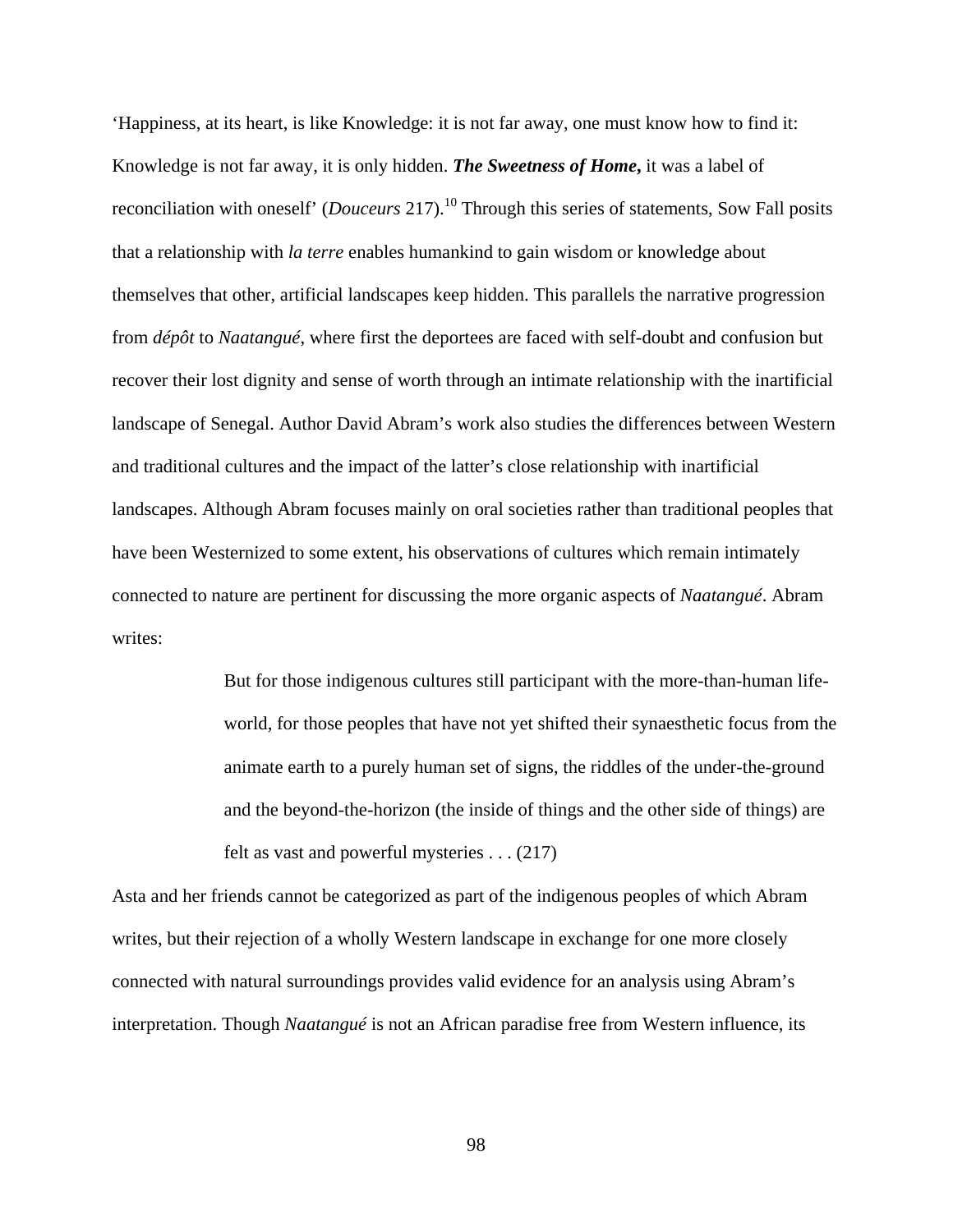inhabitants' proximity to more natural land enables them to unlock the "mine d'or sans le savoir" 'a gold mine without knowing it' (*Douceurs* 213) beneath the soil, the richness of the earth.

Closeness to nature therefore becomes the key to understanding its truths. The "sweetness" of one's home, homeland, or home soil, is the realization of this truth—the ability to gain knowledge and wisdom about oneself through connecting with one's environmental context. At the airport, Asta refers to the treatment she endured from one of the officials "une insulte à l'intelligence et à la dignité humaine" 'an insult to intelligence and to human dignity' (*Douceurs*  62), but the natural setting of *Naatangué* teaches her (and the others) to reclaim knowledge and dignity. Author Mildred Mortimer writes, "In *Douceurs du bercail*, her protagonist, Asta, is a woman who, like the writer herself, believes in the land and its people, her optimism rooted in a solid appraisal of human capabilities" (*Writing from the Hearth* 152), a correct interpretation, but to further Mortimer's words, I add that Sow Fall believes not just in the land, but in the land's ability to teach its people about the magnificence of human existence. Towards the end of *Douceurs du bercail*, Anne recognizes that *Naatangué* has proved the adage "la terre ne ment pas" 'the land does not lie' (*Douceurs* 188) to be true. She affirms its ability to teach its residents truths about human existence when she says:

> Je reviendrai avec Didier pour lui faire découvrir ce qu'il y a de sublime chez vous: cette chaleur venue du cœur, cette manière de sentir l'autre, de le respecter, de le soutenir moralement, ces gestes, ces paroles, ces rires francs, ces bonheurs qui sauvent de la désolation d'un monde de détresse où grondent la misère et l'angoisse . . .

I will come back with Didier to make him aware of what is sublime here: this warmth that comes from the heart, this way of being conscious of others, of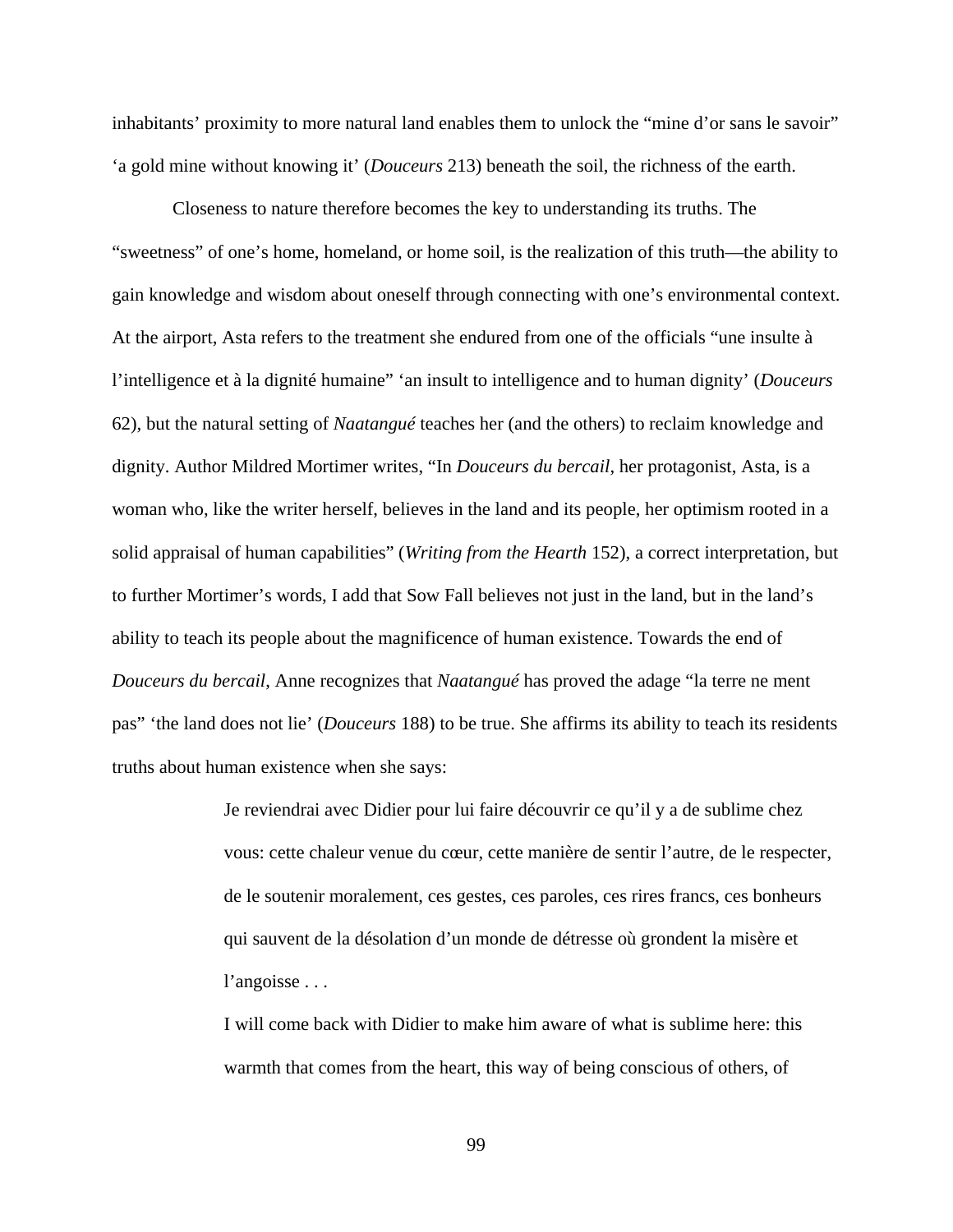respecting them, of supporting them morally, these gestures, these words, these honest laughs, these pleasures that save a world of distress, where misery and anxiety rumble, from desolation . . . (*Douceurs* 198)

It is significant that Anne recognizes the truths that *Naatangué* teaches when she visits since she comes from the European land that does not always tell the truth about existence. Anne's summation of what the land at *Naatangué* accomplishes for its inhabitants supports Asta's belief that natural landscapes heal and teach in a way that more artificial contexts cannot.

The power of the land at *Naatangué* to reshape, enrich, and teach its inhabitants and the fact that it "does not lie" as the European space of the airport does not free it from the complications arising from Sow Fall's problematic use of environmental thought and language in *Douceurs du bercail*. *Naatangué* provides positive outcomes for its inhabitants, but the way they conceive of it in Western terms blurs the contrast between the European world of cold concrete with the quasi-paradisiacal "natural" land in Senegal. Yet even with as *Naatangué*'s inhabitants shape, measure, irrigate, and construct it, the elements of its original natural purity (growth, abundance, fertility, immanence of deities) survive in the African space, having vanished from European landscapes. In this way, Sow Fall argues through *Naatangué* that a space able to accommodate or adapt to inevitable Western influences is perhaps more realistically viable for Africa's future than a Voltairian garden would be.

# **Conclusion**

Sow Fall's descriptions both of the airport and *Naatangué* reveal a paradoxical environmental conception of these spaces. While the language used to describe the airport consistently characterizes it as a place of order and artificiality, "Asta est dans les caves de l'aéroport. Un espace rectangulaire surpeuplé d'hommes, de femmes et d'enfants" 'Asta is in the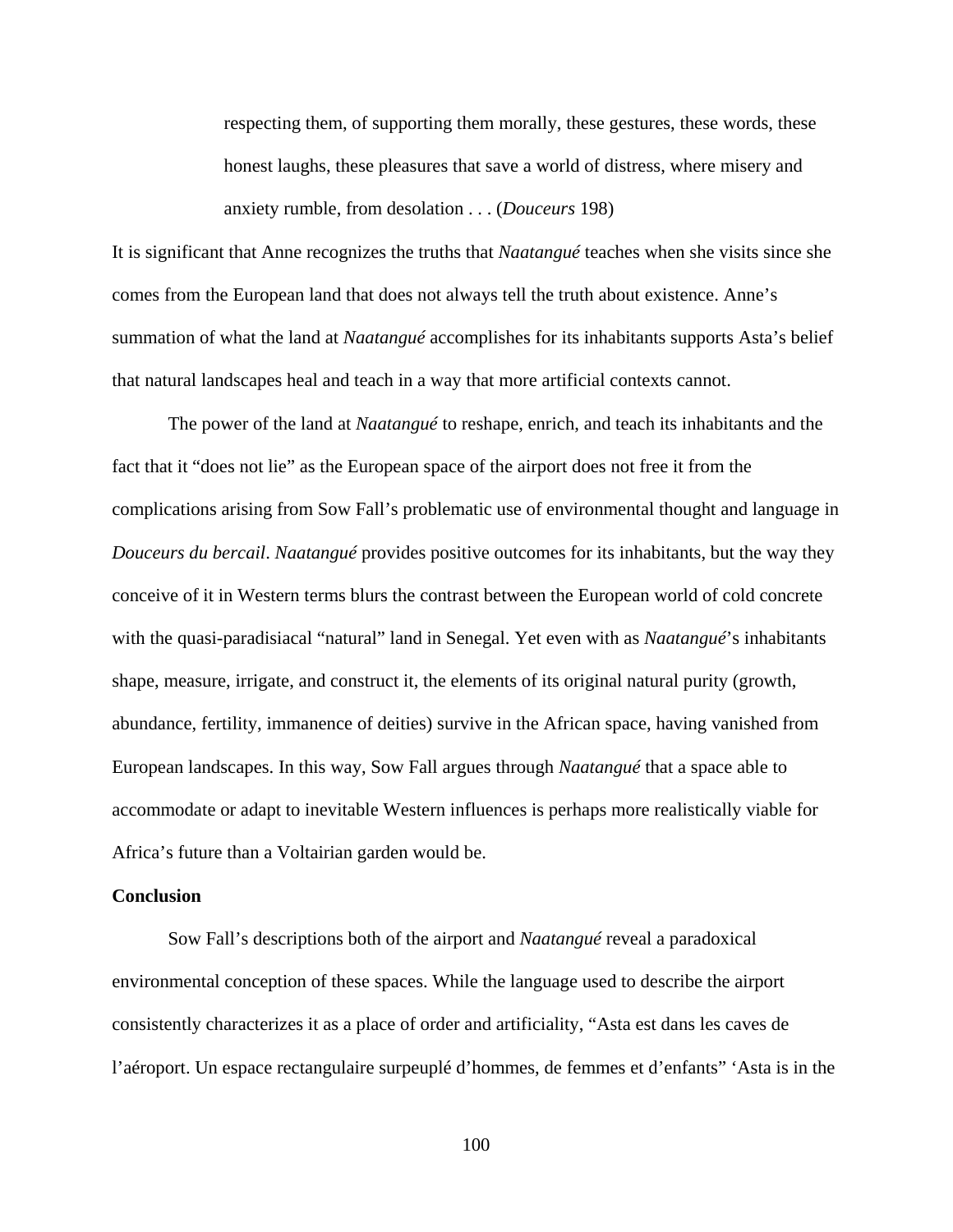cellar of the airport. A rectangular space overcrowded with men, women and children' (*Douceurs* 39), the description of *Naatangué* shifts in the course of the narrative. The first description of the landscape Sow Fall offers emphasizes its difference from the measured, rectangular space of the airport. She writes, "Paysage nu, silencieux, énigmatique sous la ronde des oiseaux" 'Bare landscape, silent, enigmatic under the round dance of the birds' (*Douceurs*  193). Initially, then, *Naatangué* acts as a natural, unbounded space which contrasts the calculated concrete corners of the Western city. Even the roundness of the birds' flight contrasts the rectangular space of the airport. Sow Fall indeed intends for *Naatangué* to stand in opposition to the airport, but as Asta and her fellow deportees from the airport begin to shape the land through the implementation of Western ideas espousing exploitation of landscapes at the expense of natural growth, the initially stark difference between the two spaces becomes increasingly blurred and complex. The outcomes that Anne mentions in her impressions of *Naatangué*: respect, morality, close relationships, etc., are only complicated by the land's simultaneous natural character and modern Western influence.

Thus *Naatangué* appears neither as a haven from the modern world of concrete nor as a wholly Western space disconnected from its rural environmental context, but as a perplexing hybrid of both worlds. Illustrative of this fact is the question the local *Sénégalais* ask to Asta and her friends when they move to the rural of Bakhna, "Quand vous allez exploiter ce terrain, est-ce que vous allez tout raser pour y mettre d'autres choses à la place, des choses qui rapportent de l'argent?" 'When you develop this plot of land, are you going to cut down everything to put other things in place, things which bring in money?' (*Douceurs* 205). These more traditional Africans recognize in Asta and her companions pronounced Western influences, exhibiting a protective attitude towards the land they fear will be demolished by these "*Waa Reewu Takh*"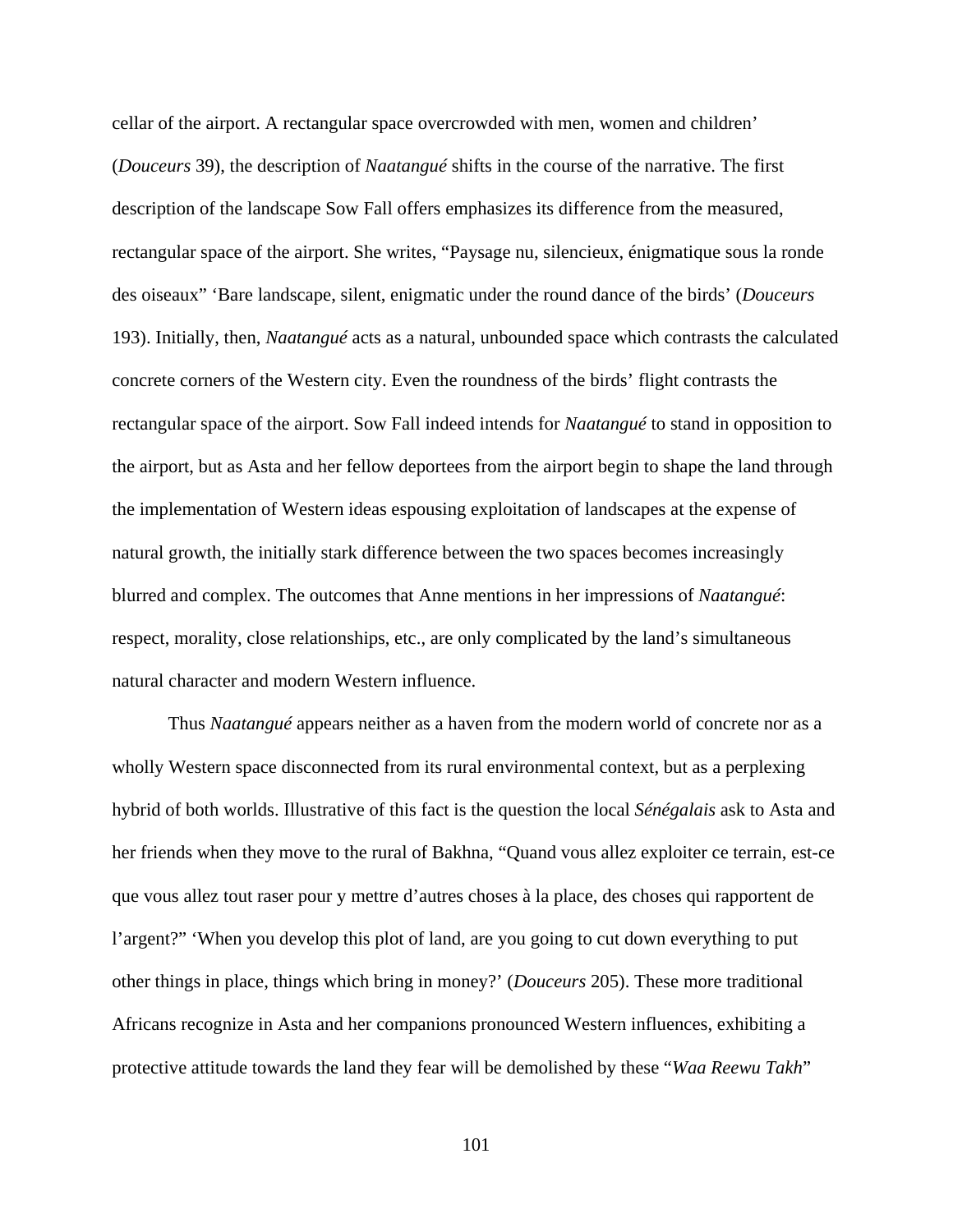'those who come from concrete villages' (*Douceurs* 203).<sup>11</sup> Yakham assures the local residents that a complete demolition of the landscape will not occur, that they rather wish to "enrichir le site" 'enrich the site' (*Douceurs* 206). While enriching or improving the site appears to be a noble pursuit, it is important to note that this attitude implies that the undeveloped land needs improvement and is unprofitable in such a state. Thus while *Naatangué* functions as a regenerative space, restoring to Asta and the other detainees their lost dignity, an environmental reading of *Naatangué* reveals instability and ideological contradictions in the land which in Oulof means "bonheur, abundance, paix" 'happiness, abundance, and peace' (*Douceurs* 197). This attention to the environmental language in *Douceurs du bercail* proves that *Naatangué* acts as a hybridized space influenced both by traditional and modern forces, and while its positive effect on Asta and her friends need not be devalued, its aggressive and sometimes violent transformation of the virgin landscape cannot be ignored.

This duality of conflicting cultural forces at *Naatangué* exhibits Sow Fall's sophisticated treatment of the environment in *Douceurs du bercail.* Oblivious though she may have been to environmental literary criticism while writing the book (indeed, early ecocritical texts, such as those mentioned by Glotfelty, might not have even been available in French at the time), the environment's function in *Douceurs du bercail* contributes important transnational breadth to ecocritical studies—a branch of criticism which has itself admitted that its narrowly American scope needs widening. <sup>12</sup> Sow Fall's paradoxical treatment of the environment in *Douceurs du bercail*, puzzling as it may be, exhibits not only a hybridization of traditional and modern land ethics, but exemplifies Sow Fall's blurring of genres.

The environmental paradoxes which abound in *Doucuers du bercail* adumbrate significant complications existing between literature and the environment—complications that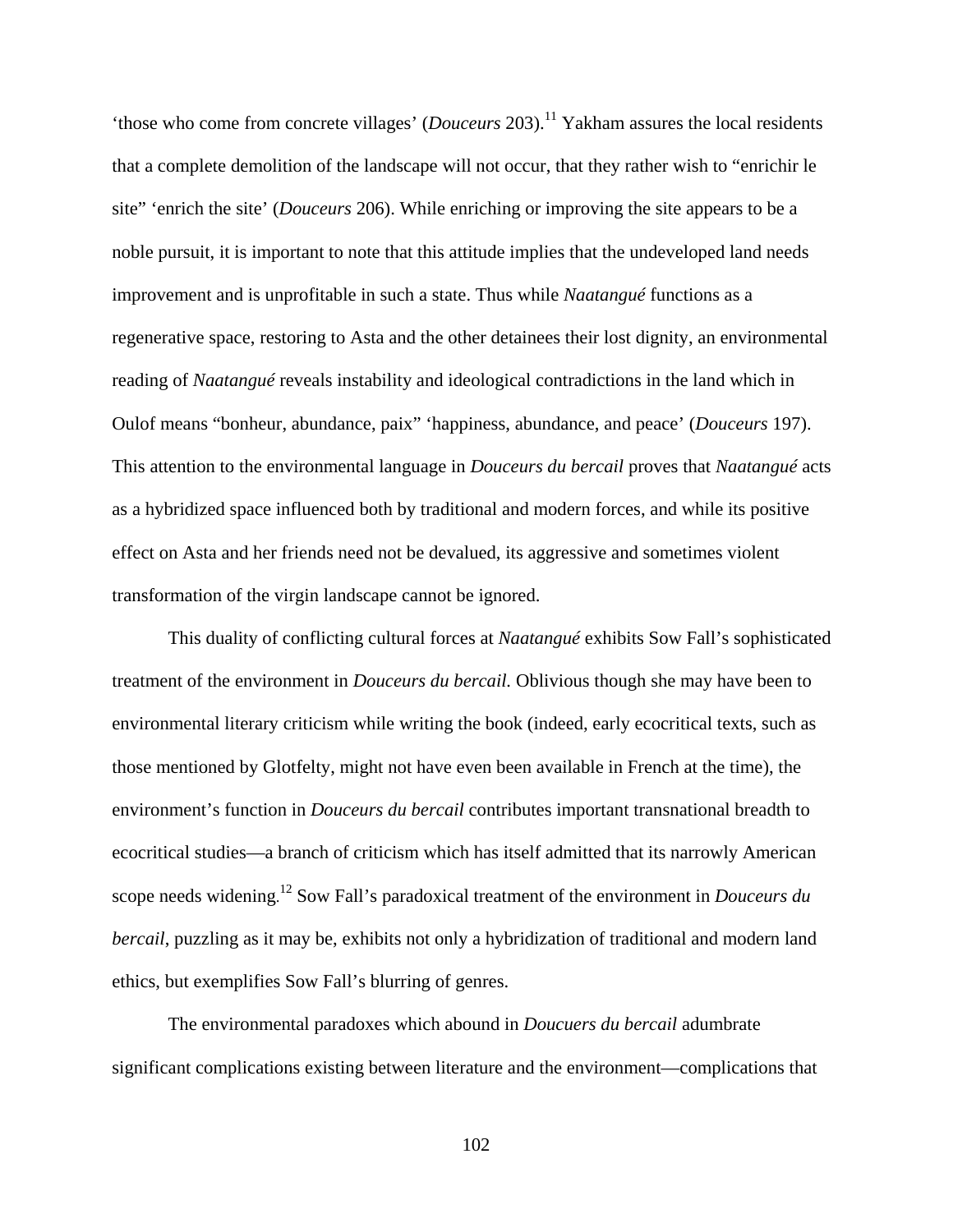ecocriticism began to address in the latter decades of the twentieth century, many of which have yet to be explored—but the problematic nature of Sow Fall's representations and descriptions of the environmental in the novel also alludes to the complexity of thought and analysis in her fiction. Sow Fall seems to remain purposely abstruse in her treatment of various topics in an effort to compel her readers to draw personal, and therefore idiosyncratic, conclusions. As evidenced by Nixon's article, Sow Fall aggregates diverse environmental themes in *Douceurs du bercail*, combining hybridity and purity, displacement and place, and others, evidencing the incredible breadth of concepts which Sow Fall approaches in the novel. Within the broad range of her discussion, Sow Fall contradicts herself at times, especially when she uses aggressive, production-driven language to describe the development of the land at *Naatangué*. The mechanical, violent, and Western language she uses to describe the process by which the community becomes productive, "En quelques mois Asta et compagnie avaient vendu assez de guewê pour acheter d'autres outils et payer des manœuvres expérimentés pour creuser, depuis le fleuve, un canal" 'Within a few months Asta and company had sold enough *guewê* to buy other tools and to pay seasoned workers to dig, from the river, a canal' (*Douceurs* 216), encumbers Sow Fall's argument that the space offers its residents an alternative to the mechanized, rectangular, concrete world of Western civilization. Despite its complications, however, *Naatangué* does provide Asta and her friends with a healing context wherein dignity is regained. In this way, the Western ideologies that subtly permeate *Naatangué* reinforce its ability to encompass various modes of thought while retaining, to a certain degree, its "natural" character.

Thus in *Douceurs du bercail*, *Naatangué* embodies Sow Fall's complex and often puzzling treatment of environmental issues. In the novel, nature becomes both a personified character who imparts truths to its inhabitants as well as a site for hybridization and progress.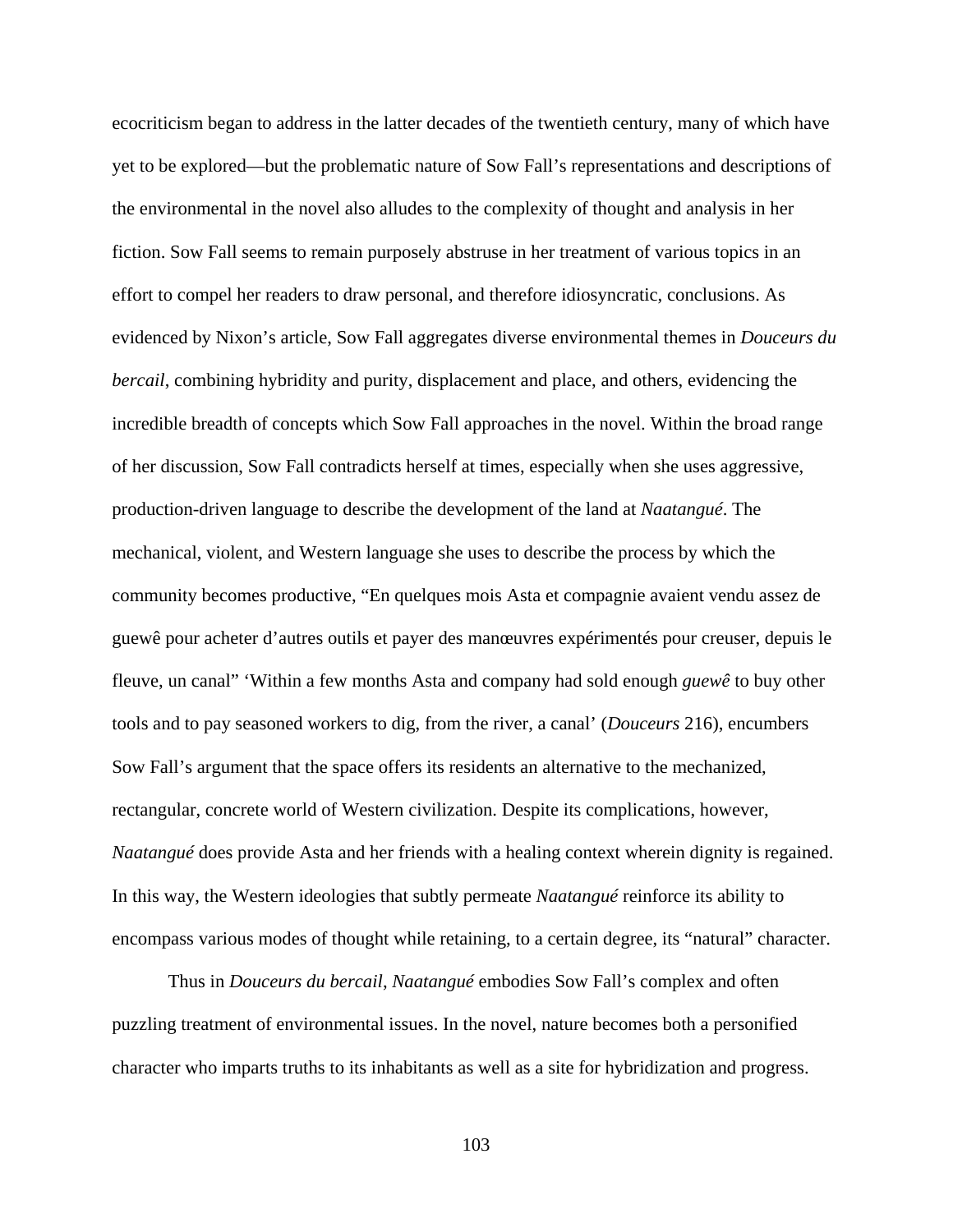Since Asta fears that Africans (especially the younger generations) "ne sentent plus de lien avec notre terre" 'no longer feel a connection to our land' (*Douceurs* 185), she sees the establishment of *Naatangué* not as a cultural regression to a prelapsarian past which avoids confrontation with Western influences, but as an effort to move forward towards a future which must inevitably cope with and understand Western modes of thought. Sow Fall compromises the purity of the natural land at *Naatangué* by developing and Westernizing it, and in so doing argues on a symbolic level that Africa must exchange nostalgia for pre-colonial traditional life for hybridization and compromise if it is to progress towards success, fulfillment, and the recovery of human dignity lost during colonization. In *Douceurs du bercail*, Sow Fall chooses to explore the paradoxes of modern African existence and search for plausible solutions to Africa's challenges; in doing so, her writing becomes contradictory and vague at points, but her narrative mirrors the difficulty her African characters face as they search for meaning and direction in a paradoxical post-colonial world. *Naatangué* epitomizes this search for meaning as it incorporates questions not only regarding its inhabitants' relationship to nature and the truths that it teaches them, but also those concerning the healing of racial tensions and the significance of feminine influence. Sow Fall's writing perhaps raises more questions about its use of the environment than it answers, but her willingness to explore the ambiguities of nature's role in literature makes *Naatangué* an intriguing and thought-provoking liminal space which incorporates aspects of both tradition and modernity.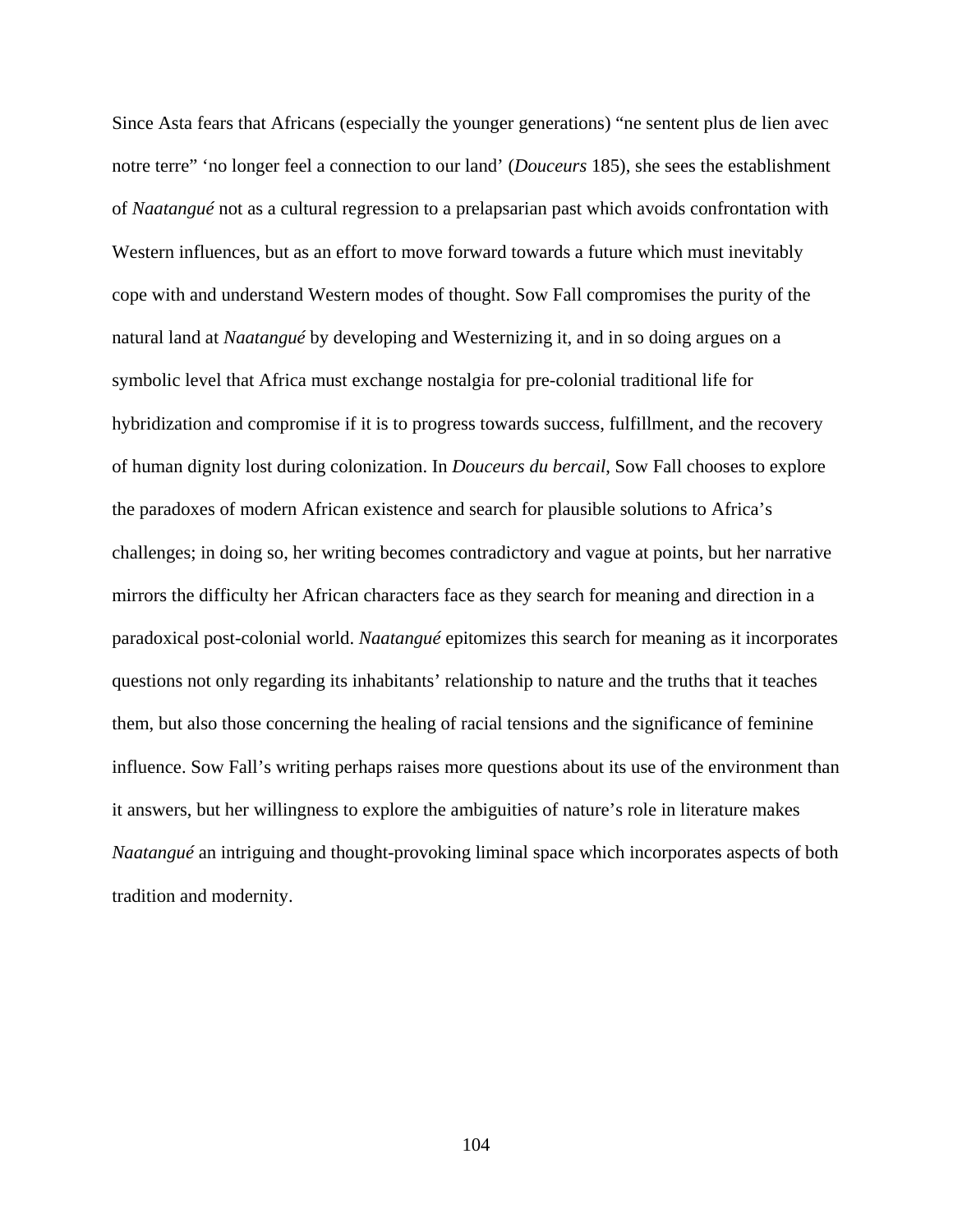#### **CHAPTER V**

### **Conclusion**

What I have argued in this study is that Sow Fall's *Douceurs du bercail* does not profess to offer any eschatological pronouncement on Africa's fate, but rather a viable method towards achieving real progress. Sow Fall argues throughout the novel that both tradition and modernity are vital, and that the complete rejection of Western influences will only further inhibit African progress. Sow Fall's subtle but constant acknowledgment of paradox in *Douceurs du bercail* proves that the unresolved complications of modern African existence reflect the need for understanding and compromise between the former colonizing European powers and the formerly colonized African nations. Through the examination of the complications race, gender, and nature, Sow Fall argues that hybridization is, at least abstractly, the key to Africa's future progression. Sow Fall sets up *Naatangué* as one embodiment of this mentality of hybridization where Asta and the other former deportees mix Western and African ideas about race, womanhood, and the environment despite the complications created by their juxtaposition. This confrontation rather than avoidance of paradoxes is central to understanding Sow Fall's novel as she posits multiple times the idea that the rejection of a conflicting influence will only prolong a static state.

In my chapter on race, I interpret Sow Fall's creation of racially problematic situations as indicative of both the persistence of racism in the post-colonial societies of Africa and Europe and the viability of its dissolution in the future. At *Naatangué*, for example, Yakham suggests that the inhabitants of the alternative community "Implanter d'autres cultures, d'autres espèces pour enrichir le site" 'introduce other cultures, other species to enrich the site' (*Douceurs* 206). Here Sow Fall hints that although *Naatangué* begins as a space wrought with racial anxiety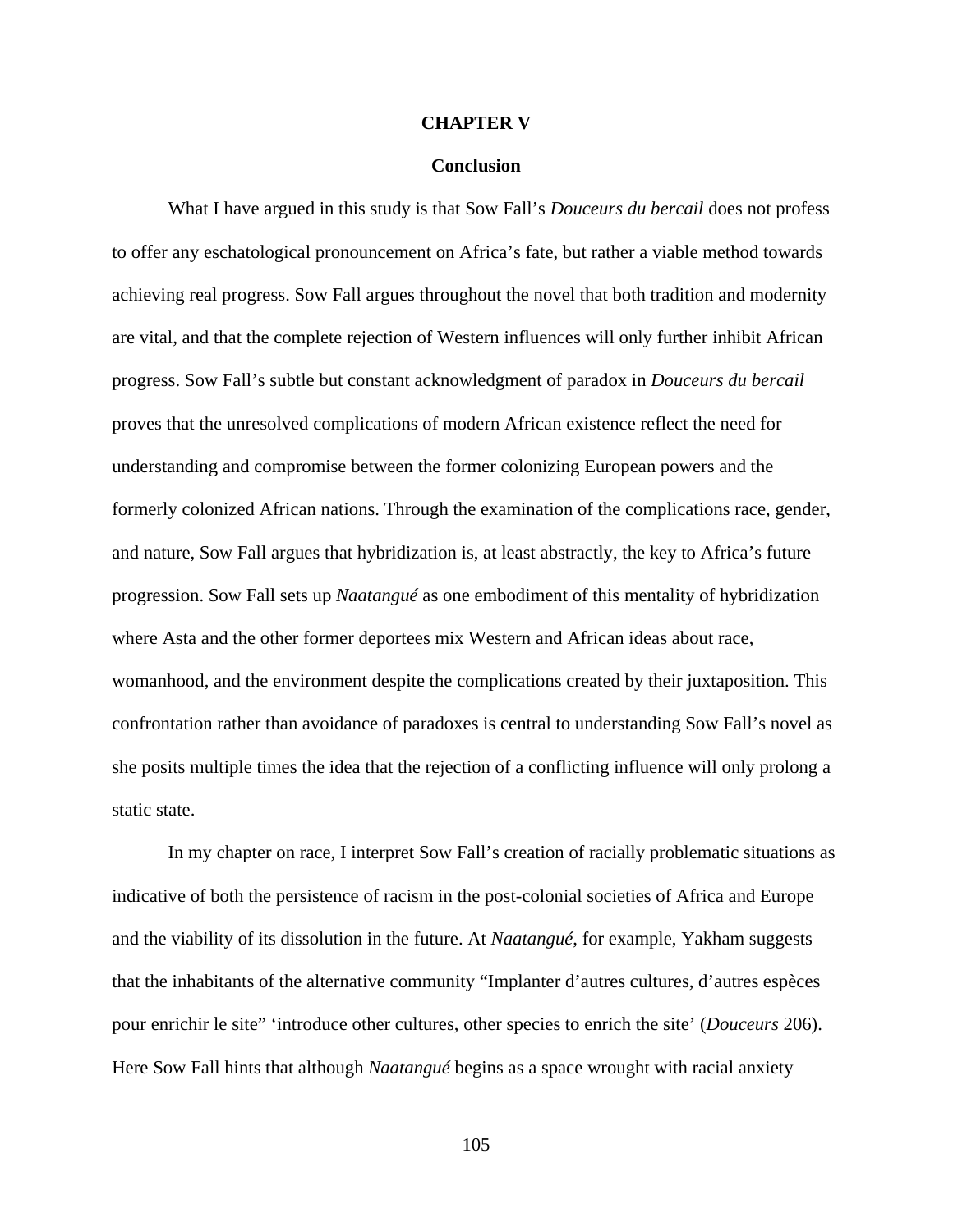where its inhabitants reject the white social structures that humiliated them in France, the implanting of foreign plant life alludes to the expansion of racial diversity and understanding in the future. Sow Fall's rendering of racial conflict at *Naatangué* therefore argues that any viable solution to racism must be gradual but persistent. Thus, although *Naatangué* is problematic in terms of race since its inhabitants are all of African descent, Yakham's idea to implant from other cultures as well as Anne's visit point towards a future where racial tension at the site can be resolved. By characterizing *Naatangué* in this way, Sow Fall implicitly reinforces the idea that she views racism as a fault of Africans as well as Europeans—she places responsibility on the black inhabitants of *Naatangué* to explore racial and cultural sensitivity rather than apportioning all racist culpability on the white Europeans. In this way, Sow Fall's objective study of racism and possible solutions to it evinces her propensity towards hybridization as an essential element in combating contemporary racism.

In my chapter on gender, I focus on the expansion of feminine ideologies as part of Sow Fall's vision for African progress. My discussion of the inadequacies of feminist readings of *Douceurs du bercail* argues that in Sow Fall's opinion, the modern African woman must search for self-understanding not within the boundaries of the Western ideological framework called "feminism," but in a "place beyond" (Mortimer, "Domestic Matters" 76) those limitations. Sow Fall crafts an interesting place beyond feminist ideologies for her protagonist Asta Diop, who exhibits some feminist tendencies but who values traditionalism as well. For example, Asta asserts her independence by divorcing her suffocating and what she calls "enslaving" husband, yet later in the narrative chooses an interdependent, communal lifestyle rather than one of complete independence.<sup>1</sup> Throughout the novel, Sow Fall exhibits an awareness of what some critics would consider feminist tendencies in her narration and characterizations, but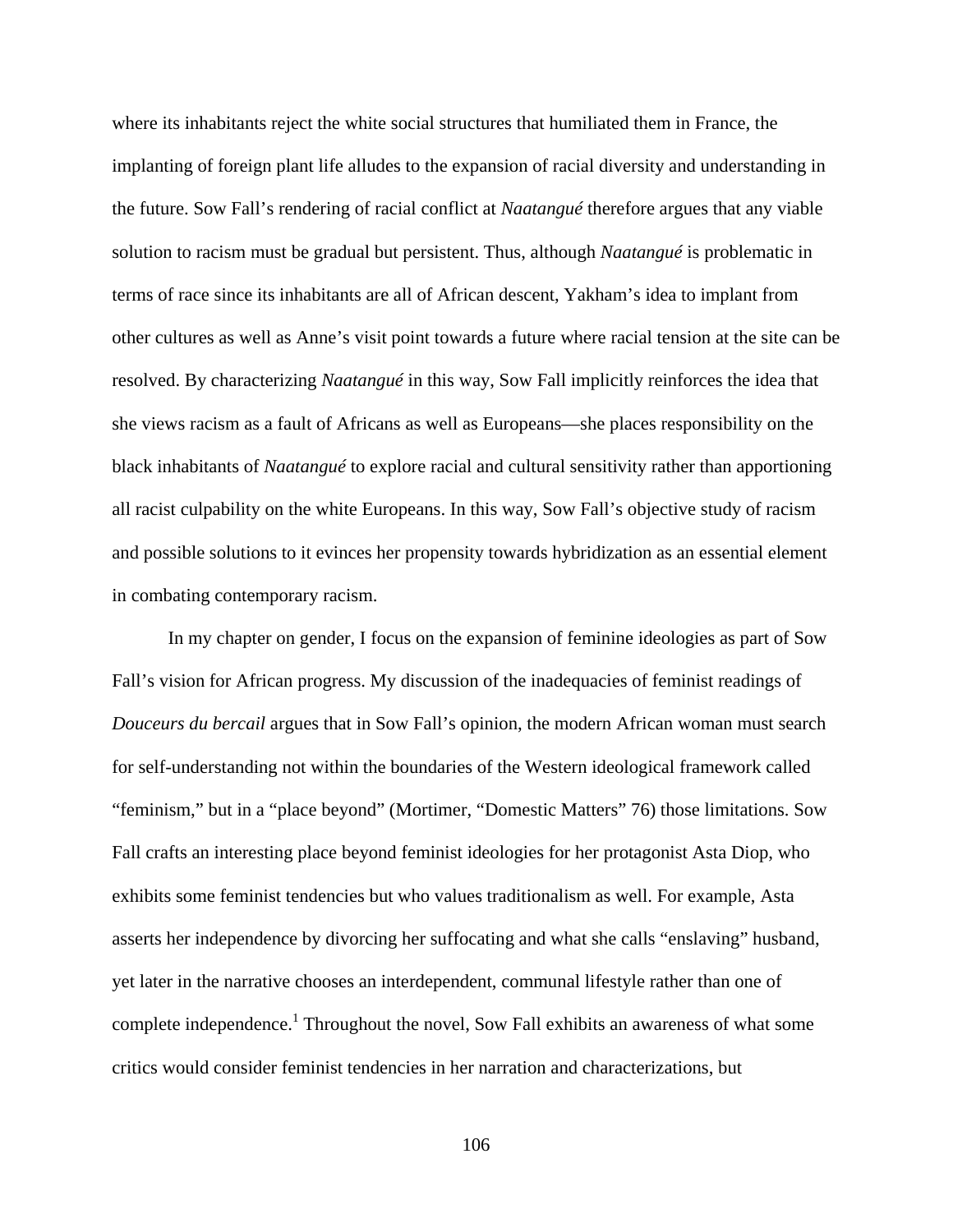purposefully contradicts them in order to comment on the practicality of using a Western critical framework to interpret a non-Western text. In this way, Sow Fall again emphasizes the paradoxes of modern feminine existence as indicative of an opportunity to expand the boundaries of understanding womanhood. Again, Sow Fall uses *Naatangué* as an example of a space in which Asta, or in which any woman, can explore the vastness of feminine existence without the constraints of feminist precepts. At *Naatangué*, Asta trades independence for interdependence, reneges on her promise not to marry again, asserts her feminine influence in a leadership role, and regains her lost dignity, a combination of events that defies categorization as feminist, nonfeminist, or even womanist. Through Asta, Sow Fall argues that the role gender will play in Africa's future must expansive rather than restricted—and that African women cannot and should not be understood only in terms of Western feminist ideologies.

Finally, in my chapter on nature I recognize Sow Fall's paradoxical—and most likely inadvertent—characterization of the environment both as a regenerative paradise and a vehicle for the spread of Western conceptions of land ownership. While Sow Fall may have been ignorant of environmental literary criticism while writing *Douceurs du bercail*, her treatment of nature in the novel reinforces her fascination with paradox and proves that she herself may be more influenced by Western modes of thinking than she has considered. In fact, the aggressively Westernized language that Asta and her friends use to describe the act of developing the virgin land at *Naatangué* only cements the idea that Western thinking has already influenced their African space to a degree that, were they aware of it, may be disquieting. In any case, the duality of *Naatangué*, both as a paradise and as an untamed site that Robinson Crusoe must partition and enclose, again reinforces the idea that nature's function cannot be only one or the other but a combination of both. Sow Fall does not argue that Africa must regress, rejecting the concrete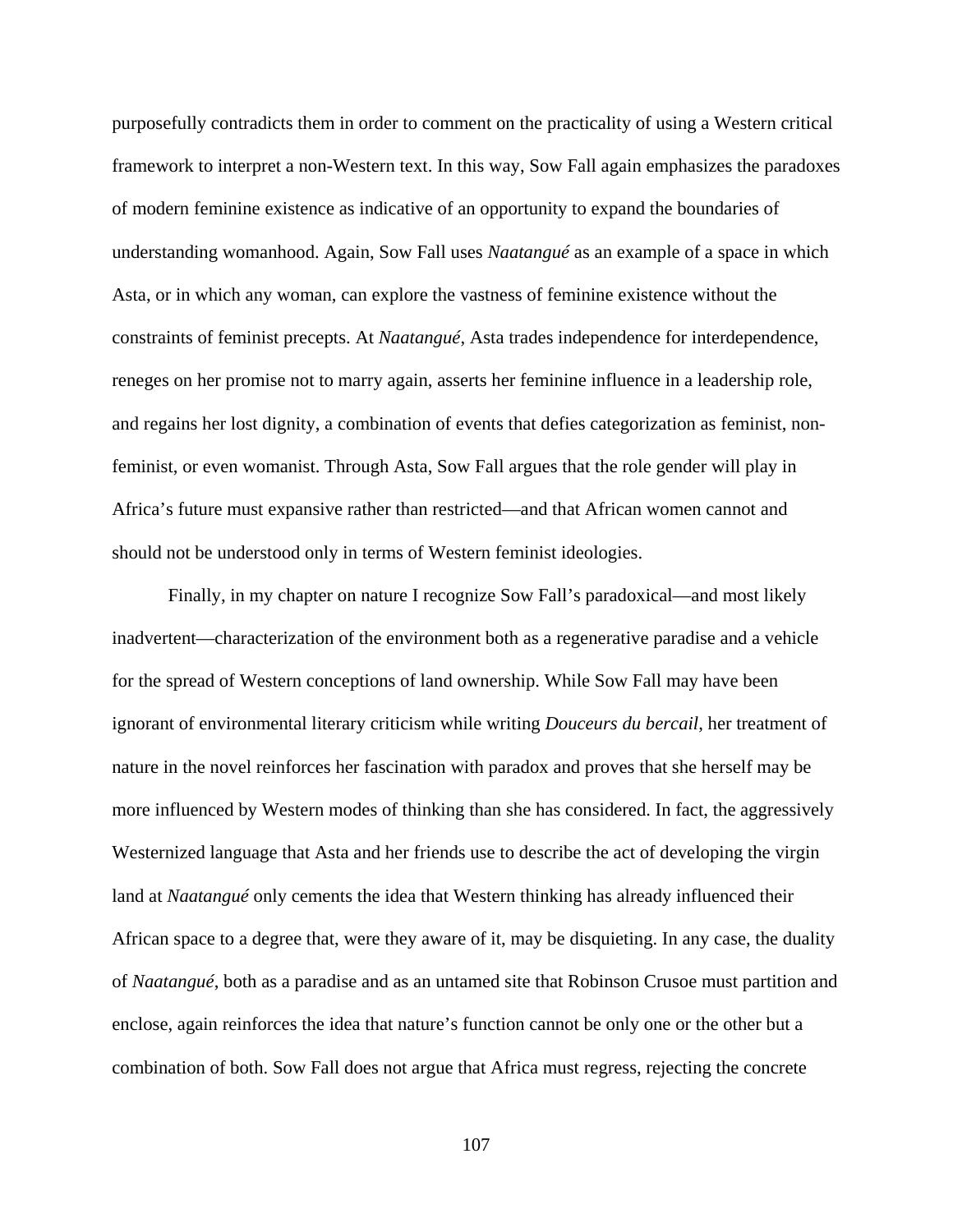mentality of Western society, nor that it must adopt Westernization absolutely. Rather, *Naatangué* acts symbolically as a beginning for Africa's future continued progression by embracing the inevitability of Westernization but preserving a closer connection to nature than the concrete cities experience. Sow Fall argues that although it is vital economically for Africa to adopt Westernization to a certain extent, ties with nature must also be preserved or the truths that they teach humanity about its own existence will be lost.

While Sow Fall's fiction remains rather obscure to Western scholars, her sophisticated treatment of race, gender, and nature in *Douceurs du bercail* proves that her literature is significant not only for her African audiences, but for Western readers as well. Her tendency to reject categorization allows her fiction a greater breadth of scholarly study than Western critics have perhaps afforded it. Her commentary on feminism's questionable place in African context especially emphasizes her invitation to readers to re-think the way they approach her texts. Indeed, Sow Fall's use of paradoxical thematic and narrative elements throughout *Douceurs du bercail* demands flexibility in terms of interpretation; the text refuses to mean only one thing or to put forth concrete conclusions. Instead, Sow Fall invites paradox into the text, using the contradictions inherent in the clash between white and black, feminist and feminine, virgin nature and developed land to expand the boundaries of the theoretical strategies her readers use to interpret it.

As an American critic, I necessarily approach *Douceurs du bercail* from a Westernized background, my reading influenced by extant Western critical theories on race, gender, and nature. Mirroring the textual paradoxes I analyze in Sow Fall's text, my own examination of the text functions paradoxically as I use Western theories to aid my study while recognizing the complications of applying these theoretical frameworks in a non-Western context. This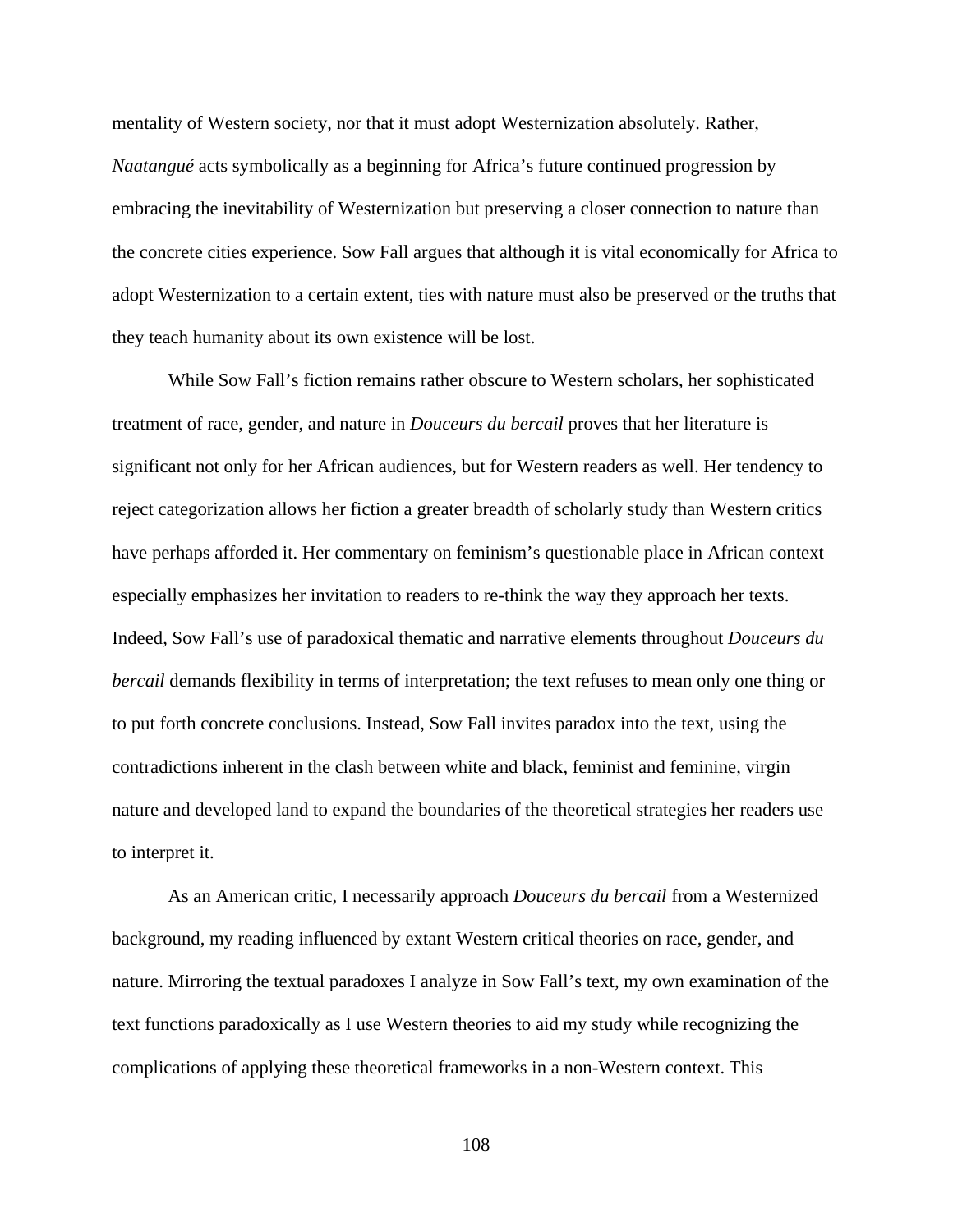recognition is perhaps one of the most important lessons that *Douceurs du bercail* has taught me—not that Western modes of thought are inapplicable to non-Western texts, but that they must be questioned, analyzed, and expanded rather than simply accepted as true. Sow Fall invites her readers to examine their own strategies of literary judgment and analysis as the narrative of *Douceurs du bercail* unfolds, presenting conflicting perspectives about racial issues, feminism, and environmental thought throughout. More than presenting to her audience a fixed opinion on any of these issues, in *Douceurs du bercail* Sow Fall instead celebrates their complexity. Through my study of the novel, I have learned, above all, to practice in my own reading Sow Fall's openness to various ways of understanding and analyzing significant social issues. Moving forward, it is Sow Fall's ability to maintain flexibility and adaptability in her arguments that I hope to incorporate in my own thinking, writing, and criticism.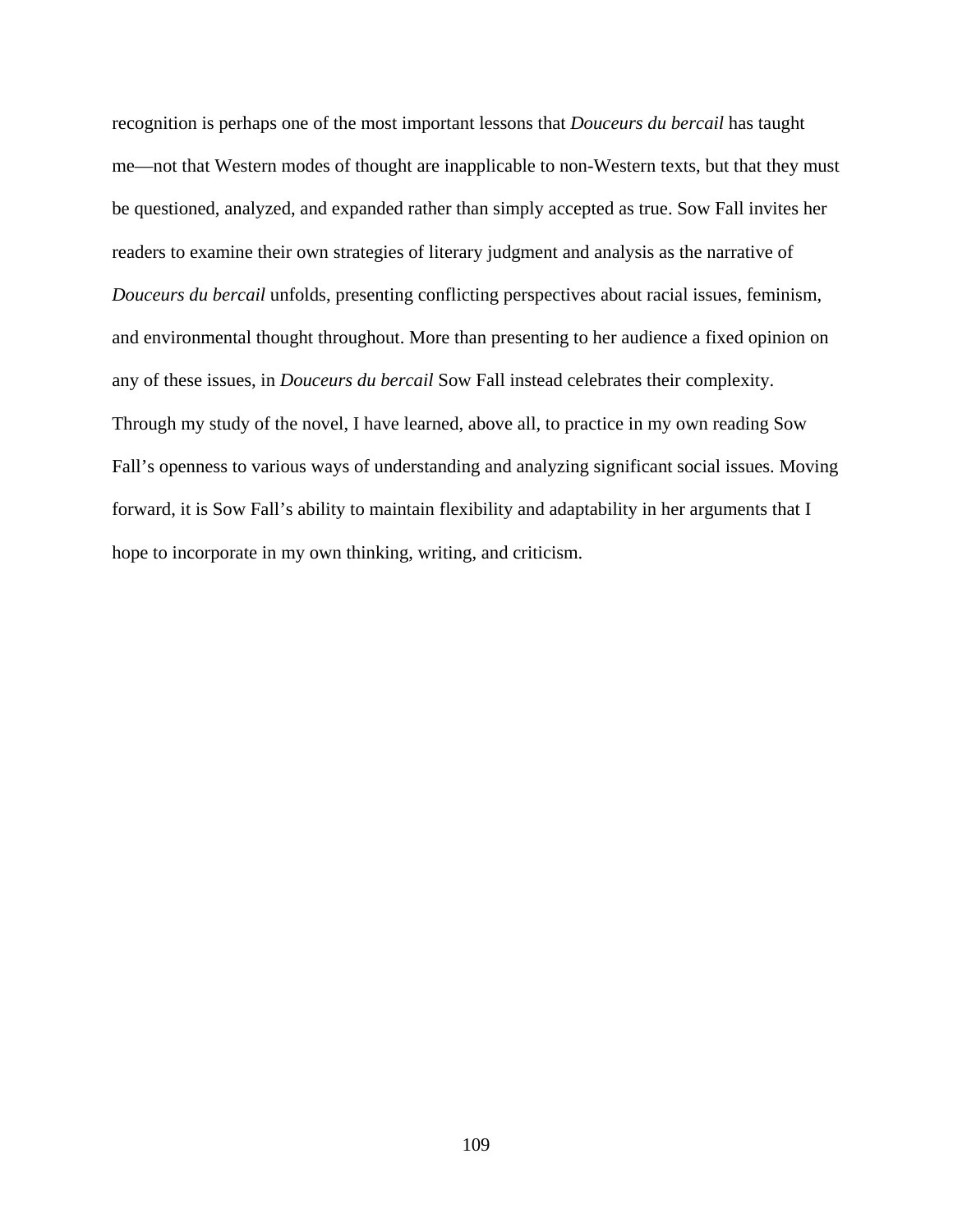## Notes - Chapter I

1 See *Douceurs du bercail* pg. 201. Asta says, "Je voulais le convaincre que le Paradis n'est pas forcément ailleurs" 'I want to convince him that paradise is not necessarily elsewhere.' <sup>2</sup> In her book *Emerging Perspectives* Azodo mentions an English translation forthcoming on pg. 290.

3 Sow Fall, Aminata. *L'appel des arènes*. Dakar: Les Nouvelles Éditions Africaines, 1982.

## Notes – Chapter II

<sup>1</sup>See Bhabha, Homi K. in *The Norton Anthology of Theory and Criticism* for further discussion. Bhabha essentially argues against the idea that racial groups, nationalities, cultures etc. are cohesive or that they are defined by set guidelines. Rather, Bhabha argues that all such groups are in a constant state of flux, constantly influencing and influenced by one another.

<sup>2</sup>See Azodo, 293

3 See especially *Douceurs* pg. 88 where Asta emphasizes that the *group* will accomplish its goal of "shared dignity," and that it will not be an individual endeavor.

4 Chapter 6 of *Douceurs du bercail* chronicles Yakham's story of how he arrived at the *dépôt*. After his scholarship to study abroad was "lost" and transferred to a student with better connections, Yakham obtained false papers in order to work in France. He tells of the backbreaking labor he performed there and the racial profiling he experienced on a regular basis. 5 See *The Wretched of the Earth* by Frantz Fanon. Fanon discusses the creation of what he calls the "national bourgeoisie" in post-colonial countries where the native middle class takes over and then emulates the structures set up by its former colonizers. This idea that post-independence nations promulgate the social, racial, and economic systems set up by their colonizers is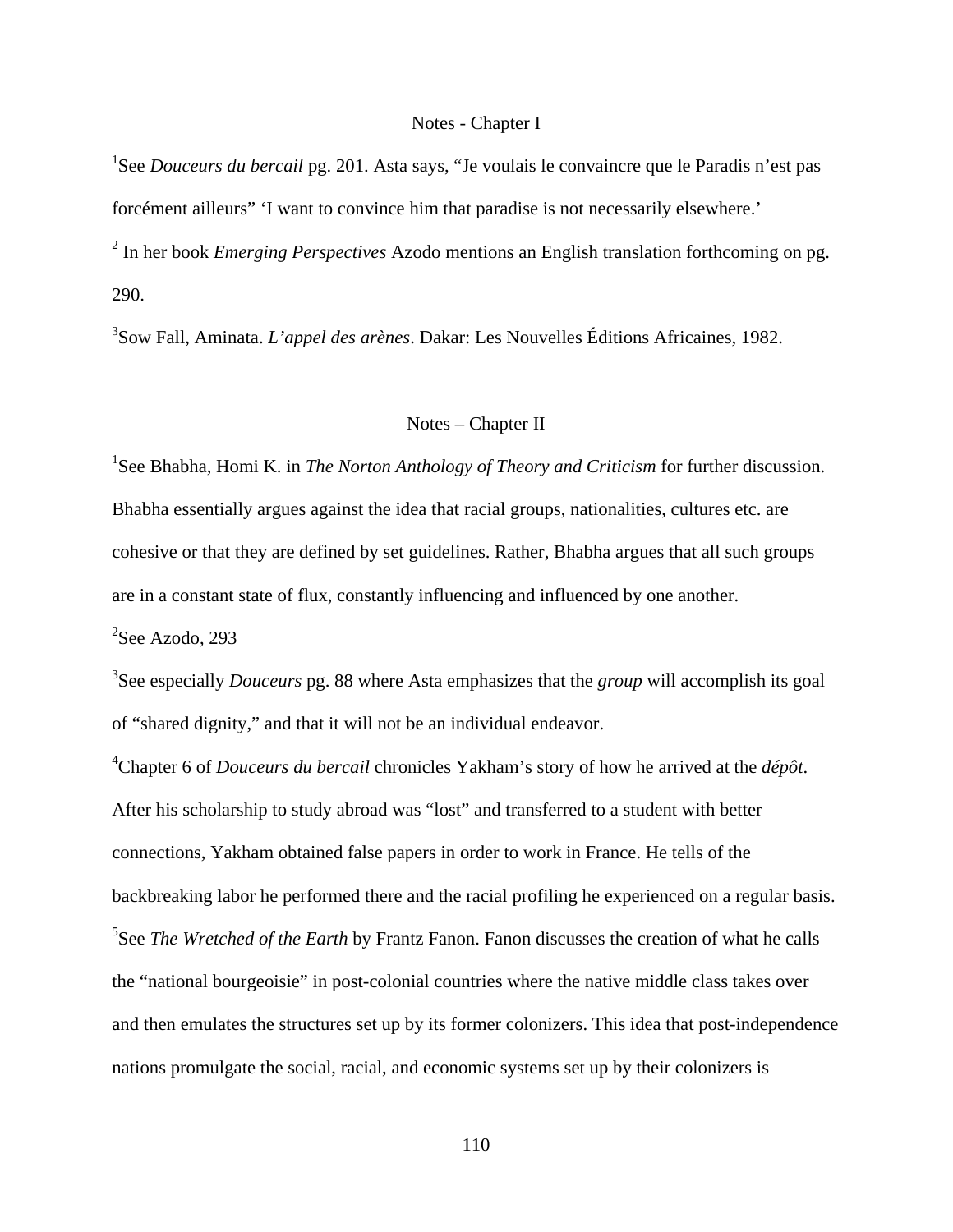important to Sow Fall's treatment of race since she characterizes a dependence on European societal models as detrimental to Africans' belief in their own capacity for progress and success. 6 On page 76 of *Douceurs du bercail*, Anne and Didier are turned away from the *premier sécretaire*'s "executive secretary" office with the explanation that only the ambassador can attend to this issue. Anne argues that something must be done, but the people at the ambassador's office turn them away, assuring them that they will "attempt something" to help Asta's situation. <sup>7</sup>See page 158- of *Douceurs du bercail*. Asta explains that there exists "une autre Afrique" 'another Africa' which outsiders do not see on the television coverage of poverty and war. Asta explains her belief in Africa's potential, although she admits that it is inhibited by *le parasitisme*.

## Notes – Chapter III

<sup>1</sup> See Beeman, Mark for Marxist criticism of Sow Fall's *La grève des battus* and Ellington, Athleen for an anti-feminist critique of Sow Fall.

 $2^2$  For further discussion of African women and domesticity in literature, see Mortimer's article "Domestic Matters: Representations of Home."

3 The *griot* of *Naatangué,* Dianor, "sees" a connection between Asta and Babou and informs Asta, "Tu crois que je n'ai pas remarqué le manière dont Babou te regarde? 'You think I haven't noticed the way Babou looks at you?' on pg. 222 of *Douceurs du bercail*. On pg. 223, Sow Fall narrates, "Peu de temps après Asta avait épousé Babou" 'Not long after, Asta had married Babou.'

4 It must be noted that Ellington's article was published long before *Douceurs du bercail*, in 1992, and therefore cannot take into account the more progressive female figures in Sow Fall's 1998 novel. However, Ellington's argument is pertinent to a discussion of conflicting views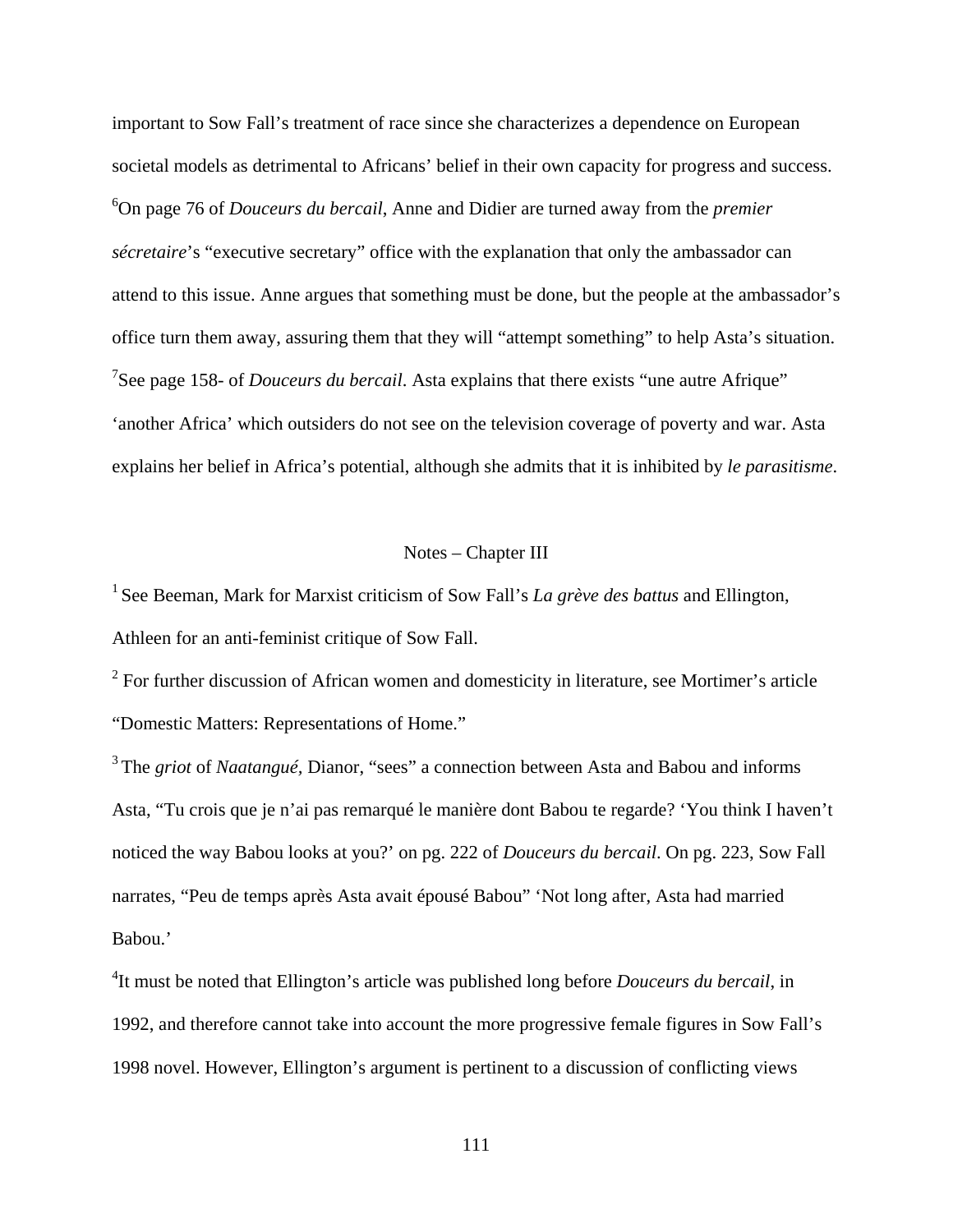about Sow Fall's treatment of women because it examines the author's work in general terms, drawing conclusions about her opinion of feminism and women's issues.

<sup>5</sup>In my research, I found no references to or discussion of Asta's marriage with Babou in the last chapter of *Douceurs du bercail.* 

## Notes – Chapter IV

<sup>1</sup> For feminist readings, see Guèye, Hall, Mortimer, and Orlando's *Of Suffocated Hearts and Tortured Souls*; for post-colonial readings see Edwards; for racial readings see Orlando's "Writing New H(er)stories For Francophone Women of Africa and the Caribbean." <sup>2</sup> See Voltaire's novella "Candide, or Optimism" in *The Complete Tales of Voltaire*, trans by William Walton, 3 vols., New York: Howard Fertig, 1990. "When they all retire together to a simple life on a small farm, they discover that the secret of happiness is to 'cultivate one's garden,' a practical philosophy that excludes excessive idealism and nebulous metaphysics" from *Merriam Webster's Encyclopedia of Literature*, Massachusetts: Merriam-Webster, 1995. <sup>3</sup>The *Oxford English Dictionary* explains that the term "utopia" was first coined by English author Sir Thomas More as an imaginary island enjoying a perfect social, legal, and political system. Other definitions include "an impossibly idea scheme, esp. for social improvement" and

"any imaginary, indefinitely-remote region, country, or locality."

4 Glotfelty mentions two journals, *ASLE: Association for the Study of Literature and Environment*  and *ISLE: Interdisciplinary Studies in Literature and the Environment* as the major scholarly periodicals treating environmental issues in literature.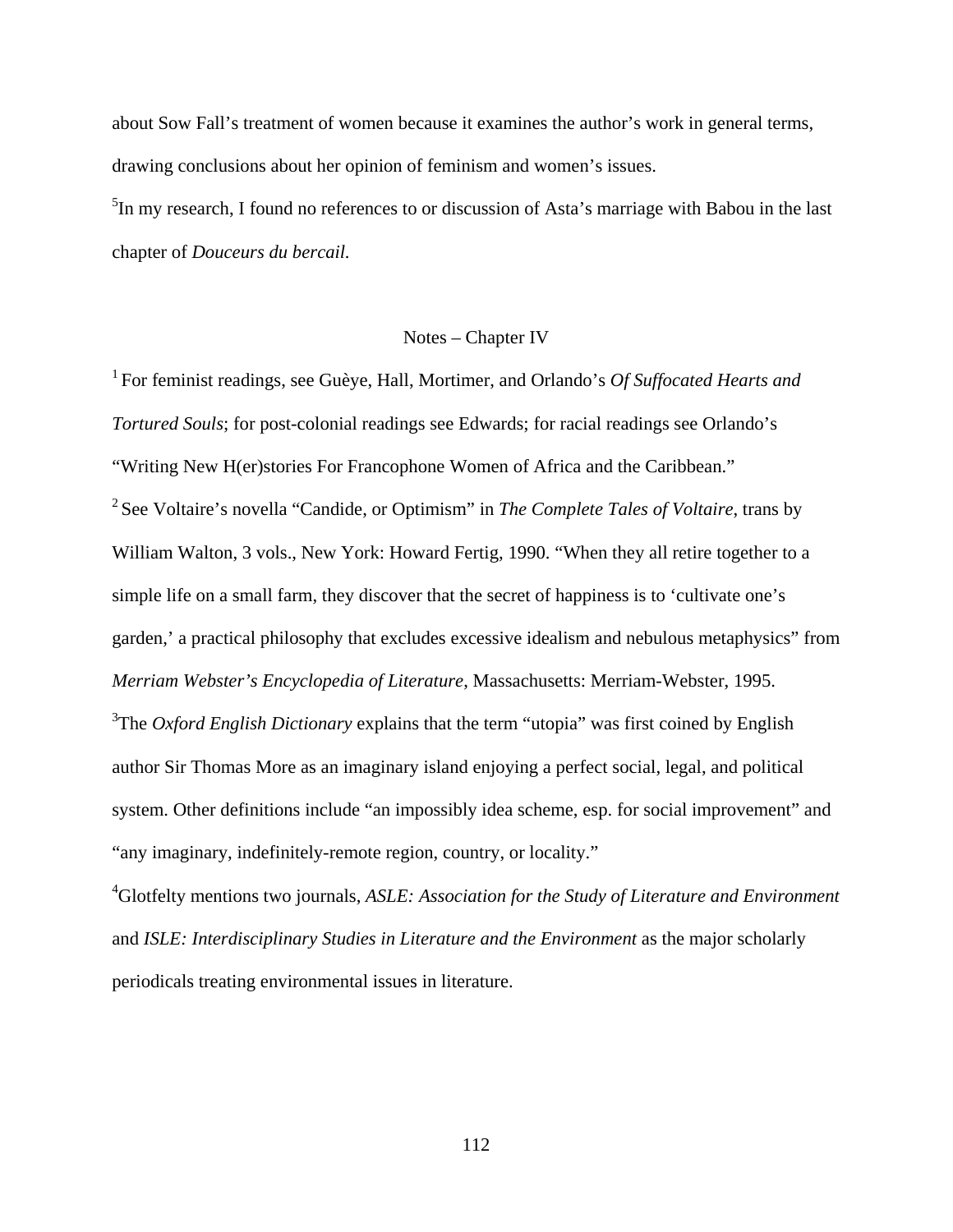5 In his book *An Ecocritical and Postcolonial Study of Literature* Robert Marzec discusses the importance of naming land as a way of mechanizing and controlling land in his subchapter entitled "The Material Mechanism That Holds It All Together: Adam Naming the Land," 65-71. 6 On pg. 194 of *Douceurs du bercail*, Sow Fall provides a footnoted translation for the Oulof word *séane* as "puits naturel," which I have translated to "natural spring."

7 See Marzec's *An Ecological and Postcolonial Study of Literature* for an in-depth discussion of what he calls the "Robinson Crusoe Syndrome." Essentially, he sets up Defoe's character Crusoe, who cannot comprehend the untamed landscape of a strange island until he encloses, plots out, measures, and apportions it, as symbolic of the European land mentality.

<sup>8</sup>On pg. 60, Edwards translates "la terre ne ment pas" as [the land does not lie], using the same wording I have chosen render the French phrase into English.

9 *Guêwe* is a rare and expensive herb used for incense and decoration that Asta and her friends discover growing on their land at *Naatangué.* It becomes their most profitable product and its sales enable them to buy tools and irrigation equipment to further develop the land. See page 211 in *Douceurs du bercail.*

10On page 217 of *Douceurs du bercail* Sow Fall footnotes her translation of the Oulof *kham kham sore woul, dafa lakhou* as "le Savoir n'est pas loin, il est seulement caché, " which I have translated as "Knowledge is not far away, it is only hidden."

<sup>11</sup>On page 203, Sow Fall footnotes the phrase *Waa Reewu Takh* as "ceux des villes en béton," which I translate, 'those who come from concrete villages.'

<sup>12</sup> Both Glotfelty and Deloughrey et al. recognize the limitations of a body of criticism that has been dominated by American, English-speaking writers and hope that the field will continue to expand transnationally.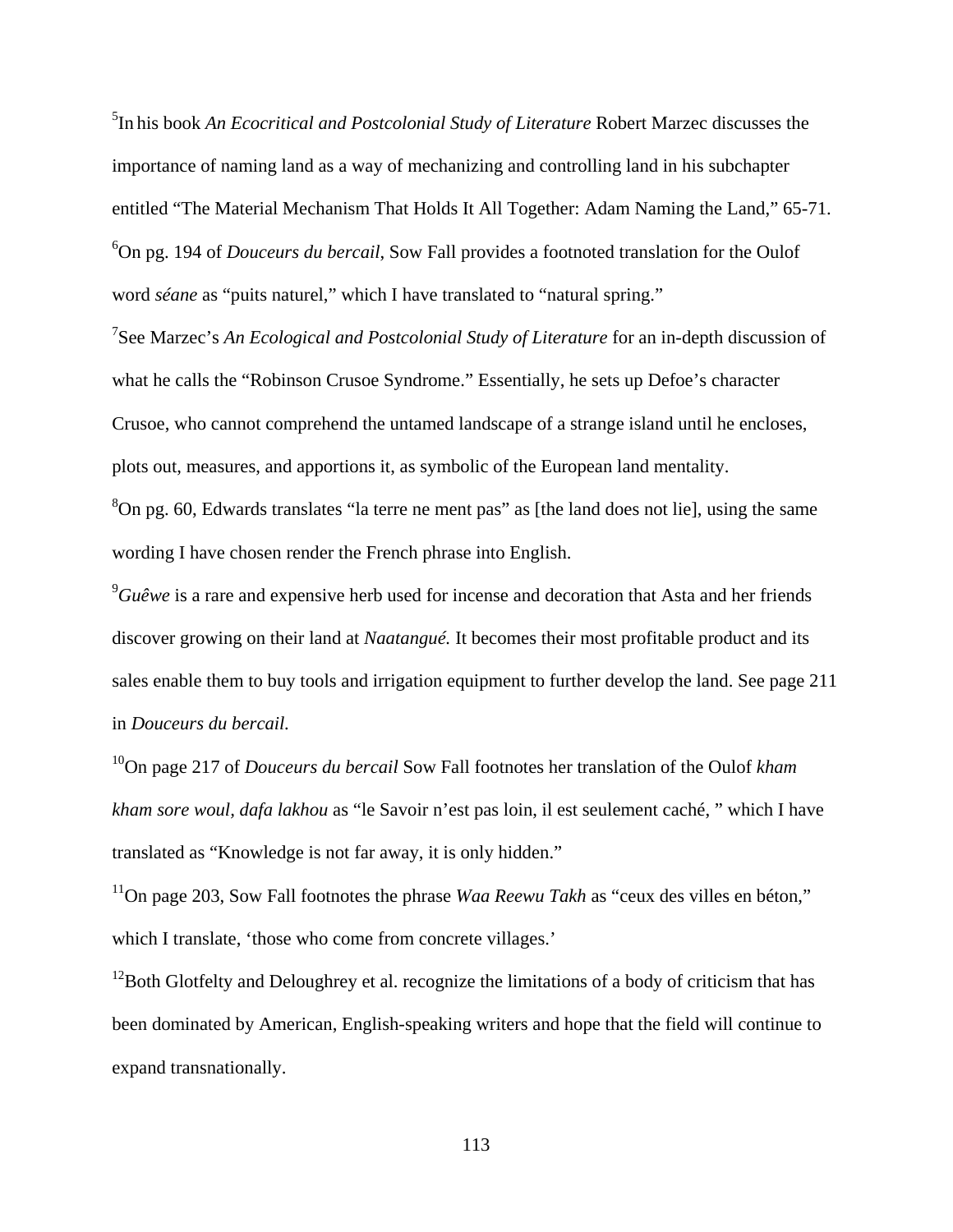# Notes – Chapter V

1 On pg. 168 of *Douceurs du bercail*, Asta declares, "Je suis devenue une esclave qui vit à ta charge . . . " 'I have become a slave dependent upon you . . . '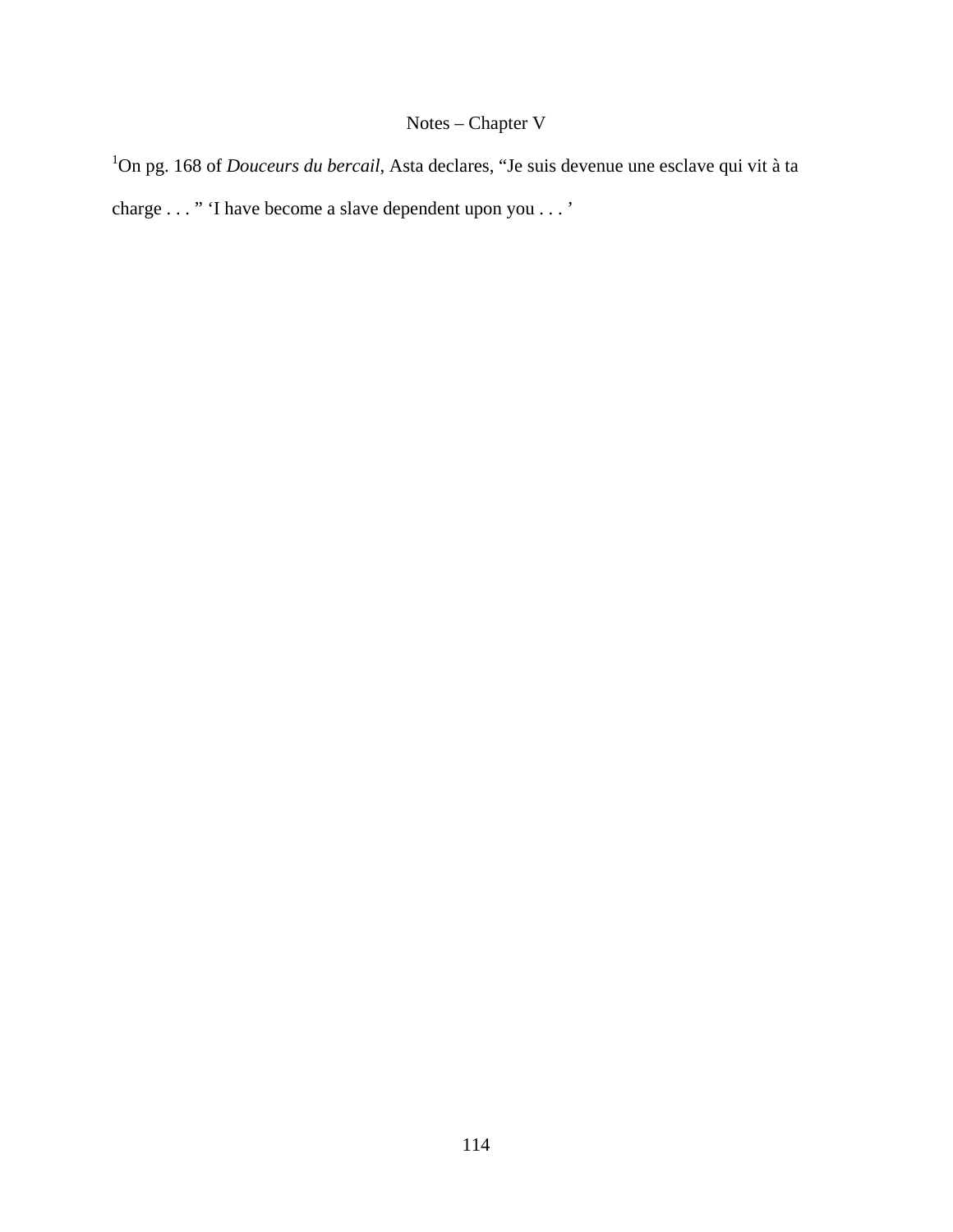#### Works Cited

- Abram, David. *The Spell of the Sensuous: Perception and Language in a More-Than-Human World*. New York: Vintage Books, 1996.
- Azodo, Ada Uzoamaka, ed. *Aminata Sow Fall: The Real and the Imaginary in Her Novels*. New Jersey and Eritrea: Africa World Press, Inc., 2007.
- Bhabha, Homi K. "The Commitment to Theory" in *The Norton Anthology of Theory and Criticism*, 1<sup>st</sup> ed., Ed. Vincent B. Leitch. New York: Norton, 2001.
- Beeman, Mark. "A Sociological Interpretation of Aminata Sow Fall's The Beggars Strike," *Contributions in Black Studies* 9.12 (1992): 163-176.
- Cazenave, Odile. "Gender, Age, and Reeducation: A Changing Emphasis in Recent African Novels in French, as exemplified in *L'appel des arènes* by Aminata Sow Fall." *Africa Today* 38.3 (1991): 54-62.

Chevrier, Jacques. *Littérature nègre.* Paris: Armand Colin, 1984. 97-120.

- DeLoughrey, E.M., Renée K. Gosson, and George B. Handley, eds. "Introduction" in *Caribbean Literature and the Environment: Between Nature and Culture.* Charlottesville: University of Virginia Press, 2005.
- Edwards, Natalie. "'La terre ne ment pas': Aminata Sow Fall's *Douceurs du bercail* as *Bildungsroman*" in *Francophone Women Coming of Age: Memoirs of Childhood and Adolescence from France, Africa, Quebec, and the Caribbean.* Ed. Debra Popkin. United Kingdom: Cambridge Scholars Publishing, 2007. 51-62.
- Egonu, I.T.K. "Aminata Sow Fall: A New-Generation Female Writer from Senegal." *Neophilologus* 75.1 (1991): 66-75.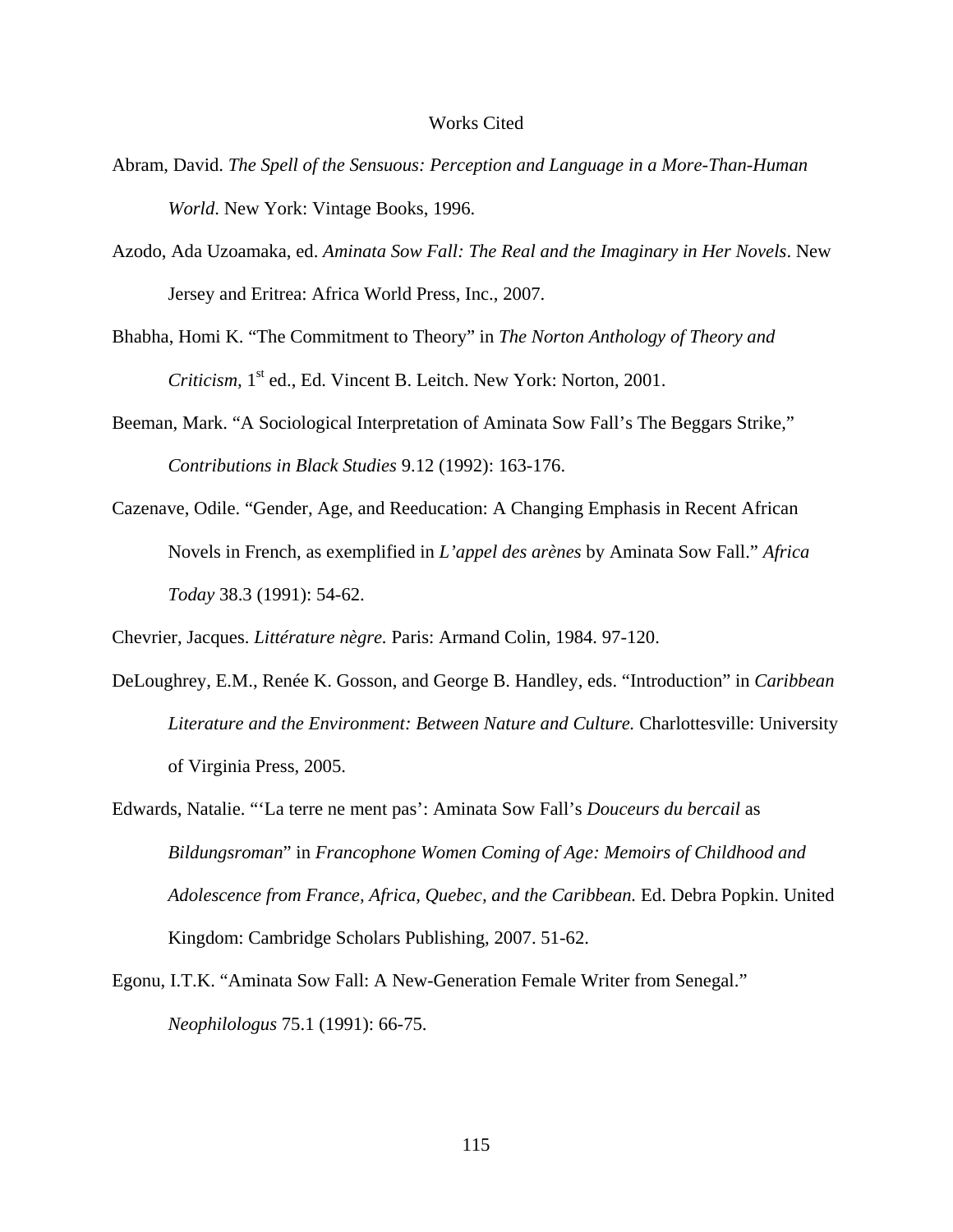- Ellington, Athleen. "Aminata Sow Fall's 'Demon' Women: An Anti-Feminist Social Vision." *Contributions in Black Studies* 9.9 (1992): 132-146.
- Fanon, Frantz. "The Wretched Earth" in *The Norton Anthology of Theory and Criticism*, 1<sup>st</sup> ed., Ed. Vincent B. Leitch. New York: Norton, 2001.
- Fish, Stanley E. "Interpreting the *Variorum*" in *The Norton Anthology of Theory and Criticism*, 1st ed., Ed. Vincent B. Leitch. New York: Norton, 2001.
- Glotfelty, Cheryll and Harold Fromm, eds. *The Ecocriticism Reader: Landmarks in Literary Ecology.* Athens and London: The University of Georgia Press, 1996.
- Guèye, Médoune. "La Question du féminisme chez Mariama Bâ et Aminata Sow Fall." *The French Review* 72.2 (1998): 308-319.
- Harrow, Kenneth W. *Less Than One and Double: A Feminist Reading of African Women's Writing*. New Hampshire: Heinemann, 2002.

Hawkins, Peter. "An Interview with Aminata Sow Fall." *African Affairs* 87.348 (1988): 419-430.

- Hitchcott, Nicki. Book Review of *Emerging Perspectives on Aminata Sow Fall*. *Research in African Literatures* 40.3 (2009): 237-238.
- Holl, Joanne. "Socio-Cultural Specificity and Feminist readings of the Works of Three Francophone Writers." *The European Connection: Essays in European Language Studies*  11.5 (2006): 37-45.
- Hudson-Weems, Clenora. "Africana Womanism" in *The Afrocentric Paradigm*. Ed. Ama Mazama. New Jersey and Eritrea: Africa World Press, Inc., 2003.

Kane, Cheikh Hamidou. *L'aventure ambiguë*. Paris: Julliard, 1961.

Kolawole, Mary E. Modupe. *Womanism and the African Consciousness*. New Jersey and Eritrea: Africa World Press, Inc., 1997.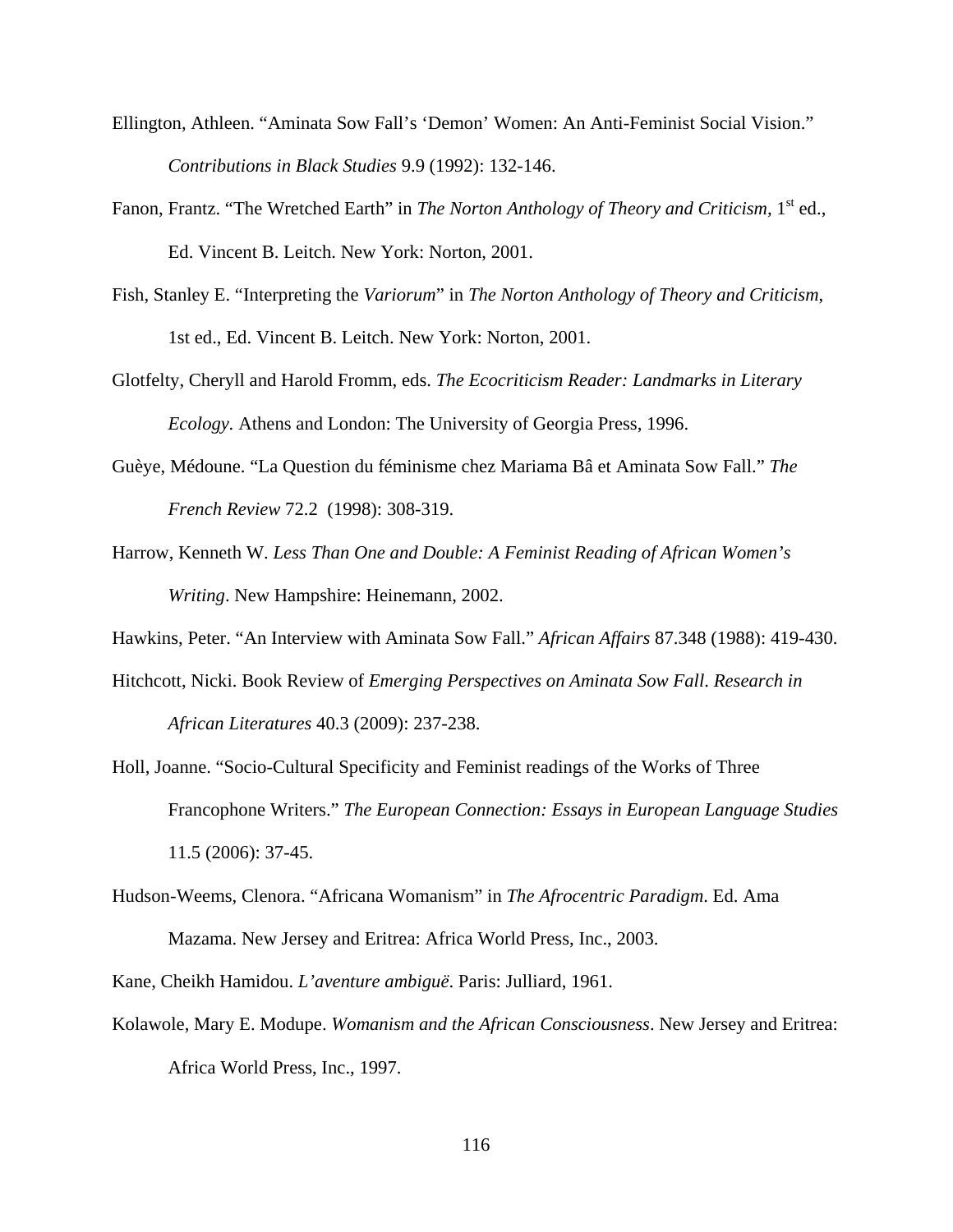- Marzec, Robert. *An Ecological and Postcolonial Study of Literature*. New York: Palgrave Macmillan 2007.
- Mazauric, Catherine. "Fictions de soi dans la maison de l'autre." *Dalhousie French Studies* 74 (2006): 237-252.
- Mortimer, Mildred. "Domestic matters: representations of home in the writings of Mariama Bâ, Calixthe Beyala and Aminata Sow Fall." *International Journal of Francophone Studies*  10.1-2 (2007): 67-83.
- \_\_\_\_\_. *Writing From the Hearth: Public, Domestic, and Imaginative Space in Francophone Women's Fiction of Africa and the Caribbean.* Lanham, MD: Lexington Books, 2007.
- Nixon, Rob. "Environmentalism and Postcolonialism" in *Postcolonial Studies and Beyond*. Ed. Ania Loomba and Jed Esty. North Carolina: Duke University Press, 2005.
- Omari, C.K. "Traditional African Land Ethics" in *Ethics of Environment and Development: Global Challenge, International Response.* Ed. J. Ronald Engel and Joan Gibb Engel. Tucson: University of Arizona Press 1990, pp. 167-175
- Orlando, Valérie. *Of Suffocated Hearts and Tortured Souls: Seeking Subjecthood Through Madness in Francophone Women's Writing of Africa and the Caribbean. Lanham, MD:* Lexington Books, 2003.
- \_\_\_\_\_. "The Afrocentric Paradigm and Womanist Agendas in Ousmane Sembène's *Faat Kiné* (2001)." *Comparative Studies of South Asia, Africa and the Middle East* 26.2 (2006): 213-224.
- \_\_\_\_\_. "Writing New H(er)stories For Francophone Women of Africa and the Caribbean." *World Literature Today* 75.1 (2001): 40-50.
- Oyono, Ferdinand. *Une vie de boy*. Paris: Julliard, 1929.